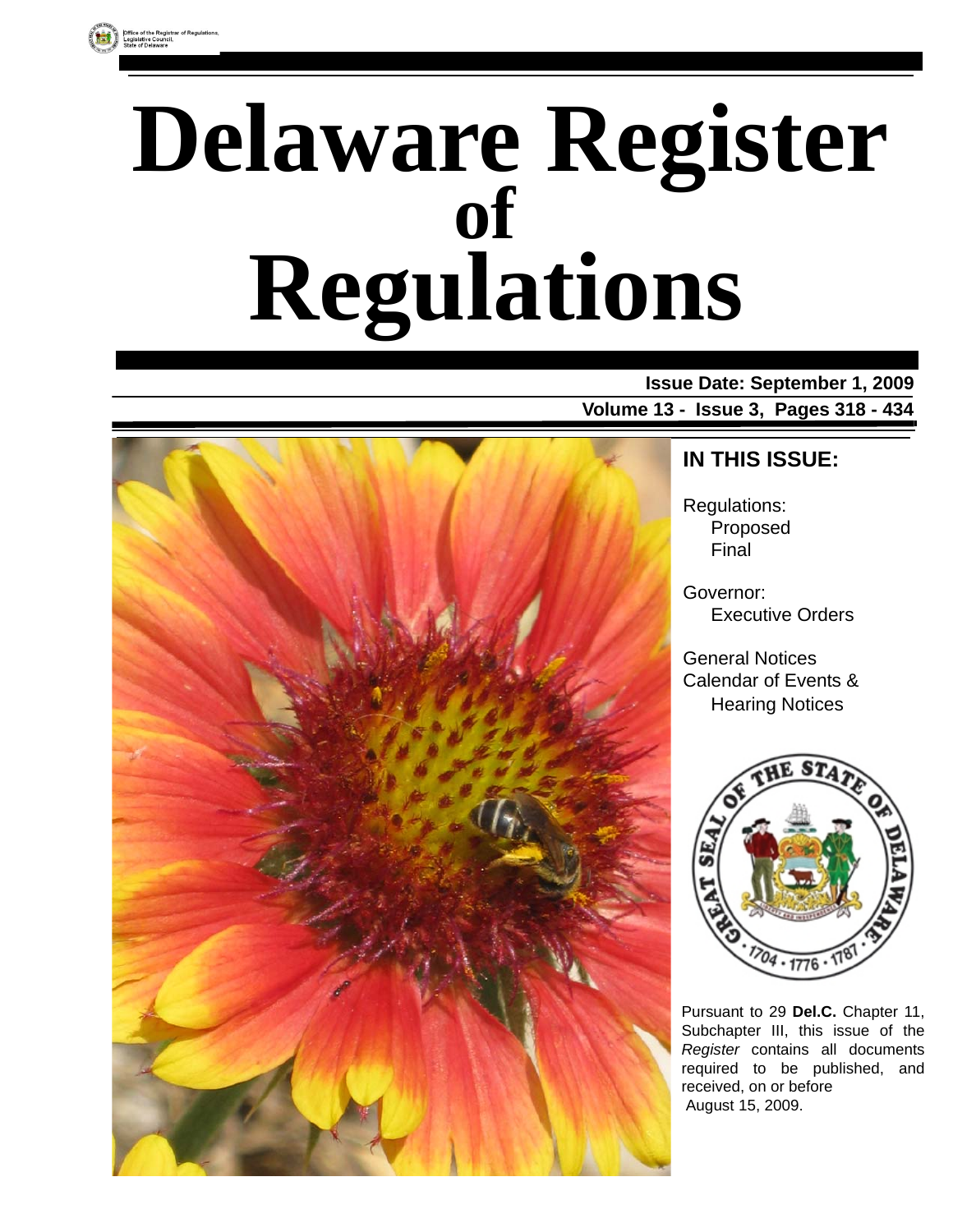# **INFORMATION ABOUT THE DELAWARE REGISTER OF REGULATIONS**

### **DELAWARE REGISTER OF REGULATIONS**

The *Delaware Register of Regulations* is an official State publication established by authority of 69 *Del. Laws*, c. 107 and is published on the first of each month throughout the year.

The *Delaware Register* will publish any regulations that are proposed to be adopted, amended or repealed and any emergency regulations promulgated.

The *Register* will also publish some or all of the following information:

- Governor's Executive Orders
- Governor's Appointments
- Agency Hearing and Meeting Notices
- Other documents considered to be in the public interest.

### **CITATION TO THE DELAWARE REGISTER**

The *Delaware Register of Regulations* is cited by volume, issue, page number and date. An example would be:

#### 12 **DE Reg.** 761-775 (12/01/08)

Refers to Volume 12, pages 761-775 of the *Delaware Register* issued on December 1, 2008.

### **SUBSCRIPTION INFORMATION**

The cost of a yearly subscription (12 issues) for the *Delaware Register of Regulations* is \$135.00. Single copies are available at a cost of \$12.00 per issue, including postage. For more information contact the Division of Research at 302-744-4114 or 1-800-282-8545 in Delaware.

### **CITIZEN PARTICIPATION IN THE REGULATORY PROCESS**

Delaware citizens and other interested parties may participate in the process by which administrative regulations are adopted, amended or repealed, and may initiate the process by which the validity and applicability of regulations is determined.

Under 29 **Del.C.** §10115 whenever an agency proposes to formulate, adopt, amend or repeal a regulation, it shall file notice and full text of such proposals, together with copies of the existing regulation being adopted, amended or repealed, with the Registrar for publication in the *Register of Regulations* pursuant to §1134 of this title. The notice shall describe the nature of the proceedings including a brief synopsis of the subject, substance, issues, possible terms of the agency action, a reference to the legal authority of the agency to act, and reference to any other regulations that may be impacted or affected by the proposal, and shall state the manner in which persons may present their views; if in writing, of the place to which and the final date by which such views may be submitted; or if at a public hearing, the date, time and place of the hearing. If a public hearing is to be held, such public hearing shall not be scheduled less than 20 days following publication of notice of the proposal in the *Register of Regulations*. If a public hearing will be held on the proposal, notice of the time, date, place and a summary of the nature of the proposal shall also be published in at least 2 Delaware newspapers of general circulation. The notice shall also be mailed to all persons who have made timely written requests of the agency for advance notice of its regulation-making proceedings.

**DELAWARE REGISTER OF REGULATIONS, VOL. 13, ISSUE 3, TUESDAY, SEPTEMBERT 1, 2009**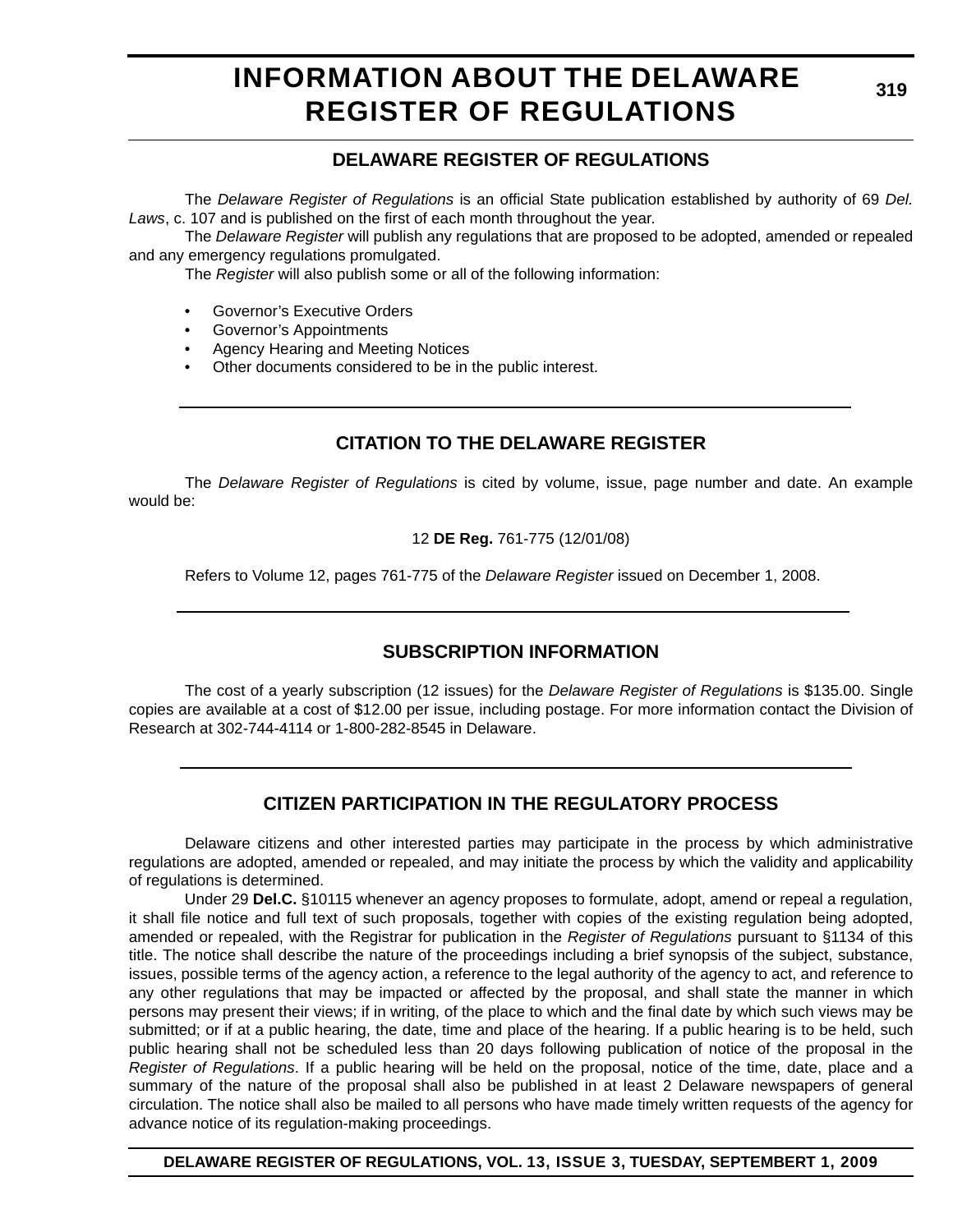**320**

# **INFORMATION ABOUT THE DELAWARE REGISTER OF REGULATIONS**

The opportunity for public comment shall be held open for a minimum of 30 days after the proposal is published in the *Register of Regulations*. At the conclusion of all hearings and after receipt, within the time allowed, of all written materials, upon all the testimonial and written evidence and information submitted, together with summaries of the evidence and information by subordinates, the agency shall determine whether a regulation should be adopted, amended or repealed and shall issue its conclusion in an order which shall include: (1) A brief summary of the evidence and information submitted; (2) A brief summary of its findings of fact with respect to the evidence and information, except where a rule of procedure is being adopted or amended; (3) A decision to adopt, amend or repeal a regulation or to take no action and the decision shall be supported by its findings on the evidence and information received; (4) The exact text and citation of such regulation adopted, amended or repealed; (5) The effective date of the order; (6) Any other findings or conclusions required by the law under which the agency has authority to act; and (7) The signature of at least a quorum of the agency members.

The effective date of an order which adopts, amends or repeals a regulation shall be not less than 10 days from the date the order adopting, amending or repealing a regulation has been published in its final form in the *Register of Regulations*, unless such adoption, amendment or repeal qualifies as an emergency under §10119.

Any person aggrieved by and claiming the unlawfulness of any regulation may bring an action in the Court for declaratory relief.

No action of an agency with respect to the making or consideration of a proposed adoption, amendment or repeal of a regulation shall be subject to review until final agency action on the proposal has been taken.

When any regulation is the subject of an enforcement action in the Court, the lawfulness of such regulation may be reviewed by the Court as a defense in the action.

Except as provided in the preceding section, no judicial review of a regulation is available unless a complaint therefor is filed in the Court within 30 days of the day the agency order with respect to the regulation was published in the *Register of Regulations*.

### **CLOSING DATES AND ISSUE DATES FOR THE DELAWARE REGISTER OF REGULATIONS**

| <b>ISSUE DATE</b> | <b>CLOSING DATE</b> | <b>CLOSING TIME</b> |  |
|-------------------|---------------------|---------------------|--|
| October 1         | September 15        | 4:30 p.m.           |  |
| November 1        | October 15          | 4:30 p.m.           |  |
| December 1        | November 16         | 4:30 p.m.           |  |
| January 1         | December 15         | 4:30 p.m.           |  |
| February 1        | January 15          | 4:30 p.m.           |  |

### **DIVISION OF RESEARCH STAFF**

**Deborah A. Porter**, Interim Supervisor; **Judi Abbott,** Administrative Specialist I; **Jeffrey W. Hague**, Registrar of Regulations; **Ruth Ann Melson**, Legislative Librarian; **Deborah J. Messina,** Print Shop Supervisor; **Kathleen Morris,** Administrative Specialist I; **Debbie Puzzo,** Research Analyst; **Don Sellers,** Printer; **Robert Lupo**, Printer; **Georgia Roman**, Unit Operations Support Specialist; **Victoria Schultes,** Administrative Specialist II; **Rochelle Yerkes**, Administrative Specialist II.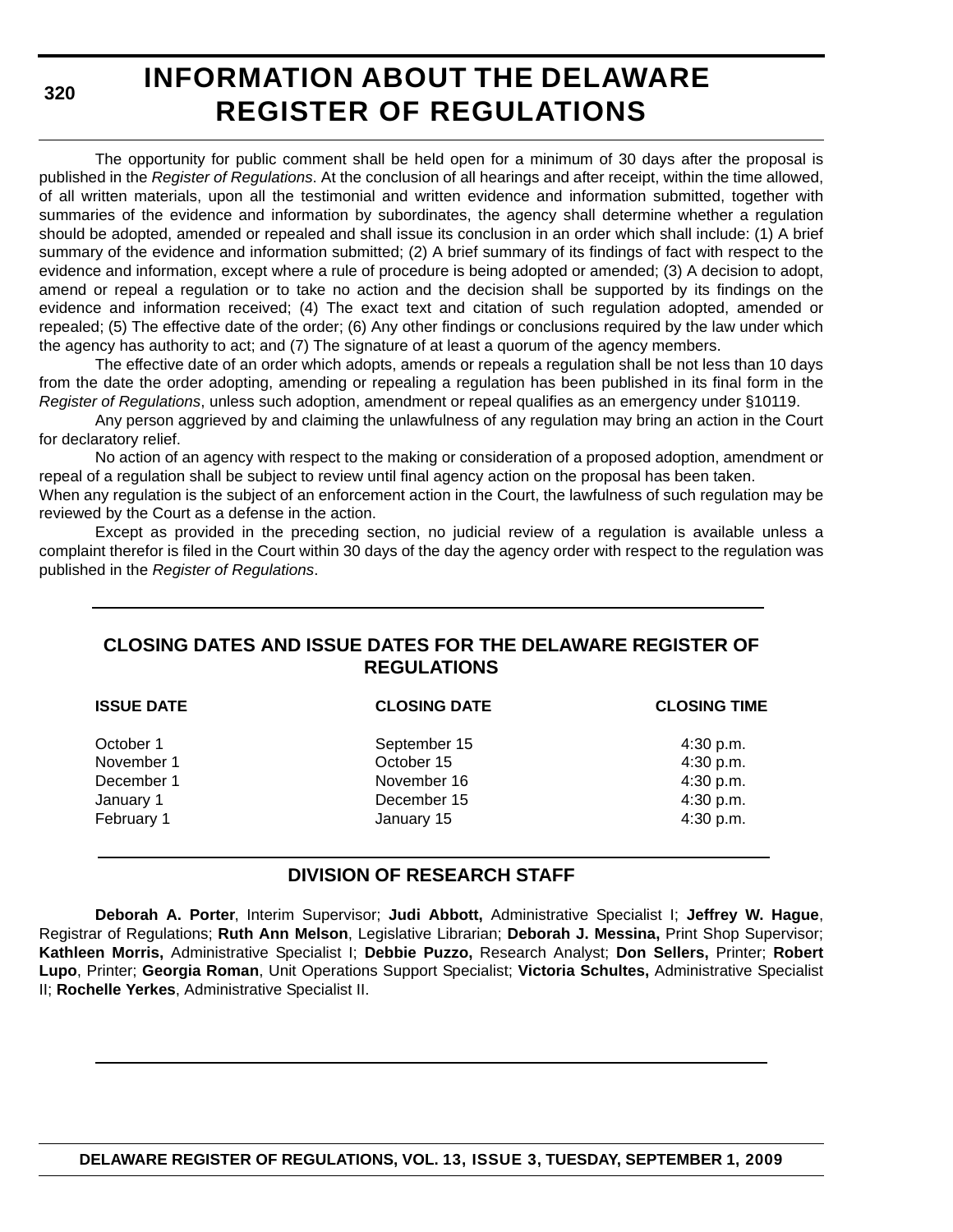# **TABLE OF CONTENTS**

**321**

<span id="page-3-0"></span>

|                                                                                                                           | 324        |
|---------------------------------------------------------------------------------------------------------------------------|------------|
| <b>PROPOSED</b>                                                                                                           |            |
| <b>DELAWARE SOLID WASTE AUTHORITY</b>                                                                                     |            |
|                                                                                                                           | 326<br>333 |
| <b>DEPARTMENT OF AGRICULTURE</b><br><b>Harness Racing Commission</b>                                                      |            |
| <b>Thoroughbred Racing Commission</b>                                                                                     | 336        |
|                                                                                                                           | 343        |
| <b>DEPARTMENT OF EDUCATION</b>                                                                                            |            |
| <b>Office of the Secretary</b><br>260 General Administrative Review Procedures for the Child and Adult Care Food Programs |            |
|                                                                                                                           | 345        |
| 705 Leave for Training Camp or Special Duty in the National Guard or the Military Reserves                                | 348        |
| 706 Credit for Experience for Full Time Active Duty Service in the Armed Forces                                           | 349        |
| 718 Health Examinations for Employees of School Districts, Charter Schools,                                               | 351        |
|                                                                                                                           | 353        |
| <b>Professional Standards Board</b>                                                                                       |            |
|                                                                                                                           | 354<br>359 |
|                                                                                                                           | 362        |
| DEPARTMENT OF HEALTH AND SOCIAL SERVICES                                                                                  |            |
| <b>Division of Medicaid and Medical Assistance</b>                                                                        |            |
|                                                                                                                           | 370        |
|                                                                                                                           | 371        |
|                                                                                                                           | 371        |
|                                                                                                                           | 371<br>371 |
| Title XIX Medicaid State Plan, Attachment 4.19-a, Page 3, Reimbursement Methodology                                       |            |
|                                                                                                                           | 373        |
| Title XIX Medicaid State Plan, Attachment 4.19-b, Page 14, Reimbursement Methodology                                      | 375        |
| <b>Division of Social Services</b>                                                                                        |            |
|                                                                                                                           | 378        |
|                                                                                                                           | 378        |
|                                                                                                                           | 378        |
|                                                                                                                           | 378        |
| <b>DEPARTMENT OF JUSTICE</b>                                                                                              |            |
| <b>Division of Securities</b>                                                                                             |            |
|                                                                                                                           | 381        |
| DEPARTMENT OF NATURAL RESOURCES AND ENVIRONMENTAL CONTROL                                                                 |            |
| <b>Division of Air and Waste Management</b>                                                                               |            |
|                                                                                                                           | 382        |

**DELAWARE REGISTER OF REGULATIONS, VOL. 13, ISSUE 3, TUESDAY, SEPTEMBER 1, 2009**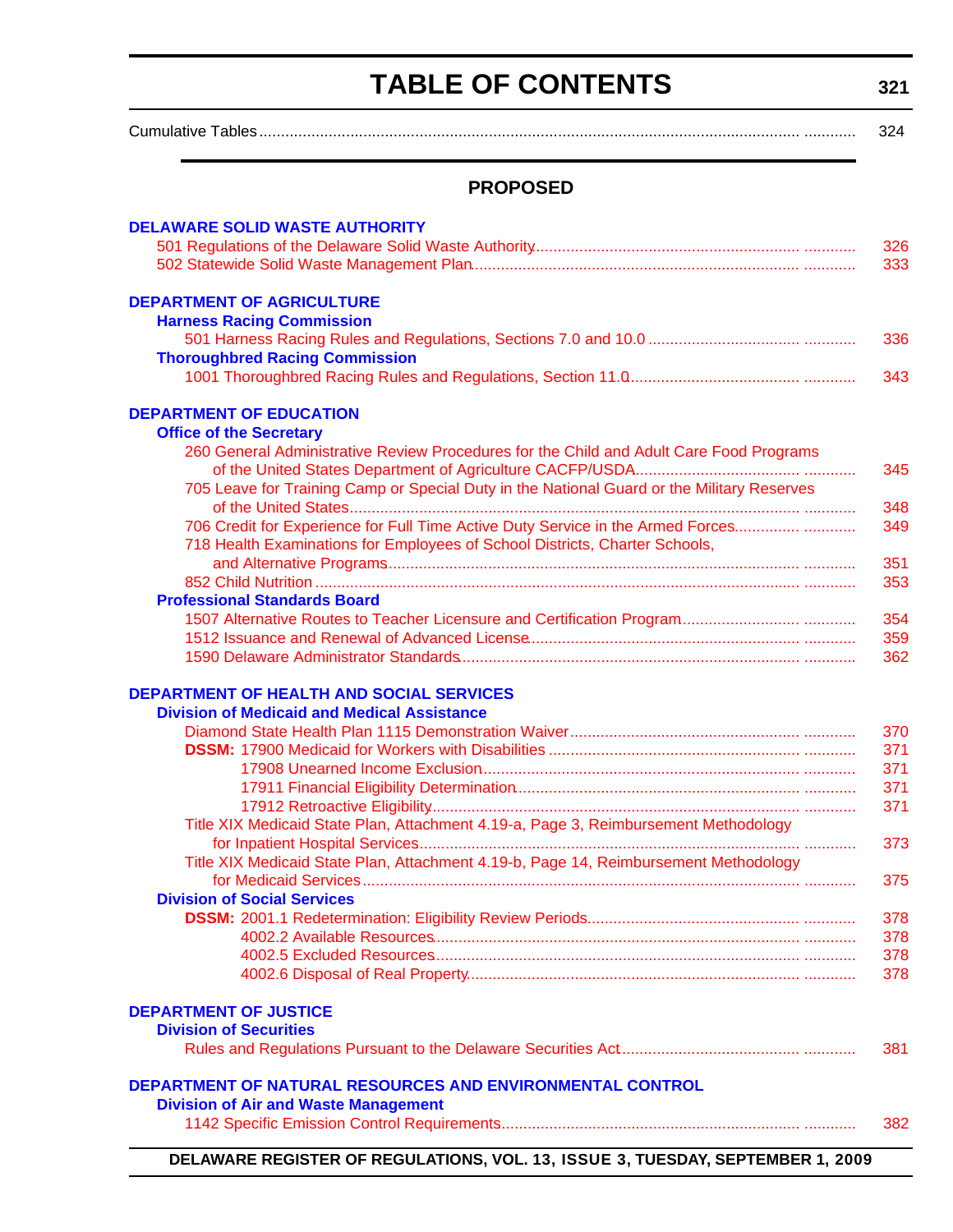# **TABLE OF CONTENTS**

| <b>Division of Fish and Wildlife</b>                                                           |     |
|------------------------------------------------------------------------------------------------|-----|
|                                                                                                | 386 |
|                                                                                                | 387 |
| <b>DEPARTMENT OF SAFETY AND HOMELAND SECURITY</b>                                              |     |
| <b>Division of State Police</b>                                                                |     |
|                                                                                                | 388 |
| <b>DEPARTMENT OF STATE</b>                                                                     |     |
| <b>Division of Professional Regulation</b>                                                     |     |
|                                                                                                | 390 |
| <b>Public Service Commission</b>                                                               |     |
| PSC Regulation Docket No. 60: Integrated Resource Planning for the Provision of Standard Offer |     |
|                                                                                                | 395 |
| <b>DEPARTMENT OF TRANSPORTATION</b>                                                            |     |
| <b>Division of Motor Vehicles</b>                                                              |     |
|                                                                                                | 405 |
|                                                                                                |     |
| <b>FINAL</b>                                                                                   |     |
| <b>DEPARTMENT OF FINANCE</b>                                                                   |     |
| <b>Office of the State Lottery</b>                                                             |     |
|                                                                                                | 406 |
| <b>DEPARTMENT OF HEALTH AND SOCIAL SERVICES</b>                                                |     |

| <b>Division of Social Services</b>                                                                |     |
|---------------------------------------------------------------------------------------------------|-----|
|                                                                                                   | 407 |
| <b>DEPARTMENT OF INSURANCE</b>                                                                    |     |
|                                                                                                   | 409 |
| 1215 Recognition of Preferred Mortality Tables for use in Determining Minimum Reserve Liabilities | 410 |
| DEPARTMENT OF NATURAL RESOURCES AND ENVIRONMENTAL CONTROL                                         |     |

| <u>JEPARTIMENT OF NATURAL RESOURCES AND ENVIRONMENTAL CONTROL.</u> |     |
|--------------------------------------------------------------------|-----|
| <b>Division of Air and Waste Management</b>                        |     |
|                                                                    | 411 |

#### **DEPARTMENT OF STATE [Division of Professional Regulation](http://dpr.delaware.gov/default.shtml)** 400 Delaware Gaming Control Board [401 Regulations Governing Bingo ................................................................................. ............ 412](#page-94-0) 404 Regulations Governing No Limit Texas Hold'em Poker........................................... ............ 412 [3800 State Board of Dietetics/Nutrition ................................................................................ ............ 414](#page-96-0) **[Public Service Commission](http://depsc.delaware.gov/default.shtml)** PSC Regulation Docket No. 61: Adoption of Rules to Establish an Intrastate Gas Pipeline Safety [Compliance Program ..................................................................................................... ............ 416](#page-98-0) **[DEPARTMENT OF TRANSPORTATION](http://www.deldot.gov/home/divisions/)**

**Division of Transportation Solutions**

|  | 418 |
|--|-----|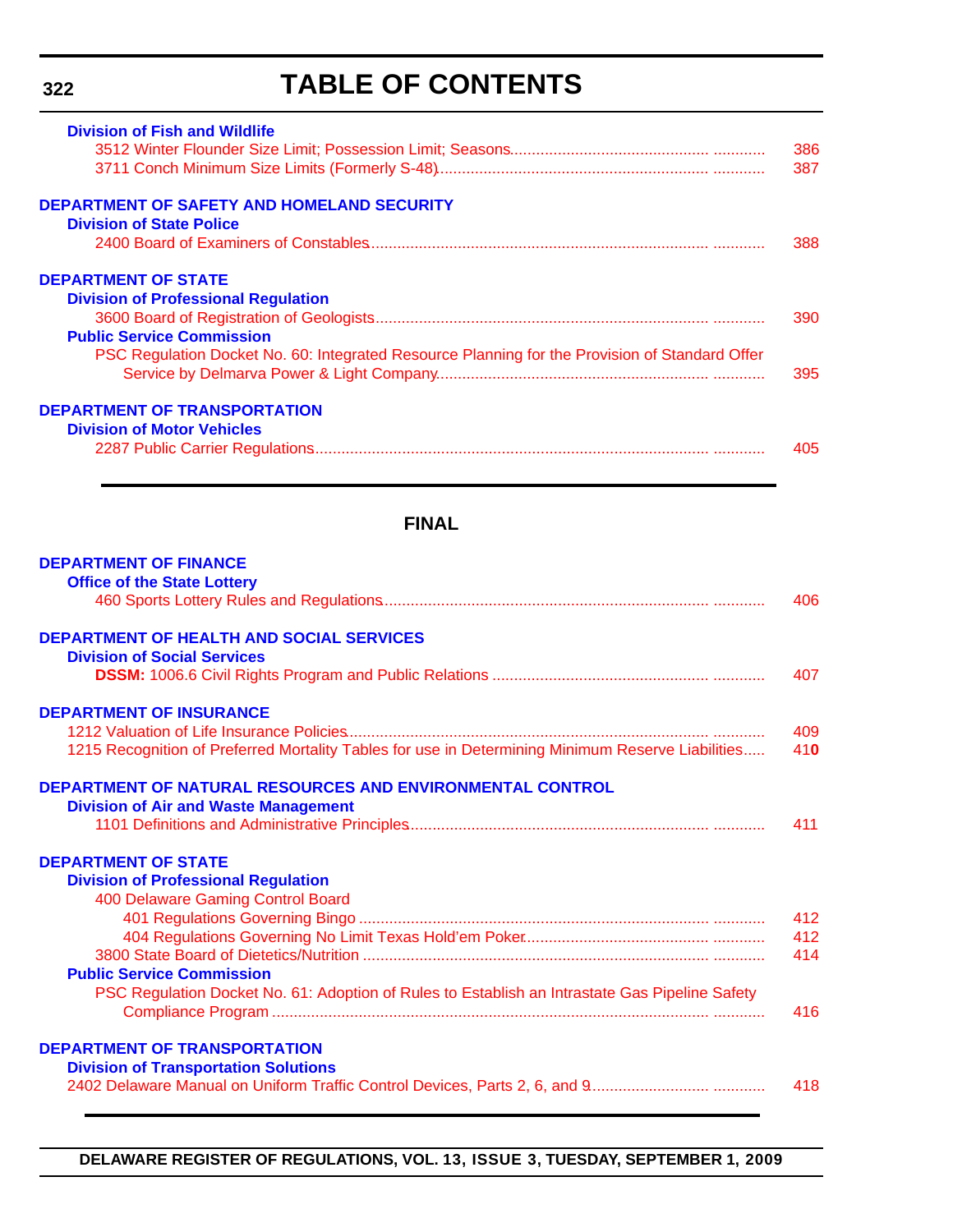# **TABLE OF CONTENTS**

### **GOVERNOR**

### **[Executive Orders:](http://governor.delaware.gov/orders/index.shtml)**

| Executive Order 8, Our Continuing Commitment To Equal Opportunity Hiring Standards And Best |     |
|---------------------------------------------------------------------------------------------|-----|
|                                                                                             | 419 |

### **GENERAL NOTICE**

#### **[DEPARTMENT OF EDUCATION](http://www.doe.k12.de.us/)**

| <b>Professional Standards Board</b> |  |  |  |  |
|-------------------------------------|--|--|--|--|
|-------------------------------------|--|--|--|--|

| The Professional Standards Board's Ethical Guideline for Delaware Educators | 424 |  |  |
|-----------------------------------------------------------------------------|-----|--|--|
|-----------------------------------------------------------------------------|-----|--|--|

#### **[DEPARTMENT OF FINANCE](http://revenue.delaware.gov/)**

| <b>Division of Revenue</b> |     |
|----------------------------|-----|
|                            | 426 |

### **CALENDAR OF EVENTS/HEARING NOTICES**

| Delaware Solid Waste Authority, Notice of Public Hearing and Comment Period                     | 428     |
|-------------------------------------------------------------------------------------------------|---------|
| Dept. of Agriculture, Harness Racing Commission and Thoroughbred Racing Commission,             |         |
|                                                                                                 | 428     |
|                                                                                                 | 428     |
| Dept. of Health and Social Services, Div. of Medicaid and Medical Assistance, Notices of Public |         |
|                                                                                                 | 429-430 |
|                                                                                                 | 430     |
|                                                                                                 | 431     |
| <b>Dept. of Natural Resources and Environmental Control</b>                                     |         |
|                                                                                                 | 431     |
|                                                                                                 | 431-432 |
|                                                                                                 | 432     |
| Dept. of State, Div. of Professional Regulation                                                 |         |
|                                                                                                 | 433     |
|                                                                                                 | 433     |
| Dept. of Transportation, Div. of Motor Vehicles, Notice of Public Comment Period                | 434     |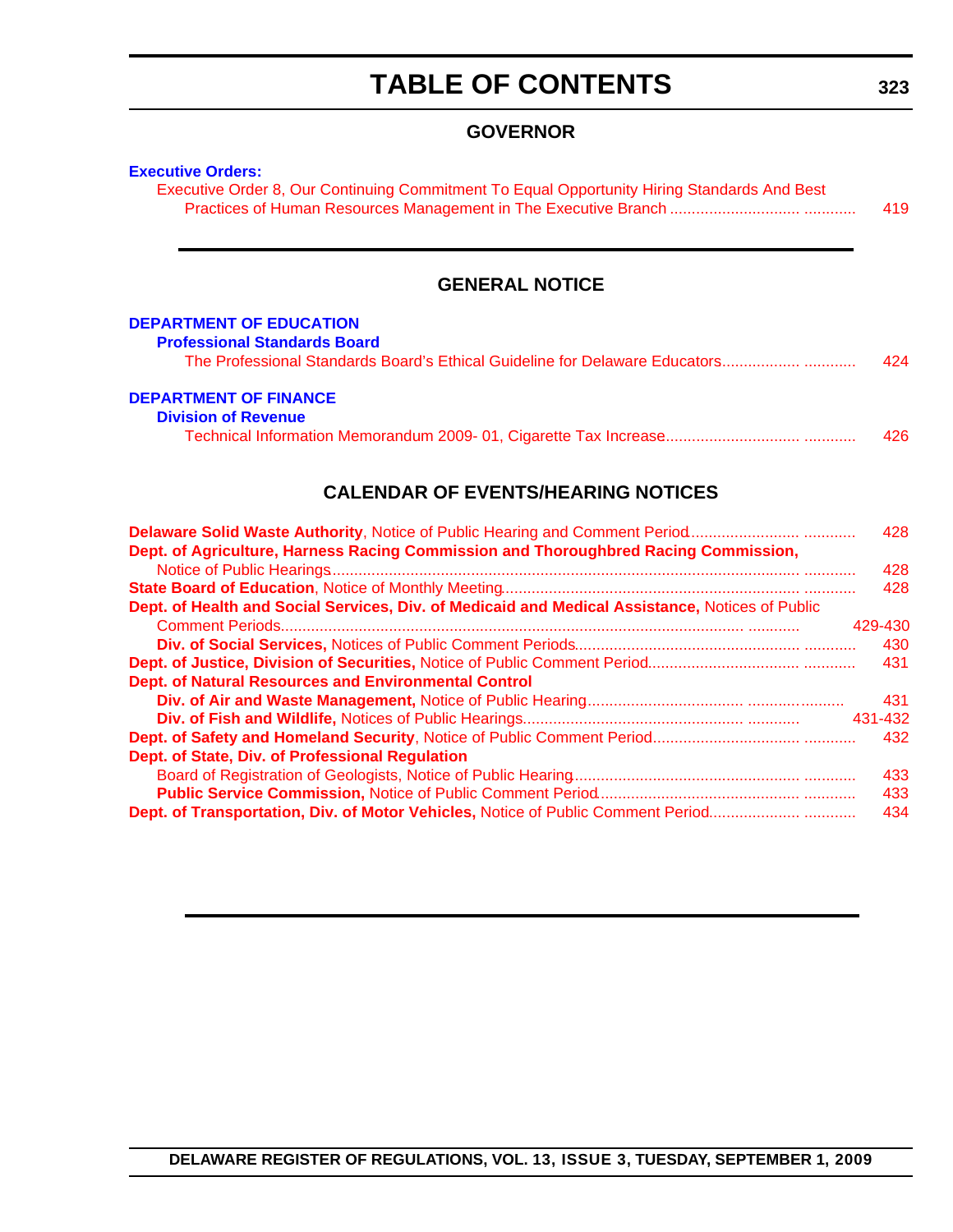#### **324**

# **CUMULATIVE TABLES**

The table printed below lists the regulations that have been proposed, adopted, amended or repealed in the preceding issues of the current volume of the *Delaware Register of Regulations*.

The regulations are listed alphabetically by the promulgating agency, followed by a citation to that issue of the *Register* in which the regulation was published. Proposed regulations are designated with (Prop.); Final regulations are designated with (Final); Emergency regulations are designated with (Emer.); and regulations that have been repealed are designated with (Rep.).

|                              | <b>DELAWARE RIVER BASIN COMMISSION</b>                                                                 |                       |  |
|------------------------------|--------------------------------------------------------------------------------------------------------|-----------------------|--|
|                              | Proposed Amendments to the Water Quality Regulations, Water Code and                                   |                       |  |
|                              | Comprehensive Plan to Revise the Human Health Water Quality Criteria for PCBs                          |                       |  |
|                              |                                                                                                        |                       |  |
|                              | <b>DELAWARE STATE FIRE PREVENTION REGULATIONS</b>                                                      |                       |  |
|                              |                                                                                                        |                       |  |
|                              | <b>DEPARTMENT OF AGRICULTURE</b>                                                                       |                       |  |
|                              | Division of Animal Health and Food Products Inspection                                                 |                       |  |
|                              |                                                                                                        |                       |  |
|                              | <b>Harness Racing Commission</b>                                                                       |                       |  |
|                              |                                                                                                        |                       |  |
|                              | <b>Thoroughbred Racing Commission</b>                                                                  |                       |  |
|                              |                                                                                                        |                       |  |
|                              |                                                                                                        | 13 DE Reg. 151 (Emer) |  |
|                              | DEPARTMENT OF EDUCATION                                                                                |                       |  |
|                              | <b>Office of the Secretary</b>                                                                         |                       |  |
|                              |                                                                                                        |                       |  |
|                              |                                                                                                        |                       |  |
|                              | 502 Alignment of Local School District Curricula to the State Content Standards 13 DE Reg. 257 (Final) |                       |  |
| <b>DEPARTMENT OF FINANCE</b> |                                                                                                        |                       |  |
| <b>State Lottery Office</b>  |                                                                                                        |                       |  |
|                              |                                                                                                        |                       |  |
|                              | DEPARTMENT OF HEALTH AND SOCIAL SERVICES                                                               |                       |  |
|                              | <b>Division of Medicaid and Medical Assistance</b>                                                     |                       |  |
|                              | 1915(c) Home and Community-Based Services Waiver for the Elderly and                                   |                       |  |
|                              |                                                                                                        |                       |  |
|                              | Title XIX Reimbursement Methodology for Medicaid Services 13 DE Reg. 259 (Final)                       |                       |  |
|                              | DSSM 20800 Determining Eligibility for the Acute Care Program 13 DE Reg. 263 (Final)                   |                       |  |
|                              | <b>Division of Social Services</b>                                                                     |                       |  |
|                              |                                                                                                        |                       |  |
|                              |                                                                                                        | 13 DE Reg. 150 (Err.) |  |
|                              |                                                                                                        |                       |  |
|                              |                                                                                                        |                       |  |
|                              |                                                                                                        |                       |  |
|                              |                                                                                                        |                       |  |
|                              | 9038 Verification for Recertifications and Interim Changes 13 DE Reg. 267 (Final)                      |                       |  |
|                              |                                                                                                        |                       |  |
|                              |                                                                                                        |                       |  |
|                              | <b>DEPARTMENT OF INSURANCE</b>                                                                         |                       |  |
|                              |                                                                                                        |                       |  |
|                              | 607 Defensive Driving Course Discount (Automobiles and Motorcycles)  13 DE Reg. 158 (Prop.)            |                       |  |
|                              |                                                                                                        |                       |  |

**DELAWARE REGISTER OF REGULATIONS, VOL. 13, ISSUE 3, TUESDAY, SEPTEMBER 1, 2009**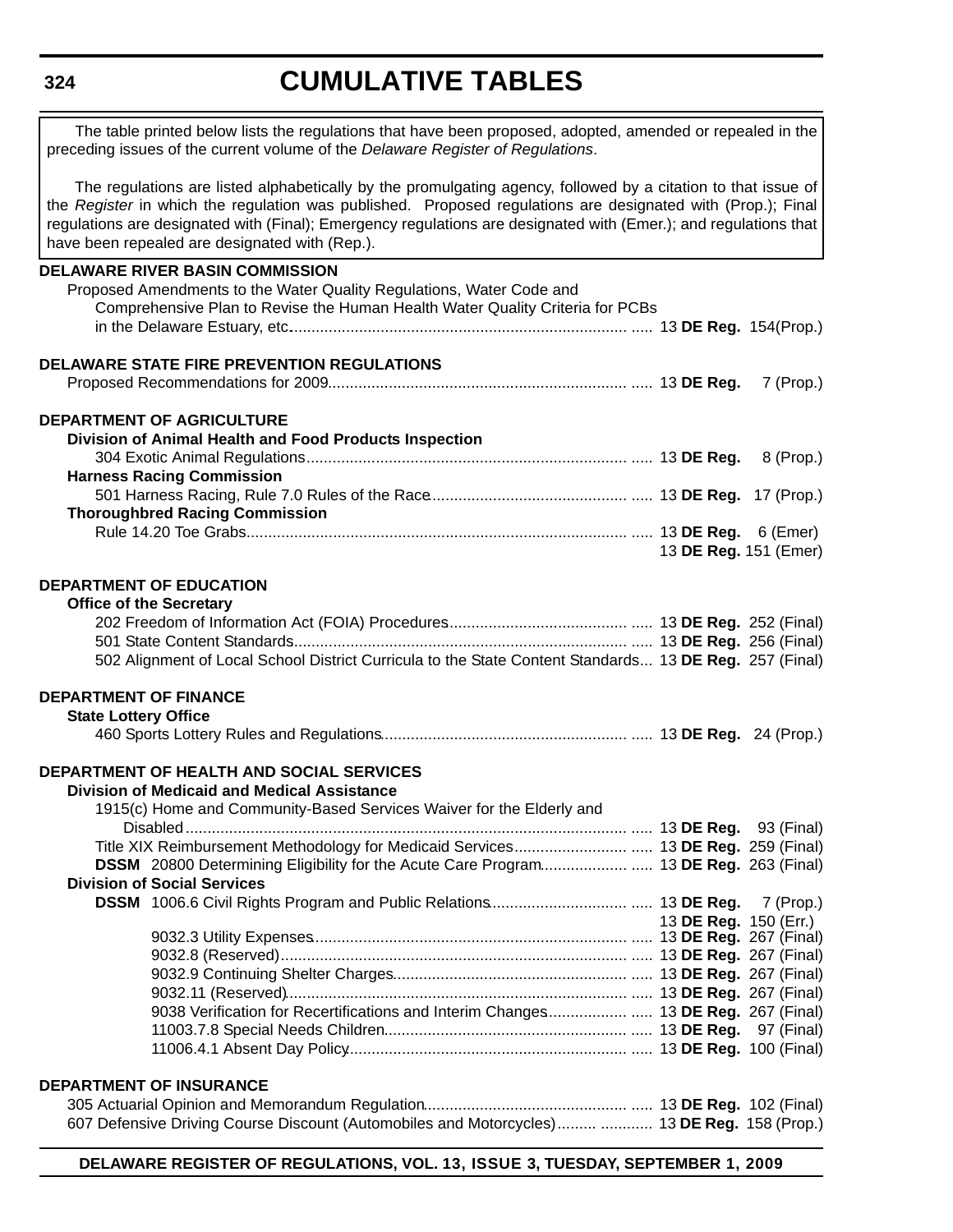# **CUMULATIVE TABLES**

| 1215 Recognition of Preferred Mortality Tables for use in Determining Minimum                                                                                                     |                        |
|-----------------------------------------------------------------------------------------------------------------------------------------------------------------------------------|------------------------|
|                                                                                                                                                                                   |                        |
|                                                                                                                                                                                   |                        |
| <b>DEPARTMENT OF JUSTICE</b>                                                                                                                                                      |                        |
| <b>Division of Securities</b>                                                                                                                                                     |                        |
| Part H Provisions Applicable to Broker-Dealers, Agents, Investment Advisers and<br>Investment Adviser Representatives § 800. Senior Specific Designations.  13 DE Reg. 48 (Prop.) |                        |
| DEPARTMENT OF NATURAL RESOURCES AND ENVIRONMENTAL CONTROL                                                                                                                         |                        |
| <b>Division of Air and Waste Management</b>                                                                                                                                       |                        |
| 1138 Emission Standards for Hazardous Air Pollutants for Source Categories,                                                                                                       |                        |
| 1301 Regulations Governing Solid Waste, Sections 4.0, 6.0, 7.0 and 10.0  13 DE Reg. 185(Prop.)                                                                                    |                        |
| <b>Division of Water Resources</b>                                                                                                                                                |                        |
|                                                                                                                                                                                   |                        |
|                                                                                                                                                                                   |                        |
| DEPARTMENT OF SAFETY AND HOMELAND SECURITY                                                                                                                                        |                        |
| <b>Division of State Police</b>                                                                                                                                                   |                        |
| 1300 Board of Examiners of Private Investigators & Private Security Agencies  13 DE Reg. 229(Prop.)                                                                               |                        |
| <b>DEPARTMENT OF STATE</b>                                                                                                                                                        |                        |
| <b>Controlled Substance Advisory Committee</b>                                                                                                                                    |                        |
|                                                                                                                                                                                   |                        |
| <b>Division of the Arts</b>                                                                                                                                                       |                        |
|                                                                                                                                                                                   |                        |
| <b>Division of Professional Regulation</b>                                                                                                                                        |                        |
| 400 Gaming Control Board                                                                                                                                                          |                        |
|                                                                                                                                                                                   |                        |
|                                                                                                                                                                                   |                        |
| 403 Regulations Governing Charitable Gambling Other Than Raffles   13 DE Reg. 107 (Final)                                                                                         |                        |
| 404 Regulations Governing No Limit Texas Hold'em Poker 13 DE Reg. 49 (Prop.)                                                                                                      |                        |
|                                                                                                                                                                                   | 13 DE Reg. 107 (Final) |
|                                                                                                                                                                                   |                        |
|                                                                                                                                                                                   | 13 DE Reg. 284(Final)  |
|                                                                                                                                                                                   |                        |
|                                                                                                                                                                                   |                        |
| 2700 Board of Professional Land Surveyors, Sections 12.0 Minimum Technical                                                                                                        |                        |
|                                                                                                                                                                                   |                        |
|                                                                                                                                                                                   |                        |
|                                                                                                                                                                                   |                        |
|                                                                                                                                                                                   |                        |
| <b>STATE EMPLOYEE BENEFITS COMMITTEE</b>                                                                                                                                          |                        |
| 2001 Group Health Care Insurance Eligibility and Coverage Rules 13 DE Reg. 126 (Final)                                                                                            |                        |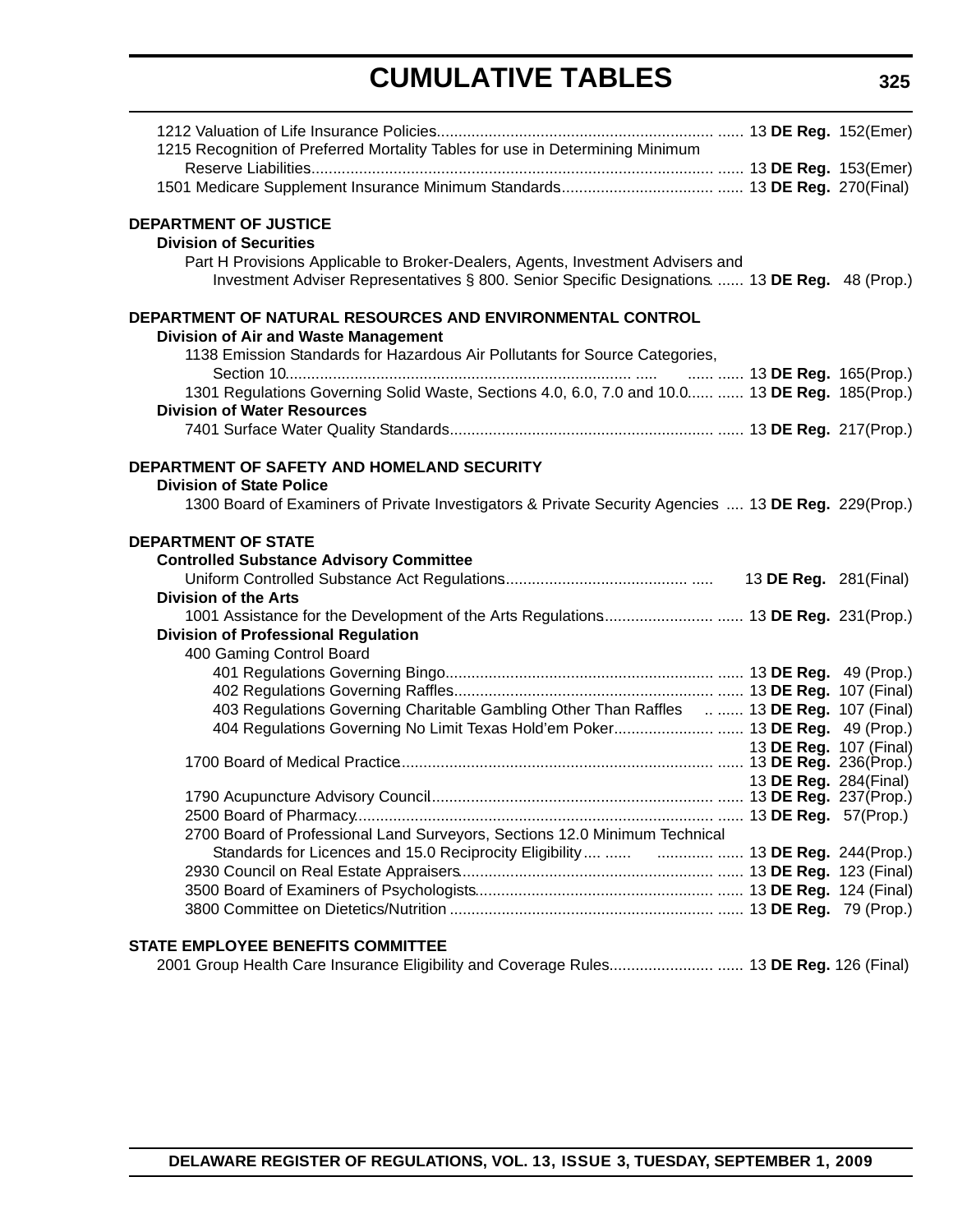### **Symbol Key**

<span id="page-8-0"></span>Arial type indicates the text existing prior to the regulation being promulgated. Underlined text indicates new text. Language which is stricken through indicates text being deleted.

### **Proposed Regulations**

Under 29 **Del.C.** §10115 whenever an agency proposes to formulate, adopt, amend or repeal a regulation, it shall file notice and full text of such proposals, together with copies of the existing regulation being adopted, amended or repealed, with the Registrar for publication in the *Register of Regulations* pursuant to §1134 of this title. The notice shall describe the nature of the proceedings including a brief synopsis of the subject, substance, issues, possible terms of the agency action, a reference to the legal authority of the agency to act, and reference to any other regulations that may be impacted or affected by the proposal, and shall state the manner in which persons may present their views; if in writing, of the place to which and the final date by which such views may be submitted; or if at a public hearing, the date, time and place of the hearing. If a public hearing is to be held, such public hearing shall not be scheduled less than 20 days following publication of notice of the proposal in the *Register of Regulations*. If a public hearing will be held on the proposal, notice of the time, date, place and a summary of the nature of the proposal shall also be published in at least 2 Delaware newspapers of general circulation. The notice shall also be mailed to all persons who have made timely written requests of the agency for advance notice of its regulation-making proceedings.

### **[DELAWARE SOLID WASTE AUTHORITY](http://www.dswa.com/)**

Statutory Authority: 7 Delaware Code, Section 6403 (7 **Del.C.** §6403)

#### **[501 Regulations of the Delaware Solid Waste Authority](#page-3-0)**

#### **PUBLIC NOTICE**

Pursuant to 7 **Delaware Code**, Sections 6403, 6404, 6406 and other pertinent provisions of 7 **Delaware Code**, Chapter 64; the Delaware Solid Waste Authority ("DSWA") is proposing amendments to the Regulations of the Delaware Solid Waste Authority (adopted by DSWA Board January 29, 2009).

**Notice of Hearing**: A public hearing will be held Wednesday, October 7, 2009, immediately following the hearing scheduled at 5:00 p.m. addressing contemporaneous amendments to the Statewide Solid Waste Management Plan, at Delaware Technical Community College, Terry Campus, Corporate Training Center, Room 400, Dover, Delaware 19903. The hearing is to provide an opportunity for public comment on the proposed amendments. The public record will close at the close of the hearing, unless the hearing officer extends the comment period at the close of the hearing.

**Written Comments:** The DSWA will receive written comments, suggestions, briefs or other written material until the close of business, October 2, 2009. Written comments, suggestions, compilations of data, briefs or other written material shall be submitted to Michael D. Parkowski, Manager of Business Services and Governmental Relations, Delaware Solid Waste Authority, 1128 South Bradford Street, PO Box 455, Dover, Delaware 19903. Anyone wishing to obtain a copy of the proposed amendments may obtain a copy from the Delaware Solid Waste Authority, 1128 South Bradford Street, PO Box 455, Dover, Delaware 19903, (302) 739-5361.

**Summary of Proposed Changes:** The proposed amendments will change current provisions dealing with the use of DSWA facilities by both municipalities and persons other than municipalities, and will have the effect of requiring most solid waste generated in the State of Delaware to be delivered to a DSWA facility. The proposed amendments will also require changes to the Statewide Solid Waste Management Plan.

**Background and Purpose:** The Delaware Solid Waste Authority ("DSWA") was established by the Delaware General Assembly in 1975 as a statewide solid waste authority, a body politic and corporate constituting a public instrumentality of the State created to perform essential public and governmental functions. The findings, policies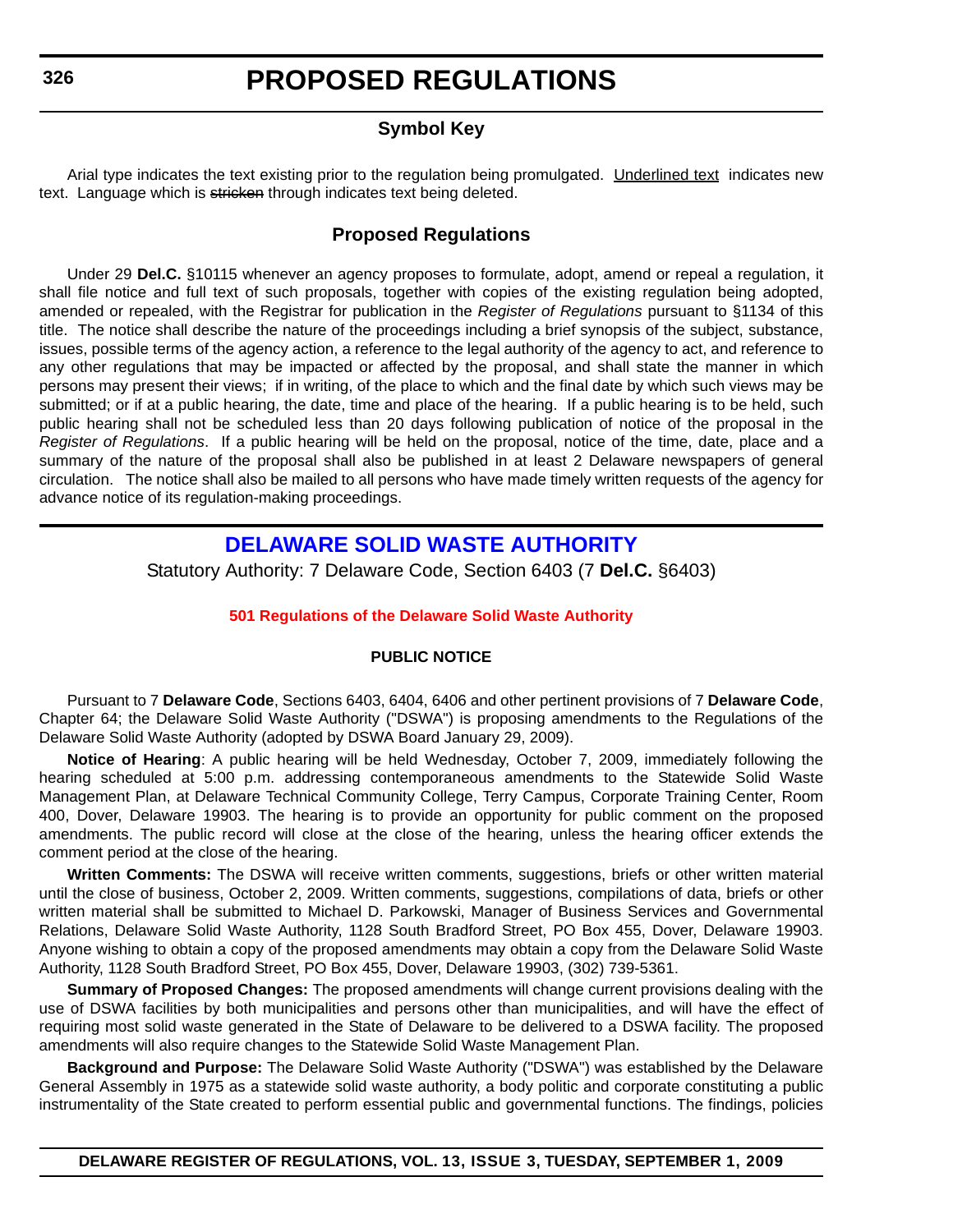and purposes of the enabling legislation recognized among other things the need for the people of the state to have a clean and wholesome environment through the statewide management of solid waste generated in Delaware. Such statewide management includes the establishment of programs for collection and disposal of solid waste and the recovery of and reuse of discarded materials through recycling and beneficial use.

In discharging its responsibility, DSWA undertakes planning, research and development functions utilizing professional technical and management employees, and a support staff. The activities of DSWA are subject to the oversight and control of a seven (7) person Board of Directors, each Director being appointed by the Governor and confirmed by the Senate.

DSWA has been granted the authority to adopt regulations and establish a licensing program for collectors of solid waste. Enforcement powers granted to DSWA include the assessment of civil penalties, license suspension or revocation, and injunctive relief.

In order to fund the comprehensive activities authorized by the General Assembly, DSWA has been empowered to establish user fees for the services it provides and to borrow money through bond financing and otherwise. DSWA receives no State or federal funding, and the full faith and credit of the State is not pledged for any of DSWA's debt. To assure the proper management of the solid waste and provide sufficient financial support for its programs, DSWA is authorized to control the collection, transportation, storage and disposal of solid waste throughout the State.

DSWA has been provided extensive authority to utilize services provided by the private sector and to engage in cooperative arrangements with other State entities, counties and municipalities. DSWA has also been charged with establishing an extensive recycling program and a public education program. Included in the recycling initiative is the removal of materials from the solid waste stream which are harmful to the environment, and which cannot be recycled, so that they are disposed in an authorized manner.

In carrying out its broad statewide responsibilities to comprehensively manage solid waste, DSWA has undertaken the following activities:

1. The design, construction and operation of a modern landfill at Cherry Island to serve the needs of New Castle County. The landfill includes environmental protective measures such as a leachate collection system and a landfill gas recovery system. The expansion of the landfill is currently underway and has been financed through an approximate \$100 million bond issuance. With the waste diversion measures currently in place the capacity of the landfill is not expected to be reached until 2039.

2. The acquisition, retrofitting and operation of a landfill gas processing plant at Cherry Island. The processing plant produces commercial quality methane gas which is transported by pipeline and sold to Conectiv Energy Supply, Inc..

3. The design, construction and operation of a solid waste transfer station at Pine Tree Corners in New Castle County. The transfer station serves the Middletown - Odessa - Townsend area and the solid waste delivered to this facility is transferred to the DSWA landfill at Sandtown in order to preserve landfill space at Cherry Island.

4. The design, construction and operation of a modern landfill at Sandtown to serve the needs of Kent County. The landfill includes environmental protective measures such as a leachate collection system and a landfill gas recovery system. The landfill gas is sold to a private company which uses the gas as fuel to operate an electric generating facility. An expansion of the landfill is currently underway and will be financed with approximately \$23 million of the proceeds of an approximate \$40 million bond issuance. The capacity of the landfill with expansions is not expected to be reached until 2050.

5. The design, construction and operation of a solid waste transfer station at Milford. The solid waste delivered to this facility is transferred to the DSWA landfill at Sandtown.

6. The design, construction and operation of a modern landfill at Jones Crossroads to serve the needs of Sussex County. The landfill includes environmental protective measures such as a leachate collection system and a landfill gas recovery system. The landfill gas is sold to a private company which uses the gas as a fuel to operate an electric generating facility. An expansion of the landfill is currently underway and will be financed with approximately \$17 million of the proceeds of an approximate \$40 million bond issuance. The capacity of the landfill with expansions is not expected to be reached until 2048.

The design, construction and operation of a solid waste transfer station at Route 5. The transfer station serves the Lewes - Rehoboth - Georgetown area and the solid waste delivered to the facility is transferred to the DSWA landfill at Jones Crossroads.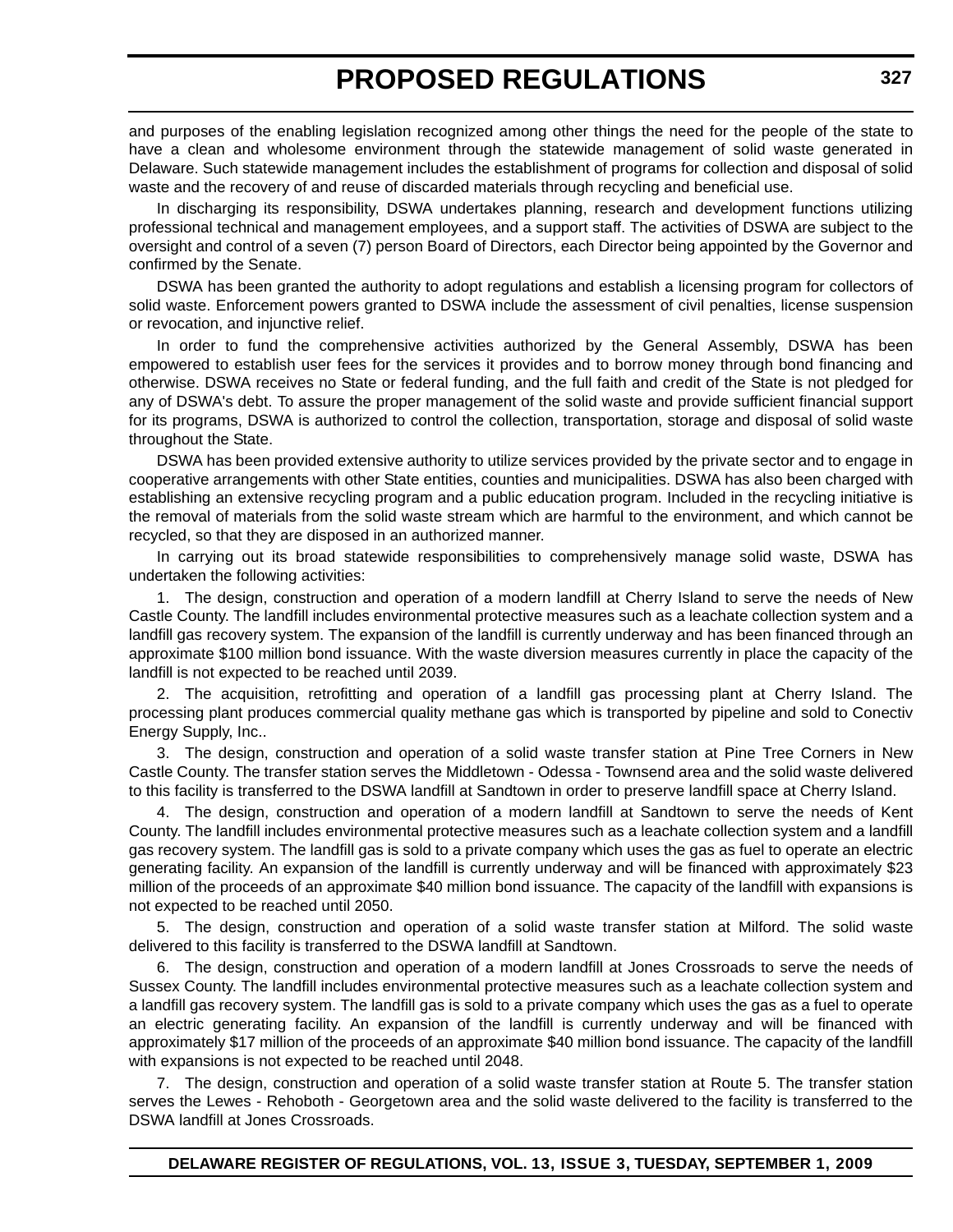8. The operation of a drop-off recycling program with 183 drop-off centers statewide. The recyclables collected are deposited in a single stream with the exception of cardboard, household batteries, motor oil, oil filters and textiles which are separated. DSWA collects and transports the recyclables from the drop off centers, and markets the appropriate recovered materials to regional recycling centers, while arranging for the proper disposal of unusable materials.

9. The operation of a statewide single stream subscription curbside collection program for recyclables separated from municipal solid waste. The recyclables collected are in a single stream, except for yard waste which is collected separately. Approximately 45,000 customers subscribe to the service statewide.

10. The operation of a recycling program for electronic goods at twenty four (24) drop off locations throughout the State.

11. The operation of a recycling program at DSWA transfer stations and landfills which involves the separation and recycling of tires, white goods, drywall, textiles, used oil, oil filters, construction and demolition materials, and yard wastes.

12. The design, construction and operation of yard waste composting systems at the Cherry Island and Jones Crossroads landfills, and the operation of yard waste mulching systems at all DSWA landfills.

13. The establishment and operation of a public education and public outreach program which includes school and community presentations, distribution of books and educational materials, participation in public events, use of slogans and themes, use of a mascot, and public advertising.

14. The collection and proper disposal of household hazardous wastes at eight (8) scheduled events conducted throughout the State.

15. Coordination and participation in solid waste and recycling activities with State, county, municipal, local and civic organizations throughout the State.

The proposed amendments to the Regulations will allow DSWA to better control and manage the collection of solid waste in Delaware, assure the usage of the facilities provided by DSWA, and provide the means of financially supporting the referenced activities conducted under the authority and dictates of DSWA's enabling legislation. The proposed amendments will enhance DSWA's ability to monitor, evaluate and police the system of solid waste management in Delaware, including such issues as proper waste disposal, waste volume reduction, use of recycling programs and the full capture of those recyclables in the future.

#### **501 Regulations of the Delaware Solid Waste Authority**

#### *(Break in Continuity of Sections)*

#### **4.0 Use of DSWA Facilities by Municipalities and Their Contractors**

- 4.1 Any solid waste, including but not limited to dry waste, that is generated in the State of Delaware, and  $collected<sub>r</sub>$  or transported by any municipality, or by a person pursuant to an agreement with any municipality licensee or by a person on behalf of a licensee, shall be disposed of at a DSWA facility, unless it is a solid waste listed in Section 4.2 or Section 4.3. Any municipality licensee or other person that enters into an agreement for the collection or transportation of such solid waste that is required to be delivered to a DSWA facility pursuant to this section shall include in such agreement a requirement that the such solid waste shall be disposed at a DSWA facility. Every person required by agreement to deliver solid waste generated in Delaware to a DSWA facility shall comply with such requirement.
- 4.2 The following solid wastes shall not be delivered to a DSWA facility:
	- 4.2.1 Hazardous wastes
	- 4.2.2 Explosives
	- 4.2.3 Pathological and infectious wastes
	- 4.2.4 Radioactive wastes
	- 4.2.5 Solid wastes, as determined by the CEO or his designee, which will, because of their quantity, physical properties, or chemical composition, to have an unacceptable adverse effect impact on the a DSWA facility or facilities, or the operation of the DSWA facility, or if an effective means of

**328**

#### **DELAWARE REGISTER OF REGULATIONS, VOL. 13, ISSUE 3, TUESDAY, SEPTEMBER 1, 2009**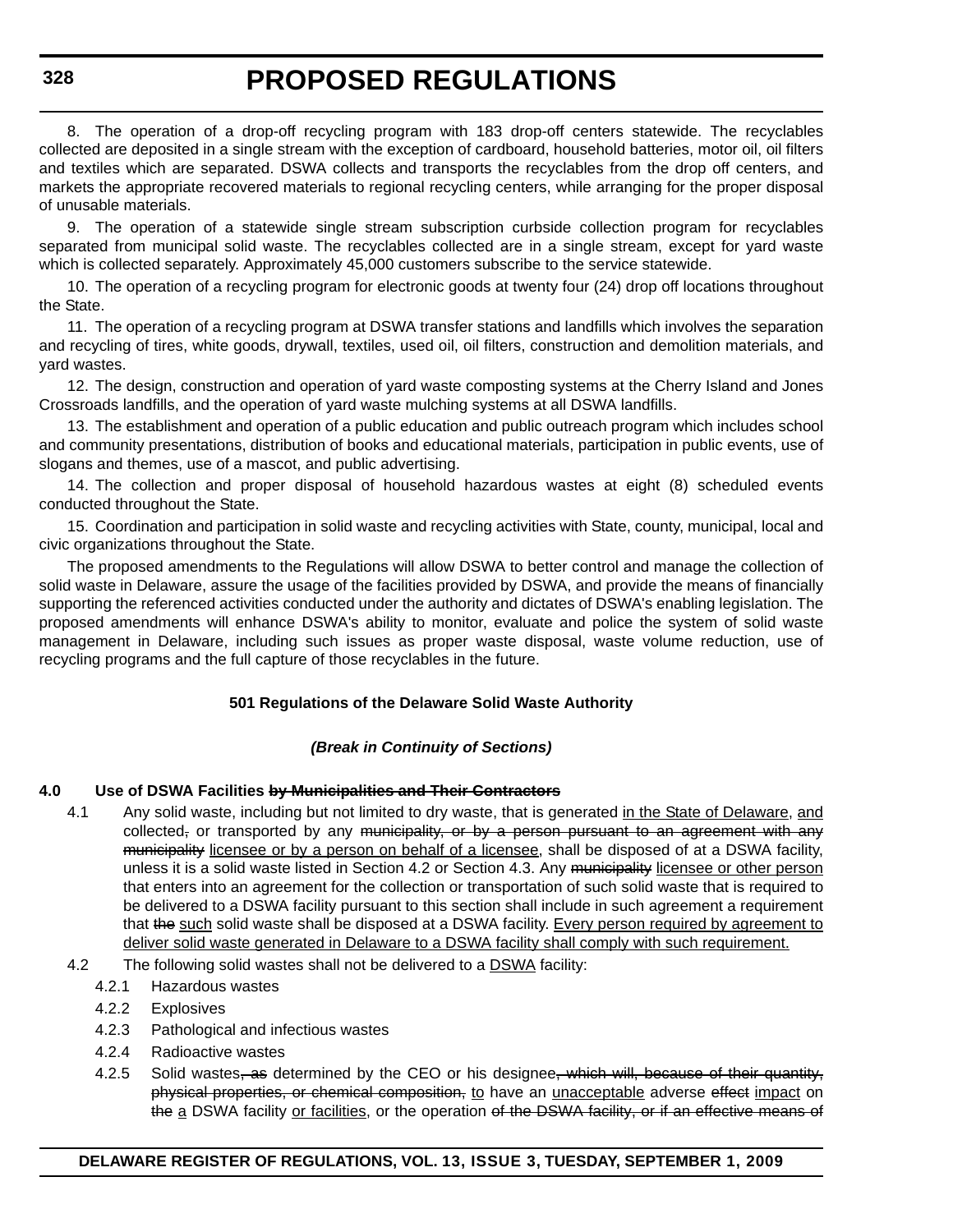risk and cost allocation cannot be achieved thereof, because of its quantity, physical properties, chemical composition, risk, cost, or other relevant factor. The CEO or his designee may determine that a particular solid waste, such as dry waste, shall not be delivered to a particular DSWA facility but may be delivered to another DSWA facility or facilities.

- 4.2.6 Wastes which are prohibited by the DSWA facility(s) DNREC permit.
- 4.2.7 Solid wastes, except recyclable materials, generated outside the State of Delaware.
- 4.3 The following solid waste may but is not required to be delivered to a DSWA facility for disposal or recycling, upon payment of the appropriate fee or user charge, provided that delivery of such solid waste is not otherwise proscribed by §4.2:
	- 4.3.1 Yard waste, unless the CEO or his designee determines such waste would have an adverse effect on the DSWA facility, in which case Yard Waste shall not be delivered to the DSWA facility.
	- 4.3.2 Dry waste that is generated in New Castle County.
	- 4.3.23 Non-hazardous waste resulting from emergency clean-up actions of DNREC.
	- 4.3.34 Any special solid waste allowed at a DSWA facility pursuant to Article VI of these regulations.
	- 4.3.45 Asbestos.
	- 4.3.56 Recyclable materials

**5 DE Reg. 100 (7/1/01)**

#### **5.0 Use of DSWA Facilities by Persons Other Than Municipalities and Their Contractors Reserved**

- 5.1 Except as provided in Section 5.2, any person, other than a municipality and any person under an agreement with a municipality with respect to solid waste that must be delivered to a DSWA facility pursuant to Section 4.1, may dispose of the following at a DSWA facility (unless the CEO or his designee determines such waste would have an adverse effect in the DSWA facility) or other facility authorized to receive such waste: solid waste, including, but not limited to yard waste, dry waste, and recyclable materials.
- 5.2 Every person shall deliver solid waste to a DSWA facility to the extent so required by any agreement between such person, or its assignee, and DSWA.
- 5.3 No person shall deliver to a DSWA facility any waste listed in Section 4.2 of these regulations.

#### **6.0 Special Solid Waste**

#### *(Break in Continuity Within Section)*

6.46 Any person aggrieved by a determination of the CEO or his designee, under this Article or Sections 4.2 and 4.3, may seek review thereof by the Directors of DSWA in accordance with the Act, and these Regulations.

**5 DE Reg. 100 (7/1/01)**

### *(Break in Continuity of Sections)* **Attachment A**

To: Delaware Solid Waste Authority P.O. Box 455

Dover, DE 19903-0455

I hereby apply for a Solid Waste Collectors License for the period of July1, 20\_\_\_ through June 30, 20\_\_\_ in accordance with the Regulations of the Delaware Solid Waste Authority. Accordingly, the following is submitted: *Note: This application will not be processed unless all requested information is provided including;*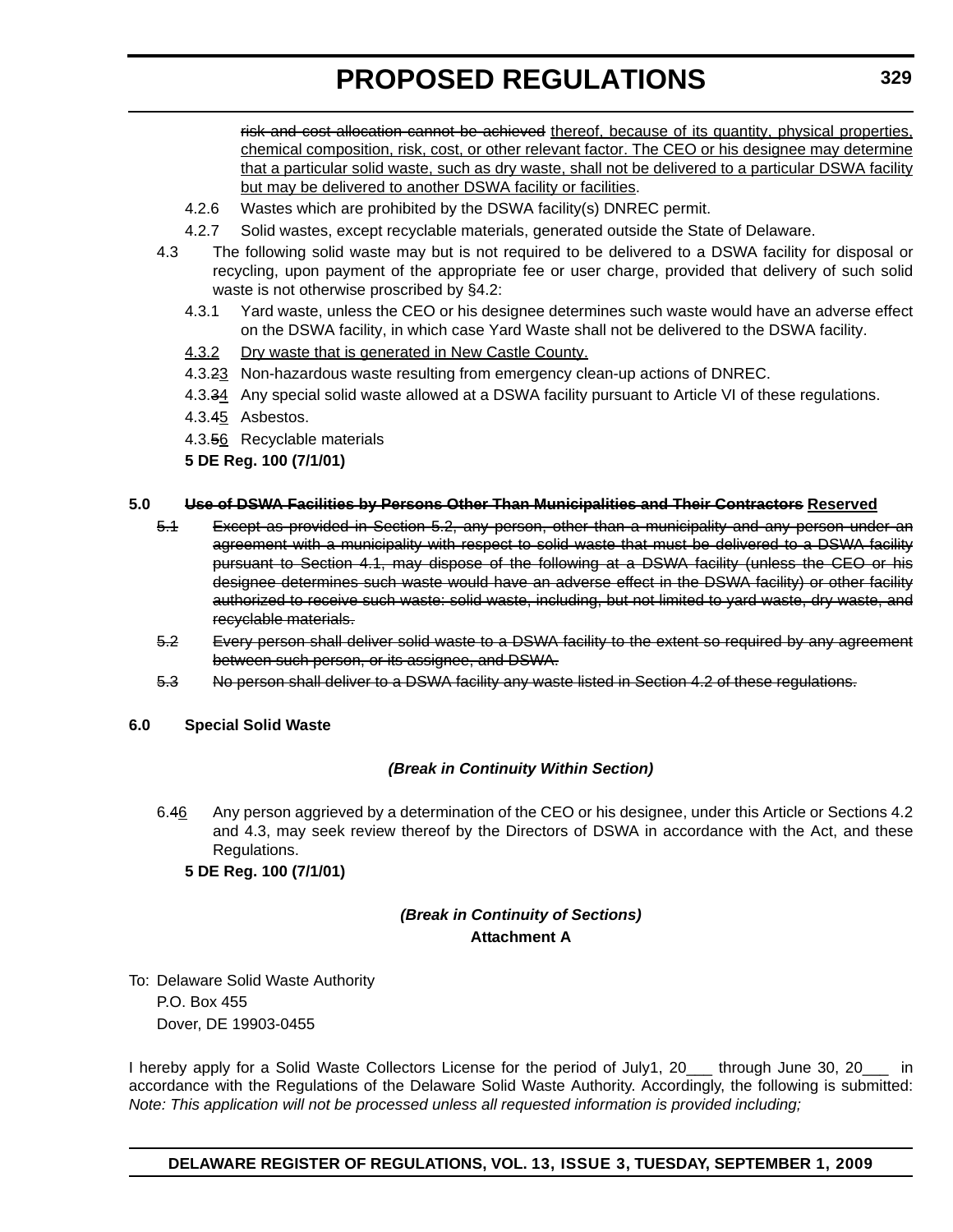Proof of insurance as required by section 3.04; Minimum Bond or Surety, as required by Section 3.10; and, A copy of your Delaware Business License.

- 1. Applicant: (Individual or Firm Name)
- 2. Doing business as: (name to appear on license)
- 3. Business Office Information: (one phone number must be a Delaware number) OFFICE A:

| <b>Street</b>                             | Area code - Phone number                                                 |                                                                          |  |  |
|-------------------------------------------|--------------------------------------------------------------------------|--------------------------------------------------------------------------|--|--|
| City                                      | <b>State</b>                                                             | Zip Code                                                                 |  |  |
|                                           |                                                                          | Name of Individual having administrative responsibility at this location |  |  |
| <b>OFFICE B:</b>                          |                                                                          |                                                                          |  |  |
| <b>Street</b>                             |                                                                          | Area code - Phone number                                                 |  |  |
| City                                      | State                                                                    | Zip Code                                                                 |  |  |
|                                           |                                                                          | Name of Individual having administrative responsibility at this location |  |  |
| Answering service if applicable:<br>4.    |                                                                          |                                                                          |  |  |
|                                           | Name of service                                                          |                                                                          |  |  |
| Area code - Phone number<br><b>Street</b> |                                                                          |                                                                          |  |  |
| City                                      | State                                                                    | Zip Code                                                                 |  |  |
|                                           | Name of Individual having administrative responsibility at this location |                                                                          |  |  |
| 5.                                        | Registered Agents or Authorized Representatives:                         |                                                                          |  |  |
| А:<br>Name                                |                                                                          |                                                                          |  |  |
| <b>Street</b>                             |                                                                          | Area code - Phone number                                                 |  |  |
| City                                      | State                                                                    | Zip Code                                                                 |  |  |
| <b>B:</b><br>Name                         |                                                                          |                                                                          |  |  |
| <b>Street</b>                             |                                                                          | Area code - Phone number                                                 |  |  |
|                                           |                                                                          |                                                                          |  |  |

**DELAWARE REGISTER OF REGULATIONS, VOL. 13, ISSUE 3, TUESDAY, SEPTEMBER 1, 2009**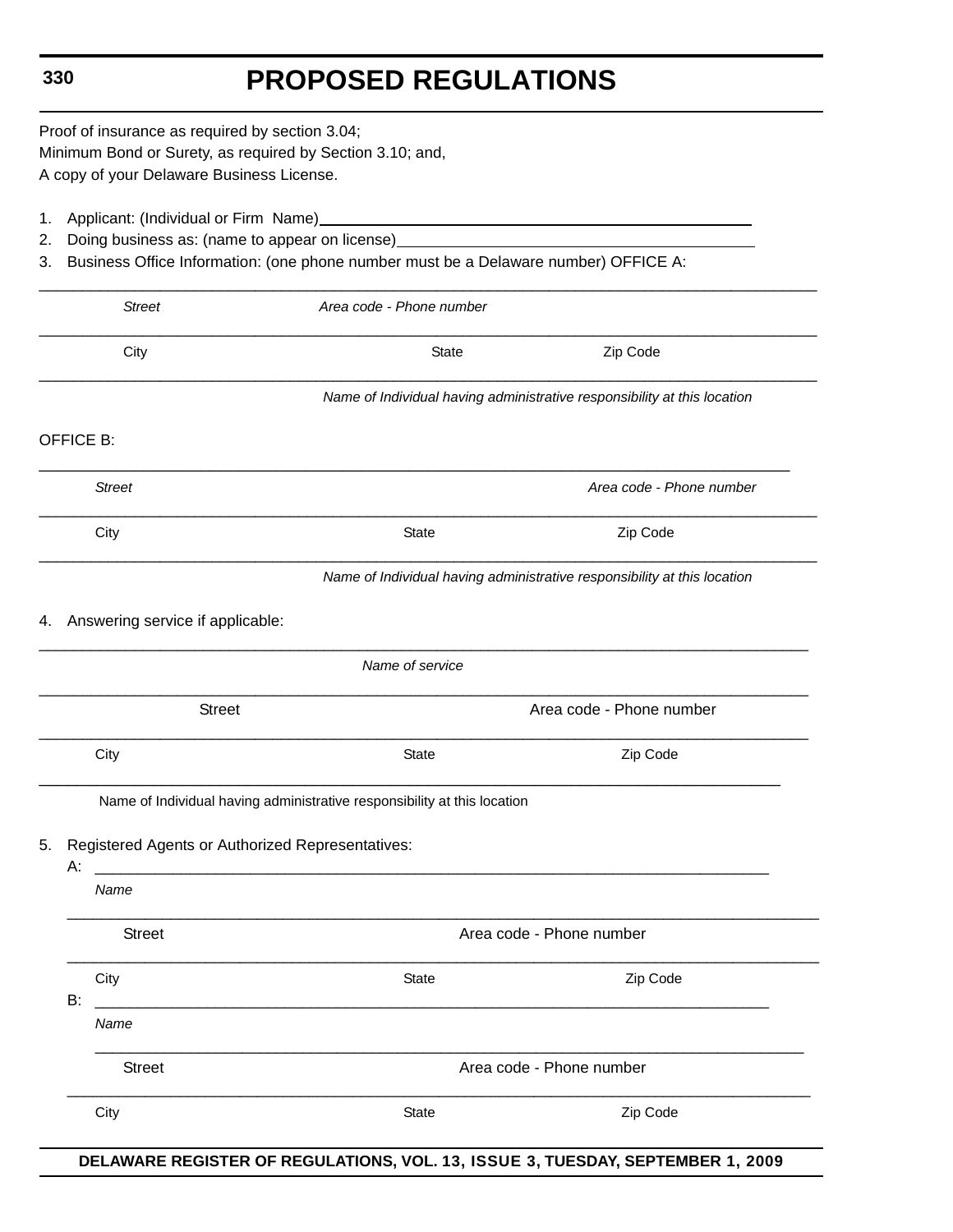| 6.             |                    |                                                                                                                                                                        | Type of business: $\Box$ Sole Proprietorship $\Box$ Partnership $\Box$ Municipality $\Box$ Corporation*<br>* If Non-Delaware Corporation, provide proof of Delaware Registration                                                                                                                                                                                                                                                                  |  |  |  |  |
|----------------|--------------------|------------------------------------------------------------------------------------------------------------------------------------------------------------------------|---------------------------------------------------------------------------------------------------------------------------------------------------------------------------------------------------------------------------------------------------------------------------------------------------------------------------------------------------------------------------------------------------------------------------------------------------|--|--|--|--|
| 7.<br>8.<br>9. |                    |                                                                                                                                                                        | Date business was established:<br><u> 1980 - Jan Samuel Barbara, martin di</u><br>Delaware Business License number: (contact Division of Revenue)<br>11. Owners or partners in unincorporated business. Indicate percentage of ownership:                                                                                                                                                                                                         |  |  |  |  |
|                |                    | Name                                                                                                                                                                   | $A$ :<br>Percentage                                                                                                                                                                                                                                                                                                                                                                                                                               |  |  |  |  |
|                | B:                 | <b>Street</b>                                                                                                                                                          | City<br>Zip Code<br>State                                                                                                                                                                                                                                                                                                                                                                                                                         |  |  |  |  |
|                |                    | Name                                                                                                                                                                   | Percentage                                                                                                                                                                                                                                                                                                                                                                                                                                        |  |  |  |  |
|                | C:                 | <b>Street</b>                                                                                                                                                          | Zip Code<br>City<br>State                                                                                                                                                                                                                                                                                                                                                                                                                         |  |  |  |  |
|                |                    | Name                                                                                                                                                                   | Percentage                                                                                                                                                                                                                                                                                                                                                                                                                                        |  |  |  |  |
|                |                    | City<br>Zip Code<br><b>Street</b><br><b>State</b><br>12. Officers, Directors, Shareholders holding in excess of 10% of issued Stock in incorporated business:<br>$A$ : |                                                                                                                                                                                                                                                                                                                                                                                                                                                   |  |  |  |  |
|                | Name<br>Percentage |                                                                                                                                                                        |                                                                                                                                                                                                                                                                                                                                                                                                                                                   |  |  |  |  |
|                | B:                 | <b>Street</b>                                                                                                                                                          | City<br>Zip Code<br>State                                                                                                                                                                                                                                                                                                                                                                                                                         |  |  |  |  |
|                |                    | Name                                                                                                                                                                   | Percentage                                                                                                                                                                                                                                                                                                                                                                                                                                        |  |  |  |  |
| C:             |                    | <b>Street</b>                                                                                                                                                          | City<br>State<br>Zip Code                                                                                                                                                                                                                                                                                                                                                                                                                         |  |  |  |  |
|                |                    | Name                                                                                                                                                                   | Percentage                                                                                                                                                                                                                                                                                                                                                                                                                                        |  |  |  |  |
| 13.            |                    | <b>Street</b><br>ப                                                                                                                                                     | City<br>Zip Code<br><b>State</b><br>Indicate if any partnership or corporation other than applicant has any interest, direct or indirect, in the license<br>applied for, or in the business conducted under such license. (If so, state names, addresses, and interest of the<br>partnerships, corporations, and principals involved, indicating the nature and extent of the interest.)<br>$\Box$ Applicable, provide details:<br>Not applicable |  |  |  |  |
|                |                    | ப                                                                                                                                                                      | 14. Indicate if any individual, partnership or corporation other than applicant receives or will receive (by way of<br>rent, salary, or otherwise) all or any portion of percentage of the gross or net profits or income derived from<br>business conducted under license applied for:<br>Not applicable<br>Applicable, provide details:                                                                                                         |  |  |  |  |

\_\_\_\_\_\_\_\_\_\_\_\_\_\_\_\_\_\_\_\_\_\_\_\_\_\_\_\_\_\_\_\_\_\_\_\_\_\_\_\_\_\_\_\_\_\_\_\_\_\_\_\_\_\_\_\_\_\_\_\_\_\_\_\_\_\_\_\_\_\_\_\_\_\_\_ \_\_\_\_\_\_\_\_\_\_\_\_\_\_\_\_\_\_\_\_\_\_\_\_\_\_\_\_\_\_\_\_\_\_\_\_\_\_\_\_\_\_\_\_\_\_\_\_\_\_\_\_\_\_\_\_\_\_\_\_\_\_\_\_\_\_\_\_\_\_\_\_\_\_\_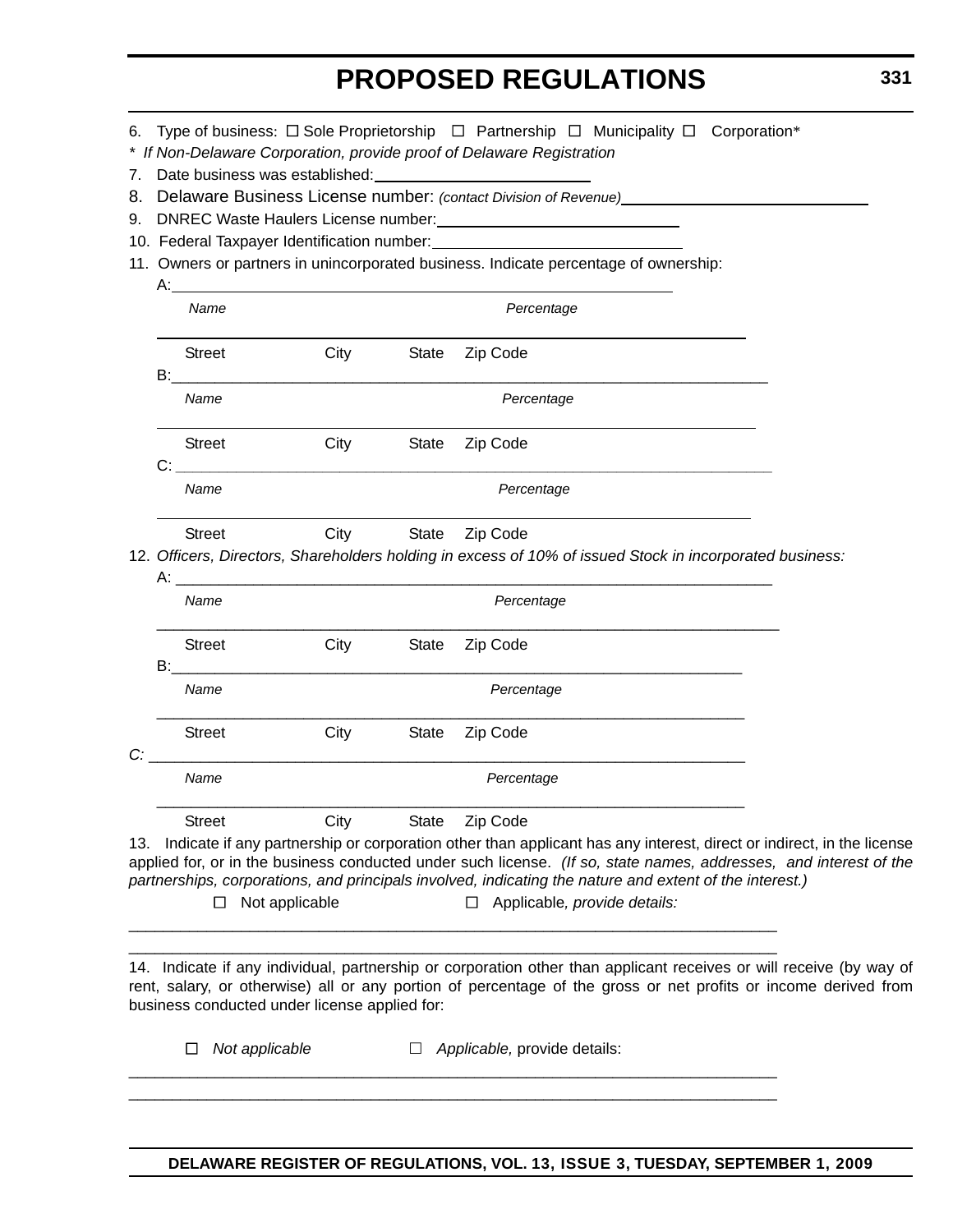### **332**

### **PROPOSED REGULATIONS**

15. Indicate if your company or parent company has ever been convicted of civil or criminal offences concerning waste transporting, processing, or disposal.

 $\Box$  No  $\Box$  Yes *(Provide details: Use the back of this sheet or separate sheet if necessary)* 

\_\_\_\_\_\_\_\_\_\_\_\_\_\_\_\_\_\_\_\_\_\_\_\_\_\_\_\_\_\_\_\_\_\_\_\_\_\_\_\_\_\_\_\_\_\_\_\_\_\_\_\_\_\_\_\_\_\_\_\_\_\_\_\_\_\_\_\_\_\_\_\_\_\_\_ \_\_\_\_\_\_\_\_\_\_\_\_\_\_\_\_\_\_\_\_\_\_\_\_\_\_\_\_\_\_\_\_\_\_\_\_\_\_\_\_\_\_\_\_\_\_\_\_\_\_\_\_\_\_\_\_\_\_\_\_\_\_\_\_\_\_\_\_\_\_\_\_\_\_\_

\_\_\_\_\_\_\_\_\_\_\_\_\_\_\_\_\_\_\_\_\_\_\_\_\_\_\_\_\_\_\_\_\_\_\_\_\_\_\_\_\_\_\_\_\_\_\_\_\_\_\_\_\_\_\_\_\_\_\_\_\_\_\_\_\_\_\_\_\_\_\_\_\_\_\_

16. Indicate if the applicant, any person mentioned in this application, or any person having a beneficial interest in the application has ever been denied a license to collect solid waste.

Not applicable Applicable, *provide details:*

17. State general area served by applicant:

| 18. Indicate days of the week collections are made:                                                  |  |  |  |  |
|------------------------------------------------------------------------------------------------------|--|--|--|--|
|                                                                                                      |  |  |  |  |
| Wed $\Box$ Thu $\Box$ Fri<br>$\square$ Tue<br>Sat<br>Mon<br>$\Box$ Sun<br>$\Box$<br>$\Box$<br>$\Box$ |  |  |  |  |
| 19. Daily average weight of Household solid waste collected:<br>Tons                                 |  |  |  |  |
| 20. Daily average weight of Municipal solid waste collected: ________<br>Tons                        |  |  |  |  |
| 21. Daily average weight of Commercial/Industrial solid waste collected: ______                      |  |  |  |  |
| 22. Indicate location(s) where solid waste is being or will be delivered:                            |  |  |  |  |

| <b>Type of Waste</b> | <b>Location Delivered</b> |
|----------------------|---------------------------|
|                      |                           |
|                      |                           |
|                      |                           |
|                      |                           |

Statement of experience in solid waste collection, transportation, and/or disposal:

\_\_\_\_\_\_\_\_\_\_\_\_\_\_\_\_\_\_\_\_\_\_\_\_\_\_\_\_\_\_\_\_\_\_\_\_\_\_\_\_\_\_\_\_\_\_\_\_\_\_\_\_\_\_\_\_\_\_\_\_\_\_\_\_\_\_\_\_\_\_\_\_\_\_\_ \_\_\_\_\_\_\_\_\_\_\_\_\_\_\_\_\_\_\_\_\_\_\_\_\_\_\_\_\_\_\_\_\_\_\_\_\_\_\_\_\_\_\_\_\_\_\_\_\_\_\_\_\_\_\_\_\_\_\_\_\_\_\_\_\_\_\_\_\_\_\_\_\_\_\_ \_\_\_\_\_\_\_\_\_\_\_\_\_\_\_\_\_\_\_\_\_\_\_\_\_\_\_\_\_\_\_\_\_\_\_\_\_\_\_\_\_\_\_\_\_\_\_\_\_\_\_\_\_\_\_\_\_\_\_\_\_\_\_\_\_\_\_\_\_\_\_\_\_\_\_

24. Consent to Inspections:

The applicant hereby agrees and consents to the inspection at any time or place, by any employee of the Delaware Solid Waste Authority who presents identification of his/her status as an employee of DSWA, of any vehicle owned or operated on behalf of the applicant which displays a license permit issued by DSWA. Unless otherwise prohibited by law, the applicant also hereby agrees and consents to the inspection, by any employee of DSWA, of any container used for the deposit of any material which the applicant may transport with a vehicle which displays a license permit issued by DSWA.

I HEREBY CERTIFY THAT THE INFORMATION PROVIDED HEREIN AND ATTACHED HERETO IS TRUE AND CORRECT AND THAT I HAVE READ AND AM FAMILIAR WITH THE REQUIREMENTS OF THE REGULATIONS OF THE DELAWARE SOLID WASTE AUTHORITY.

I SPECIFICALLY UNDERSTAND AND AGREE TO BE BOUND BY SECTION 4.0<del>1, IF APPLICABLE, WHICH</del> REQUIRES CONTRACTORS WHO COLLECT OR HAUL SOLID WASTE PURSUANT TO A CONTRACT WITH A MUNICIPALITY (INCLUDING TOWNS, CITIES, COUNTIES, STATE AGENCIES, ETC.) TO DELIVER SUCH SOLID WASTE TO A DSWA FACILITY OF SUCH REGULATIONS.

\_\_\_\_\_\_\_\_\_\_\_\_\_\_\_ \_\_\_\_\_\_\_\_\_\_\_\_\_\_\_\_\_\_\_\_\_\_\_\_\_\_\_\_\_\_\_\_\_\_\_\_\_\_ \_\_\_\_\_\_\_\_\_\_\_\_\_\_\_\_\_\_\_\_\_\_\_\_\_\_\_\_\_ Date Signature of Applicant Signature of Applicant Title \_\_\_\_\_\_\_\_\_\_\_\_\_\_\_\_\_\_\_\_\_\_\_\_\_\_\_\_\_\_\_\_\_\_\_\_\_\_\_\_\_\_\_\_\_\_\_

**DELAWARE REGISTER OF REGULATIONS, VOL. 13, ISSUE 3, TUESDAY, SEPTEMBER 1, 2009**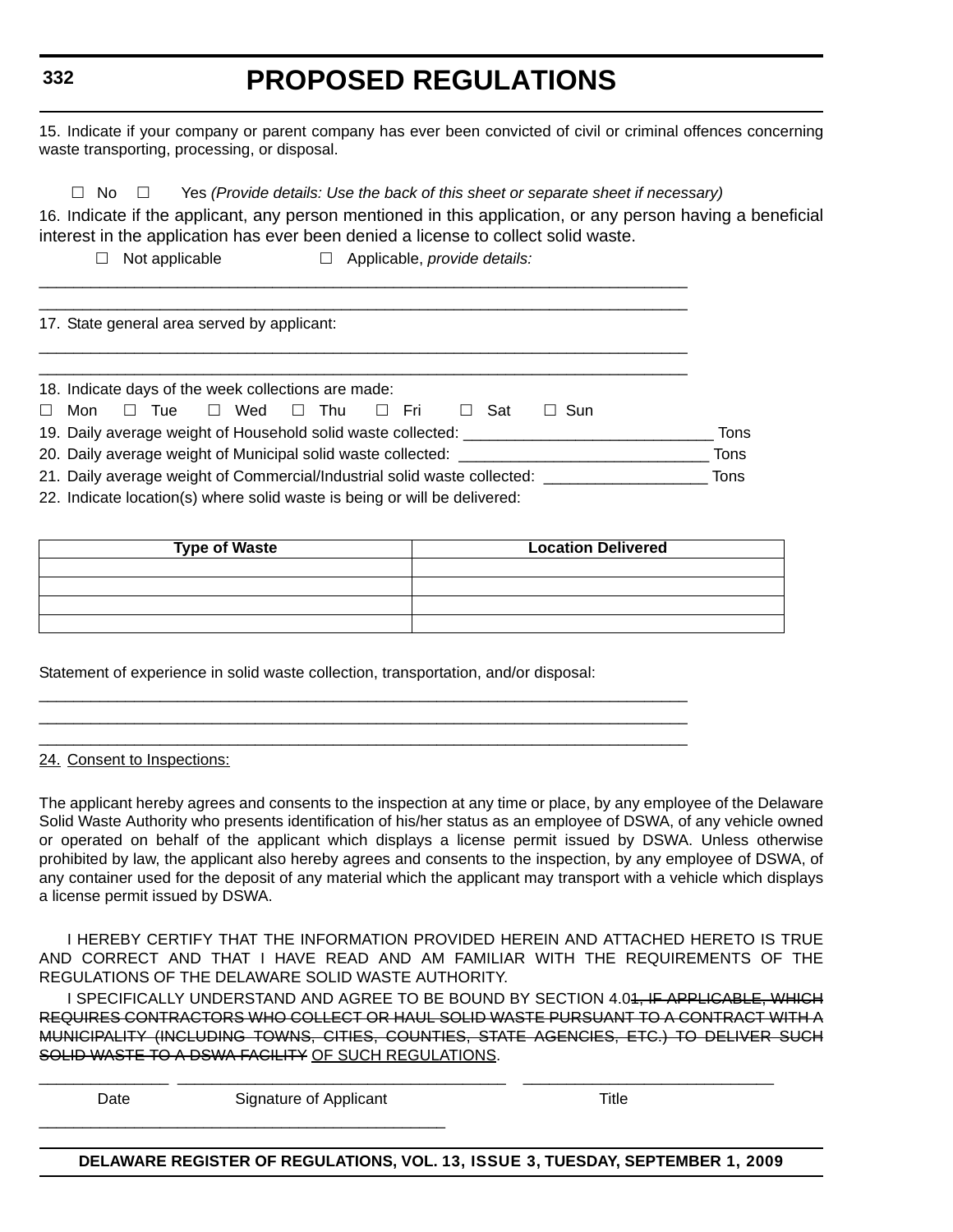Printed or typed name of Applicant

<span id="page-15-0"></span>STATE OF \_\_\_\_\_\_\_\_\_\_\_\_\_\_\_\_\_\_\_\_\_\_\_\_\_\_\_\_\_\_\_\_ COUNTY OF \_\_\_\_\_\_\_\_\_\_\_\_\_\_\_\_\_\_\_\_\_\_\_\_\_\_\_\_\_\_\_\_\_\_\_\_

Before me appeared \_\_\_\_\_\_\_\_\_\_\_\_\_\_\_\_\_\_\_\_\_\_\_\_\_\_\_\_\_\_\_\_\_\_, who under oath certifies that the information

*Print Name*

provided in this application is true and correct.

Date **Notary Public** 

 $\_$  , and the set of the set of the set of the set of the set of the set of the set of the set of the set of the set of the set of the set of the set of the set of the set of the set of the set of the set of the set of th

**12 DE Reg. 1192 (03/01/09)**

**\*Please Note: As the rest of the sections were not amended, they are not being published. A copy of the regulation is available at:**

**http://regulations.delaware.gov/register/september2009/proposed/13 DE Reg 326 09-01-09.htm**

### **[DELAWARE SOLID WASTE AUTHORITY](http://www.dswa.com/)**

Statutory Authority: 7 Delaware Code, Section 6403 (7 **Del.C.** §6403)

#### **[502 Statewide Solid Waste Management Plan](#page-3-0)**

#### **PUBLIC NOTICE**

Pursuant to 7 **Delaware Code**, Sections 6403, 6404, 6406 and other pertinent provisions of 7 **Delaware Code**, Chapter 64; the Delaware Solid Waste Authority ("DSWA") is proposing amendments to the Statewide Solid Waste Management Plan (adopted May 26, 1994).

**Notice of Hearing:** A public hearing will be held Wednesday, October 7, 2009, at 5:00 p.m., at Delaware Technical Community College, Terry Campus, Corporate Training Center, Room 400, Dover, Delaware 19903. The hearing is to provide an opportunity for public comment on the proposed amendments. The public record will close at the close of the hearing, unless the hearing officer extends the comment period at the close of the hearing.

**Written Comments:** The DSWA will receive written comments, suggestions, briefs or other written material until the close of business, October 2, 2009. Written comments, suggestions, compilations of data, briefs or other written material shall be submitted to Michael D. Parkowski, Manager of Business Services and Governmental Relations, Delaware Solid Waste Authority, 1128 South Bradford Street, PO Box 455, Dover, Delaware 19903. Anyone wishing to obtain a copy of the proposed amendments may obtain a copy from the Delaware Solid Waste Authority, 1128 South Bradford Street, PO Box 455, Dover, Delaware 19903, (302) 739-5361.

**Summary of Proposed Changes:** The proposed amendments will address the purposes and impact of changes to DSWA regulations, proposed contemporaneously herewith, that will have the effect of requiring most solid waste generated in the State of Delaware to be delivered to a DSWA facility.

**Background and Purpose:** The Delaware Solid Waste Authority ("DSWA") was established by the Delaware General Assembly in 1975 as a statewide solid waste authority, a body politic and corporate constituting a public instrumentality of the State created to perform essential public and governmental functions. The findings, policies and purposes of the enabling legislation recognized among other things the need for the people of the state to have a clean and wholesome environment through the statewide management of solid waste generated in Delaware. Such statewide management includes the establishment of programs for collection and disposal of solid waste and the recovery of and reuse of discarded materials through recycling and beneficial use.

In discharging its responsibility, DSWA undertakes planning, research and development functions utilizing professional technical and management employees, and a support staff. The activities of DSWA are subject to the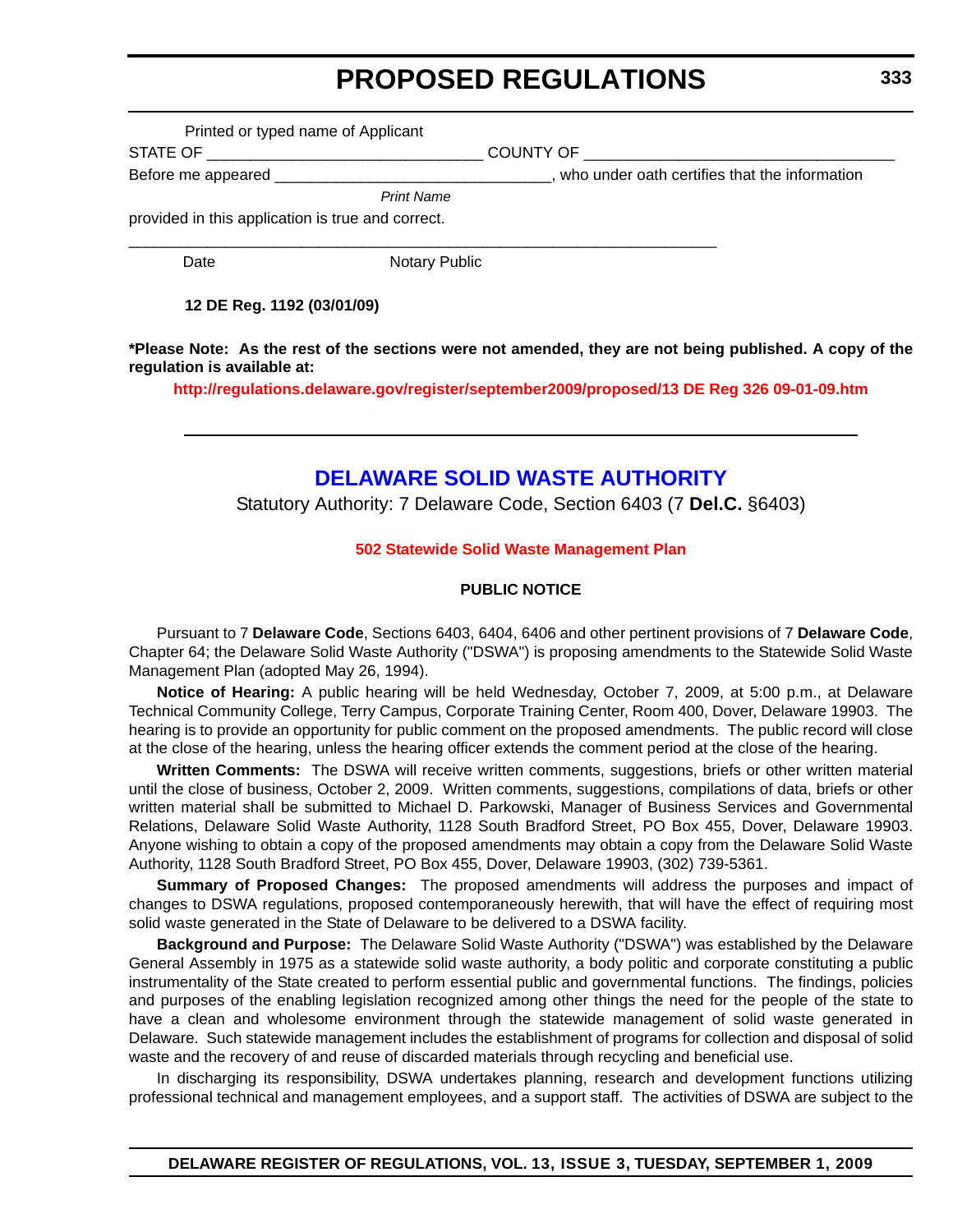oversight and control of a seven (7) person Board of Directors, each Director being appointed by the Governor and confirmed by the Senate.

DSWA has been granted the authority to adopt regulations and establish a licensing program for collectors of solid waste. Enforcement powers granted to DSWA include the assessment of civil penalties, license suspension or revocation, and injunctive relief.

In order to fund the comprehensive activities authorized by the General Assembly, DSWA has been empowered to establish user fees for the services it provides and to borrow money through bond financing and otherwise. DSWA receives no State or federal funding, and the full faith and credit of the State is not pledged for any of DSWA's debt. To assure the proper management of the solid waste and provide sufficient financial support for its programs, DSWA is authorized to control the collection, transportation, storage and disposal of solid waste throughout the State.

DSWA has been provided extensive authority to utilize services provided by the private sector and to engage in cooperative arrangements with other State entities, counties and municipalities. DSWA has also been charged with establishing an extensive recycling program and a public education program. Included in the recycling initiative is the removal of materials from the solid waste stream which are harmful to the environment, and which cannot be recycled, so that they are disposed in an authorized manner.

In carrying out its broad statewide responsibilities to comprehensively manage solid waste, DSWA has undertaken the following activities:

1. The design, construction and operation of a modern landfill at Cherry Island to serve the needs of New Castle County. The landfill includes environmental protective measures such as a leachate collection system and a landfill gas recovery system. The expansion of the landfill is currently underway and has been financed through an approximate \$100 million bond issuance. With the waste diversion measures currently in place the capacity of the landfill is not expected to be reached until 2039.

2. The acquisition, retrofitting and operation of a landfill gas processing plant at Cherry Island. The processing plant produces commercial quality methane gas which is transported by pipeline and sold to Conectiv Energy Supply, Inc.

3. The design, construction and operation of a solid waste transfer station at Pine Tree Corners in New Castle County. The transfer station serves the Middletown - Odessa - Townsend area and the solid waste delivered to this facility is transferred to the DSWA landfill at Sandtown in order to preserve landfill space at Cherry Island.

4. The design, construction and operation of a modern landfill at Sandtown to serve the needs of Kent County. The landfill includes environmental protective measures such as a leachate collection system and a landfill gas recovery system. The landfill gas is sold to a private company which uses the gas as fuel to operate an electric generating facility. An expansion of the landfill is currently underway and will be financed with approximately \$23 million of the proceeds of an approximate \$40 million bond issuance. The capacity of the landfill with expansions is not expected to be reached until 2050.

5. The design, construction and operation of a solid waste transfer station at Milford. The solid waste delivered to this facility is transferred to the DSWA landfill at Sandtown.

6. The design, construction and operation of a modern landfill at Jones Crossroads to serve the needs of Sussex County. The landfill includes environmental protective measures such as a leachate collection system and a landfill gas recovery system. The landfill gas is sold to a private company which uses the gas as a fuel to operate an electric generating facility. An expansion of the landfill is currently underway and will be financed with approximately \$17 million of the proceeds of an approximate \$40 million bond issuance. The capacity of the landfill with expansions is not expected to be reached until 2048.

7. The design, construction and operation of a solid waste transfer station at Route 5. The transfer station serves the Lewes - Rehoboth - Georgetown area and the solid waste delivered to the facility is transferred to the DSWA landfill at Jones Crossroads.

8. The operation of a drop-off recycling program with 183 drop-off centers statewide. The recyclables collected are deposited in a single stream with the exception of cardboard, household batteries, motor oil, oil filters and textiles which are separated. DSWA collects and transports the recyclables from the drop off centers, and markets the appropriate recovered materials to regional recycling centers, while arranging for the proper disposal of unusable materials.

**DELAWARE REGISTER OF REGULATIONS, VOL. 13, ISSUE 3, TUESDAY, SEPTEMBER 1, 2009**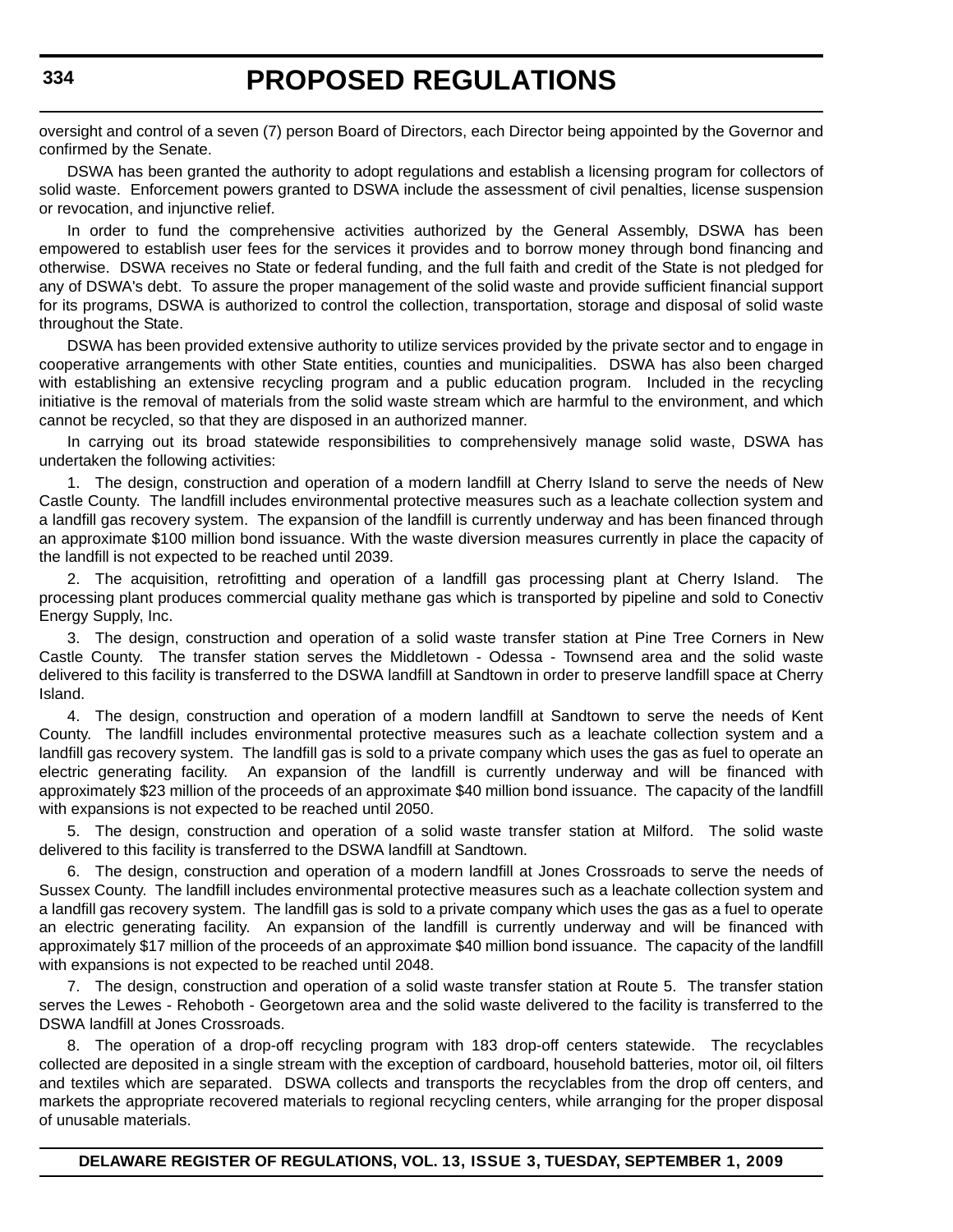9. The operation of a statewide single stream subscription curbside collection program for recyclables separated from municipal solid waste. The recyclables collected are in a single stream, except for yard waste which is collected separately. Approximately 45,000 customers subscribe to the service statewide.

10. The operation of a recycling program for electronic goods at twenty four (24) drop off locations throughout the State.

11. The operation of a recycling program at DSWA transfer stations and landfills which involves the separation and recycling of tires, white goods, drywall, textiles, used oil, oil filters, construction and demolition materials, and yard wastes.

12. The design, construction and operation of yard waste composting systems at the Cherry Island and Jones Crossroads landfills, and the operation of yard waste mulching systems at all DSWA landfills.

13. The establishment and operation of a public education and public outreach program which includes school and community presentations, distribution of books and educational materials, participation in public events, use of slogans and themes, use of a mascot, and public advertising.

14. The collection and proper disposal of household hazardous wastes at eight (8) scheduled events conducted throughout the State.

15. Coordination and participation in solid waste and recycling activities with State, county, municipal, local and civic organizations throughout the State.

The proposed amendments to the SSWMP, and the contemporaneous proposed amendments to the Regulations of the DSWA, will allow DSWA to better control and manage the collection of solid waste in Delaware, assure the usage of the facilities provided by DSWA, and provide the means of financially supporting the referenced activities conducted under the authority and dictates of DSWA's enabling legislation. The proposed amendments will enhance DSWA's ability to monitor, evaluate and police the system of solid waste management in Delaware, including such issues as proper waste disposal, waste volume reduction, use of recycling programs and the full capture of those recyclables in the future.

#### **502 Statewide Solid Waste Management Plan**

#### *(Break in Continuity of Sections)*

#### **CHAPTER III - CURRENT PROJECTS** *(Break in Continuity of Sections)*

#### **C. STATEWIDE PROGRAMS**

#### *(Break in Continuity of Sections)*

**Statewide Disposal of Solid Waste at DSWA Facilities** 

In carrying out its broad statutory responsibilities to comprehensively manage solid waste on a statewide basis for the benefit of the people of the State of Delaware, the DSWA has undertaken the following activities:

1. The design, construction and operation of a modern landfill at Cherry Island to serve the needs of New Castle County;

2. The acquisition, retrofitting and operation of a landfill gas processing plant at Cherry Island;

3. The design, construction and operation through contract with an out of state company, of a solid waste transfer station at Pine Tree Corners in New Castle County;

4. The design, construction and operation of a modern landfill at Sandtown to serve the needs of Kent County;

5. The design, construction and operation of a solid waste transfer station at Milford, Delaware;

6. The design, construction and operation of a modern landfill at Jones Crossroads to serve the needs of Sussex County;

7. The design, construction and operation of a solid waste transfer station at Route 5, Sussex County Delaware;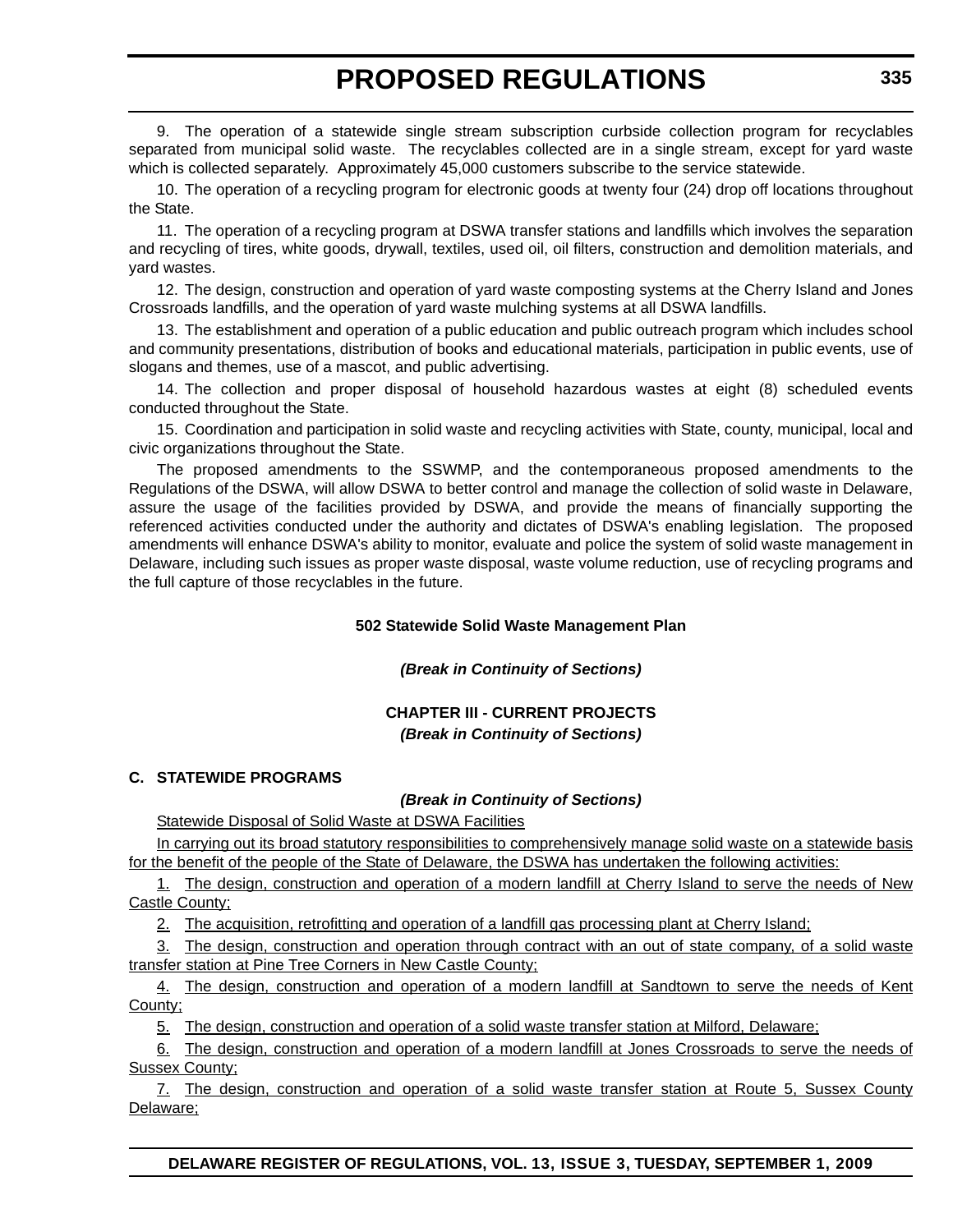<span id="page-18-0"></span>8. The operation of a source separated drop-off recycling program with 183 drop-off centers statewide;

9. The operation of a statewide single stream subscription curbside collection program for recyclables separated from municipal solid waste;

10. Special separation and recycling processes for electronics, tires, white goods, drywall, textiles, used oil, oil filters, construction and demolition wastes and yard wastes;

11. Public education and outreach programs, including school and community presentations, distribution of educational materials, participation in public events and other forms of public outreach;

12. Special collection and disposal of household hazardous wastes; and

13. Coordination and participation in waste management and recycling activities with state, county and municipal local and civic organizations throughout the state

In order to fund these comprehensive activities, DSWA charges user fees for the services it provides and borrows money through bond financing and otherwise. DSWA receives no State or federal funding, and the full faith and credit of the State is not pledged for any of DSWA's debt. To assure the proper management of the solid waste and provide sufficient financial support for its programs, DSWA is authorized to control the collection, transportation, storage and disposal of solid waste throughout the State, and is expressly authorized, pursuant to 7 **Del.C.** §6406 (a)(31) to "control through regulation or otherwise, the collection, transportation, storage and disposal of solid waste, including the diversion of solid waste within specified geographic areas to facilities owned, operated or controlled by the Authority". Also, 7 **Del.C.** § 6422(b) authorizes DSWA, by rule or regulation, to "require the owners and occupants of all lands, buildings and premises [in Delaware] to use the services and facilities of the Authority under such rules and regulations as the Authority shall fix and establish."

User fees have been and will continue to be the basic source of revenue to fund DSWA operations and debt service. As noted, in order to assure a consistent and reliable revenue stream, the DSWA is entitled to adopt amendments to its regulations, implementing the provisions of 7 **Del.C.** §6406 (a)(31) and §6422(b), that require specified solid waste generated in Delaware to be delivered to a DSWA facility. Certain wastes that are not appropriate for landfill disposal would be excluded from any such amendments, including recyclables, hazardous waste, infectious waste, explosives, radioactive wastes and wastes not permitted to be disposed due to DNREC permit conditions. Additionally, dry waste collected in New Castle County would also be subject to exception due to the desire to conserve landfill space at the Cherry Island landfill. It would be difficult to site a new landfill in New Castle County under current requirements.

Beyond assuring a steady and consistent source of revenue, the DSWA has also determined that maximizing disposal of Delaware-generated solid waste in DSWA facilities will better assist DSWA in its efforts to monitor, evaluate and police the system of solid waste management in Delaware, including such issues as proper waste disposal, waste volume reduction, use of recycling programs and the full capture of those recyclables that may become available in the future.

> **[DEPARTMENT OF AGRICULTURE](http://dda.delaware.gov/harness.index.shtml) HARNESS RACING COMMISSION** Statutory Authority: 3 Delaware Code, Section 10005 (3 **Del.C.** §10005) 3 **DE Admin. Code** 501

#### **[PUBLIC NOTICE](#page-3-0)**

The Delaware Harness Racing Commission, pursuant to 3 **Del.C.** §10005, proposes to change its Rules 7 and 10. The Commission will hold a public hearing on the proposed rule changes on October 13, 2009. Written comments should be sent to Hugh J. Gallagher, Administrator of Harness Racing, Department of Agriculture, 2320 S. DuPont Highway, Dover, DE 19901. Written comments will be accepted for thirty (30) days from the date of publication in the *Register of Regulations* on September 1, 2009.

**DELAWARE REGISTER OF REGULATIONS, VOL. 13, ISSUE 3, TUESDAY, SEPTEMBER 1, 2009**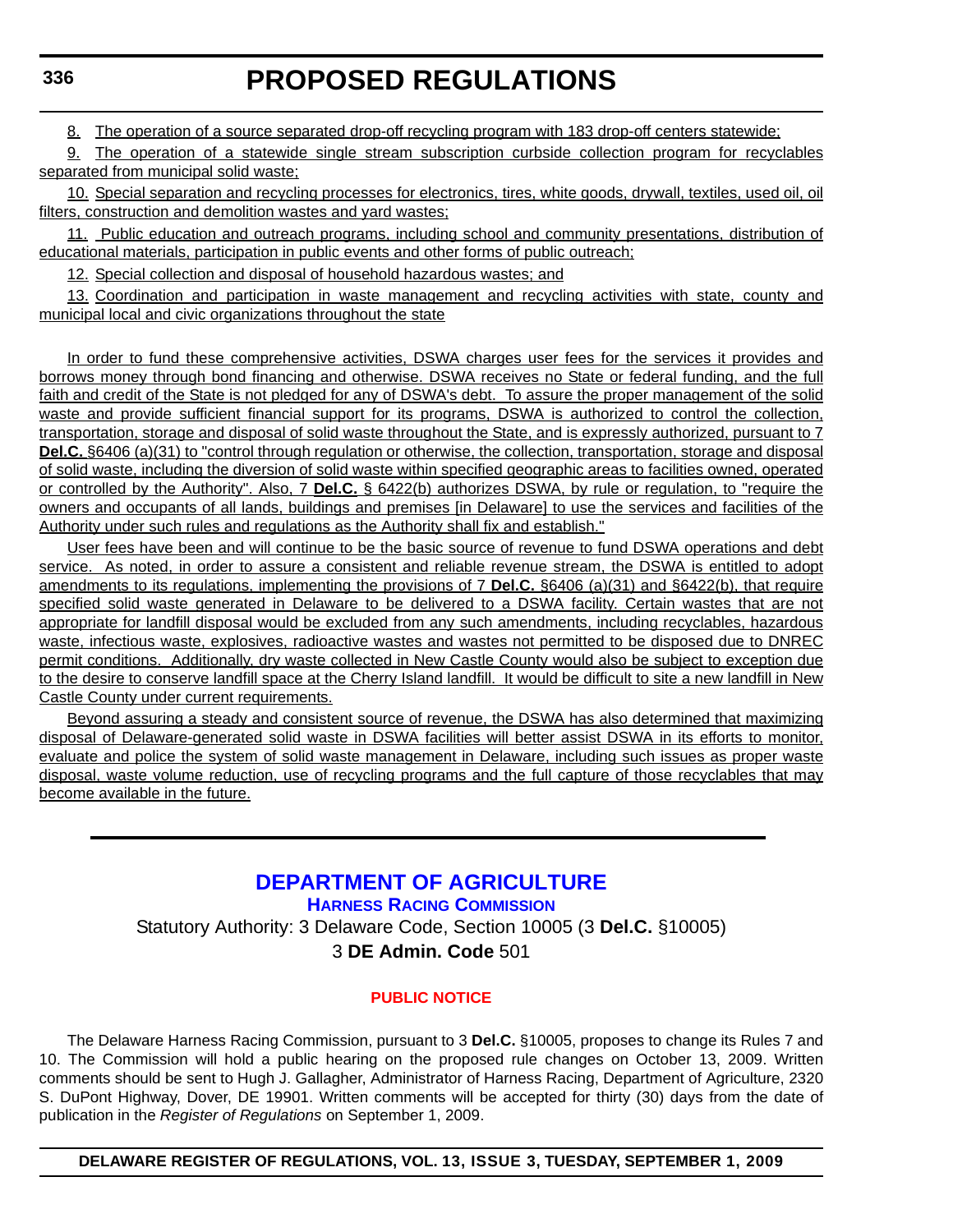The proposed changes are for the purpose of updating Rule 7 and reflect current policies, practices and procedures. Copies are published online at the *Register of Regulations* website: [http://regulations.delaware.gov/](http://regulations.delaware.gov/services/current_issue.shtml) [services/current\\_issue.shtml](http://regulations.delaware.gov/services/current_issue.shtml)

A copy is also available for inspection at the Harness Racing Commission office.

#### **501 Harness Racing Rules and Regulations**

*(Break in Continuity of Sections)*

#### **7.0 Rules of the Race**

#### *(Break in Continuity Within Section)*

7.6 Racing Rules

#### *(Break in Continuity Within Section)*

- 7.6.13 Conduct of the Race
	- 7.6.13.1 A driver shall not commit any of the following acts which are considered violations of driving rules:
		- 7.6.13.1.1 Change course or position, or swerve in or out, or bear in or out during any part of the race in such a manner as to compel a horse to shorten its stride or cause another driver to change course, take his horse back, or pull his horse out of its stride.
		- 7.6.13.1.2 Impede the progress of another horse or cause it to break from its gait.
		- 7.6.13.1.3 Cross over too sharply in front of another horse or in front of the field.
		- 7.6.13.1.4 Crowd another horse by 'putting a wheel under it.'
		- 7.6.13.1.5 Allow another horse to pass needlessly on the inside, or commit any other act that helps another horse to improve its position.
		- 7.6.13.1.6 Carry another horse out.
		- 7.6.13.1.7 Take up or slow up in front of other horses so as to cause confusion or interference among the trailing horses.
		- 7.6.13.1.8 Maintain an outside position without making the necessary effort to improve his overall position.
		- 7.6.13.1.9 Strike or hook wheels with another sulky.
		- 7.6.13.1.10 Lay off a normal pace and leave a hole when it is well within the horse's capacity to keep the hole closed.
		- 7.6.13.1.11 Drive in a careless or reckless manner.
		- 7.6.13.1.12 Fail to set, maintain or properly contest a pace comparable to the class in which he is racing considering the horse's ability, track conditions, weather and circumstances confronted in the race.
		- 7.6.13.1.13 Riding 'half-in' or 'half-out'.
		- 7.6.13.1.14 Kicking a horse.
		- 7.6.13.1.15 Excessive and/or unnecessary conversation between and among drivers while on the racetrack during the time when colors are required is prohibited. Any violation of this rule may be punished by a fine, suspension or combination thereof.
	- 7.6.13.2 A complaint by a driver of any foul, violation of the rules or other misconduct during a race shall be made immediately after the race to which it relates, unless the driver is prevented from doing so by an accident or injury or other reasonable excuse. A driver desiring to enter a claim of foul, or other complaint of violation of the rules, shall make this known to the starter before dismounting and shall proceed immediately to the paddock telephone to communicate immediately with the judges. Any driver who is involved in an objection or inquiry shall proceed immediately to the paddock telephone to communicate with the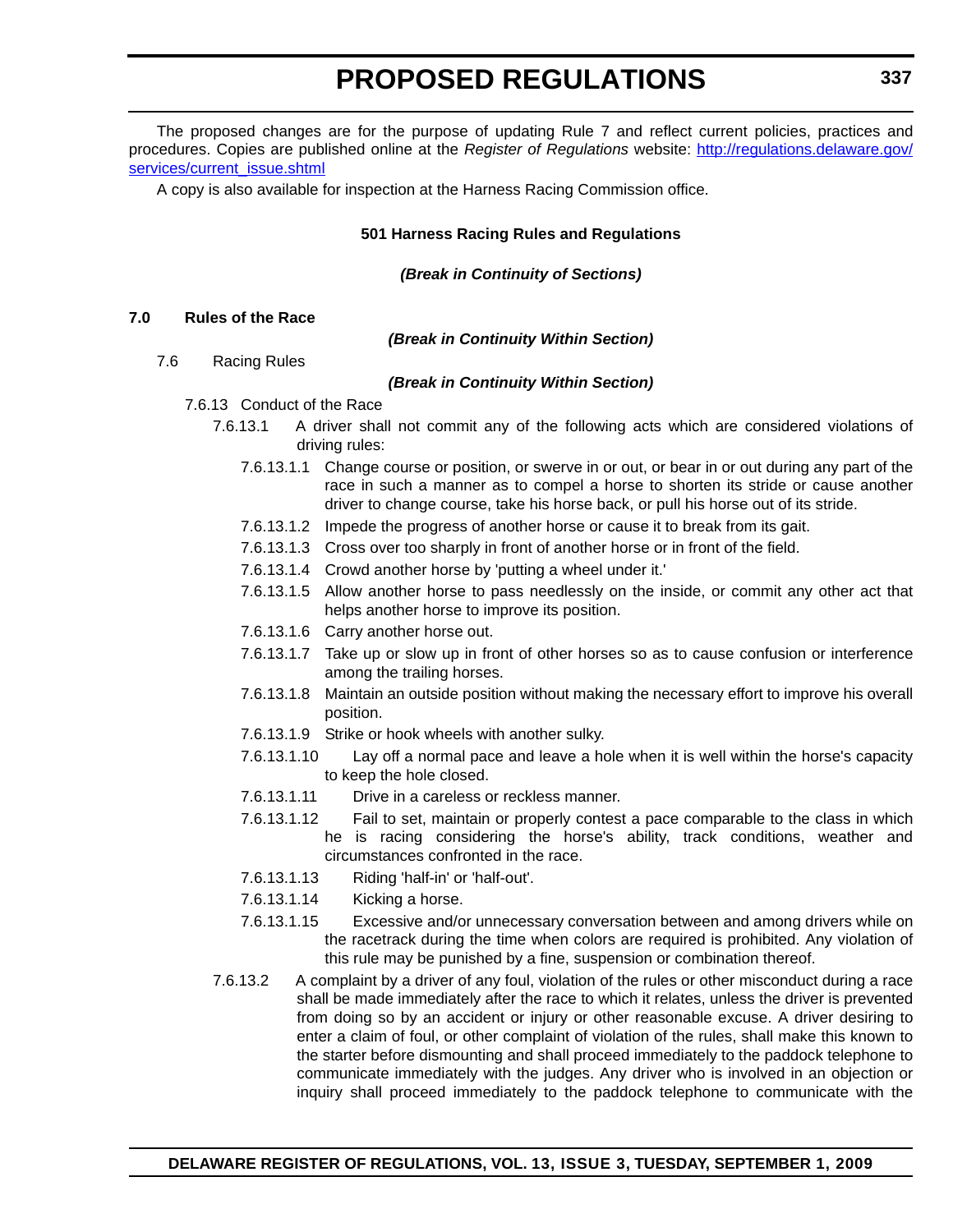judges. The judges shall not cause the official sign to be posted until the matter has been dealt with.

- 7.6.13.3 If a violation is committed by a person driving a horse coupled as an entry the judges may set both horses back if, in their opinion, the violation may have affected the finish of the race, otherwise penalties may be applied individually.
- 7.6.13.4 In the case of interference, collision, or violation of any rules, the offending horse may be placed back one or more positions in that heat or dash, and in the event of such collisions, interference or violation preventing any horse from finishing the heat or dash, the offending horse may be disqualified from receiving any winnings and the driver may be fined or suspended. If a horse is set back, it must be placed behind the horse with which it interfered. If an offending horse has interfered with a horse involved in a dead heat and the offending horse is set back, it must be placed behind the horses in the dead heat.
- 7.6.13.5 If the judges believe that a horse is, or has been driven with design to prevent it winning a race or races, they shall consider it a violation by the driver.
- 7.6.13.6 If the judges believe that a horse has been driven in an inconsistent manner, they shall consider it a violation.
- 7.6.13.7 If the judges believe that a horse has been driven in an unsatisfactory manner due to lack of effort or a horse has been driven in an unsatisfactory manner for any reason, they shall consider it a violation punishable by a fine and/or suspension.
- 7.6.13.8 If a horse is suspected to have choked or bled during a race, the driver and/or trainer of that horse is required to report this to the judges immediately after the race.
- 7.6.13.9 If, in the opinion of the judges, a driver is for any reason unfit or incompetent to drive, or is reckless in his conduct and endangers the safety of horses or other drivers in a race, he shall be removed and another driver substituted at any time and the offending driver may be fined, suspended or expelled.
- 7.6.13.10 If for any cause other than being interfered with, or broken equipment, a horse fails to finish after starting a race, that horse shall be ruled out of any subsequent heat of the same event. If it is alleged that a horse failed to finish a race because of broken equipment, this fact must be reported to the paddock judge who shall make an examination to verify the allegation and report the findings to the judges.
- 7.6.13.11 A driver must be mounted in the sulky at all times during the race or the horse shall be placed as a non-finisher.
- 7.6.13.12 Shouting or other improper conduct in a race is forbidden.
- 7.6.13.13 Drivers shall keep both feet in the stirrups during the post parade and from the time the horses are brought to the starting gate until the race has been completed. Drivers shall be permitted to remove a foot from the stirrups during the course of the race solely for the purpose of pulling ear plugs and once same have been pulled the foot must be placed back into the stirrup. Drivers who violate this rule may be subject to a fine and/or suspension.
- 7.6.13.14 Drivers will be allowed whips not to exceed 4 feet, plus a snapper not longer than 6 inches. Provided further that the following actions shall be considered as excessive or an indiscriminate use of the whip: a) Causing visible injury. b) Whipping a horse after a race. c) Whipping under the arch or shafts of the sulky. The use of the whip shall be confined to an area above and between the sulky shafts, to include the sulky shafts and the outside wheel discs. Drivers shall keep a line in each hand from the start of the race until the quarter pole. From the quarter pole to the 7/8th pole, a driver may only use the whip once for a maximum of three strokes. Once the lead horse is at the 7/8th pole, these restrictions do not apply. The Judges shall have the authority to order and/or conduct such visual inspections at their discretion.

Impelling of a Horse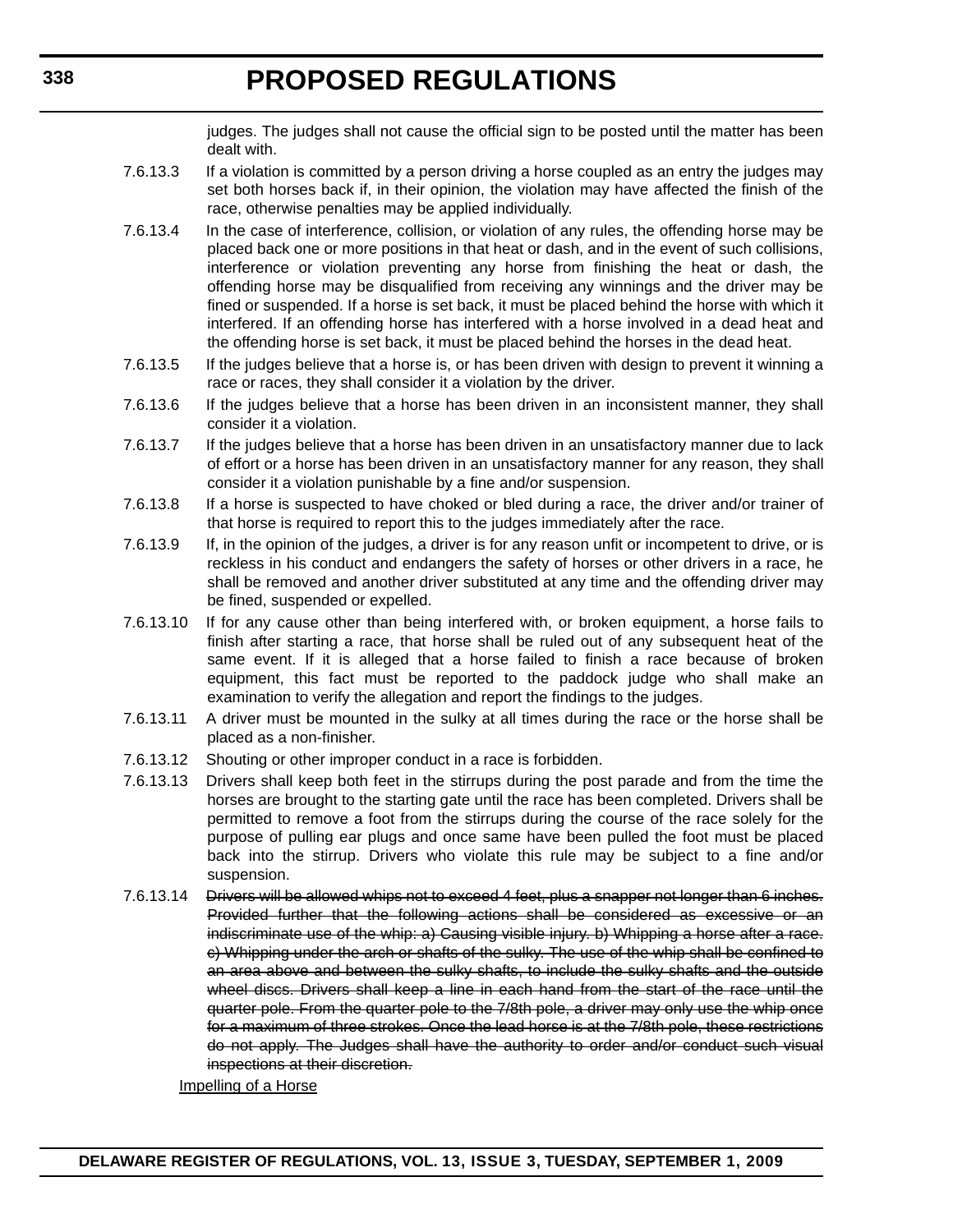- 7.6.13.14.1 Whips: Drivers will be allowed whips not to exceed 4 feet, plus a snapper not longer than 6 inches. Modification of a whip is prohibited.
	- 7.6.13.14.1.1 Use: The use of a whip shall be confined to the areas above and between the sulky shafts and the outside wheel disks.
	- 7.6.13.14.1.2 Drivers shall keep a line in each hand from the start of the race until the quarter pole.
	- 7.6.13.14.1.3 From the quarter pole to the 7/8th pole, a driver may only use the whip once for a maximum of three strokes. Once the lead horse is at the 7/8th pole, these restrictions do not apply.
- 7.6.13.14.2 Violations:
	- 7.6.13.14.2.1 Whipping under the arch or shafts of the sulky
	- 7.6.13.14.2.2 Whipping a horse after the race
	- 7.6.13.14.2.3 Causing injury (visible or not) with a whip
	- 7.6.13.14.2.4 Striking or jabbing a horse with the butt end of a whip
	- 7.6.13.14.2.5 Whipping a horse that is out of contention
	- 7.6.13.14.2.6 Brutal, excessive, and or indiscriminate use of a whip.
		- 7.6.13.14.2.6.1 Inspections: At extended pari-mutuel meetings, under the supervision of the judges, there may be a mandatory inspection of each horse following each race for evidence of excessive or brutal use of the whip. At all other meetings, the judges shall have the authority to order and/or conduct such inspections at their discretion.
- 7.6.13.15 The use of any goading device, or chain, or spur, or mechanical or electrical device other than a whip as allowed in the rules, upon any horse, shall constitute a violation.
- 7.6.13.16 The possession of any mechanical or electrical goading device on the grounds of an Association shall constitute a violation.
- 7.6.13.17 The judges shall have the authority to disallow the use of any equipment or harness that they feel is unsafe or not in the best interests of racing.
- 7.6.13.18 Brutal or excessive or indiscriminate use of a whip, or striking a horse with the butt end of a whip, or striking a wheel disc of a sulky with a whip, shall be a violation. At extended pari-mutuel meetings, under the supervision of the judges, there may be a mandatory visual inspection of each horse following each race for evidence of excessive or brutal use of the whip. At all other meetings, the judges shall have the authority to order and/or conduct such visual inspections at their discretion.
- 7.6.13.19 Whipping a horse by using the whip below the level of the shafts or the seat of the sulky or between the legs of the horse shall be a violation.
- 7.6.13.2018When a horse breaks from its gait, it shall be considered a violation on the part of the driver for:
	- 7.6.13.2018.1Failure to take the horse to the outside of other horses where clearance exists.
	- 7.6.13.2018.2Failure to properly attempt to pull the horse to its gait.
	- 7.6.13.2018.3Failure to lose ground while on a break.
	- 7.6.13.2018.4If no violation has been committed, the horse shall not be set back unless a contending horse on his gait is lapped on the hind quarter of the breaking horse at the finish. The judges may set any horse back one or more places if in their judgment, any of the above violations have been committed, and the driver may be penalized.
	- 7.6.13.2018.5Any horse making a break which causes interference to other horses may be placed behind all offended horses. If there has been no failure on the part of the driver of the breaking horse in complying with Rule 7.6.13.20, no fine or suspension shall be imposed on the driver as a consequence.
- 7.6.13.2119If, in the opinion of the judges, a driver allows a horse to break for the purpose of losing a race, he or she shall be in violation of the rules.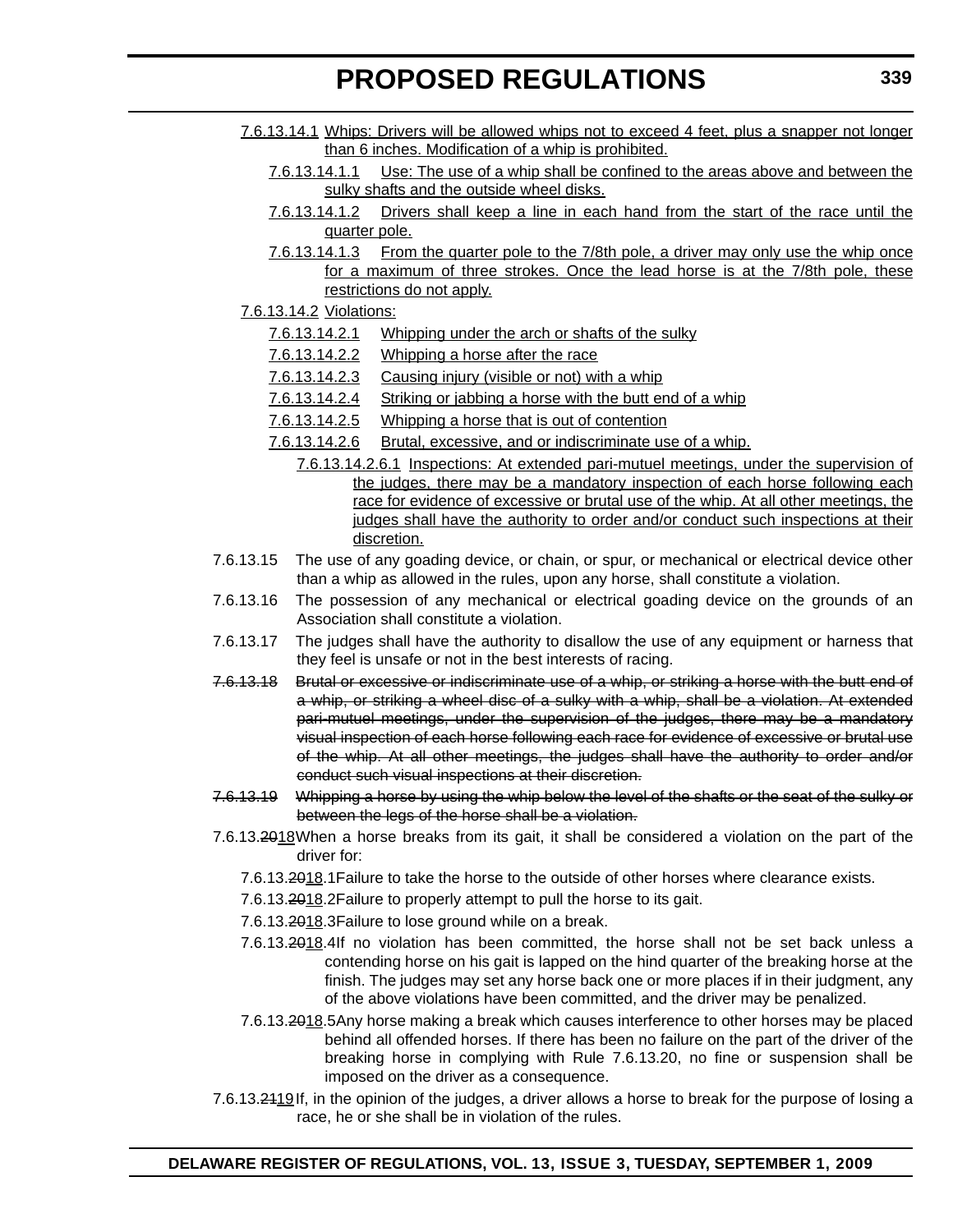- 7.6.13.2220It shall be the duty of one of the judges to call out every break made and have them duly recorded in judges official race reports.
- 7.6.13.2321The horse whose nose reaches the wire first is the winner. If there is a dead heat for first, both horses shall be considered winners. In races having more than one heat or dash, where two horses are tied in the summary, the winner of the longer dash or heat shall be entitled to the trophy. Where the dashes or heats are of the same distance and the horses are tied in the summary, the winner of the faster dash or heat shall be entitled to the trophy. Where the dashes or heats are of the same time, both horses shall be considered winners and the entitlement of the trophy will be decided by lot.
- 7.6.13.2422The wire or finish line is a real line established with the aid of a surveyor's transit, or an imaginary line running from the center of the judges' stand to a point immediately across and at right angles to the track.
- 7.6.13.2523If, during the preliminary scores or during a race a driver is unseated in such a manner that he or she falls to the ground, the Presiding Judge or judges may direct the driver to report to the infirmary or to the emergency department of the nearest hospital for examination and receive clearance to continue with driving assignments on that day of racing.
- 7.6.13.2624If a horse is to warm up it must go its last warm-up on the same racing strip as it will compete on unless excused by the judges.
- 7.6.14 Harness Race Track Without a Hubrail
	- 7.6.14.1 If at a racetrack which does not have a continuous solid inside hub rail, a horse or part of the horse's sulky leaves the course by running over or going inside the pylons or other demarcation which constitutes the inside limits of the course, the offending horse may be placed one or more positions where, in the opinion of the judges, the action gave the horse an unfair advantage over other horses in the race, or the action helped the horse improve its position in the race. Drivers may be fined or suspended for permitting a horse's sulky to run over or go inside the pylons or other demarcation which constitutes the inside limits of the course. In addition, when an act of interference causes a horse or part of the horse's sulky to cross the inside limits of the course, and the horse is placed by the judges, the offending horse shall be placed behind the horse with which it interfered.
	- 7.6.14.2 In the event a horse or part of a horse's sulky leaves the course for any reason, it shall be the driver's responsibility to take all reasonable steps to safely reenter the race course as soon as possible.
- 7.6.15 Extended Homestretch
	- 7.6.15.1 With approval of the Commission, a track may extend the width of its homestretch up to 10 feet inward in relation to the width of the rest of the racetrack.
	- 7.6.15.2 In the event the home stretch is expanded pursuant to 7.6.15.1 above, the following shall apply:
		- 7.6.15.2.1 When entering or while going through the homestretch for the first time in a race, no horse shall use the expanded inside lane in an attempt to pass other horses or improve its position. Any horse, which does so shall be disqualified and placed last in the order of finish.
		- 7.6.15.2.2 the lead horse in the homestretch shall maintain as straight a course as possible while allowing trailing horses full access to the extended inside lane. If, in the opinion of the judges, the lead horse changes course in the homestretch in an attempt to prevent a trailing horse from passing, said horse shall be placed accordingly.
		- 7.6.15.2.3 Horses using the expanded inside lane during the homestretch drive for the finish of the race, must first have complete clearance of the pylons marking the inside boundary of the racecourse. Any horse or sulky running over one or more of the pylons or going inside the pylons while attempting to use the expanded inside lane, may be disqualified or placed back one or more positions.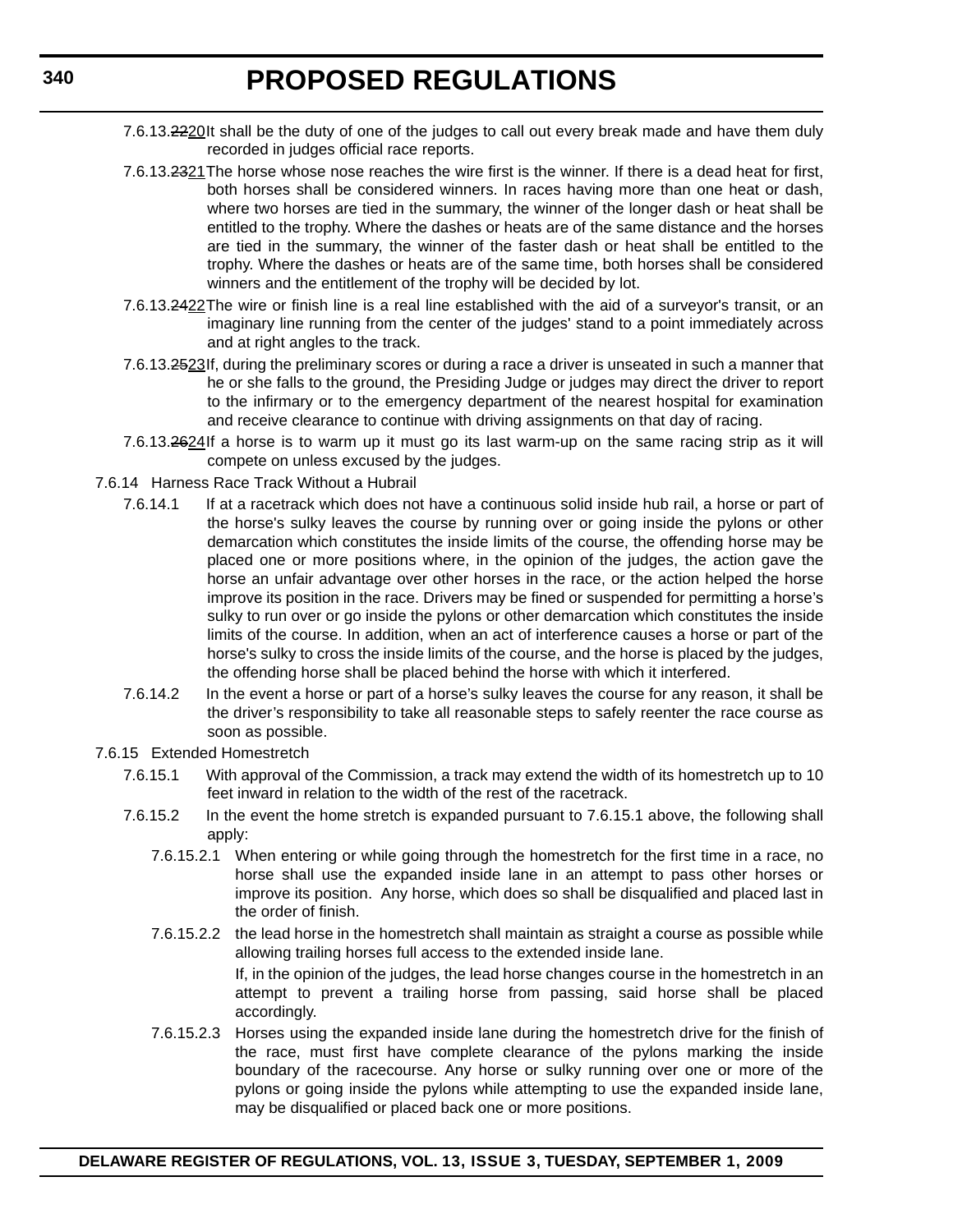7.6.15.2.4 A horse may only be driven into the expanded homestretch lane for the purpose of passing another horse and may not be driven into the expanded homestretch lane for the purpose of blocking a trailing horse. If, in the opinion of the judges, a horse is driven into the expanded homestretch lane for the purpose of blocking a trailing horse, the driver of the blocking horse may be fined and/or suspended and the horse may be placed accordingly.

**1 DE Reg. 923 (1/1/98) 2 DE Reg. 684 (10/01/98) 2 DE Reg. 1764 (4/1/99) 3 DE Reg. 432 (9/1/99) 3 DE Reg 1520 (5/1/00) 4 DE Reg 336 (8/1/00) 5 DE Reg. 832 (10/1/01) 7 DE Reg. 42 (7/1/03) 11 DE Reg. 1050 (02/01/08) 12 DE Reg. 1074 (02/01/09)**

#### *(Break in Continuity of Sections)*

#### **10.0 Due Process and Disciplinary Action**

10.1 General Provisions

This chapter contains the rules of procedure for judges' hearings, and for Commission proceedings.

- 10.2 Proceedings by Presiding Judge or Judges
	- 10.2.1 Rights of the Licensee
		- A person who is the subject of the disciplinary hearing conducted by the judges is entitled to:
		- 10.2.1.1 Proper notice of all charges;
		- 10.2.1.2 Confront the evidence presented, including:
			- 10.2.1.2.1 the right to counsel at the person's expense;
			- 10.2.1.2.2 the right to examine all evidence to be presented against him;
			- 10.2.1.2.3 the right to present a defense;
			- 10.2.1.2.4 the right to call witnesses; and
			- 10.2.1.2.5 the right to cross examine witnesses.
		- 10.2.1.3 Waive any of the above rights.
	- 10.2.2 Complaints
		- 10.2.2.1 A complaint must be in writing and filed with the Presiding Judge or judges within 30 days after the action that is the subject of the complaint.
		- 10.2.2.2 On their own motion or on receipt of a complaint from an official or other person regarding the actions of a licensee, the Presiding Judge or judges may conduct an inquiry and disciplinary hearing regarding a licensee's actions.
	- 10.2.3 Summary Suspension
		- 10.2.3.1 If the Board of Judges determine that a licensee's actions, other than those of a licensed association, constitute an immediate danger to the public health, safety or welfare, the Board of Judges the Commission Investigator, may summarily suspend the license pending a hearing.
		- 10.2.3.2 A licensee whose license has been summarily suspended is entitled to a hearing on the summary suspension not later than the third racing day after the license was summarily suspended. The licensee may waive his right to a hearing on the summary suspension within the three-day limit.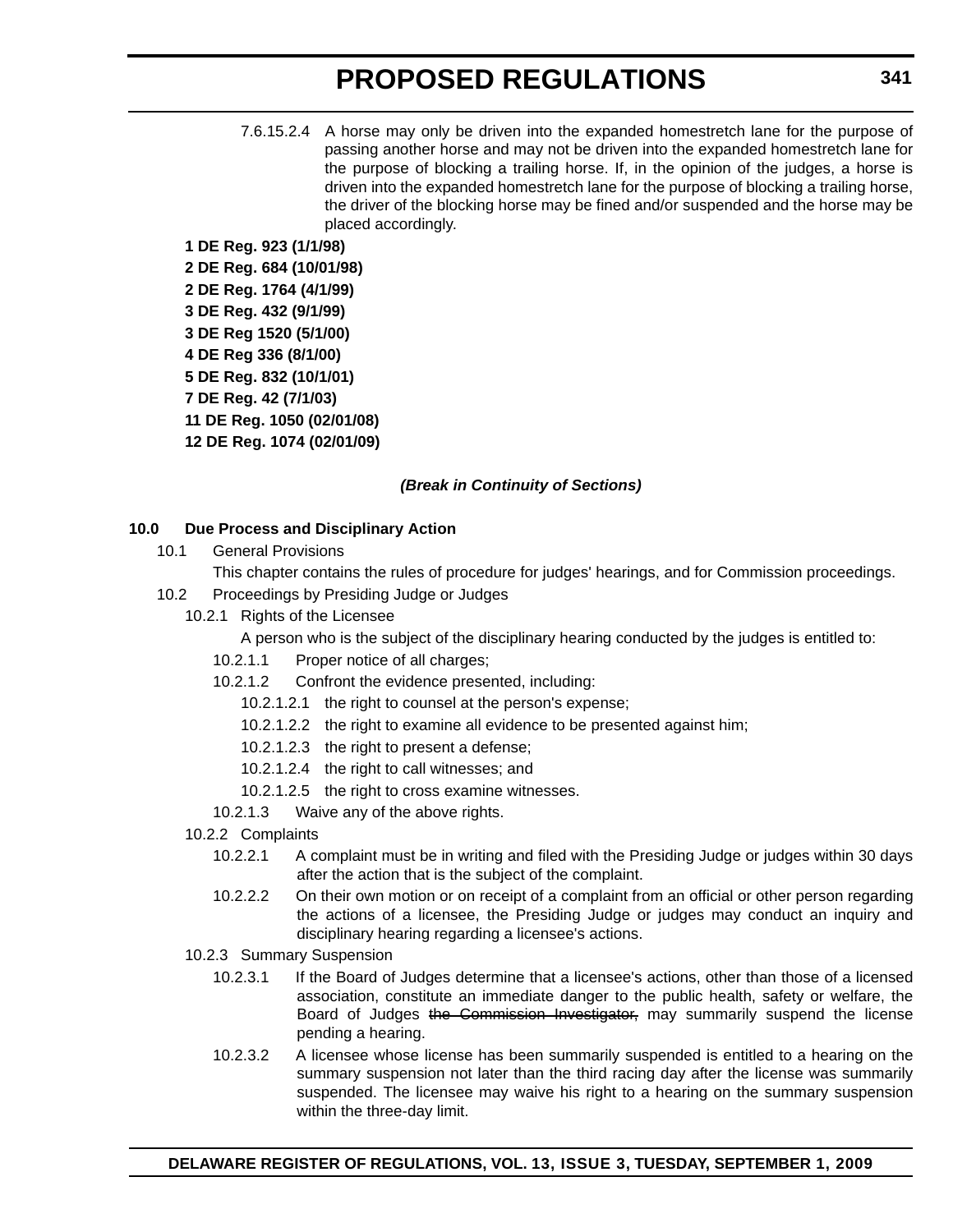- 10.2.3.3 The Board of Judges shall conduct a hearing on a summary suspension in the same manner as other disciplinary hearings. At a hearing on a summary suspension, the sole issue is whether the licensee's license should remain suspended pending a final disciplinary hearing and ruling.
- 10.2.4 Notice
	- 10.2.4.1 Except as provided by these rules regarding summary suspensions, the Board of Judges shall provide written notice at least 24 hours before the hearing to a person who is the subject of a disciplinary hearing. The person may waive his right to 24-hour notice by executing a written waiver.
	- 10.2.4.2 Notice given under this section must include:
		- 10.2.4.2.1 a statement of the time, place and nature of the hearing;
		- 10.2.4.2.2 a reference to the particular sections of the statutes or rules involved; and
		- 10.2.4.2.3 a short, plain description of the alleged conduct that has given rise to the disciplinary hearing.
	- 10.2.4.3 If possible, the Board of Judges or their designee, shall hand deliver the written notice of the disciplinary hearing to the person who is the subject of the hearing. If hand delivery is not possible, the Board of Judges shall mail the notice to the person's last known address, as found in the Commission's licensing files, by regular mail and by certified mail, return receipt requested. If the disciplinary hearing involves an alleged medication violation that could result in the disqualification of a horse, the Board of Judges shall provide written or oral notice of the hearing to the owner, managing owner or lessee of the horse. Oral notice of any hearing shall suffice upon attestation by the Board of Judges that such notice was given the person who is the subject of the hearing.
	- 10.2.4.4 Nonappearance of a summoned party after adequate notice shall be construed as a waiver of the right to a hearing before the Board of Judges. The Board of Judges or judges may suspend the license of a person who fails to appear at a disciplinary hearing after written or oral notice of the hearing has been sent or delivered in compliance with this subsection.
- 10.2.5 Continuances
	- 10.2.5.1 Upon receipt of a notice, a person may request a continuance of the hearing.
	- 10.2.5.2 The Board of Judges may grant a continuance of any hearing for good cause shown.
	- 10.2.5.3 The Board of Judges may at any time order a continuance on their own motion.
- 10.2.6 Evidence
	- 10.2.6.1 Each witness at a disciplinary hearing conducted by the Board of Judges must be sworn by the presiding judge.
	- 10.2.6.2 The Board of Judges shall allow a full presentation of evidence and are not bound by the technical rules of evidence. However, the Board of Judges may disallow evidence that is irrelevant or unduly repetitive of other evidence. The Board of Judges shall have the authority to determine, in their sole discretion, the weight and credibility of any evidence and/or testimony. The Board of Judges may admit hearsay evidence if it determines the evidence is of a type that is commonly relied on by reasonably prudent people. The rules of privilege recognized by Delaware law apply in hearings before the Board of Judges.
	- 10.2.6.3 The burden of proof is on the person bringing the complaint to show, by a preponderance of the evidence, that the licensee has violated or is responsible for a violation of the Act or a Commission rule.
	- 10.2.6.4 The Board of Judges shall may make a tape recording of a disciplinary hearing. A copy or a transcript of the recording may be made available at the expense of the requesting person.

#### *(Break in Continuity Within Section)*

10.3.6 Nature of Hearings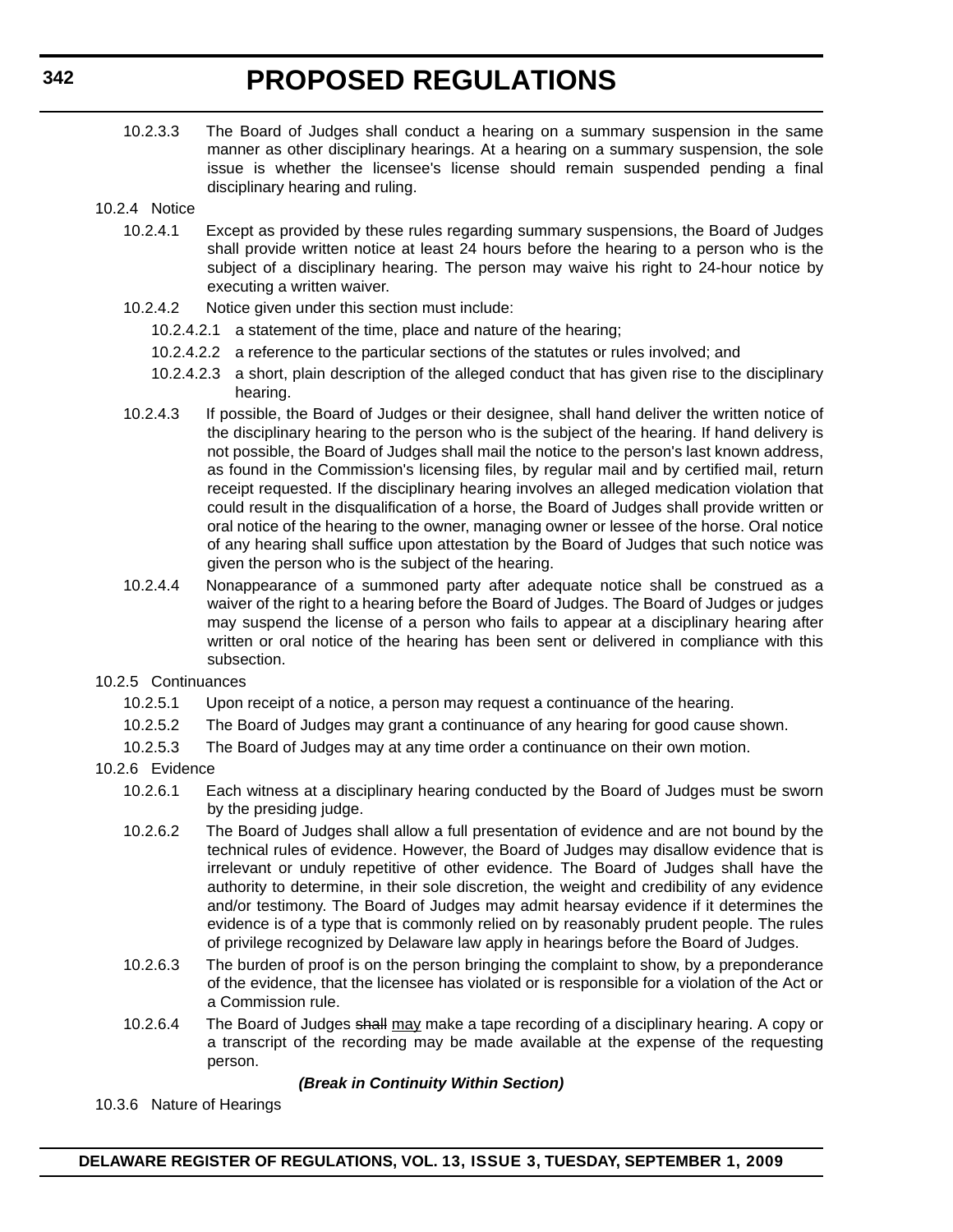<span id="page-25-0"></span>10.3.6.1 An appeal from a decision of the Board of Judges shall be "*de novo*" (a new hearing shall be held with all evidence, testimony and argument to be presented at the new hearing.).

*(Break in Continuity Within Section)*

**1 DE Reg. 507 (11/01/97) 2 DE Reg. 1243 (01/01/99) 5 DE Reg. 1903 (4/1/02) 12 DE Reg. 1074 (02/01/09) 12 DE Reg. 1513 (06/01/09)**

**\*Please Note: As the rest of the sections were not amended, they are not being published. A copy of the regulation is available at:**

**http://regulations.delaware.gov/register/september2009/proposed/13 DE Reg 336 09-01-09.htm**

#### **[THOROUGHBRED RACING COMMISSION](http://dda.delaware.gov/thoroughbred/index.shtml)**

Section 4815(b)(3)(c)(3) (3 Del.C. §10005; 29 Del.C. §4815(b)(3)(c)(3)) 3 **DE Admin. Code** 1001

#### **PUBLIC NOTICE**

The Thoroughbred Racing Commission, in accordance with 3 **Del.C.** §10103(c) proposes changes to its rules and regulations. The proposal amends Section 11 of the rules and regulations by amending existing Rule 11.4.1 by striking the last sentence. A public hearing will be held on September 22, 2009 at 10:00 AM, in the Horsemen's Office at Delaware Park, 777 Delaware Park Blvd., Wilm., DE, where members of the public can offer comments. Anyone wishing to receive a copy of the proposed regulations may obtain a copy from the Thoroughbred Racing Commission, 777 Delaware Park Blvd., Wilm., DE. Copies are also published online at the Register of Regulations website: http://regulations.delaware.gov/services/current\_issue.shtml. Persons wishing to submit written comments may forward these to the attention of Mr. John F. Wayne, Executive Director, at the above address. The final date to receive comments will be at 10:00 AM on September 22, 2009.

#### **[1001 Thoroughbred Racing Rules and Regulations](#page-3-0)**

#### *(Break in Continuity of Sections)*

### **11.0 Entries, Subscriptions, Delegations**

- 11.1 Entering and Eligibility Required:
	- 11.1.1 No horse shall be qualified to start in any race unless such horse has been and continues to be duly entered therein. Entries or subscriptions for any horse, or the transfer of same, may be refused or cancelled by the Licensee without notice or reason given therefore.
	- 11.1.2 A horse must be eligible at the time of entry.
	- 11.1.3 A horse must be eligible at the time of starting.
- 11.2 Procedure for Making Entries:
	- 11.2.1 It shall be the absolute responsibility of the Trainer to report bleeders from other jurisdictions to the Commission's Veterinarian or Stewards on official forms from that State prior to entry.
	- 11.2.2 All entries, subscriptions, declarations and scratches shall be lodged with the Racing Secretary and shall not be considered as having been made until received by the Racing Secretary who shall maintain a record of time of receipt of same.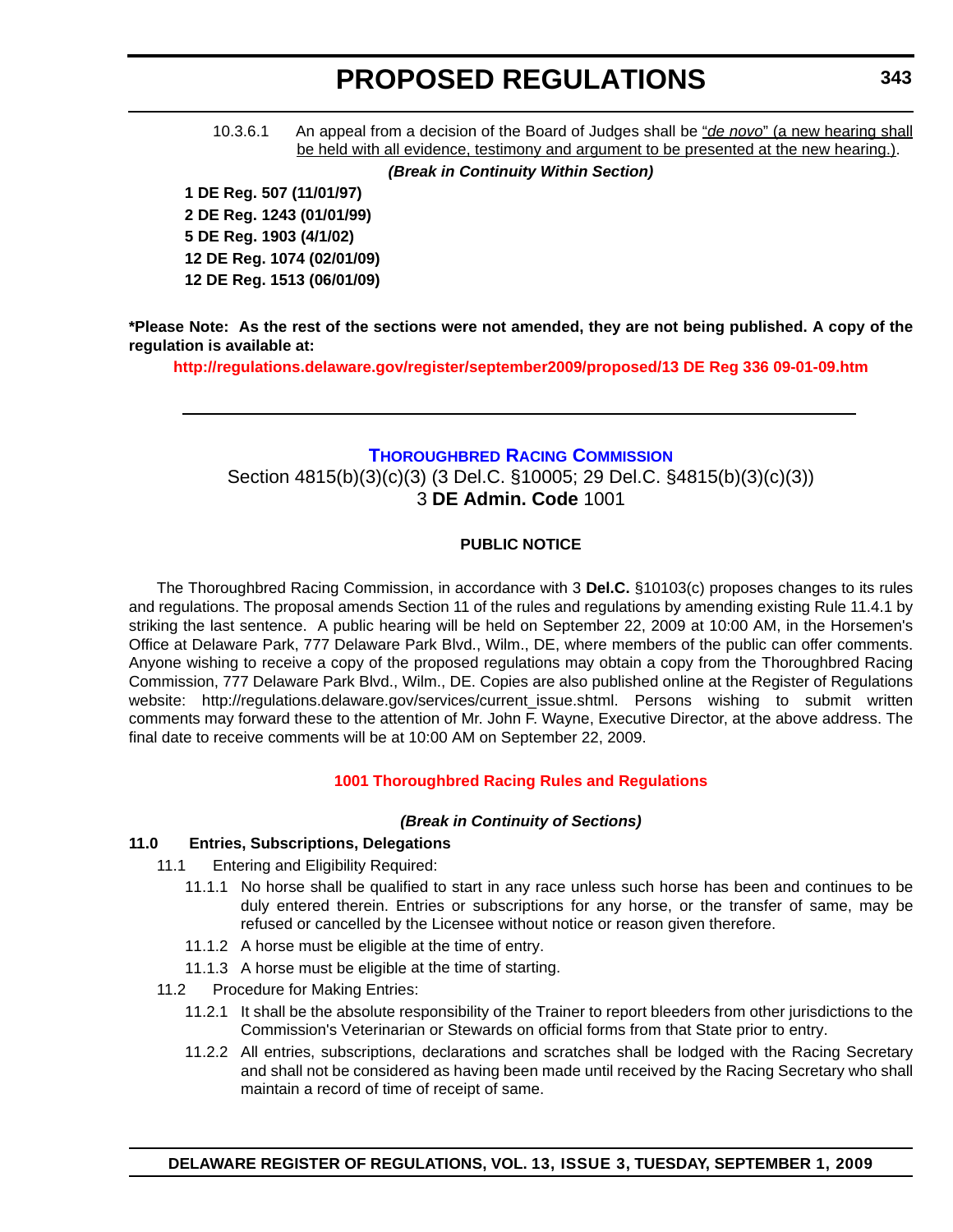- 11.2.3 Every entry must be in the name of such horse's registered Owner, as completely disclosed and registered with the Racing Secretary under these Rules and made by the Owner, Trainer or a person deputized by such Owner or Trainer.
- 11.2.4 Every entry must be in writing, or by telegraph promptly confirmed in writing, except that an entry may be made by telephone to the Racing Secretary but must be confirmed in writing should the Stewards, the Racing Secretary or an assistant to the Racing Secretary so request.
- 11.2.5 Every entry shall clearly designate the horse so entered. When entered for the first time during a meeting, every horse shall be designated by name, age color, sex, sire, dam and broodmare sire, as reflected by such horse's registration certificate.
- 11.2.6 No horse may race unless correctly identified to the satisfaction of the Stewards as being the horse duly entered;
- 11.2.7 In establishing the identity of a horse, responsibility shall be borne by any person attempting to identify such horse as well as the Owner of such horse, all such persons being subject to appropriate disciplinary action for incorrect identification.
- 11.2.8 At the time of entering a horse, the Trainer of such horse or his representative, must declare to the Racing Secretary or his representative, whether the horse will race on any medication permitted by these Rules and shall not deviate from such declaration.
- 11.2.9 Within the discretion of the Stewards, a list of horses so declared to race on medication may, in whole or in part, be announced, released for publication or otherwise made public without liability for the accuracy thereof.
- 11.2.10 In order to claim an apprentice allowance at the time of entry, an Apprentice Jockey must be designated by name.
- 11.2.11 No alteration may be made in any entry after the closing of entries, except that an error may be corrected.
- 11.2.12 No horse may be entered in two races to be run on the same day.
- 11.3 Limitation as to Spouses:

#### Repealed 1/6/92.

- 11.4 Mutuel Entries:
	- 11.4.1 All horses entered in the same race and owned wholly or in part by the same owner or spouse thereof shall be joined as a mutuel entry and a single betting interest. Horses shall be regarded as having a common owner when an owner of one horse, either as an individual or as a licensed member of a partnership or as a licensed shareholder of a corporation, has an ownership interest in another horse, either as an individual or as a licensed shareholder of a partnership or as a licensed shareholder of a corporation. No trainer of any horse shall have any ownership interest in any other horse in the same race unless such horses are coupled as a single wagering interest.

#### *(Break in Continuity of Sections)*

**4 DE Reg. 179 (07/01/00) 8 DE Reg. 1289 (03/01/05) 10 DE Reg. 1581 (04/01/07) 12 DE Reg. 667 (11/01/08)**

**\*Please Note: As the rest of the sections were not amended, they are not being published. A copy of the regulation is available at:**

**http://regulations.delaware.gov/register/september2009/proposed/13 DE Reg 343 09-01-09.htm**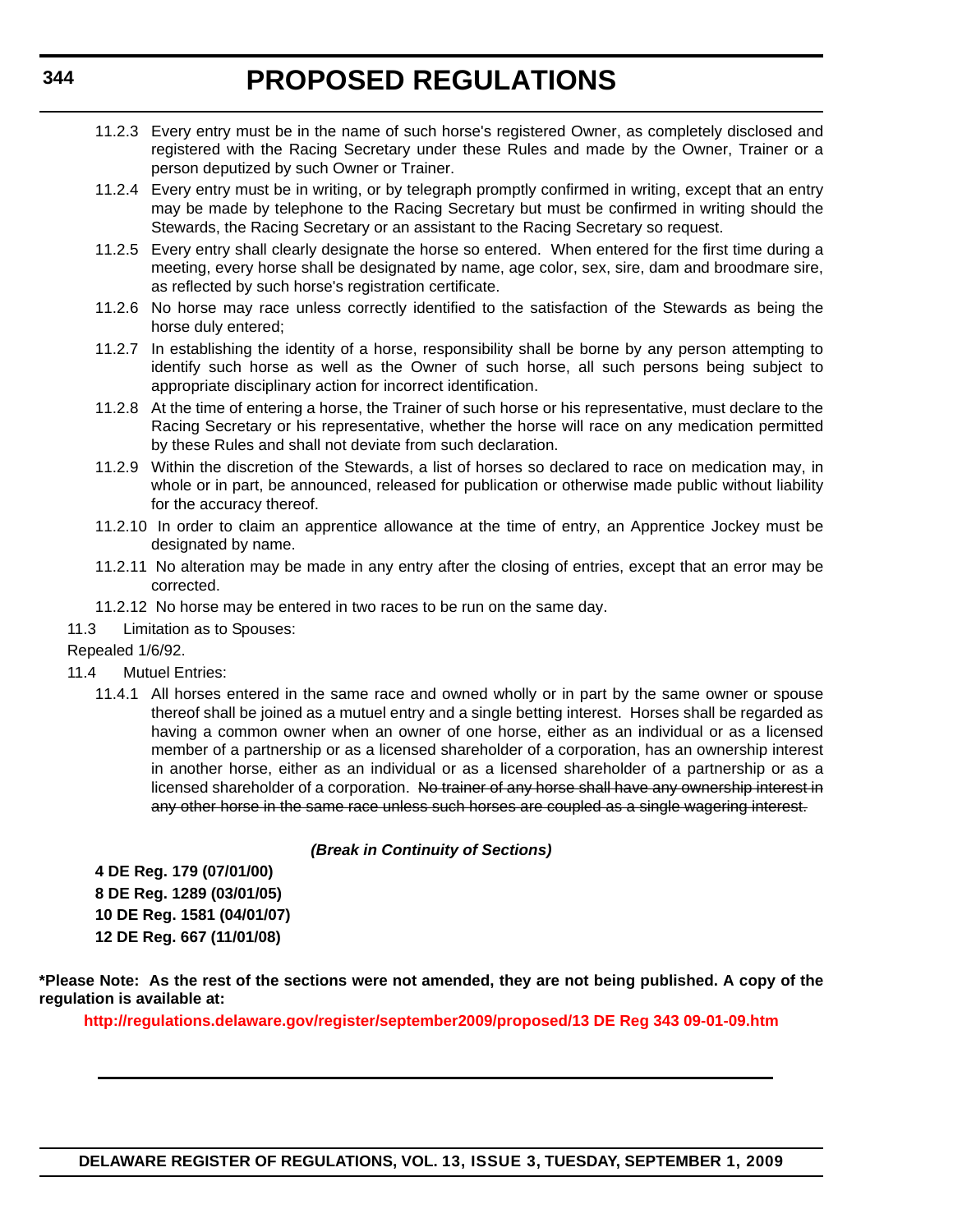### **[DEPARTMENT OF EDUCATION](http://www.doe.k12.de.us/)**

<span id="page-27-0"></span>**OFFICE OF THE SECRETARY** Statutory Authority: 14 Delaware Code, Section 122(b) (14 **Del.C.** §122(b))

14 **DE Admin. Code** 260

#### **Education Impact Analysis Pursuant To 14 Del.C. Section 122(D)**

#### **[260 General Administrative Review Procedures for the Child and Adult Care Food Programs of the United](#page-3-0)  States Department of Agriculture CACFP/USDA**

#### **A. Type of Regulatory Action Required**

Reauthorization of Existing Regulation

#### **B. Synopsis of Subject Matter of the Regulation**

The Secretary of Education intends to readopt 14 **DE Admin. Code** 260 General Administrative Review Procedures for the Child and Adult Food Programs of the United States Department of Agriculture CACFP/USDA without changes. This regulation is part of the five year review cycle. The regulation is in place pursuant to the Child Nutrition and WIC Reauthorization Act of 2004, a reauthorization of the Richard B. Russell National School Lunch Act and the Child Nutrition Act of 1966.

Persons wishing to present their views regarding this matter may do so in writing by the close of business on or before October 2, 2009 to Susan Haberstroh, Education Associate, Regulation Review, Department of Education, at 401 Federal Street, Suite 2, Dover, Delaware 19901. A copy of this regulation is available from the above address or may be viewed at the Department of Education business office.

#### **C. Impact Criteria**

1. Will the amended regulation help improve student achievement as measured against state achievement standards? The readopted regulation addresses administrative review procedures for Child and Adult Care Food Program not student achievement.

2. Will the amended regulation help ensure that all students receive an equitable education? The readopted regulation addresses administrative review procedures for Child and Adult Care Food Program and not specifically education equity issues.

3. Will the amended regulation help to ensure that all students' health and safety are adequately protected? The readopted regulation addresses administrative review procedures for Child and Adult Care Food Program which does address student health.

4. Will the amended regulation help to ensure that all students' legal rights are respected? The readopted regulation addresses administrative review procedures for Child and Adult Care Food Program which may affect students' legal rights.

5. Will the amended regulation preserve the necessary authority and flexibility of decision making at the local board and school level? The readopted regulation will preserve the necessary authority and flexibility of decision making at the local board and school level.

6. Will the amended regulation place unnecessary reporting or administrative requirements or mandates upon decision makers at the local board and school levels? The readopted regulation will not place any unnecessary reporting or administrative requirements or mandates upon decision makers at the local board and school levels.

7. Will the decision making authority and accountability for addressing the subject to be regulated be placed in the same entity? The decision making authority and accountability for addressing the subject to be regulated will remain in the same entity.

8. Will the amended regulation be consistent with and not an impediment to the implementation of other state educational policies, in particular to state educational policies addressing achievement in the core academic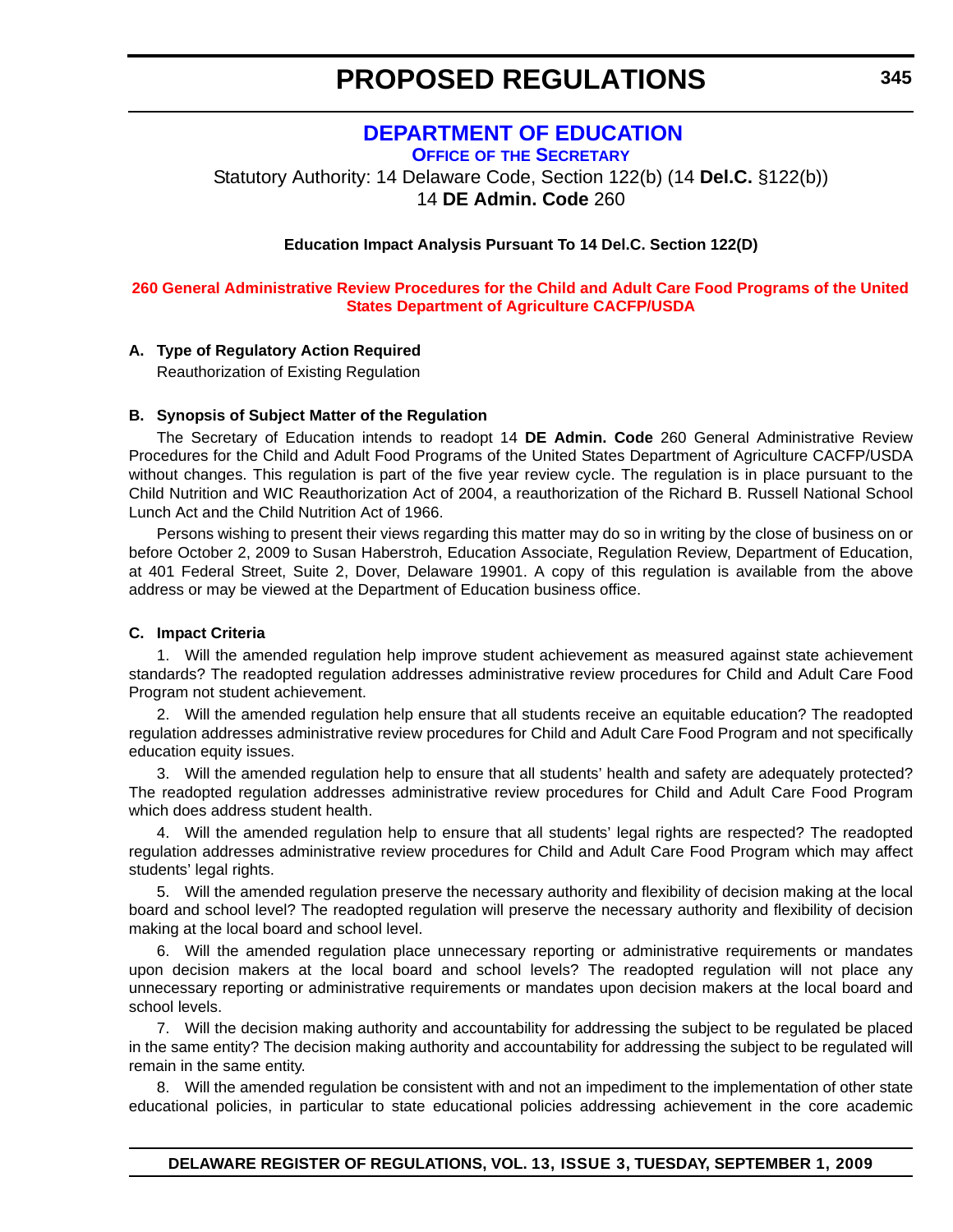subjects of mathematics, science, language arts and social studies? The readopted regulations will be consistent with and not an impediment to the implementation of other state educational policies, in particular to state educational policies addressing achievement in the core academic subjects of mathematics, science, language arts and social studies.

9. Is there a less burdensome method for addressing the purpose of the regulation? The Child and Adult Care Food Program is federally mandated and this amended regulation follows federal regulations.

10. What is the cost to the State and to the local school boards of compliance with the regulation? There is no additional cost to the local school boards of compliance with the amended regulation.

#### **260 General Administrative Review Procedures for the Child and Adult Care Food Programs of the United States Department of Agriculture CACFP/USDA**

#### **1.0 Institutions Participating in the Delaware CACFP May Request an Administrative Review of the Following Actions**

- 1.1 Denial of a new or renewing institution's application for participation;
- 1.2 Denial of an application submitted by a sponsoring organization on behalf of a facility;
- 1.3 Proposed termination of an institution's agreement;
- 1.4 Proposed disqualification of a responsible principal or responsible individual;
- 1.5 Suspension of an institution's participation;
- 1.6 Denial of an institution's application for start up or expansion payments;
- 1.7 Denial of all or a part of an institution's claim for reimbursement except for a denial based on a late submission under 7 CFR §226.10(e);
- 1.8 Demand for the remittance of an overpayment; and
- 1.9 Any other action of the State agency affecting an institution's participation or its claim for reimbursement.

#### **2.0 Notwithstanding the Provisions of Section 1.0 Above, Institutions Participating in the Delaware CACFP May Not Request an Administrative Review of the Following Actions**

- 2.1 A determination that an institution is seriously deficient;
- 2.2 Disqualification of an institution or a responsible principal or responsible individual, and the subsequent placement on the State agency list and the National disqualified list; or
- 2.3 Termination of a participating institution's agreement, including termination of a participating institution's agreement based on the disqualification of the institution by any publicly funded program.

#### **3.0 Except Where the Abbreviated Administrative Review Procedures Apply as Set Forth Below, Administrative Reviews will be Conducted as Follows**

- 3.1 The Department of Education ("Department") must give notice of the action being taken or proposed, the basis for the action, and the procedures under which the institution and the responsible principals or responsible individuals may request an administrative review of the action. Notice shall be given to the institution's executive director and chairman of the board of directors, and the responsible principals and responsible individuals by U. S. Mail postage prepaid. As used herein, "Petitioner" means a participating institution or agency, or its responsible principals or responsible individuals, as appropriate under the circumstances.
- 3.2 A request for administrative review must be submitted to the Department in writing not later than 15 days after the date the notice of action is received.
- 3.3 The petitioner may retain legal counsel or may be represented by another person if permitted by law.
- 3.4 Any information on which the Department's action was based will be available to the petitioner for inspection from the date of receipt by the Department of the request for an administrative review.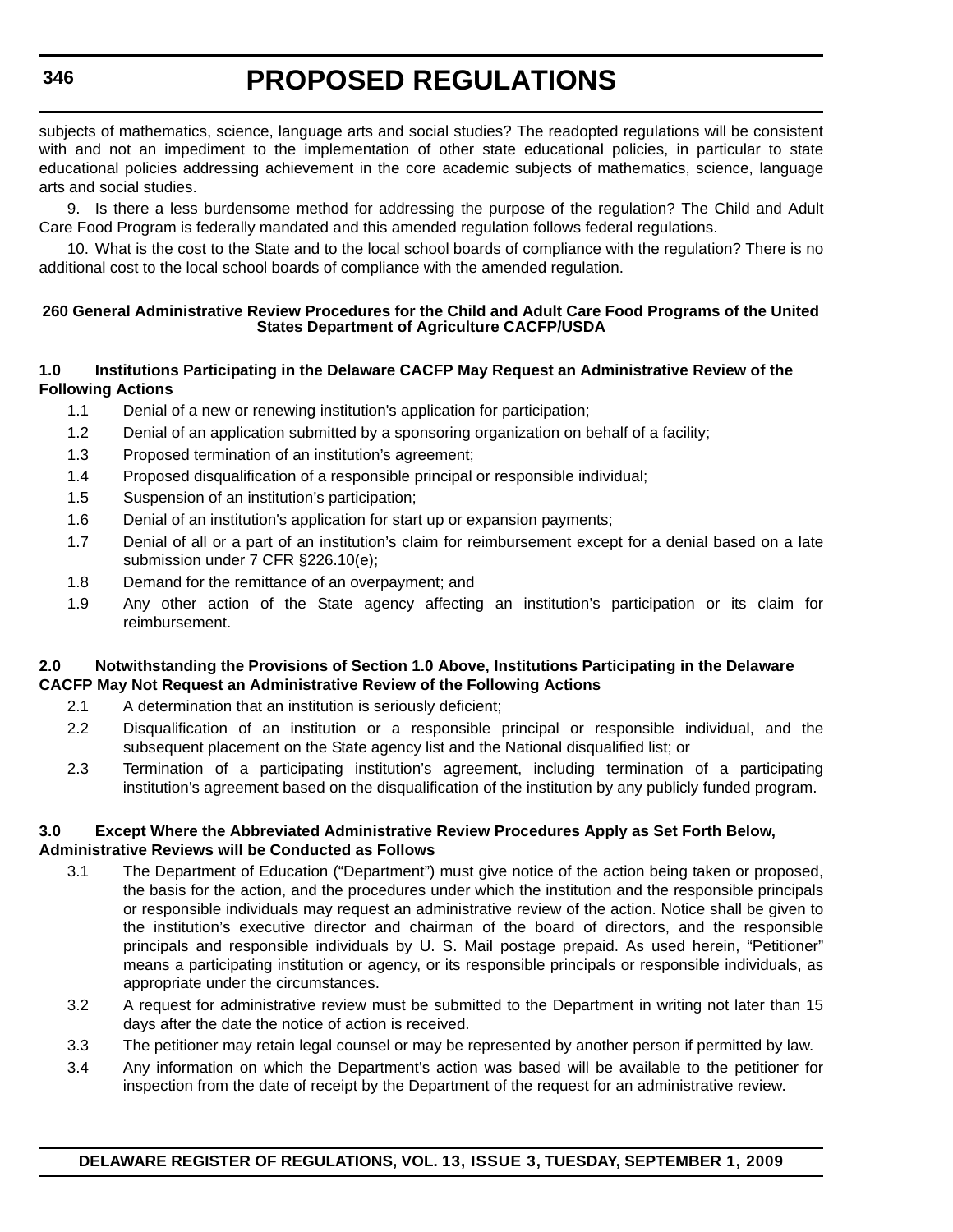- 3.5 The petitioner may refute the findings contained in the notice of action in person or by submitting written documentation to the Department's review official. In order to be considered, written documentation must be submitted to and received by the review official not later than 30 days after the petitioner received the notice of action.
- 3.6 A hearing must be held by the administrative review official in addition to, or in lieu of, a review of written information only if the petitioner requests a hearing in the written request for an administrative review. If the petitioner fails to appear at a scheduled hearing, the petitioner waives the right to a personal appearance before the administrative review official, unless the administrative review official agrees to reschedule the hearing. A representative of the Department may, but is not required, to attend the hearing to respond to the petitioner's testimony and to answer questions posed by the administrative review official. If a hearing is requested, the petitioner and the Department must be provided with at least 10 days notice of the time and place of the hearing.
- 3.7 The administrative review official shall be independent and impartial. The administrative review official may be an employee of the Department, but must not have been involved in the action that is the subject of the administrative review, or have a direct personal or financial interest in the outcome of the administrative review. The petitioner may contact the administrative review official directly, but all such contacts must include the participation of a representative of the Department if the Department chooses to participate.
- 3.8 The administrative review official shall make a determination based solely on the information provided by the Department, the petitioner, and based upon federal and Delaware laws, regulations, policies and procedures governing the CACFP/USDA.
- 3.9 The decision of the administrative review official shall be issued to the Department and petitioner within 60 days of the Department's receipt of the written request for an administrative review. If the last day on which the decision is to be issued shall fall on a Saturday, Sunday, legal state holiday, or day when the Department is closed due to adverse weather conditions, the decision shall be issued on the next regular work day of the Department. The failure to issue a timely decision shall not, solely in itself, constitute grounds for reversing the Department's action. The decision of the administrative review official is the final administrative determination to be afforded to the petitioner.
- 3.10 The Department shall maintain a searchable record of all administrative reviews and the dispositions of the same.
- 3.11 The Department shall conduct the administrative review of the proposed disqualification of the responsible principals and responsible individuals as part of the administrative review of the application denial, proposed termination or proposed disqualification of the institution with which the responsible principals or responsible individuals are associated. However, at the discretion of the administrative review official, separate administrative reviews may be held if the institution does not request an administrative review or if either the institution or the responsible principal or responsible individual demonstrates that their interests conflict.

#### **4.0 Administrative Review**

Notwithstanding any of the foregoing to the contrary, administrative review will be limited to a review of written submissions concerning the accuracy of the Department's determination if the application was denied or the Department proposes to terminate the institution's agreement because:

- 4.1 The information submitted on the application was false; or
- 4.2 The institution, one of its sponsored facilities, or one of the principals of the institution or its facilities is
	- 4.2.1 On the National Disqualified List; or
	- 4.2.2 Ineligible to participate in any other publicly funded program by reason of violation of the requirements of the program; or
	- 4.2.3 Has been convicted for any activity that indicates a lack of business integrity.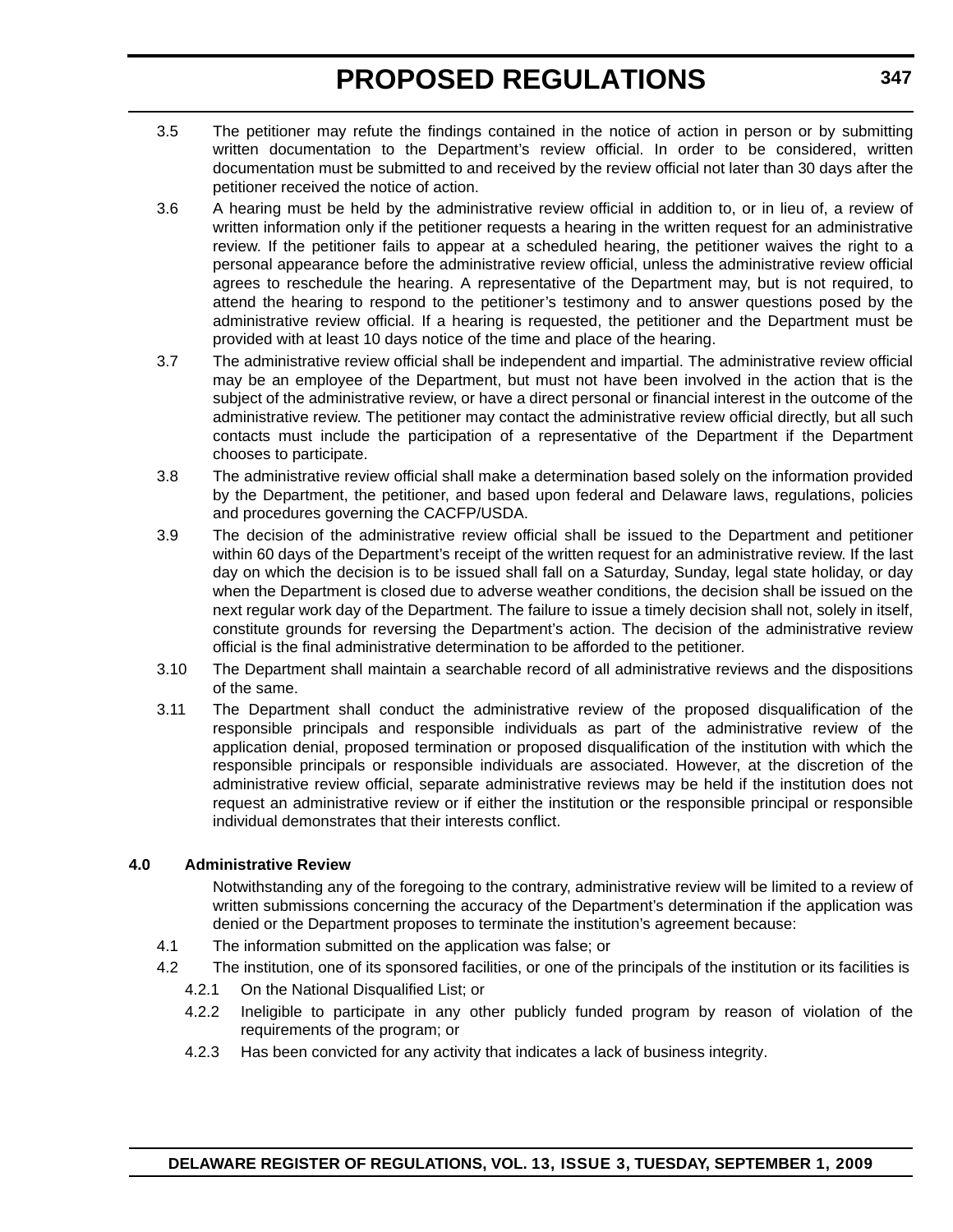#### <span id="page-30-0"></span>**5.0 The Department's Administrative Responsibilities to a Participating Institution Shall Remain in Effect During the Administrative Review**

- 5.1 Overpayment demand. During the period of the administrative review, the Department is prohibited from taking action to collect or offset the overpayment. However, the Department must assess interest beginning with the initial demand for remittance of the overpayment and continuing through the period of administrative review unless the administrative review official overturns the Department's action.
- 5.2 Program payments. The availability of Program payments during an administrative review of the denial of a new institution's application, denial of a renewing institution's application, proposed termination of a participating institution's agreement, and suspension of an institution shall be treated in accordance with the provisions of 7 CFR  $\S 226.6$  (c)(1)(iii)(D), (c)(2)(iii)(D), (c)(3)(iii)(D), (c)(5)(i)(D), and (c)(5)(ii)(E), respectively.

#### **5 DE Reg. 461 (8/1/01) 8 DE Reg. 537 (10/1/04)**

### **OFFICE OF [THE SECRETARY](http://www.doe.k12.de.us/)**

Statutory Authority: 14 Delaware Code, Section 122(b) (14 **Del.C.** §122(b)) 14 **DE Admin. Code** 705

#### **Education Impact Analysis Pursuant To 14 Del.C. Section 122(D)**

#### **[705 Leave for Training Camp or Special Duty in the National Guard or the Military Reserves of the United](#page-3-0)  States**

#### **A. Type of Regulatory Action Required**

Amendment to Existing Regulation

#### **B. Synopsis of Subject Matter of the Regulation**

The Secretary of Education intends to amend 14 **DE Admin. Code** 705 Leave for Training Camp or Special Duty in the National Guard or the Military Reserves of the United States to add a citation to the non regulatory note and to revise to the appropriate formatting. This regulation was reviewed pursuant to the five year review cycle.

Persons wishing to present their views regarding this matter may do so in writing by the close of business on or before October 2, 2009 to Susan Haberstroh, Education Associate, Regulation Review, Department of Education, at 401 Federal Street, Suite 2, Dover, Delaware 19901. A copy of this regulation is available from the above address or may be viewed at the Department of Education business office.

#### **C. Impact Criteria**

1. Will the amended regulation help improve student achievement as measured against state achievement standards? The amended regulation addresses leave of absences for training camp or special duty in the National Guard or military and does not specifically address student achievement.

2. Will the amended regulation help ensure that all students receive an equitable education? The amended regulation addresses leave of absences for training camp or special duty in the National Guard or military and does not specifically address equitable education for all students.

3. Will the amended regulation help to ensure that all students' health and safety are adequately protected? The amended regulation addresses leave of absences for training camp or special duty in the National Guard or military and does not specifically address health and safety of students.

4. Will the amended regulation help to ensure that all students' legal rights are respected? The amended regulation addresses leave of absences for training camp or special duty in the National Guard or military and does not specifically address student legal rights, but rather educator rights.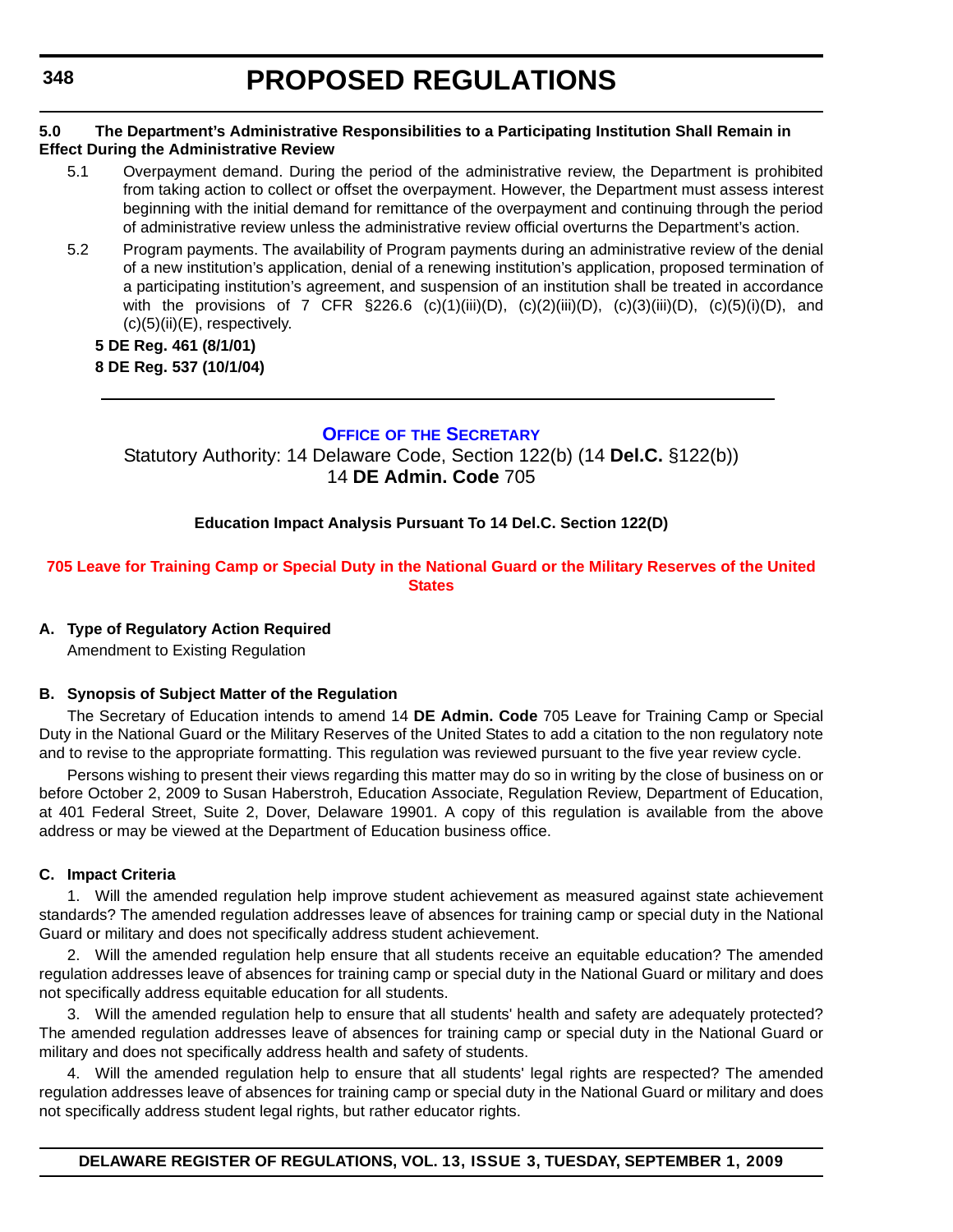<span id="page-31-0"></span>5. Will the amended regulation preserve the necessary authority and flexibility of decision making at the local board and school level? The amended regulation addresses leave of absences for training camp or special duty in the National Guard or military and preserves the necessary authority and flexibility of decision making at the local board and school level.

6. Will the amended regulation place unnecessary reporting or administrative requirements or mandates upon decision makers at the local board and school levels? The amended regulation addresses leave of absences for training camp or special duty in the National Guard or military and does not place unnecessary reporting or administrative requirements upon decision makers at the local board or school levels.

7. Will the decision making authority and accountability for addressing the subject to be regulated be placed in the same entity? The amended regulation does not change where the decision making authority or accountability is located.

8. Will the amended regulation be consistent with and not an impediment to the implementation of other state educational policies, in particular to state educational policies addressing achievement in the core academic subjects of mathematics, science, language arts and social studies? The amended regulation addresses leave of absences for training camp or special duty in the National Guard or military and does not specifically address the core academic areas.

9. Is there a less burdensome method for addressing the purpose of the regulation? There is not a less burdensome method of addressing the purpose of the regulation.

10. What is the cost to the State and to the local school boards of compliance with the regulation? There are no addition costs because of the amendment to this regulation.

#### **705 Leave for Training Camp or Special Duty in the National Guard or the Military Reserves of the United States**

#### **1.0 Leave for Training or Special Duty**

- 1.1 Any permanent and full time employee shall be excused from work with pay to attend training camp or special duty on orders as a member of the military reserves of the United States or the National Guard, not to exceed fifteen (15) days or the equivalent hours as required by the **Delaware Code**, on a prorated basis in any calendar year.
	- 1.1.1 Such training or special duty leave shall not be deducted from their annual leave or in any other way result in loss of privileges or compensation to said employee.
	- 1.1.2 Any permanent or full time employee shall file a request for military leave with their employer at least two weeks prior to their leave, along with a copy of their official orders.
- (Non regulatory Note: See 29 **Del.C.** §5105 Leave of Absence for Military Service, Pension Right; Terms of Successor Appointees and 14 **Del.C.** §1327 Leave of Absence for Person in Military Service)
	- **3 DE Reg. 631 (11/1/99) 8 DE Reg. 700 (11/1/04)**

#### **OFFICE OF [THE SECRETARY](http://www.doe.k12.de.us/)**

Statutory Authority: 14 Delaware Code, Section 122(b) (14 **Del.C.** §122(b)) 14 **DE Admin. Code** 706

#### **Education Impact Analysis Pursuant To 14 Del.C. Section 122(D)**

**[706 Credit for Experience for Full Time Active Duty Service in the Armed Forces of the United States](#page-3-0)**

#### **A. Type of Regulatory Action Required**

Amendment to Existing Regulation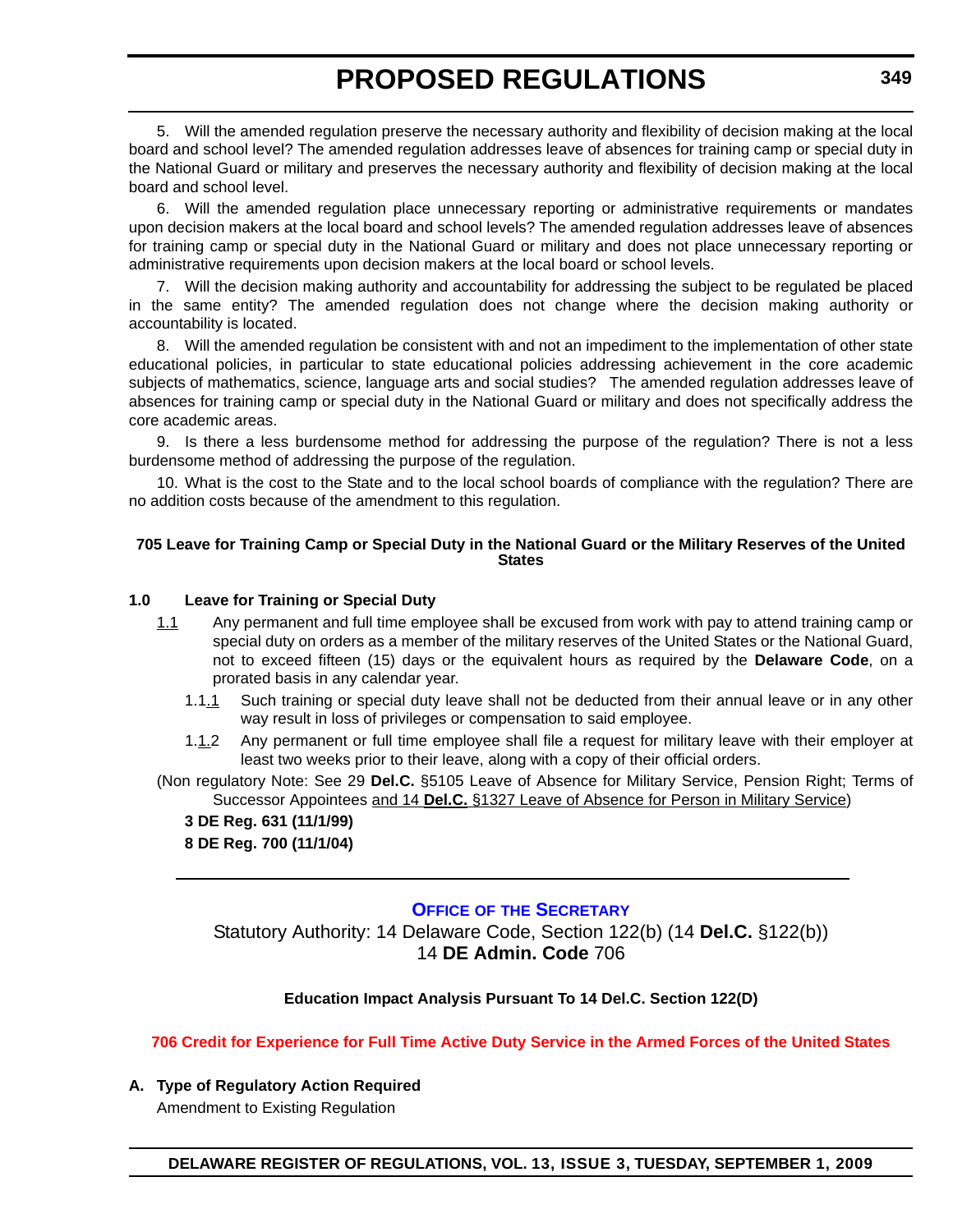#### **B. Synopsis of Subject Matter of the Regulation**

The Secretary of Education intends to amend 14 **DE Admin. Code** 706 Credit for Experience for Full time Active Duty Service in the Armed Forces of the United States to revise the formatting. There are no substantive changes to this regulation. This regulation was reviewed pursuant to the five year review cycle.

Persons wishing to present their views regarding this matter may do so in writing by the close of business on or before October 2, 2009 to Susan Haberstroh, Education Associate, Regulation Review, Department of Education, at 401 Federal Street, Suite 2, Dover, Delaware 19901. A copy of this regulation is available from the above address or may be viewed at the Department of Education business office.

#### **C. Impact Criteria**

1. Will the amended regulation help improve student achievement as measured against state achievement standards? The amended regulation addresses credit for experience for full time active duty service in the Armed Forces and does not specifically address student achievement.

2. Will the amended regulation help ensure that all students receive an equitable education? The amended regulation addresses credit for experience for full time active duty service in the Armed Forces and does not specifically address equitable education for all students.

3. Will the amended regulation help to ensure that all students' health and safety are adequately protected? The amended regulation addresses credit for experience for full time active duty service in the Armed Forces and does not specifically address health and safety of students.

4. Will the amended regulation help to ensure that all students' legal rights are respected? The amended regulation addresses leave of absences for training camp or special duty in the National Guard or military and does not specifically address student legal rights, but rather educator rights.

5. Will the amended regulation preserve the necessary authority and flexibility of decision making at the local board and school level? The amended regulation addresses credit for experience for full time active duty service in the Armed Forces and preserves the necessary authority and flexibility of decision making at the local board and school level.

6. Will the amended regulation place unnecessary reporting or administrative requirements or mandates upon decision makers at the local board and school levels? The amended regulation addresses credit for experience for full time active duty service in the Armed Forces and does not place unnecessary reporting or administrative requirements upon decision makers at the local board or school levels.

7. Will the decision making authority and accountability for addressing the subject to be regulated be placed in the same entity? The amended regulation does not change where the decision making authority or accountability is located.

8. Will the amended regulation be consistent with and not an impediment to the implementation of other state educational policies, in particular to state educational policies addressing achievement in the core academic subjects of mathematics, science, language arts and social studies? The amended regulation addresses credit for experience for full time active duty service in the Armed Forces and does not specifically address the core academic areas.

9. Is there a less burdensome method for addressing the purpose of the regulation? There is not a less burdensome method of addressing the purpose of the regulation.

10. What is the cost to the State and to the local school boards of compliance with the regulation? There are no addition costs because of the amendment to this regulation.

#### **706 Credit for Experience for Full Time Active Duty Service in the Armed Forces of the United States**

#### **1.0 Credit for Experience**

- 1.1 Credit for Experience for full time active duty service, not in excess of six (6) years in the armed services of the United States, shall be granted provided the individual became a teacher, principal, superintendent, or other employee in a Delaware public school:
	- 1.1.1 Within five (5) years after completion of a tour of duty; or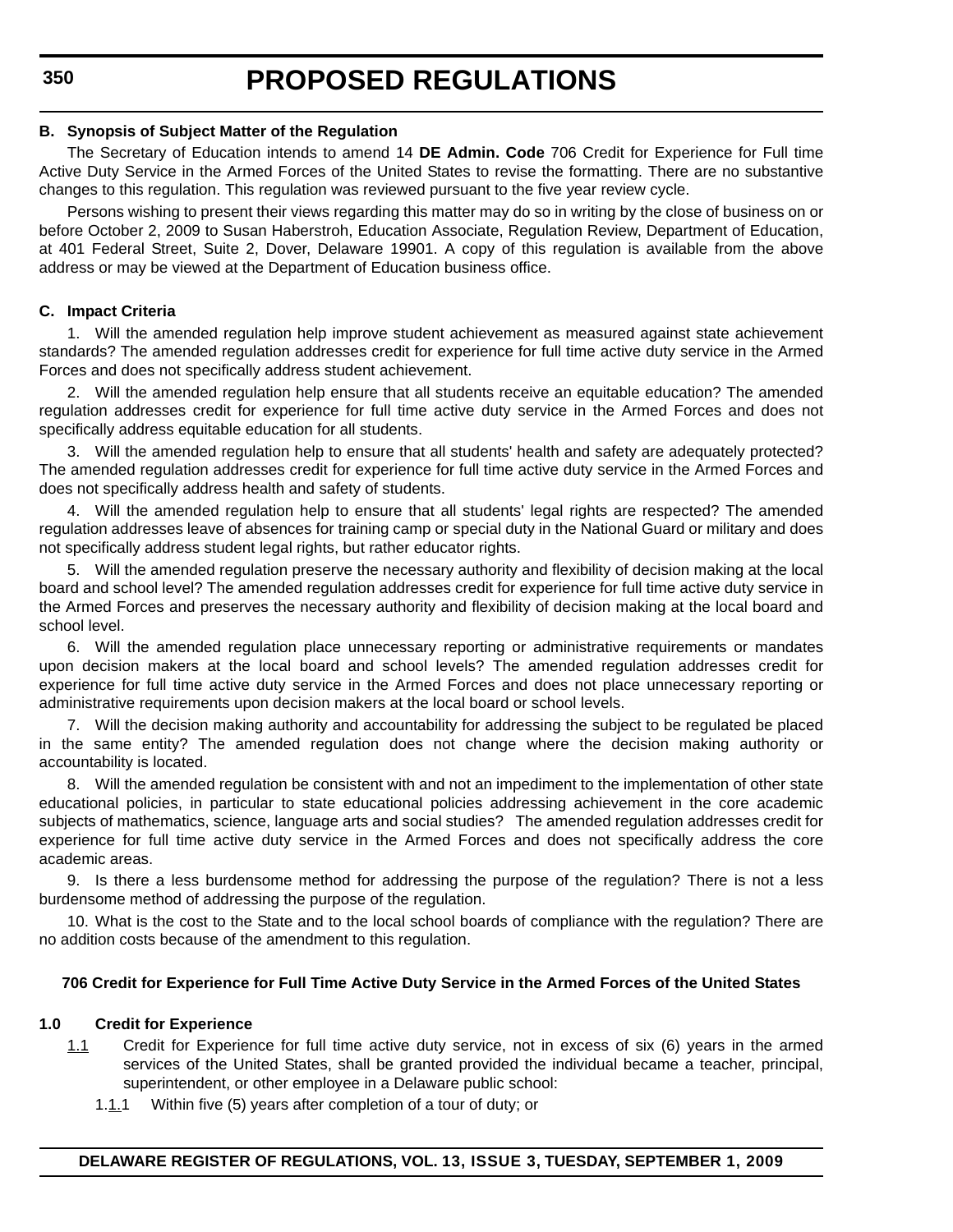<span id="page-33-0"></span>1.1.2 Within five (5) years after completion of a course of professional or vocational training, if such course was begun within five (5) years after completion of the individual's tour of duty.

#### **2.0 Instruction**

Any instruction in Military Science given during years of enlistment shall be included in the six (6) years in the armed services of the United States.

#### **3.0 Calculation of Service Time**

- 3.1 Credit for service in the armed forces of the United States shall be calculated as follows:
	- 3.1.1 One year of experience shall be allowed for each creditable year of full time active duty service.
	- 3.1.2 In the case of a teacher, principal, superintendent or other administrative employee a combined total of ninety one (91) days of service and employment in any of these positions during any one school year will count as a year of experience.
	- 3.1.3 No more than one (1) year of experience may be credited for any one (1) calendar year.

(Non regulatory Note: See 14 **Del.C.** §1312(a) and §1327 Leave of Absence for Persons in Military Service). **3 DE Reg. 631 (11/1/99) 8 DE Reg. 701 (11/1/04)**

### **OFFICE OF [THE SECRETARY](http://www.doe.k12.de.us/)**

Statutory Authority: 14 Delaware Code, Section 122(b) (14 **Del.C.** §122(b)) 14 **DE Admin. Code** 718

#### **Education Impact Analysis Pursuant To 14 Del.C. Section 122(D)**

#### **[718 Health Examinations for Employees of School Districts, Charter Schools, and Alternative Programs](#page-3-0)**

#### **A. Type of Regulatory Action Required**

Amendment to Existing Regulation

#### **B. Synopsis of Subject Matter of the Regulation**

The Secretary of Education intends to amend 14 **DE Admin. Code** 718 Health Examinations for Employees of School Districts, Charter Schools, and Alternative Programs. There is a minor formatting change for additional clarity and an amendment that requires medical information on employees to be maintained in accordance with any Health Insurance Portability and Accountability (HIPAA) requirements and separated from the individual's personnel file.

Persons wishing to present their views regarding this matter may do so in writing by the close of business on or before October 2, 2009 to Susan Haberstroh, Education Associate, Regulation Review, Department of Education, at 401 Federal Street, Suite 2, Dover, Delaware 19901. A copy of this regulation is available from the above address or may be viewed at the Department of Education business office.

#### **C. Impact Criteria**

1. Will the amended regulation help improve student achievement as measured against state achievement standards? The amended regulation addresses health examinations for employees of school districts, charter schools, and alternative programs and does not specifically address student achievement.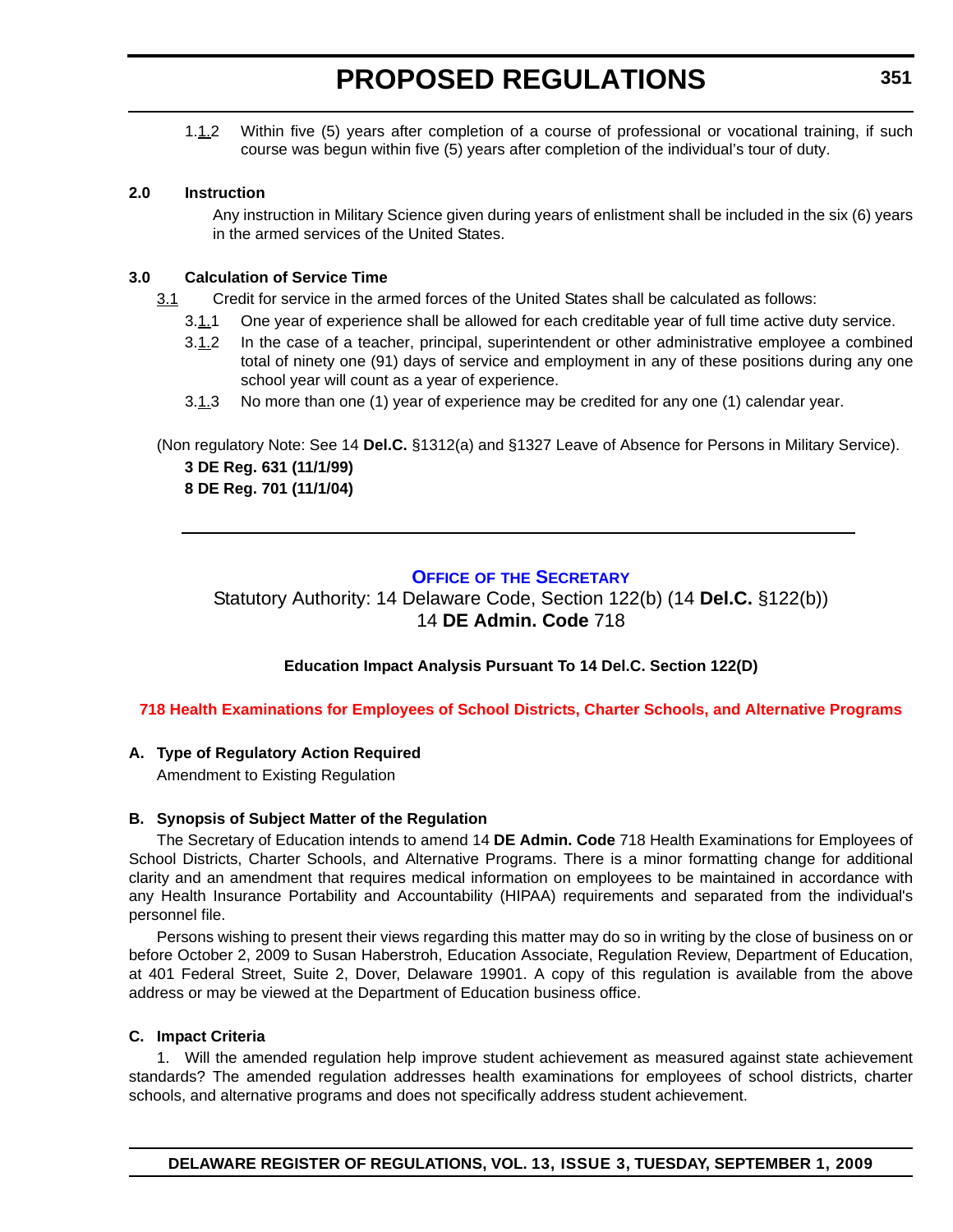2. Will the amended regulation help ensure that all students receive an equitable education? The amended regulation addresses health examinations for employees of school districts, charter schools, and alternative programs and does not specifically address equitable education for all students.

3. Will the amended regulation help to ensure that all students' health and safety are adequately protected? The amended regulation addresses health examinations for employees of school districts, charter schools, and alternative programs and does not specifically address health and safety of students.

4. Will the amended regulation help to ensure that all students' legal rights are respected? The amended regulation addresses health examinations for employees of school districts, charter schools, and alternative programs and does not specifically address student legal rights, but rather educator rights.

5. Will the amended regulation preserve the necessary authority and flexibility of decision making at the local board and school level? The amended regulation addresses health examinations for employees of school districts, charter schools, and alternative programs and preserves the necessary authority and flexibility of decision making at the local board and school level.

6. Will the amended regulation place unnecessary reporting or administrative requirements or mandates upon decision makers at the local board and school levels? The amended regulation addresses health examinations for employees of school districts, charter schools, and alternative programs and does not place the unnecessary reporting or administrative requirements upon decision makers at the local board or school levels.

7. Will the decision making authority and accountability for addressing the subject to be regulated be placed in the same entity? The amended regulation does not change where the decision making authority or accountability is located.

8. Will the amended regulation be consistent with and not an impediment to the implementation of other state educational policies, in particular to state educational policies addressing achievement in the core academic subjects of mathematics, science, language arts and social studies? The amended regulation addresses health examinations for employees of school districts, charter schools, and alternative programs and does not specifically address the core academic areas.

9. Is there a less burdensome method for addressing the purpose of the regulation? There is not a less burdensome method of addressing the purpose of the regulation.

10. What is the cost to the State and to the local school boards of compliance with the regulation? There are no additional costs because of the amendment to this regulation.

#### **718 Health Examinations for Employees of School Districts, Charter Schools, and Alternative Programs**

#### **1.0 Required Physician's Certification**

At initial employment, all employees of school districts, charter schools and alternative programs shall provide a physician's certification that he or she is free  $(a)$  from any medical condition which would prevent the applicant from performing the essential functions of the applicant's job and (b) free from any medical condition which cannot be remedied through reasonable accommodations. The physician's certification, along with any other medical information, shall be retained in an individual's file kept in accordance with any Health Insurance Portability and Accountability Act of 1996 (HIPAA) requirement and separate from the individual's personnel file.

Non regulatory note: See 14 **Admin. Code** 805 The School Health Tuberculosis Control Program for TB screening and testing. Also, see 21 **Del.C.** §2708 and 14 **DE Admin. Code** 1105 for requirements for school bus drivers.

**3 DE Reg. 526 (10/1/99) 8 DE Reg. 702 (11/1/04)**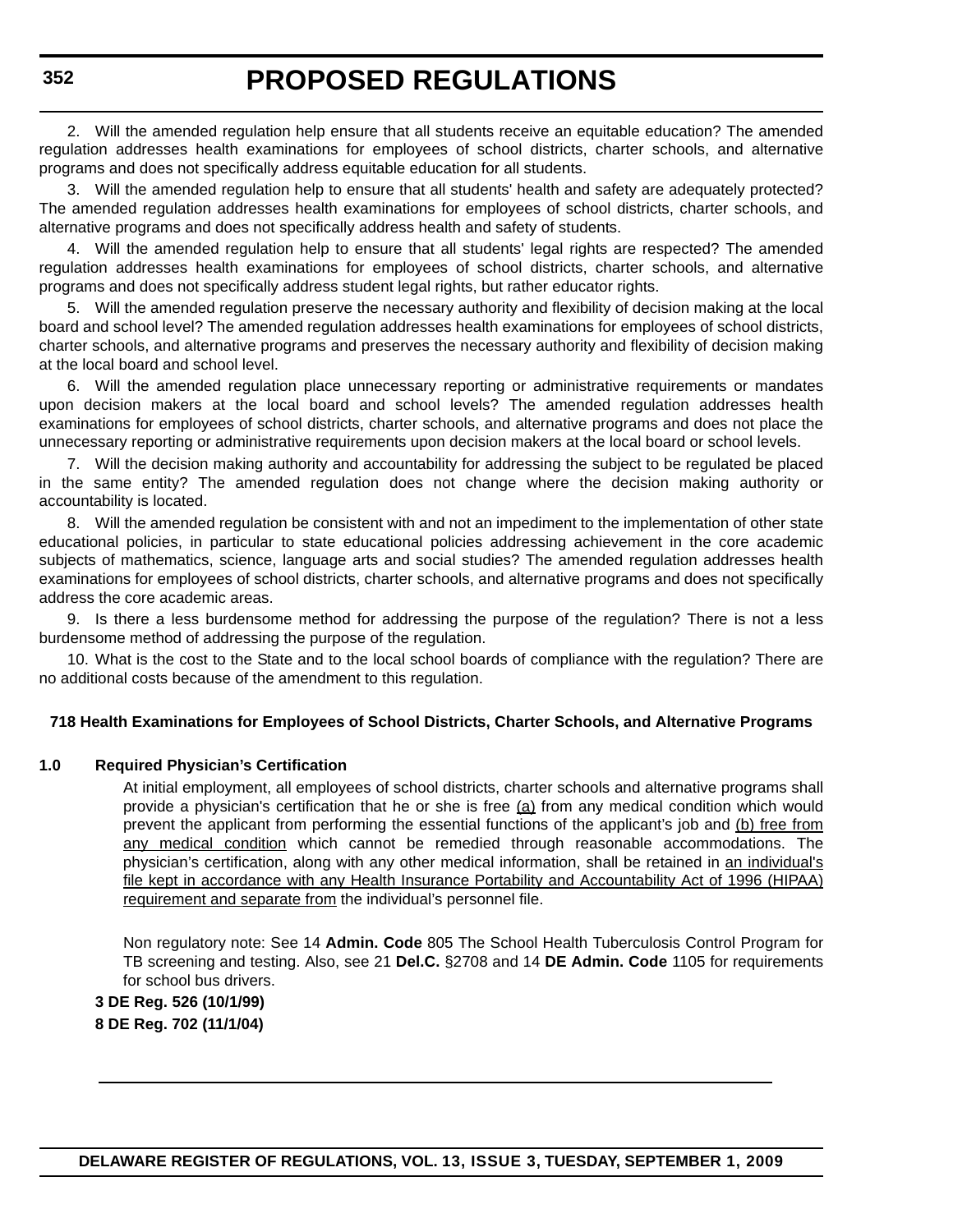#### <span id="page-35-0"></span>**OFFICE OF [THE SECRETARY](http://www.doe.k12.de.us/)** Statutory Authority: 14 Delaware Code, Section 122(b) (14 **Del.C.** §122(b)) 14 **DE Admin. Code** 852

**Education Impact Analysis Pursuant To 14 Del.C. Section 122(D)**

#### **[852 Child Nutrition](#page-3-0)**

#### **A. Type of Regulatory Action Required**

Amendment to Existing Regulation

#### **B. Synopsis of Subject Matter of the Regulation**

The Secretary of Education intends to amend 14 **DE Admin. Code** 852 Child Nutrition to add a provision that the district or charter school must provide a copy of its child nutrition policy electronically to the Department. This regulation has been reviewed as part of the regular 5 year review cycle.

Persons wishing to present their views regarding this matter may do so in writing by the close of business on or before October 2, 2009 to Susan Haberstroh, Education Associate, Regulation Review, Department of Education, at 401 Federal Street, Suite 2, Dover, Delaware 19901. A copy of this regulation is available from the above address or may be viewed at the Department of Education business office.

#### **C. Impact Criteria**

1. Will the amended regulation help improve student achievement as measured against state achievement standards? The regulation and the amendments address child nutrition and to the extent child nutrition supports achievement, this regulation supports improvement of student achievement.

2. Will the amended regulation help ensure that all students receive an equitable education? The amended regulation addresses student nutrition and not necessarily equitable education.

3. Will the amended regulation help to ensure that all students' health and safety are adequately protected? The amended regulation contributes to student health.

4. Will the amended regulation help to ensure that all students' legal rights are respected? The amended regulation addresses child nutrition and the legal rights as required under the federal law related to child nutrition for districts and charter schools participating in these federal programs.

5. Will the amended regulation preserve the necessary authority and flexibility of decision making at the local board and school level? The amended regulation will preserve the necessary authority and flexibility of decision making at the local board and school level.

Will the amended regulation place unnecessary reporting or administrative requirements or mandates upon decision makers at the local board and school levels? The amended regulation will not place unnecessary reporting or administrative requirements or mandates upon decision makers at the local board and school levels.

7. Will the decision making authority and accountability for addressing the subject to be regulated be placed in the same entity? The decision making authority and accountability for addressing the subject to be regulated will remain in the same entity.

Will the amended regulation be consistent with and not an impediment to the implementation of other state educational policies, in particular to state educational policies addressing achievement in the core academic subjects of mathematics, science, language arts and social studies? The amended regulation will be consistent with and not an impediment to the implementation of other state educational policies, in particular to state educational policies addressing achievement in the core academic subjects of mathematics, science, language arts and social studies.

9. Is there a less burdensome method for addressing the purpose of the regulation? There is no less burdensome method for addressing the purpose of the regulation.

**DELAWARE REGISTER OF REGULATIONS, VOL. 13, ISSUE 3, TUESDAY, SEPTEMBER 1, 2009**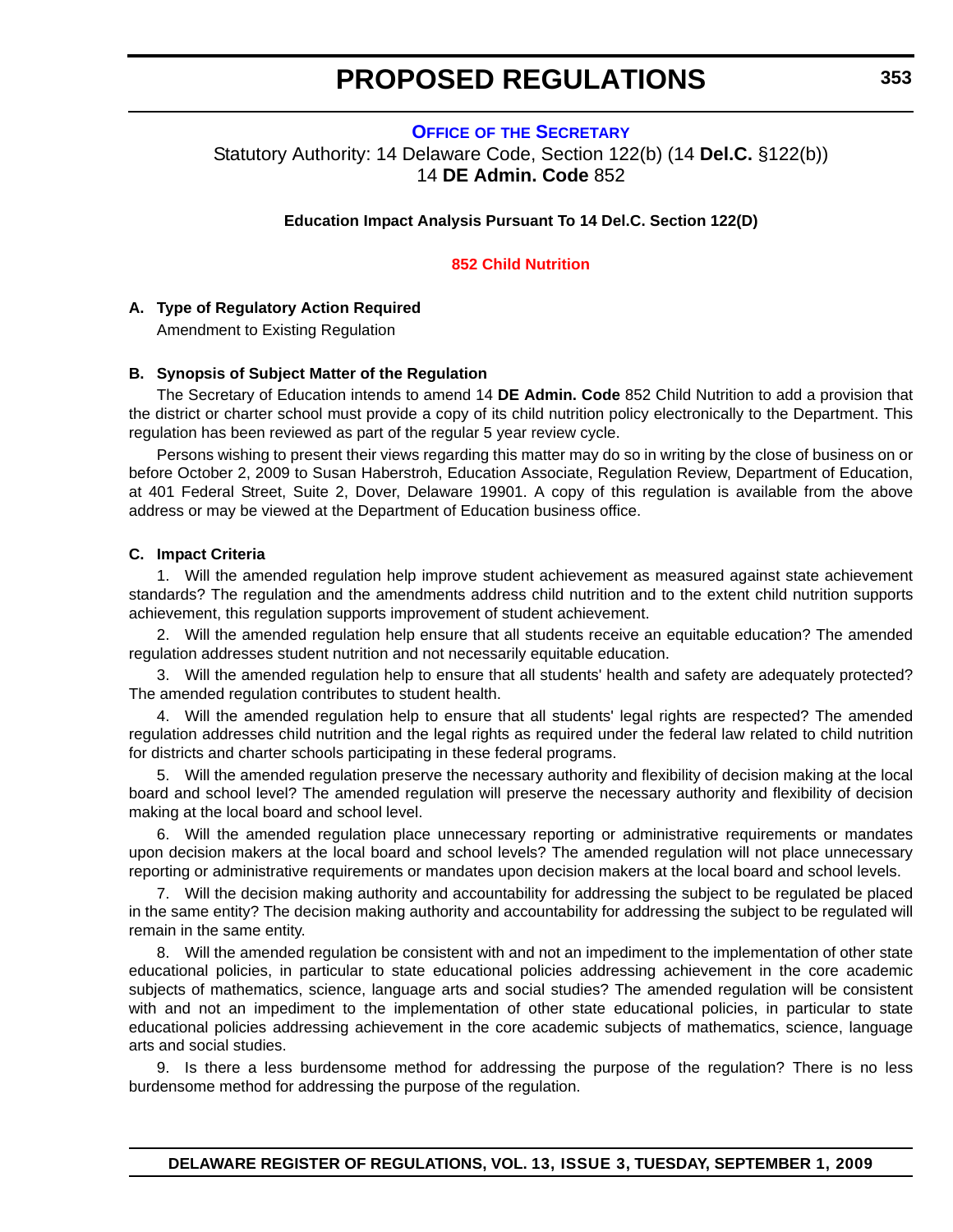**354**

# **PROPOSED REGULATIONS**

10. What is the cost to the State and to the local school boards of compliance with the regulation? There is no additional cost to the State and to the local school boards of compliance with the regulation.

## **852 Child Nutrition**

# **1.0 Required Policy**

- 1.1 Each school district shall have a Child Nutrition Policy which at a minimum shall provide that:
	- 1.1.1 Meals served to children are nutritious and well balanced as defined by USDA 7CFR Part 210.10 Nutrition Standards for Lunches and Menu Planning Methods and USDA 7CFR Part 220.8 Nutrition Standards for Breakfast and Menu Planning Alternatives.
	- 1.1.2 The foods sold in addition to meals be selected to promote healthful eating habits and exclude those foods of minimal nutritional value as defined by the Food and Nutrition Service, USDA 7 CFR Part 210, Appendix B.
	- 1.1.3 Purchasing practices ensure the use of quality products.
	- 1.1.4 Students have adequate time to eat breakfast and lunch.
	- 1.1.5 Nutrition education be an integral part of the curriculum from preschool to twelfth grade.
	- 1.1.6 Food service personnel use training and resource materials developed by the Department of Education and the United States Department of Agriculture to motivate children in selecting healthy diets.

### **2.0 Reporting Requirements and Timelines**

- 2.1 Each local school district and charter school shall have an electronic copy of its current Child Nutrition Policy on file with the Department of Education.
- 2.2 When a local school district or charter school revises its Child Nutrition Policy, it shall provide an electronic copy of the revised policy to the Department within thirty (30) days of the revision, even if the revision was made because of changes in Federal, state or local law, regulations, guidance or policies.

**3 DE Reg. 524 (10/1/99)**

**8 DE Reg. 540 (10/1/04)**

# **[PROFESSIONAL STANDARDS BOARD](http://www.doe.k12.de.us/)**

Statutory Authority: 14 Delaware Code, Section 1205(b) (14 **Del.C.** §1205(b) 14 **DE Admin. Code**1507

**Educational Impact Analysis Pursuant To 14 Del.C. Section 122(D)**

# **[1507 Alternative Routes to Teacher Licensure and Certification Program](#page-3-0)**

# **A. Type of Regulatory Action Requested**

Amendment to Existing Regulation

# **B. Synopsis Of Subject Matter Of Regulation**

The Professional Standards Board, acting in cooperation and collaboration with the Department of Education, seeks the consent of the State Board of Education to amend regulation 14 **DE Admin. Code** 1507 Alternative Routes to Teacher Licensure and Certification Program. With changes by the General Assembly in 14 **Del.C.** §1260 during the spring of 2009, it was imperative to amend the regulation to reflect current language in Code.

**DELAWARE REGISTER OF REGULATIONS, VOL. 13, ISSUE 3, TUESDAY, SEPTEMBER 1, 2009**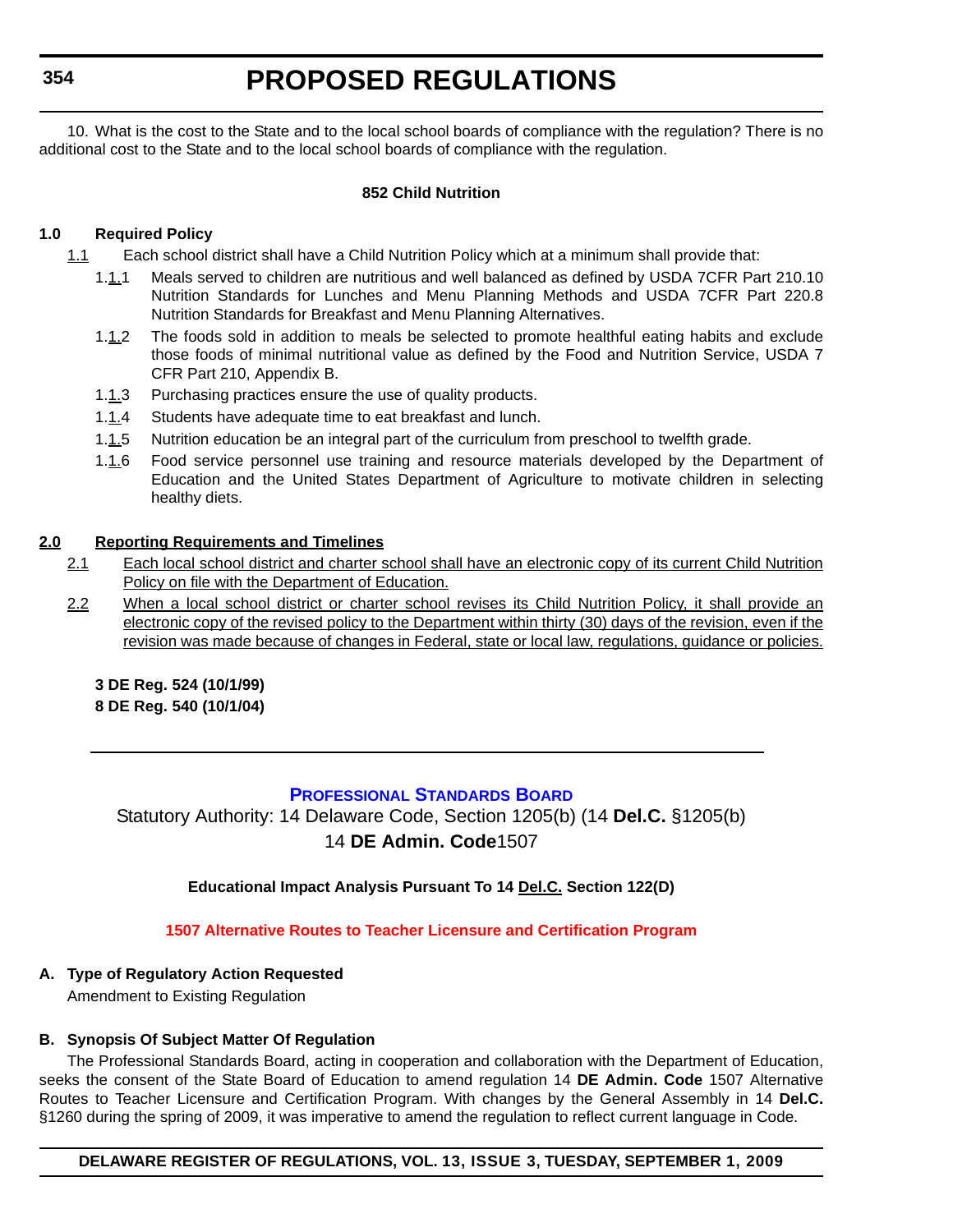Persons wishing to present their views regarding this matter may do so in writing by the close of business on Thursday, October 1, 2009 to Mr. Charlie Michels, Executive Director, Delaware Professional Standards Board, The Townsend Building, 401 Federal Street, Dover, Delaware 19901. Copies of this regulation are available from the above address or may be viewed at the Professional Standards Board Business Office.

# **C. Impact Criteria**

1. Will the amended regulation help improve student achievement as measured against state achievement standards? The amended regulation addresses student achievement by establishing standards for the issuance of a standard certificate to educators who have acquired the prescribed knowledge, skill and/or education to practice in a particular area, to teach a particular subject or to instruct a particular category of students to help ensure that students are instructed by educators who are highly qualified.

2. Will the amended regulation help ensure that all students receive an equitable education? The amended regulation helps to ensure that all teachers employed to teach students meet high standards and have acquired the prescribed knowledge, skill and/or education to practice in a particular area, to teach a particular subject or to instruct a particular category of students.

Will the amended regulation help to ensure that all students' health and safety are adequately protected? The amended regulation addresses educator certification, not students' health and safety.

4. Will the amended regulation help to ensure that all students' legal rights are respected? The amended regulation addresses educator certification, not students' legal rights.

5. Will the amended regulation preserve the necessary authority and flexibility of decision-makers at the local board and school level? The amended regulation will preserve the necessary authority and flexibility of decision makers at the local board and school level.

6. Will the amended regulation place unnecessary reporting or administrative requirements or mandates upon decision makers at the local board and school levels? The amended regulation will not place unnecessary reporting or administrative requirements or mandates upon decision makers at the local board and school levels.

7. Will decision making authority and accountability for addressing the subject to be regulated be placed in the same entity? The decision-making authority and accountability for addressing the subject to be regulated rests with the Professional Standards Board, in collaboration with the Department of Education, and with the consent of the State Board of Education.

8. Will the amended regulation be consistent with and not an impediment to the implementation of other state educational policies, in particular to state educational policies addressing achievement in the core academic subjects of mathematics, science, language arts and social studies? The amended regulation will be consistent with, and not an impediment to, the implementation of other state educational policies, in particular to state educational policies addressing achievement in the core academic subjects of mathematics, science, language arts and social studies.

9. Is there a less burdensome method for addressing the purpose of the amended regulation? 14 **Del. C.** requires that we promulgate this regulation.

10. What is the cost to the state and to the local school boards of compliance with the adopted regulation? There is no additional cost to local school boards for compliance with the regulation.

# **1507 Alternative Routes to Teacher Licensure and Certification Program**

# **1.0 Content**

This regulation shall apply to the Alternative Routes for Teacher Licensure and Certification Program, pursuant to 14 **Del.C.** §§1260 through 1264.

# **2.0 Definitions**

The following words and terms, when used in this regulation, shall have the following meaning unless the context clearly indicates otherwise:

**"Coherent Major"** means a major in an area appropriate to the instructional field.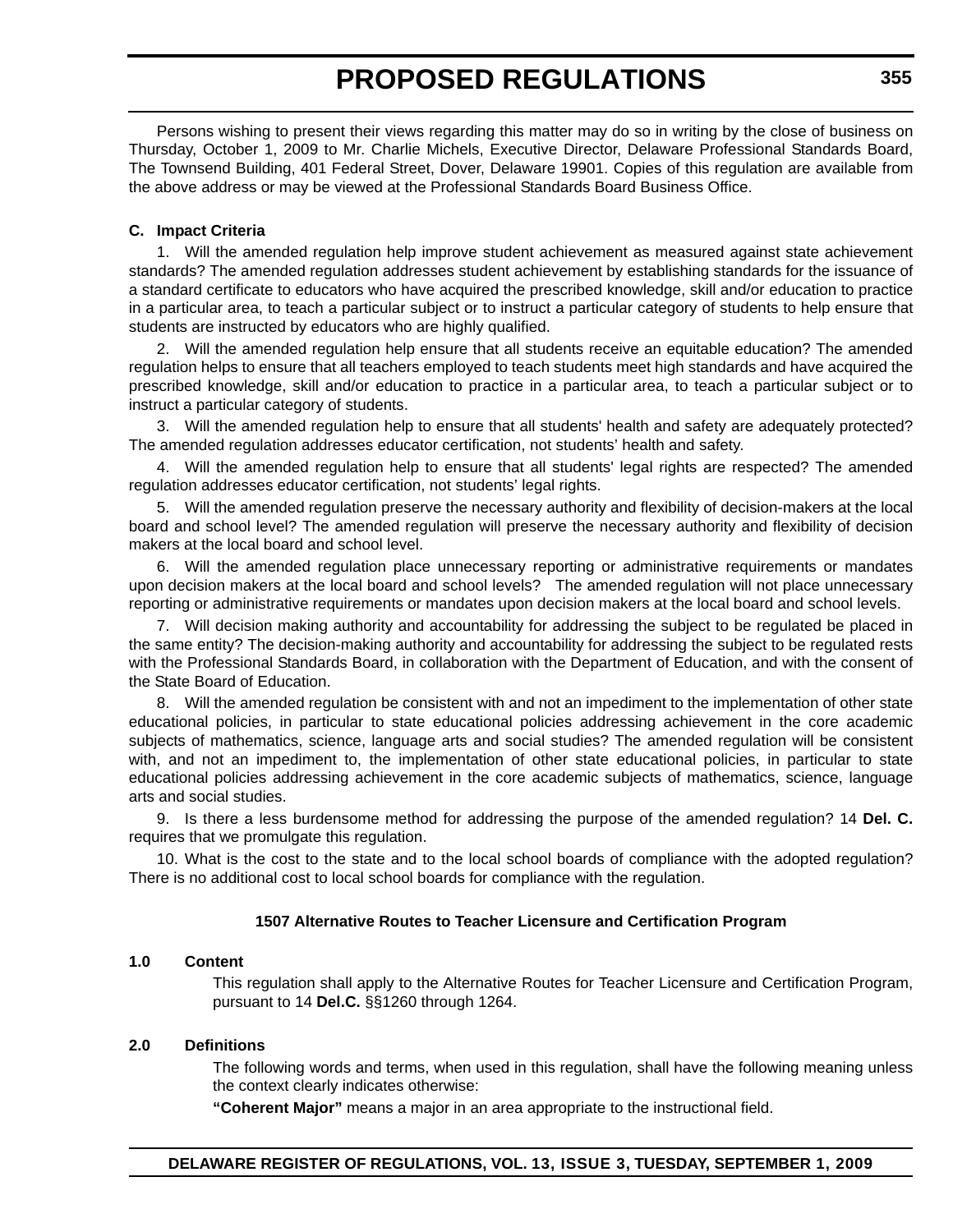**"Department"** means the Delaware Department of Education.

"**Educator**" means a person licensed and certified by the State under Chapter 12 of 14 **Del.C.** to engage in the practice of instruction, administration or other related professional support services in Delaware public schools, including charter schools, pursuant to rules and regulations promulgated by the Standards Board and approved by the State Board., but For purposes of 14 **Del.C.** Chapter 12, the, term 'educator' does not include substitute teachers.

"**Emergency Certificate**" means a certificate issued to an educator who holds a valid Delaware Initial, Continuing, or Advanced License, but lacks necessary skills and knowledge to meet certification requirements in a specific content area a temporary credential issued pursuant to 14 **DE Admin. Code**  1506 Emergency Certificate.

**"Examination of Content Knowledge"** means a standardized State test of subject matter knowledge which measures knowledge in a specific content area, such as PRAXIS™ II.

**"Examination of General Knowledge"** means a standardized test which measures general knowledge and essential skills in mathematics or quantitative and verbal skills, including reading and writing, such as PRAXIS™ I, which for the purposes of this regulation, means the State Basic Skills Test.

**"Initial License"** means the first license issued to an educator that allows an educator to work in a position requiring a license in a Delaware public school.

**"Major or Its Equivalent"** means no fewer than thirty (30) credit hours in a content area.

**"Secretary"** means the Secretary of the Delaware Department of Education.

**"Standard Certificate"** means a credential issued to verify that an educator has the prescribed knowledge, skill or education to practice in a particular area, teach a particular subject, or teach a category of students.

**"Standards Board"** means the Professional Standards Board established pursuant to 14 **Del.C.**  §1201.

**"State Board"** means the State Board of Education of the State pursuant to 14 **Del.C.** §104.

"**Teach For America**" means the nationally established program consisting of recent college graduates and professionals of all academic majors and career interests who commit to a minimum of two (2) consecutive years of classroom teaching in either a low-income urban or rural public school.

"**Teacher Residency Program**" means a teacher preparation program meeting the minimum criteria of this regulation and approved pursuant to this regulation and any Department regulation. Such a program is typically sponsored by a regionally accredited college or university in partnership with one or more State Education Agencies and/or an established Organization/Foundation, where the participant is paired with a mentor and veteran teacher in a classroom for their initial school year experience.

# **3.0 Alternative Routes to Teacher Licensure and Certification**

Qualified Candidates meeting all conditions and seeking participation in the an Alternative Routes to Teacher Licensure and Certification program shall be issued an Initial License of no more than three (3) years duration conditioned on continued enrollment in the an Alternative Routes for Teacher Licensure and Certification Program and an Emergency Certificate or certificates of no more than three years duration. Candidates must shall meet the following minimum qualifications:

# 3.1 Successfully completed one of the following education requirements:

- 3.1.1 Hold a bachelor's degree from a regionally accredited college or university in a coherent major, or its equivalent, in appropriate to the instructional field they desire to will teach; or
- 3.1.2 Hold a Bachelor's Degree from a regionally accredited college or university in any content area and are enrolled in the Teach For America program and have completed all pre-service requirements for such program; or
- 3.1.3 Hold a Bachelor's Degree from a regionally accredited college or university in any content area and are enrolled in an approved teacher residency program and have completed all pre-service requirements for such program; and

# **DELAWARE REGISTER OF REGULATIONS, VOL. 13, ISSUE 3, TUESDAY, SEPTEMBER 1, 2009**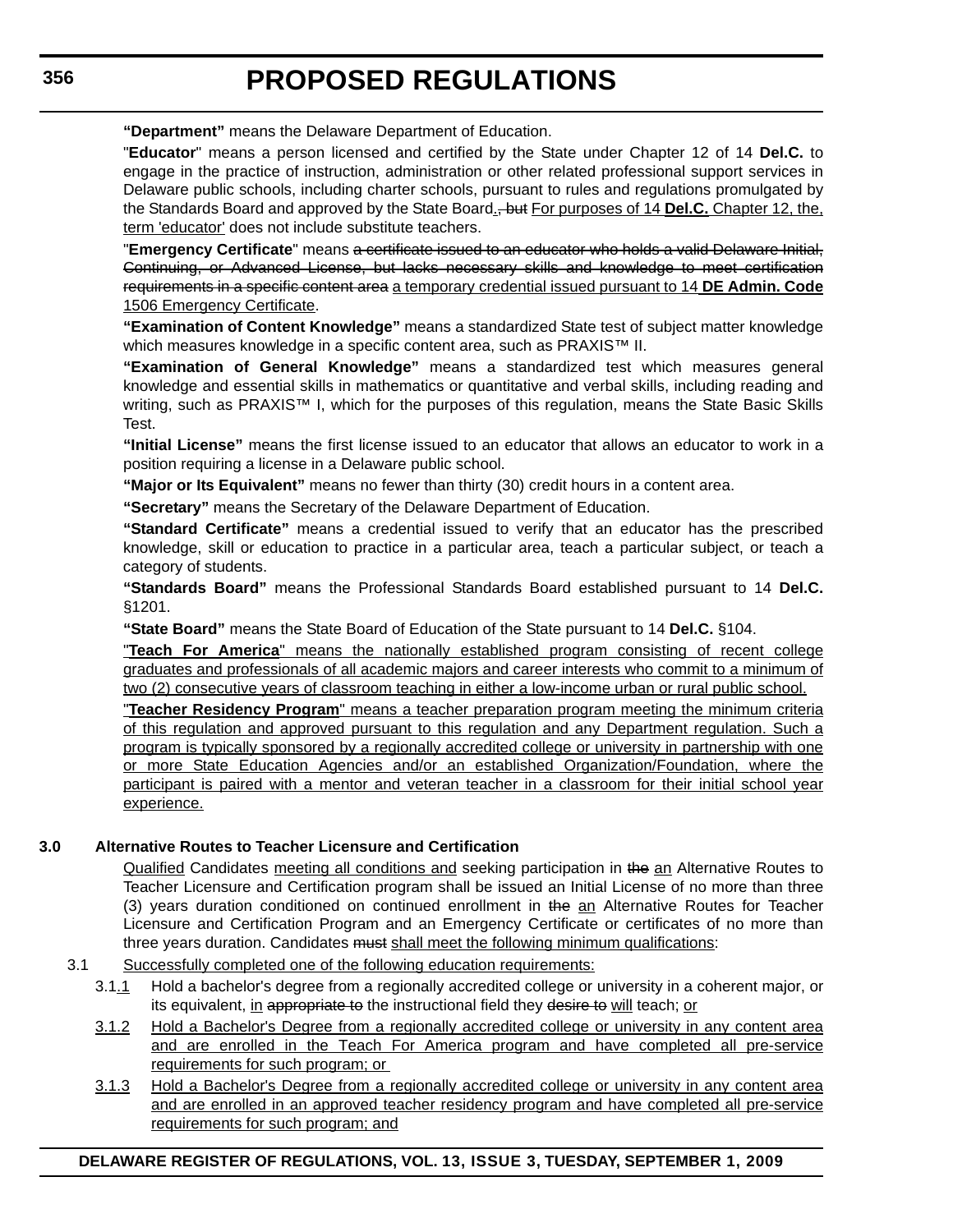- 3.2 Pass an examination of general knowledge, such as PRAXIS™ I, or provide an acceptable alternative to the PRAXIS™ I test scores, as set forth in 14 **DE Admin.** §1510, within the period of time from the date of hire to the end of the next consecutive fiscal year; and
- 3.3 Obtain acceptance into an approved alternative routes to licensure and certification program.
	- 3.3.1 Notwithstanding any other provisions to the contrary, candidates enrolled in the Teach For America program shall not be limited to teaching in areas identified as critical curricular areas.
	- 3.3.2 Notwithstanding any other provisions to the contrary, candidates enrolled in an approved teacher residency program shall not be limited to teaching in areas identified as critical curricular areas; and
- 3.34 Demonstrate the prescribed knowledge and skills for a particular content area by completing the following:
	- 3.4.1 Pass an examination of content knowledge, such as PRAXIS™ II, in the instructional field they desire to teach, if applicable and available, within the period of time from the date of hire to the end of the next fiscal year.
	- 3.4.2 Notwithstanding any other provisions to the contrary, candidates enrolled in the Teach For America program shall, where applicable and available, have achieved a passing score on an examination of content knowledge, such as Praxis II, for the area in which such candidate will be teaching, prior to taking full responsibility for teaching a classroom; or
	- 3.4.3 Notwithstanding any other provisions to the contrary, candidates enrolled in a teacher residency program shall, where applicable and available, have achieved a passing score on an examination of content knowledge, such as Praxis II, for the area in which such candidate will be teaching, prior to taking full responsibility for teaching a classroom; and
- 3.45 Obtain an acceptable health clearance and an acceptable criminal background check clearance; and
- 3.56 Obtain a teaching position by one of the following:
	- 3.6.1 Obtain and accept an offer of employment in a position that requires licensure and certification.; or
	- 3.6.2 In the case of a teacher residency program, obtain and accept an offer for a position that if paid would require licensure and certification.

# **4.0 Components of the Program**

The An Alternative Routes for Teacher Licensure and Certification Program shall consist of be approved by the Secretary of Education and meet the following minimum criteria:

- 4.1 Incorporate one of the following prerequisite options:
	- 4.1.1 A summer institute of approximately 120 instructional (clock) hours completed by the candidate prior to the beginning of his/her teaching assignment. This includes an orientation to the policies, organization and curriculum of the employing school district or charter school, instructional strategies and classroom management and child or adolescent development.
		- 4.1.1.1 Candidates employed too late to participate in the summer institute will complete the practicum experience and seminars on teaching during the first school year and will participate in the summer institute following their first year of teaching.; or
	- 4.1.2 A teacher entering a Delaware public school through the Teach For America program shall complete the two hundred (200) hours of pre-service training provided by Teach for America; or
	- 4.1.3 A teacher entering a Delaware public school through a teacher residency program shall complete a minimum of one hundred and twenty (120) hours of pre-service training provided by the approved teacher residency program; and
- 4.2 A Require a one year, full time practicum experience which includes a period of intensive on-the-job mentoring and supervision beginning the first day in which the candidate assumes full responsibility for a classroom and continuing for a period of thirty (30) weeks.
- 4.3 Require Sseminars on teaching that provide Alternative Routes to Licensure and Certification teachers with approximately 200 instructional (clock) hours or equivalent professional development during the first year of their teaching assignment and during an intensive seminar the following summer. Content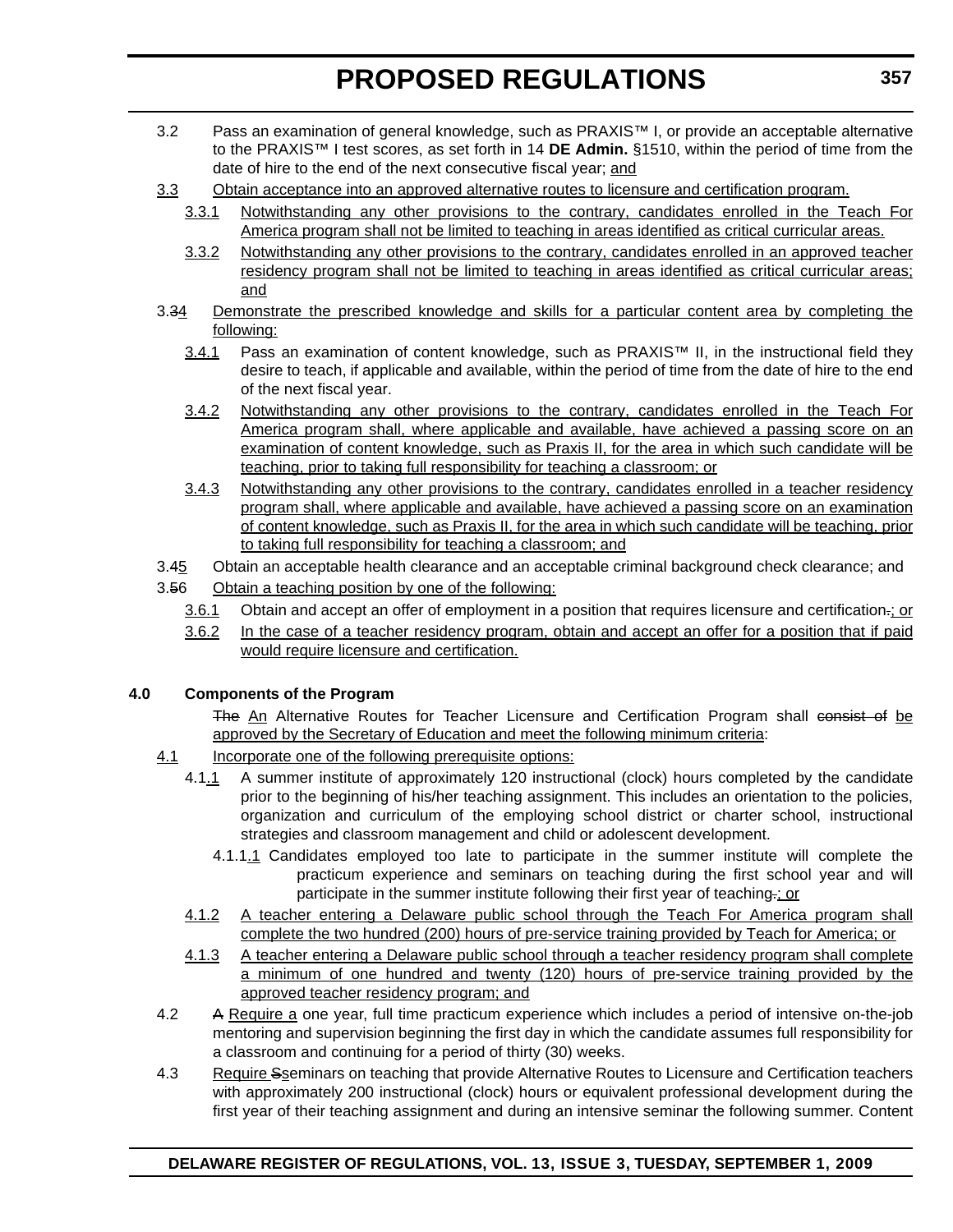# **358**

# **PROPOSED REGULATIONS**

shall include curriculum, student development and learning, and the classroom and the school, as required in 14 **Del.C.** §1261.

4.4 Receive any required approvals under the Department's regulation 14 **DE Admin. Code** 290 Approval of Educator Preparation Programs.

### **5.0 Mentoring Support**

Mentoring support shall be carried out in accordance with 14 **DE Admin. Code** 1503. No mentor shall participate in any way in decisions which might have a bearing on the licensure, certification or employment of teachers participating in the an Alternative Routes for Teacher Licensure and Certification Program.

### **6.0 Supervision and Evaluation**

Teachers enrolled in the an Alternative Routes for Teacher Licensure and Certification Program shall be observed and formally evaluated by a certified evaluator using the state approved evaluation system at least once during the first ten (10) weeks in the classroom, and a minimum of two (2) additional times within the next twenty (20) weeks. Evaluations shall be no more than two (2) months apart.

# **7.0 Recommendation for Licensure and Certification**

Upon completion of the an Alternative Routes for Teacher Licensure and Certification Program, the certified evaluator shall prepare a summative evaluation report for the teacher participating in the Program. The evaluation report shall include a recommendation as to whether or not a license shall be issued. The evaluation report and license recommendation shall be submitted to the Department. A copy of the evaluation report and license recommendation should be issued to the candidate twenty (20) days before submission to the Department.

#### **8.0 Issuance of License**

If the evaluation report recommends approval of the candidate for licensure, provided the candidate is otherwise qualified, the Department shall issue an Initial License valid for the balance of the three (3) year term, if the participant has completed the Program in less than three (3) years, or a Continuing License, if the three (3) year term of the Initial License has expired, and shall issue the appropriate Standard Certificate or Certificates.

Candidates who receive a recommendation of 'disapproved' shall not be issued an Initial

License and Standard Certificate by the Department, and may not continue in the an Alternative Routes for Licensure and Certification Program.

# **9.0 Recommendation of "Disapproved"**

Candidates who receive a recommendation of "disapproved" may petition the Department for approval of additional opportunities to participate in the an Alternative Routes for Teacher Licensure and Certification Program. Within fifteen (15) days of receipt of the evaluation report and the certification recommendation, a candidate disagreeing with the recommendation may submit to the evaluator written materials documenting the reasons that the candidate believes a license should be awarded. The evaluator shall forward all documentation submitted by the candidate, along with the evaluation report and recommendation concerning licensure and certification to the Secretary of Education. The Secretary or his or her designee shall review the evaluation report, the licensure and certification recommendation, and any documentation supplied by the candidate and make a determination with respect to licensure and certification.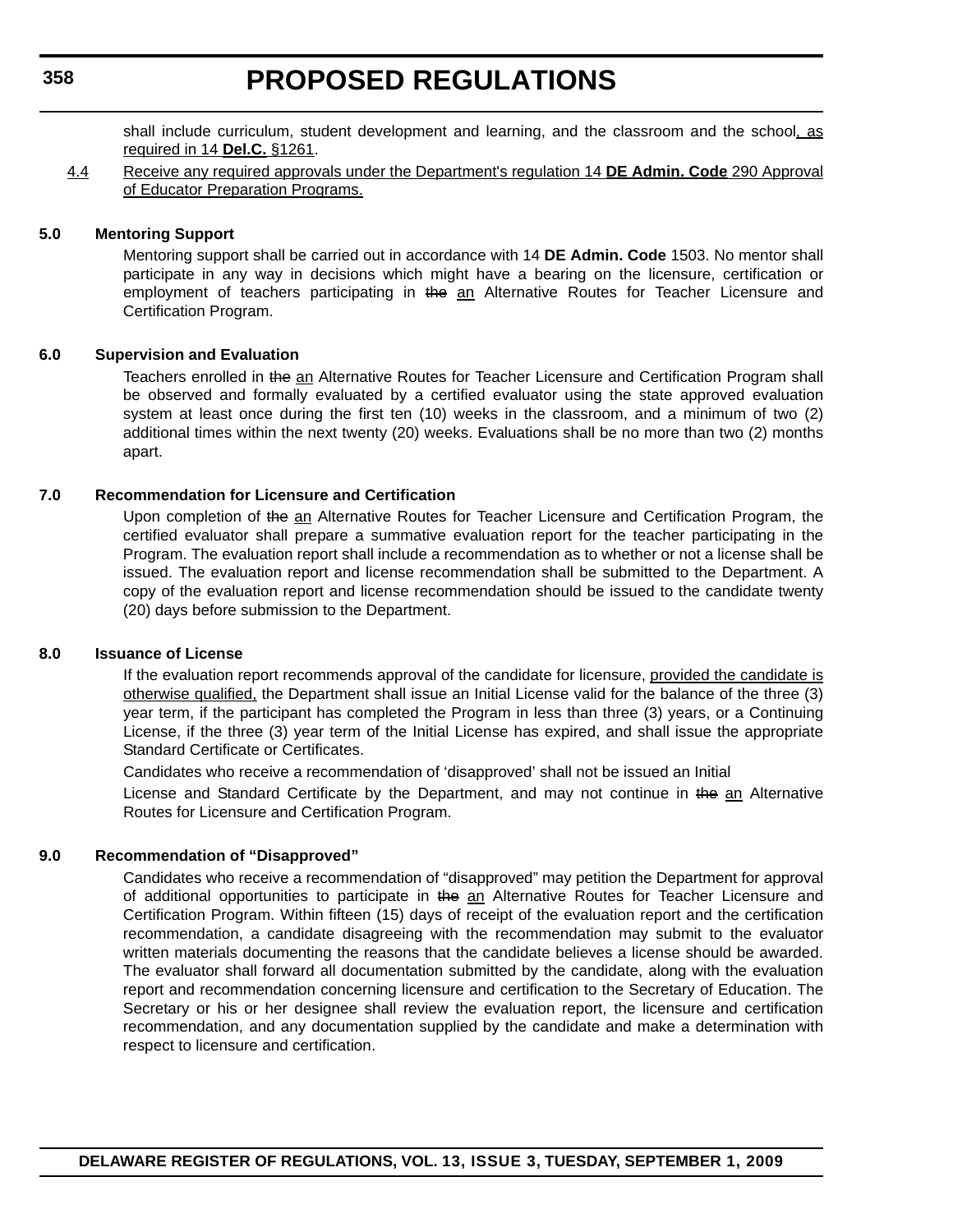### **10.0 Right to a Hearing**

A teacher participating in the an Alternative Routes for Teacher Licensure and Certification Program who is denied a license and certificate may appeal the decision, and is entitled to a full and fair hearing before the Standards Board. Hearings shall be conducted in accordance with the Standard Board's Hearing Procedures and Rules.

# **11.0 Program Evaluation**

Those responsible for Alternative Routes to Certification Programs approved by the Standards Board and the State Board shall develop a program evaluation process. The focus of the program evaluation must shall be to demonstrate the degree to which teachers who complete the program are effective in the classroom.

**7 DE Reg. 161 (8/1/03)**

# **12.0 Other Approval of Alternative Routes Programs**

The Secretary may approve for implementation other Alternative Routes to Teacher Licensure and Certification Programs, provided the programs meet the minimum criteria set forth in this regulation and in any applicable laws.

#### **7 DE Reg. 161 (8/01/03)**

**9 DE Reg. 971 (12/01/05)**

**Renumbered effective 6/1/07 - see Conversion Table**

# **[PROFESSIONAL STANDARDS BOARD](http://www.doe.k12.de.us/)**

Statutory Authority: 14 Delaware Code, Section 1205(b) (14 **Del.C.** §1205(b) 14 **DE Admin. Code**1512

# **Educational Impact Analysis Pursuant To 14 Del.C. Section 122(D)**

# **[1512 Issuance and Renewal of Advanced License](#page-3-0)**

# **A. Type of Regulatory Action Requested**

Amendment to Existing Regulation

# **B. Synopsis of Subject Matter of Regulation**

The Professional Standards Board, acting in cooperation and collaboration with the Department of Education, seeks the consent of the State Board of Education to amend regulation 14 **DE Admin. Code** 1512 Issuance and Renewal of Advanced License. Upon review, the Board has amended a few sections of the regulation for clarity and accuracy, and to meet current formatting.

Persons wishing to present their views regarding this matter may do so in writing by the close of business on Thursday, October 1, 2009 to Mr. Charlie Michels, Executive Director, Delaware Professional Standards Board, The Townsend Building, 401 Federal Street, Dover, Delaware 19901. Copies of this regulation are available from the above address or may be viewed at the Professional Standards Board Business Office.

# **C. Impact Criteria**

1. Will the amended regulation help improve student achievement as measured against state achievement standards? The amended regulation addresses student achievement by establishing standards for the issuance of a standard certificate to educators who have acquired the prescribed knowledge, skill and/or education to practice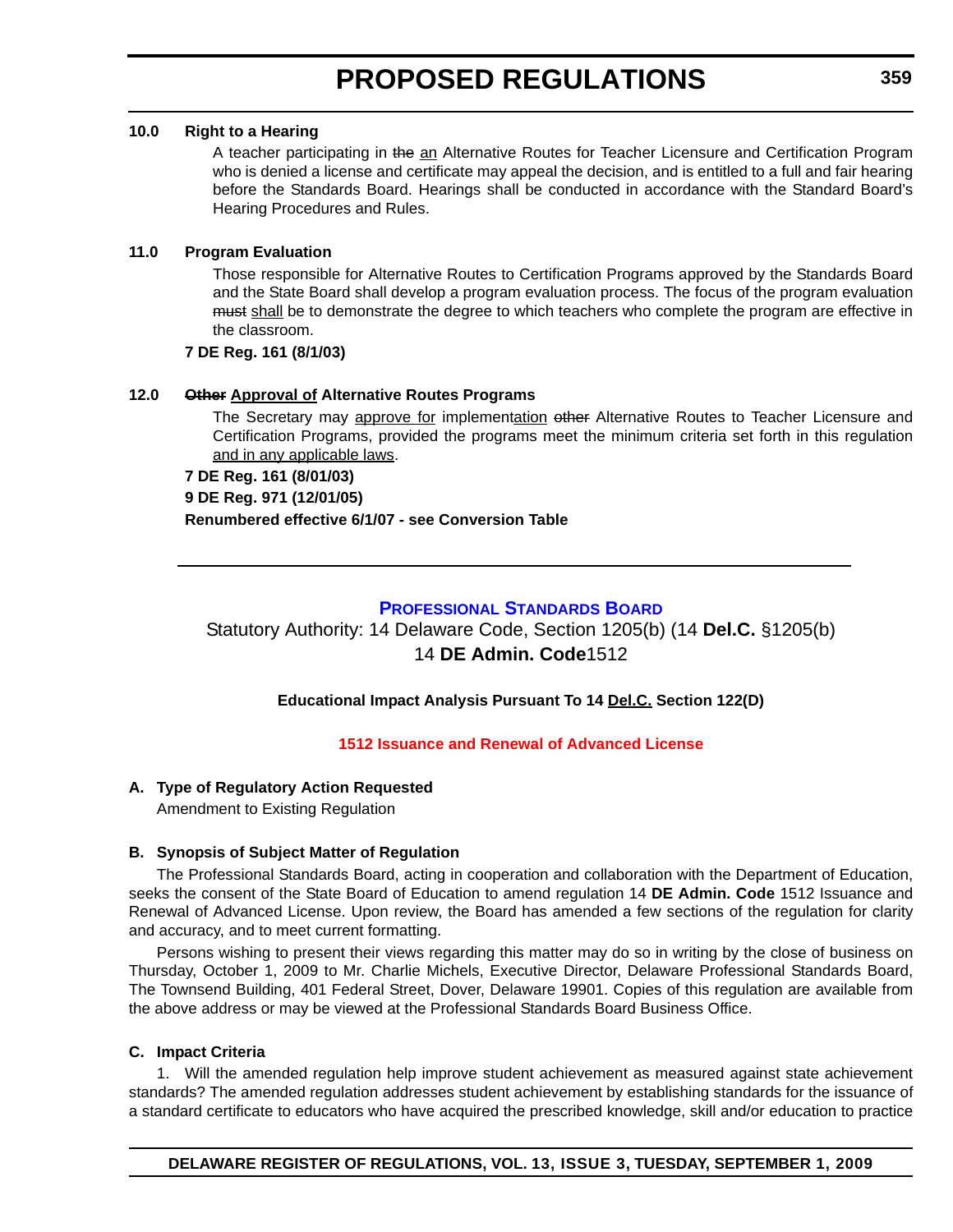in a particular area, to teach a particular subject or to instruct a particular category of students to help ensure that students are instructed by educators who are highly qualified.

2. Will the amended regulation help ensure that all students receive an equitable education? The amended regulation helps to ensure that all teachers employed to teach students meet high standards and have acquired the prescribed knowledge, skill and/or education to practice in a particular area, to teach a particular subject or to instruct a particular category of students.

3. Will the amended regulation help to ensure that all students' health and safety are adequately protected? The amended regulation addresses educator certification, not students' health and safety.

4. Will the amended regulation help to ensure that all students' legal rights are respected? The amended regulation addresses educator certification, not students' legal rights.

5. Will the amended regulation preserve the necessary authority and flexibility of decision-makers at the local board and school level? The amended regulation will preserve the necessary authority and flexibility of decision makers at the local board and school level.

6. Will the amended regulation place unnecessary reporting or administrative requirements or mandates upon decision makers at the local board and school levels? The amended regulation will not place unnecessary reporting or administrative requirements or mandates upon decision makers at the local board and school levels.

7. Will decision making authority and accountability for addressing the subject to be regulated be placed in the same entity? The decision-making authority and accountability for addressing the subject to be regulated rests with the Professional Standards Board, in collaboration with the Department of Education, and with the consent of the State Board of Education.

8. Will the amended regulation be consistent with and not an impediment to the implementation of other state educational policies, in particular to state educational policies addressing achievement in the core academic subjects of mathematics, science, language arts and social studies? The amended regulation will be consistent with, and not an impediment to, the implementation of other state educational policies, in particular to state educational policies addressing achievement in the core academic subjects of mathematics, science, language arts and social studies.

9. Is there a less burdensome method for addressing the purpose of the amended regulation? 14 **Del.C.**  requires that we promulgate this regulation.

10. What is the cost to the state and to the local school boards of compliance with the adopted regulation? There is no additional cost to local school boards for compliance with the regulation.

# **1512 Issuance and Renewal of Advanced License**

#### **1.0 Content**

This regulation shall apply to the issuance and renewal of an Advanced License for educators, pursuant to 14 **Del.C.** §1213 and §1214.

# **2.0 Definitions**

The following words and terms, when used in this regulation, shall have the following meaning unless the context clearly indicates otherwise:

**"Department"** means the Delaware Department of Education.

**"Educator"** means an employee paid under 14 **Del.C.** §1305 a person licensed and certified by the State under 14 Del.C., Chapter 12, to engage in the practice of instruction, administration or other related professional support services in Delaware public schools, including charter schools, pursuant to rules and regulations promulgated by the Standards Board and approved by the State Board. For purposes of 14 Del.C. Chapter 12, the term 'educator' does not include substitute teachers.

**"Exigent Circumstances"** means unanticipated circumstance or circumstances beyond the educator's control, including, but not limited to serious illness of the educator or a member of his/her immediate family, activation to active military duty, and other serious emergencies which necessitate the educator's temporarily leaving active service. The expiration of an educator's license before the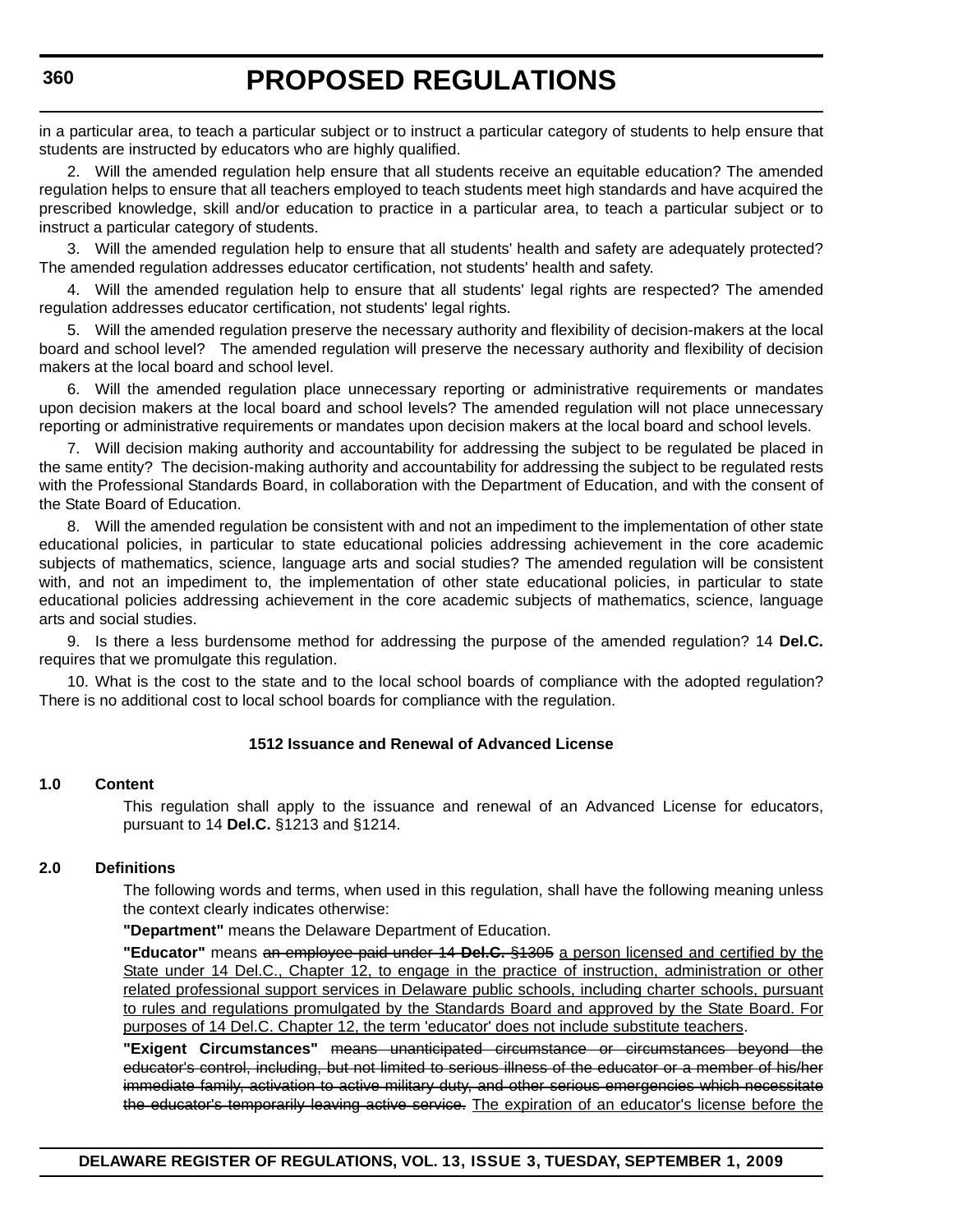end of the school year shall be considered an exigent circumstance, however the educator's license may only be extended to the end of that current school year.

"**Immorality**" means conduct which is inconsistent with the rules and principles of morality expected of an educator and may reasonably be found to impair an educator's effectiveness by reason of his or her unfitness or otherwise.

**"Maintenance of Proficiency"** means evidence of valid renewal of National Board for Professional Teaching Standards certification.

**"National Board Certified Teacher"** means an educator who holds National Board for Professional Teaching Standards certification.

**"National Board Certification"** means certification of an educator by the National Board for Professional Teaching Standards.

**"Standards Board"** means the Professional Standards Board established pursuant to 14 **Del.C.** §104 Chapter 12.

**"State"** means State of Delaware.

### **3.0 Advanced License**

In accordance with 14 **Del.C.** §1213, the Department, upon receipt of the list of successful candidates provided annually by the National Board for Professional Teaching Standards, shall issue an Advanced License to any educator who receives National Board for Professional Teaching Standards certification. An Advanced License is valid for up to 10 years unless extended pursuant to 14 Del.C. §1216 or revoked for cause, as defined in 14 **Del.C.** §1218.

- 3.1 The Department shall issue, upon application, an Advanced License to an educator licensed in another jurisdiction who provides verification of receipt of National Board certification.
- 3.2 The Department shall not act on an application for licensure if the applicant is under official investigation by any state or local authority with the power to issue educator licenses or certifications, where the alleged conduct involves allegations of immorality, misconduct in office, incompetence, willful neglect of duty, disloyalty or falsification of credentials, until the applicant provides evidence of the investigation's resolution.
	- 3.2.1 **"Immorality"** means conduct which is inconsistent with the rules and principles of morality expected of an educator and may reasonably be found to impair an educator's effectiveness by reason of his or her unfitness.

# **4.0 RESERVED (For Equivalent Program)**

#### **5.0 Renewal of Advanced License**

In accordance with 14 **Del.C.** §1214, the Department shall renew an Advanced License, valid for an additional 10 years, to an educator who has maintained proficiency through the National Board for Professional Teaching Standards. Proficiency for National Board certification shall be deemed to have been maintained if the educator provides evidence of valid renewal of National Board for Professional Teaching Standards certification.

- 5.1 The Department shall renew an Advanced License upon receipt of a list of successful Delaware candidates for renewal provided annually by the National Board for Professional Teaching Standards.
- 5.2 An applicant who elects not to renew with the National Board for Professional Teaching standards or who fails to meet the recertification requirements set forth by the National Board will shall be issued a Continuing License.

#### **6.0 Extension for Exigent Circumstances**

The Department may extend an Advanced License for a period not to exceed one year, exigent circumstances warranting the necessity of such extension.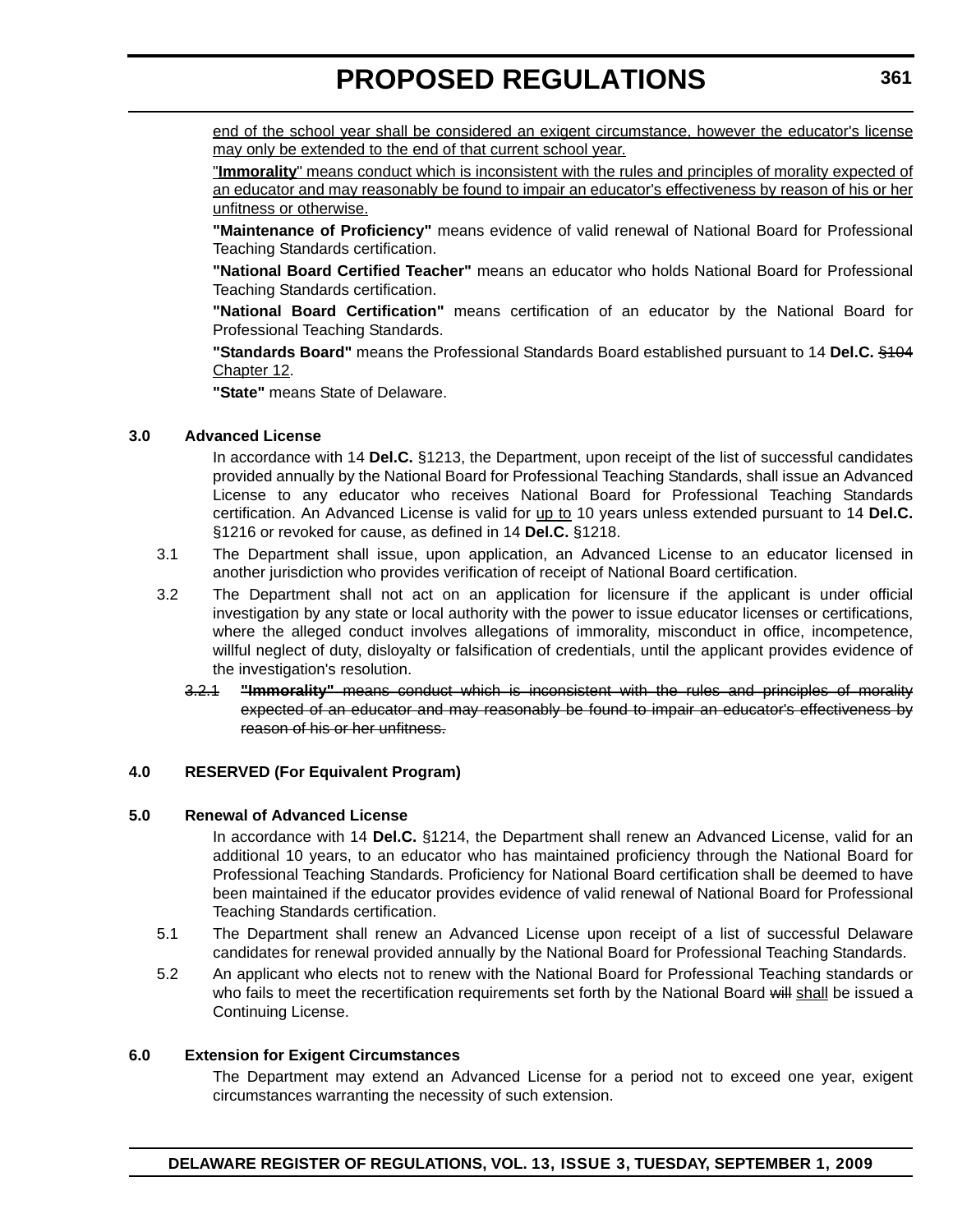#### **7.0 Leave of Absence**

An educator may take a leave of absence of up to three years with no effect upon the validity or expiration of the Advanced License.

#### **8.0 Criminal Conviction History**

An applicant shall disclose his or her criminal conviction history upon application for an Advanced License, the renewal of an Advanced License, or upon the issuance of a Continuing License pursuant to section 5.2. Failure to disclose a criminal conviction history is grounds for denial or revocation of an advanced license or a Continuing License and criminal prosecution as specified in 14 **Del.C.** §1219.

### **6 DE Reg. 77 (7/1/02)**

**7 DE Reg. 956 (1/1/04)**

# **[PROFESSIONAL STANDARDS BOARD](http://www.doe.k12.de.us/)**

Statutory Authority: 14 Delaware Code, Section 1205(b) (14 **Del.C.** §1205(b) 14 **DE Admin. Code**1590

### **Educational Impact Analysis Pursuant To 14 Del.C. Section 122(D)**

#### **[1590 Delaware Administrator Standards](#page-3-0)**

### **A. Type of Regulatory Action Requested**

Amendment to Existing Regulation

#### **B. Synopsis of Subject Matter of Regulation**

The Professional Standards Board, acting in cooperation and collaboration with the Department of Education, seeks the consent of the State Board of Education to amend regulation 14 **DE Admin. Code** 1590 Delaware Administrator Standards. The regulation concerns the nationally recognized standards that describe leadership behaviors and skills established for Delaware school leaders, and serves as the foundation for the preparation and appraisal of school leaders.

Persons wishing to present their views regarding this matter may do so in writing by the close of business on Thursday, October 1, 2009 to Mr. Charlie Michels, Executive Director, Delaware Professional Standards Board, The Townsend Building, 401 Federal Street, Dover, Delaware 19901. Copies of this regulation are available from the above address or may be viewed at the Professional Standards Board Business Office.

#### **C. Impact Criteria**

1. Will the amended regulation help improve student achievement as measured against state achievement standards? The amended regulation addresses student achievement by establishing standards for the issuance of a standard certificate to educators who have acquired the prescribed knowledge, skill and/or education to practice in a particular area, to teach a particular subject or to instruct a particular category of students to help ensure that students are instructed by educators who are highly qualified.

2. Will the amended regulation help ensure that all students receive an equitable education? The amended regulation helps to ensure that all teachers employed to teach students meet high standards and have acquired the prescribed knowledge, skill and/or education to practice in a particular area, to teach a particular subject or to instruct a particular category of students.

3. Will the amended regulation help to ensure that all students' health and safety are adequately protected? The amended regulation addresses educator certification, not students' health and safety.

**DELAWARE REGISTER OF REGULATIONS, VOL. 13, ISSUE 3, TUESDAY, SEPTEMBER 1, 2009**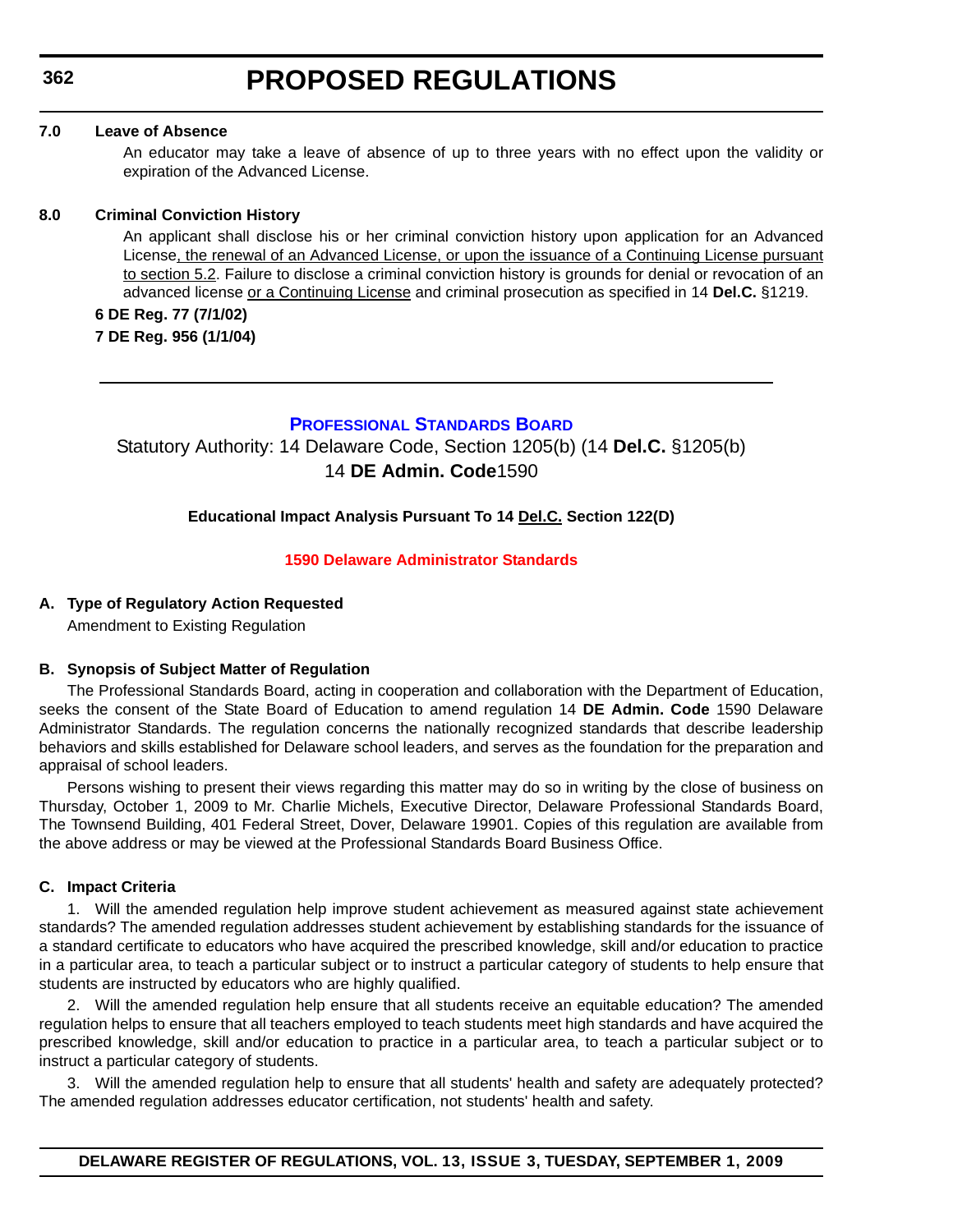4. Will the amended regulation help to ensure that all students' legal rights are respected? The amended regulation addresses educator certification, not students' legal rights.

5. Will the amended regulation preserve the necessary authority and flexibility of decision-makers at the local board and school level? The amended regulation will preserve the necessary authority and flexibility of decision makers at the local board and school level.

6. Will the amended regulation place unnecessary reporting or administrative requirements or mandates upon decision makers at the local board and school levels? The amended regulation will not place unnecessary reporting or administrative requirements or mandates upon decision makers at the local board and school levels.

7. Will decision making authority and accountability for addressing the subject to be regulated be placed in the same entity? The decision-making authority and accountability for addressing the subject to be regulated rests with the Professional Standards Board, in collaboration with the Department of Education, and with the consent of the State Board of Education.

8. Will the amended regulation be consistent with and not an impediment to the implementation of other state educational policies, in particular to state educational policies addressing achievement in the core academic subjects of mathematics, science, language arts and social studies? The amended regulation will be consistent with, and not an impediment to, the implementation of other state educational policies, in particular to state educational policies addressing achievement in the core academic subjects of mathematics, science, language arts and social studies.

9. Is there a less burdensome method for addressing the purpose of the amended regulation? 14 **Del.C.**  requires that we promulgate this regulation.

10. What is the cost to the state and to the local school boards of compliance with the adopted regulation? There is no additional cost to local school boards for compliance with the regulation.

### **1590 Delaware Administrator Standards**

# **1.0 Interstate School Leaders Licensure Consortium**

The Interstate School Leaders Licensure Consortium (ISLLC) standards<sup>1</sup> for school leaders establish a common set of knowledge, skills and attributes expected of school leaders.

These nationally recognized standards describe standards leadership behaviors and skills established for Delaware School Leaders, and serve as the foundation for preparation and appraisal of school leaders.In accordance with 14 **Del.C.** §1205, this regulation shall be applied to all school administrators employed within the public schools and charter schools of the State of Delaware.

#### **2.0 Definitions**

The following words and terms, when used in this regulation, shall have the following meaning unless the context clearly indicates otherwise:

**"Administrator"** means an educator who is licensed and certified as an administrator and is employed in an instructional role in a school district or charter school.

"**Education Leader**" means a district or charter school building level or central office administrator.

### **3.0 Standard 1**

A school administrator is an educational leader who promotes the success of all students by facilitating the development, articulation, implementation, and stewardship of a vision of learning that is shared and supported by the school community.

### 3.1 The administrator has knowledge and understanding of:

- 3.1.1 Learning goals in a pluralistic society.
- 3.1.2 The principles of developing and implementing strategic plans.
- 3.1.3 Systems theory.
- 3.1.4 Information sources, data collection, and data analysis strategies.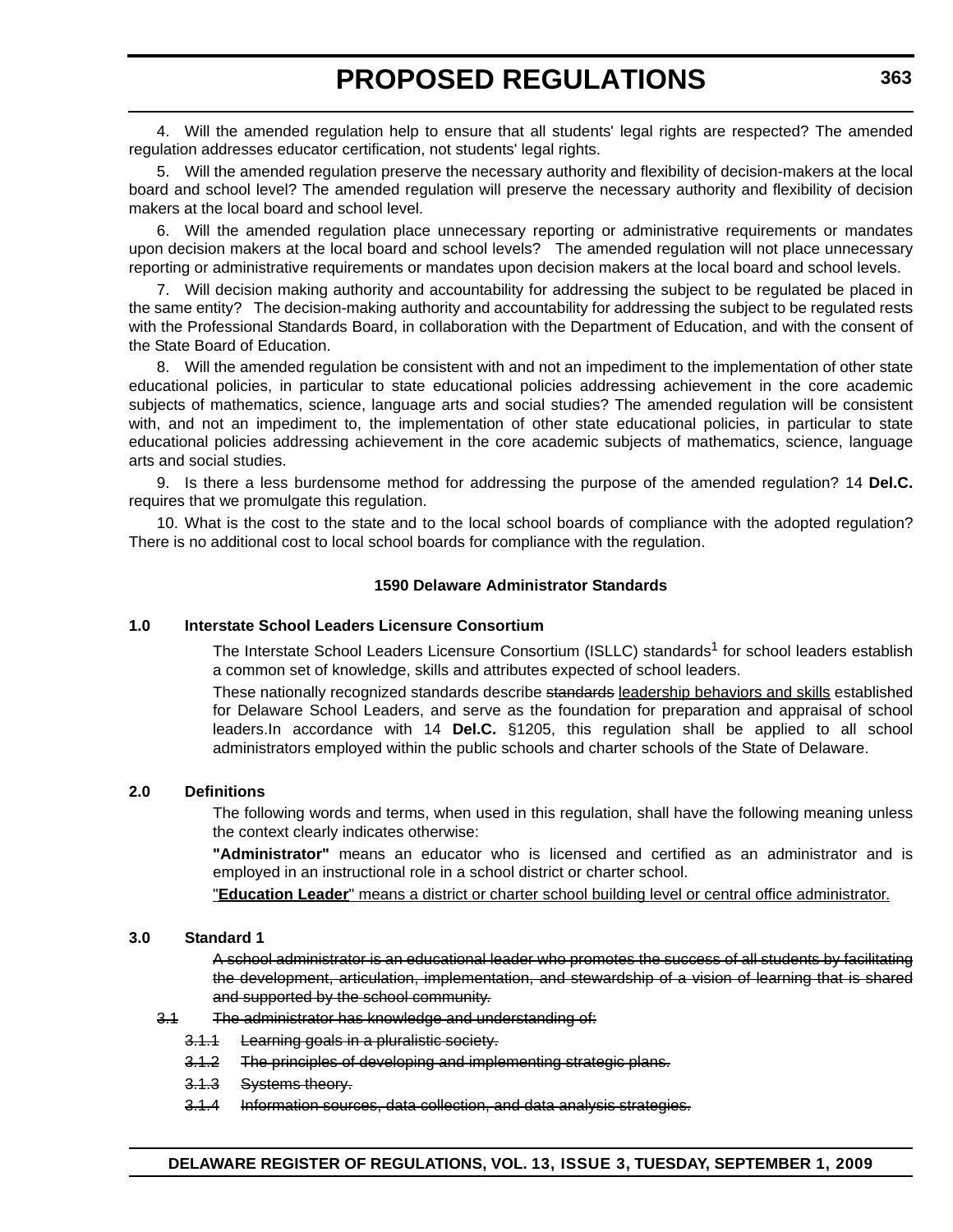- 1 The Interstate School Leaders Licensure Consortium Standards for School Leaders. Washington, D.C.: Council of Chief State School Officers, 1996 2008.
	- 3.1.5 Effective communication.
	- 3.1.6 Effective consensus building and negotiation skills.
	- 3.2 The administrator believes in, values, and is committed to:
		- 3.2.1 The educability of all.
		- 3.2.2 A school vision of high standards of learning.
		- 3.2.3 Continuous school improvement.
		- 3.2.4 The inclusion of all members of the school community.
		- 3.2.5 Ensuring that students have the knowledge, skills, and values needed to become successful adults.
		- 3.2.6 A willingness to continuously examine one's own assumptions, beliefs, and practices.
		- 3.2.7 Doing the work required for high levels of personal and organizational performance.
	- 3.3 The administrator facilitates processes and engages in activities ensuring that:
		- 3.3.1 The vision and mission of the school are effectively communicated to staff, parents, students, and community members.
		- 3.3.2 The vision and mission are communicated through the use of symbols, ceremonies, stories, and similar activities.
		- 3.3.3 The core beliefs of the school vision are modeled for all stakeholders.
		- 3.3.4 The vision is developed with and among stakeholders.
		- 3.3.5 The contributions of school community members to the realization of the vision are recognized and celebrated.
		- 3.3.6 Progress toward the vision and mission is communicated to all stakeholders.
		- 3.3.7 The school community is involved in school improvement efforts.
		- 3.3.8 The vision shapes the educational programs, plans, and actions.
		- 3.3.9 An implementation plan is developed in which objectives and strategies to achieve the vision and goals are clearly articulated.
		- 3.3.10 Assessment data related to student learning are used to develop the school vision and goals.
		- 3.3.11 Relevant demographic data pertaining to students and their families are used in developing the school mission and goals.
		- 3.3.12 Barriers to achieving the vision are identified, clarified, and addressed.
		- 3.3.13 Needed resources are sought and obtained to support the implementation of the school mission and goals.
		- 3.3.14 Existing resources are used in support of the school vision and goals.
		- 3.3.15 The vision, mission, and implementation plans are regularly monitored, evaluated, and revised.
	- 3.1 An education leader promotes the success of every student by facilitating the development, articulation, implementation and stewardship of a vision of learning that is shared and supported by all stakeholders.
	- 3.2 The education leader shall engage in and be responsible for the following leadership behaviors and skills:
		- 3.2.1 Collaboratively develop and implement a shared vision and mission;
		- 3.2.2 Collect and use data to identify goals, assess organizational effectiveness, and promote organizational learning;
		- 3.2.3 Create and implement plans to achieve goals;
		- 3.2.4 Promote continuous and sustainable improvement; and
		- 3.2.5 Monitor and evaluate progress and revise plans.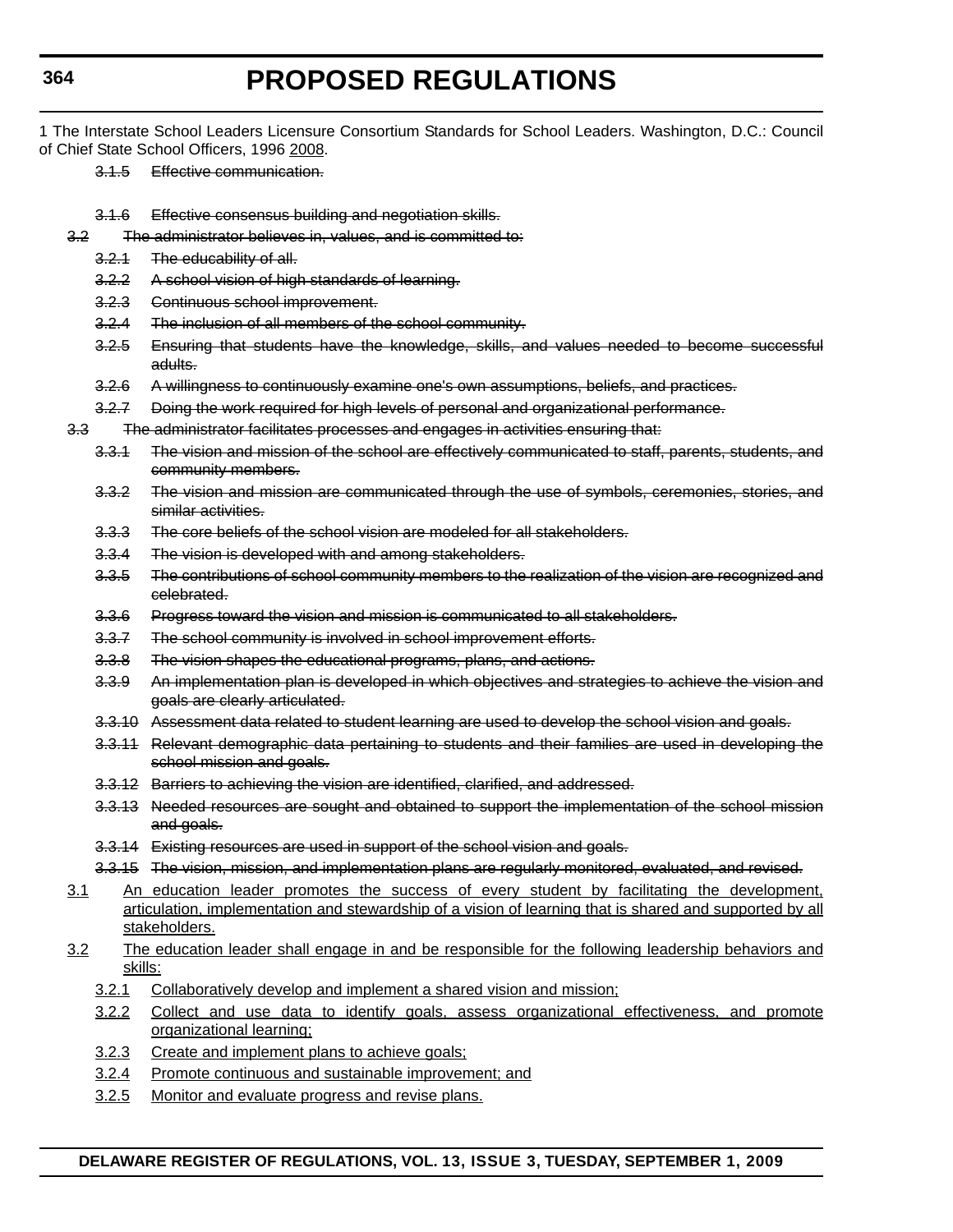## **4.0 Standard 2**

A school administrator is an educational leader who promotes the success of all students by advocating, nurturing, and sustaining a school culture and instructional program conducive to student learning and staff professional growth.

- 4.1 The administrator has knowledge and understanding of:
	- 4.1.1 Student growth and development.
	- 4.1.2 Applied learning theories.
	- 4.1.3 Applied motivational theories.
	- 4.1.4 Curriculum design, implementation, evaluation, and refinement.
	- 4.1.5 Principles of effective instruction.
	- 4.1.6 Measurement, evaluation, and assessment strategies.
	- 4.1.7 Diversity and its meaning for educational programs.
	- 4.1.8 Adult learning and professional development models.
	- 4.1.9 The change process for systems, organizations, and individuals.
	- 4.1.10 The role of technology in promoting student learning and professional growth.
	- 4.1.11 School cultures.
- 4.2 The administrator believes in, values, and is committed to:
	- 4.2.1 Student learning as the fundamental purpose of schooling.
	- 4.2.2 The proposition that all students can learn.
	- 4.2.3 The variety of ways in which students can learn.
	- 4.2.4 Life long learning for self and others.
	- 4.2.5 Professional development as an integral part of school improvement.
	- 4.2.6 The benefits that diversity brings to the school community.
	- 4.2.7 A safe and supportive learning environment.
	- 4.2.8 Preparing students to be contributing members of society.
- 4.3 The administrator facilitates processes and engages in activities ensuring that:
	- 4.3.1 All individuals are treated with fairness, dignity, and respect.
	- 4.3.2 Professional development promotes a focus on student learning consistent with the school vision and goals.
	- 4.3.3 Students and staff feel valued and important.
	- 4.3.4 The responsibilities and contributions of each individual are acknowledged.
	- 4.3.5 Barriers to student learning are identified, clarified, and addressed.
	- 4.3.6 Diversity is considered in developing learning experiences.
	- 4.3.7 Life long learning is encouraged and modeled.
	- 4.3.8 There is a culture of high expectations for self, student, and staff performance.
	- 4.3.9 Technologies are used in teaching and learning.
	- 4.3.10 Student and staff accomplishments are recognized and celebrated.
	- 4.3.11 Multiple opportunities to learn are available to all students.
	- 4.3.12 The school is organized and aligned for success.
	- 4.3.13 Curricular, cocurricular, and extracurricular programs are designed, implemented, evaluated, and refined.
	- 4.3.14 Curriculum decisions are based on research, expertise of teachers, and the recommendations of learned societies.
	- 4.3.15 The school culture and climate are assessed on a regular basis.
	- 4.3.16 A variety of sources of information is used to make decisions.
	- 4.3.17 Student learning is assessed using a variety of techniques.
	- 4.3.18 Multiple sources of information regarding performance are used by staff and students.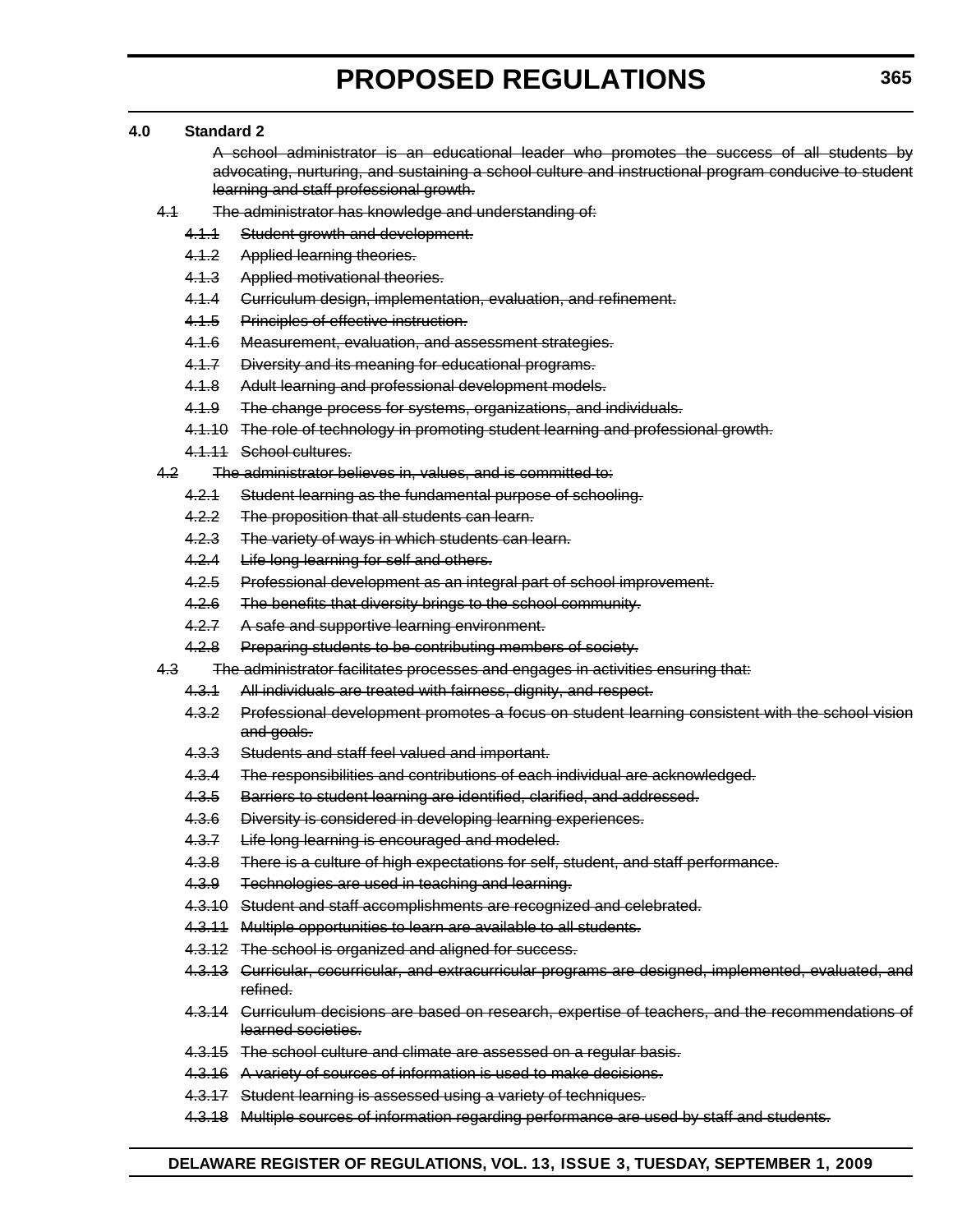- 4.3.19 A variety of supervisory and evaluation models is employed.
- 4.3.20 Pupil personnel programs are developed to meet the needs of students and their families.
- 4.1 An education leader promotes the success of every student by advocating, nurturing, and sustaining a school culture and instructional program conducive to student learning and staff professional growth.
- 4.2 The education leader shall engage in and be responsible for the following leadership behaviors and skills:
	- 4.2.1 Nurture and sustain a culture of collaboration, trust, learning, and high expectations;
	- 4.2.2 Create a comprehensive, rigorous, and coherent curricular program;
	- 4.2.3 Create a personalized and motivating learning environment for students;
	- 4.2.4 Supervise instruction;
	- 4.2.5 Develop assessment and accountability systems to monitor student progress;
	- 4.2.6 Develop the instructional and leadership capacity of staff;
	- 4.2.7 Maximize time spent on quality instruction;
	- 4.2.8 Promote the use of the most effective and appropriate technologies to support teaching and learning; and
	- 4.2.9 Monitor and evaluate the impact of the instructional program.

### **5.0 Standard 3**

A school administrator is an educational leader who promotes the success of all students by ensuring management of the organization, operations, and resources for a safe, efficient, and effective learning environment.

- 5.1 The administrator has knowledge and understanding of:
	- 5.1.1 Theories and models of organizations and the principles of organizational development.
	- 5.1.2 Operational procedures at the school and district level.
	- 5.1.3 Principles and issues relating to school safety and security.
	- 5.1.4 Human resources management and development.
	- 5.1.5 Principles and issues relating to fiscal operations of school management.
	- 5.1.6 Principles and issues relating to school facilities and use of space.
	- 5.1.7 Legal issues impacting school operations.
	- 5.1.8 Current technologies that support management functions.
- 5.2 The administrator believes in, values, and is committed to:
	- 5.2.1 Making management decisions to enhance learning and teaching.
	- 5.2.2 Taking risks to improve schools.
	- 5.2.3 Trusting people and their judgments.
	- 5.2.4 Accepting responsibility.
	- 5.2.5 High quality standards, expectations, and performances.
	- 5.2.6 Involving stakeholders in management processes.
	- 5.2.7 A safe environment.
- 5.3 The administrator facilitates processes and engages in activities ensuring that:
	- 5.3.1 Knowledge of learning, teaching, and student development is used to inform management decisions.
	- 5.3.2 Operational procedures are designed and managed to maximize opportunities for successful learning.
	- 5.3.3 Emerging trends are recognized, studied, and applied as appropriate.
	- 5.3.4 Operational plans are procedures to achieve the vision and goals of the school are in place.
	- 5.3.5 Collective bargaining and other contractual agreements related to the school are effectively managed.

# **DELAWARE REGISTER OF REGULATIONS, VOL. 13, ISSUE 3, TUESDAY, SEPTEMBER 1, 2009**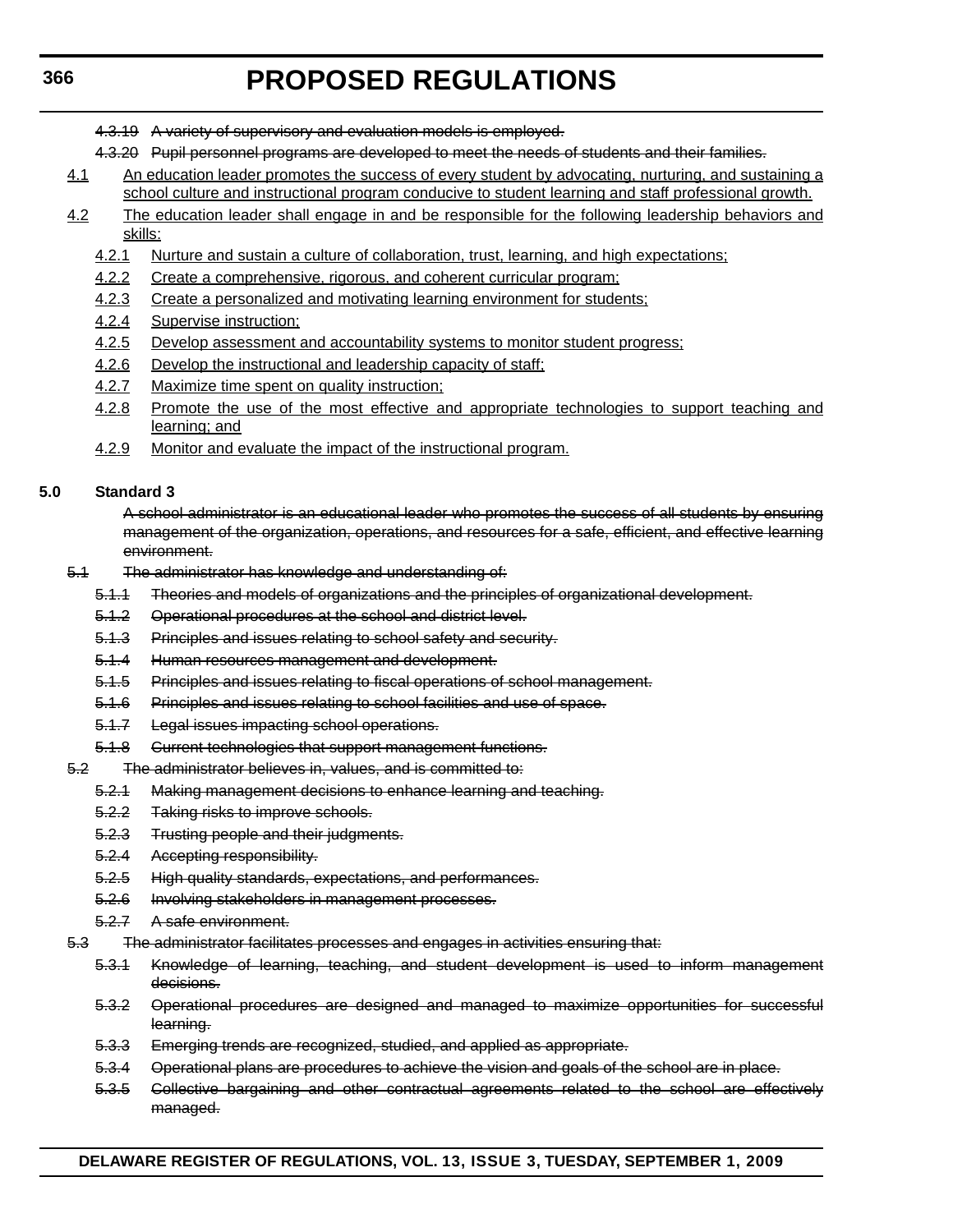- 5.3.6 The school plan, equipment, and support systems operate safely, efficiently, and effectively.
- 5.3.7 Time is managed to maximize attainment of organizational goals.
- 5.3.8 Potential problems and opportunities are identified.
- 5.3.9 Problems are confronted and resolved in a timely manner.
- 5.3.10 Financial, human, and material resources are aligned to the goals of schools.
- 5.3.11 The school acts entrepreneurially to support continuous improvement.
- 5.3.12 Organizational systems are regularly monitored and modified as needed.
- 5.3.13 Stakeholders are involved in decisions affecting schools.
- 5.3.14 Responsibility is shared to maximize ownership and accountability.
- 5.3.15 Effective problem framing and problem solving skills are used.
- 5.3.16 Effective conflict resolution skills are used.
- 5.3.17 Effective group process and consensus building skills are used.
- 5.3.18 Effective communication skills are used.
- 5.3.19 There is effective use of technology to manage school operations.
- 5.3.20 Fiscal resources of the school are managed responsibly, efficiently, and effectively.
- 5.3.21 A safe, clean, and aesthetically pleasing school environment is created and maintained.
- 5.3.22 Human resource functions support the attainment of school goals.
- 5.3.23 Confidentiality and privacy of school records are maintained.
- 5.1 An education leader promotes the success of every student by ensuring management of the organization, operation and resources for a safe, efficient, and effective learning environment.
- 5.2 The education leader shall engage in and be responsible for the following leadership behaviors and skills:
	- 5.2.1 Monitor and evaluate the management and operational systems;
	- 5.2.2 Obtain, allocate, align, and efficiently utilize human, fiscal, and technological resources;
	- 5.2.3 Promote and protect the welfare and safety of students and staff;
	- 5.2.4 Develop the capacity for distributed leadership; and
	- 5.2.5 Ensure teacher and organizational time is focused to support quality instruction and student learning.

# **6.0 Standard 4**

A school administrator is an educational leader who promotes the success of all students by collaborating with families and community members, responding to diverse community interests and needs, and mobilizing community resources.

- 6.1 The administrator has knowledge and understanding of:
	- 6.1.1 Emerging issues and trends that potentially impact the school community.
	- 6.1.2 The conditions and dynamics of the diverse school community.
	- 6.1.3 Community resources.
	- 6.1.4 Community relations and marketing strategies and processes.
	- 6.1.5 Successful models of school, family, business, community, government and higher education partnerships.
- 6.2 The administrator believes in, values, and is committed to:
	- 6.2.1 Schools operating as an integral part of the larger community.
	- 6.2.2 Collaboration and communication with families.
	- 6.2.3 Involvement of families and other stakeholders in school decision making processes.
	- 6.2.4 The proposition that diversity enriches the school.
	- 6.2.5 Families as partners in the education of their children.
	- 6.2.6 The proposition that families have the best interests of their children in mind.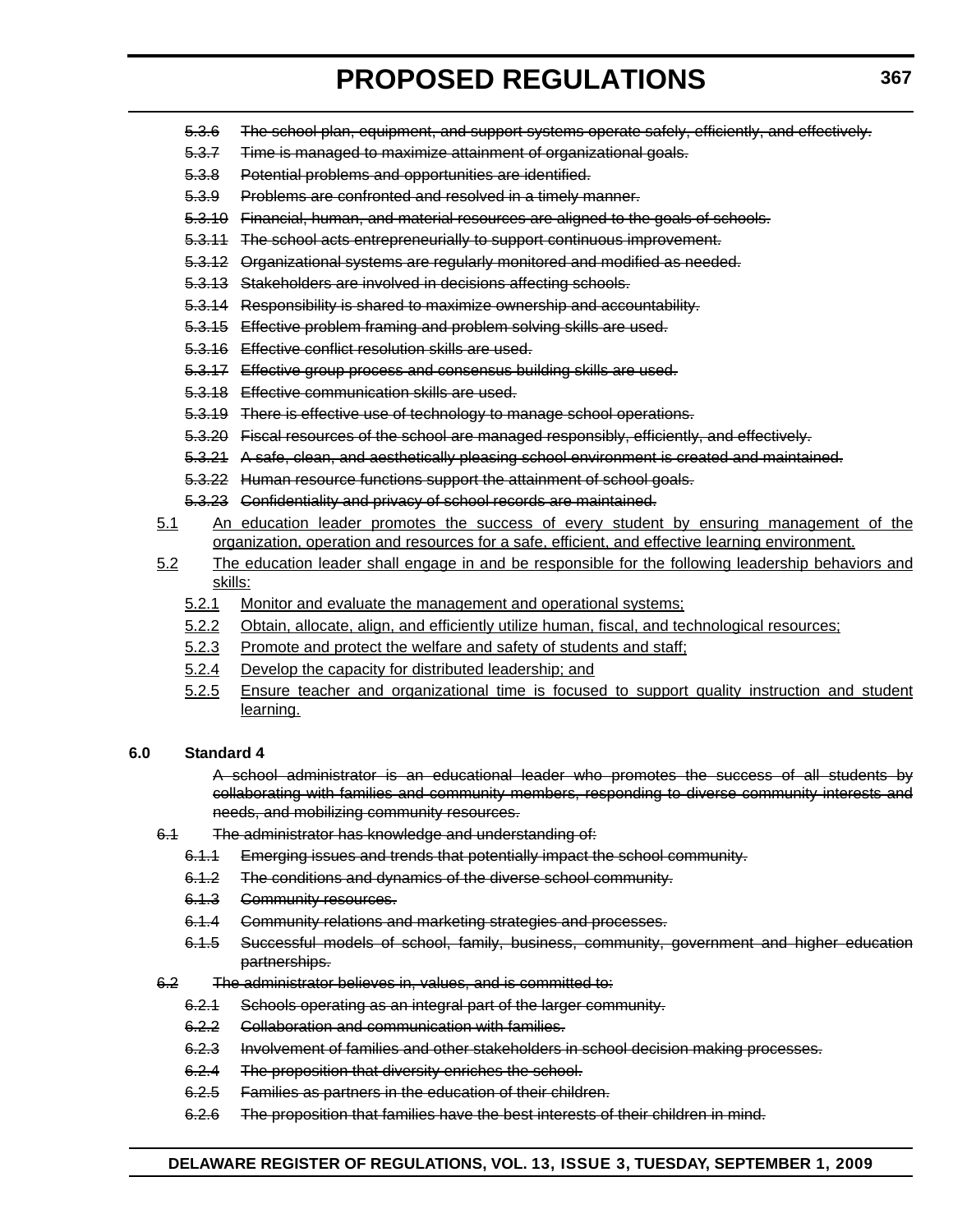6.2.7 Resources of the family and community needing to be brought to bear on the education of

- students. 6.2.8 An informed public. 6.3 The administrator facilitates processes and engages in activities ensuring that: 6.3.1 High visibility, active involvement, and communication with the larger community is a priority. 6.3.2 Relationships with community leaders are identified and nurtured. 6.3.3 Information about family and community concerns, expectations, and needs is used regularly. 6.3.4 There is outreach to different business, religious, political, and service agencies and organizations. 6.3.5 Credence is given to individuals and groups whose values and opinions may conflict. 6.3.6 The school and community serve one another as resources. 6.3.7 Available community resources are secured to help the school solve problems and achieve goals. 6.3.8 Partnerships are established with area businesses, institutions of higher education, and community groups to strengthen programs and support school goals. 6.3.9 Community youth family services are integrated with school programs. 6.3.10 Community stakeholders are treated equitably. 6.3.11 Diversity is recognized and valued.
	- 6.3.12 Effective media relations are developed and maintained.
	- 6.3.13 A comprehensive program of community relations is established.
	- 6.3.14 Public resources and funds are used appropriately and wisely.
	- 6.3.15 Community collaboration is modeled for staff.
	- 6.3.16 Opportunities for staff to develop collaborative skills are provided.
- 6.1 An education leader promotes the success of every student by collaborating with faculty and community members, responding to diverse community interests and needs and mobilizing community resources.
- 6.2 The education leader shall engage in and be responsible for the following leadership behaviors and skills:
	- 6.2.1 Collect and analyze data and information pertinent to the educational environment;
	- 6.2.2 Promote understanding, appreciation, and use of the community's diverse cultural, social, and intellectual resources;
	- 6.2.3 Build and sustain positive relationships with families and caregivers; and
	- 6.2.4 Build and sustain productive relationships with community partners.

#### **7.0 Standard 5**

A school administrator is an educational leader who promotes the success of all students by acting with integrity, with fairness, and in an ethical manner.

- 7.1 The administrator has knowledge and understanding of:
	- 7.1.1 The purpose of education and the role of leadership in modern society.
	- 7.1.2 Various ethical frameworks and perspectives on ethics.
	- 7.1.3 The values of the diverse school community.
	- 7.1.4 Professional codes of ethics.
	- 7.1.5 The philosophy and history of education.
- 7.2 The administrator believes in, values, and is committed to:
	- 7.2.1 The ideal of the common good.
	- 7.2.2 The principles in the Bill of Rights.
	- 7.2.3 The right of every student to a free, quality education.
	- 7.2.4 Bringing ethical principles to the decision-making process.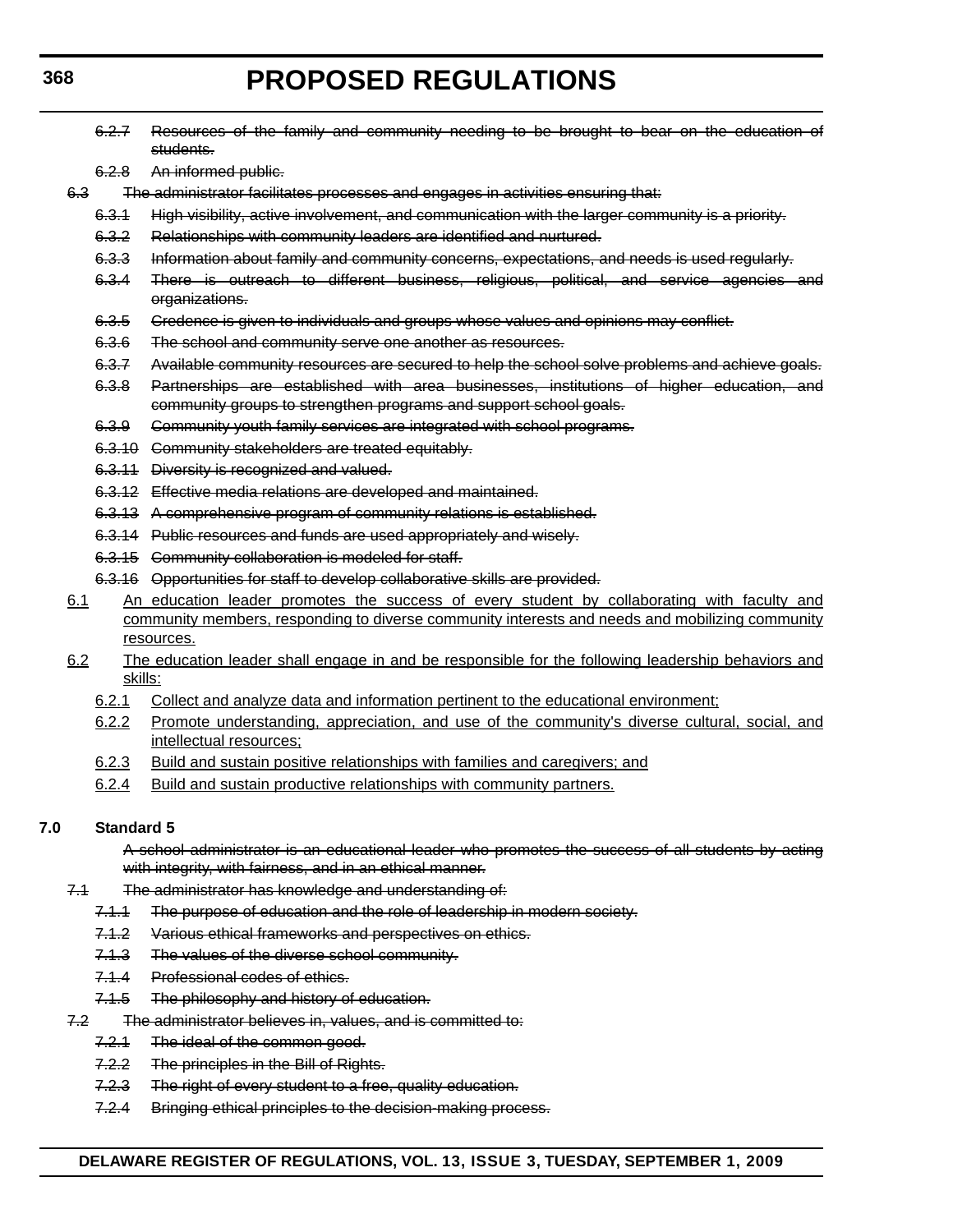- 7.2.5 Subordinating one's own interest to the good of the school community.
- 7.2.6 Accepting the consequences for upholding one's principles and actions.
- 7.2.7 Using the influence of one's office constructively and productively in the service of all students and their families.
- 7.2.8 Development of a caring school community.

## 7.3 The administrator:

- 7.3.1 Examines personal and professional values.
- 7.3.2 Demonstrates a personal and professional code of ethics.
- 7.3.3 Demonstrates values, beliefs, and attitudes that inspire others to higher levels of performance.
- 7.3.4 Serves as a role model.
- 7.3.5 Accepts responsibility for school operations.
- 7.3.6 Considers the impact of one's administrative practices on others.
- 7.3.7 Uses the influence of the office to enhance the educational program rather than for personal gain.
- 7.3.8 Treats people fairly, equitably, and with dignity and respect.
- 7.3.9 Protects the rights and confidentiality of students and staff.
- 7.3.10 Demonstrates appreciation for and sensitivity to the diversity in the school community.
- 7.3.11 Recognizes and respects the legitimate authority of others.
- 7.3.12 Examines and considers the prevailing values of the diverse school community.
- 7.3.13 Expects that others in the school community will demonstrate integrity and exercise ethical behavior.
- 7.3.14 Opens the school to public scrutiny.
- 7.3.15 Fulfills legal and contractual obligations.
- 7.3.16 Applies laws and procedures fairly, wisely, and considerately.
- 7.1 An education leader promotes the success of every student by acting with integrity, fairness and in an ethical manner.
- 7.2 The education leader shall engage in and be responsible for the following leadership behaviors and skills:
	- 7.2.1 Ensure a system of accountability for every student's academic and social success;
	- 7.2.2 Model principles of self-awareness, reflective practice, transparency, and ethical behavior;
	- 7.2.3 Safeguard the values of democracy, equity, and diversity;
	- 7.2.4 Consider and evaluate the potential moral and legal consequences of decision-making; and
	- 7.2.5 Promote social justice and ensure that individual student needs inform all aspects of schooling.

# **8.0 Standard 6**

A school administrator is an educational leader who promotes the success of all students by understanding, responding to, and influencing the larger political, social, economic, legal, and cultural contexts.

- 8.1 The administrator has knowledge and understanding of:
	- 8.1.1 Principles of representative governance that undergird the system of American schools.
	- 8.1.2 The role of public education in developing and renewing a democratic society and an economically productive nation.
	- 8.1.3 The law as related to education and schooling.
	- 8.1.4 The political, social, cultural and economic systems and processes that impact schools.
	- 8.1.5 Models and strategies of change and conflict resolution as applied to the larger political, social, cultural and economic contexts of schooling.
	- 8.1.6 Global issues and forces affecting teaching and learning.
	- 8.1.7 The dynamics of policy development and advocacy under our democratic political system.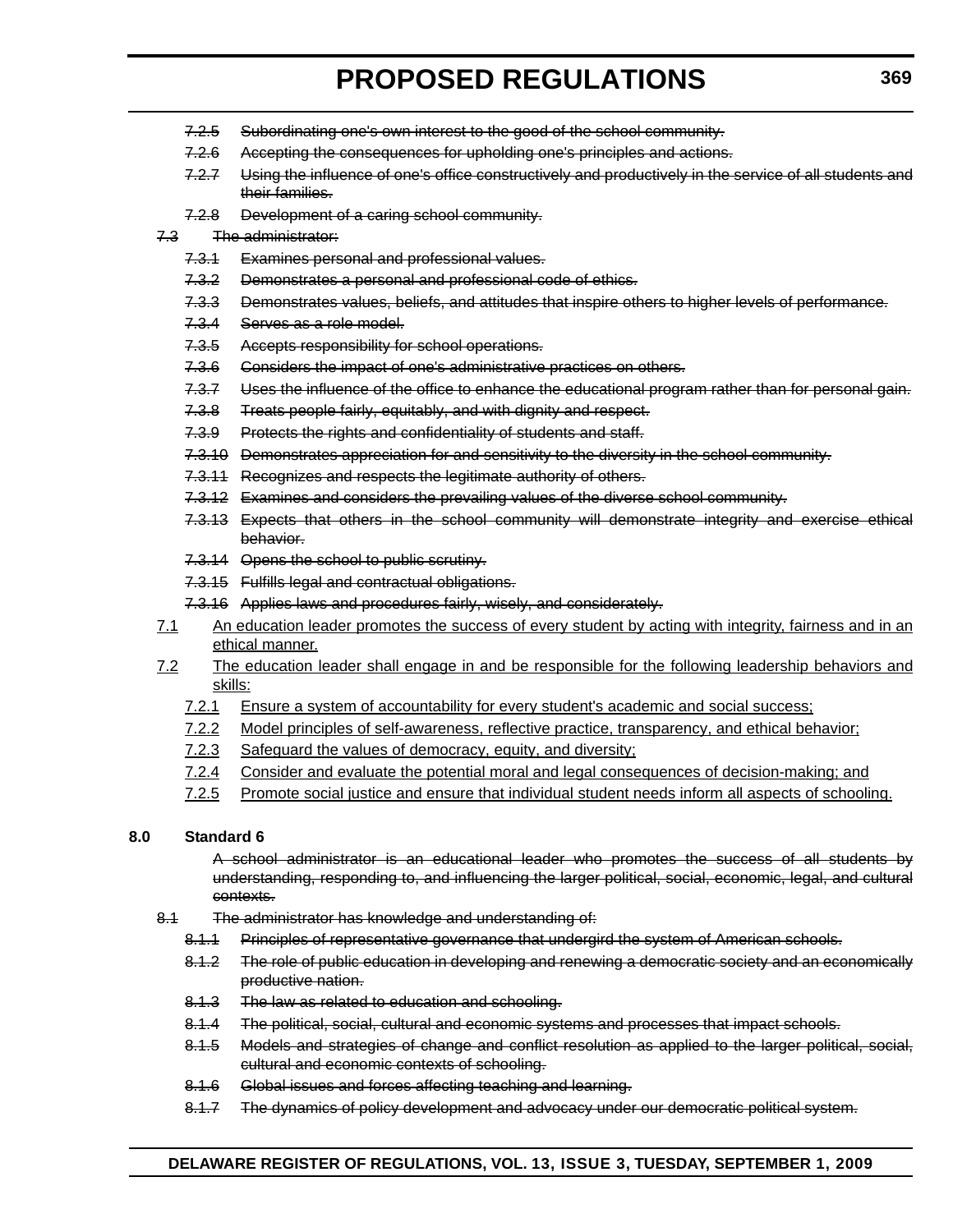8.1.8 The importance of diversity and equity in a democratic society.

- 8.2 The administrator believes in, values, and is committed to:
	- 8.2.1 Education as a key to opportunity and social mobility.
	- 8.2.2 Recognizes a variety of ideas, values, and cultures.
	- 8.2.3 Importance of a continuing dialogue with other decision makers affecting education.
	- 8.2.4 Actively participating in the political and policy making context in the service of education.
	- 8.2.5 Using legal systems to protect student rights and improve student opportunities.
- 8.3 The administrator facilitates processes and engages in activities ensuring that:
	- 8.3.1 The environment in which schools operate is influenced on behalf of students and their families.
	- 8.3.2 Communication occurs among the school community concerning trends, issues, and potential changes in the environment in which schools operate.
	- 8.3.3 There is ongoing dialogue with representatives of diverse community groups.
	- 8.3.4 The school community works within the framework of policies, laws, and regulations enacted by local, state, and federal authorities.
	- 8.3.5 Public policy is shaped to provide quality education for students.
	- 8.3.6 Lines of communication are developed with decision makers outside the school community.
- 8.1 An education leader promotes the success of every student by understanding, responding to, and influencing the political, social, economic, legal and cultural context.
- 8.2 The education leader shall engage in and be responsible for the following leadership behaviors and skills:
	- 8.2.1 Advocate for children, families, and caregivers;
	- 8.2.2 Act to influence local, district, state, and national decisions affecting student learning; and
	- 8.2.3 Assess, analyze, and anticipate emerging trends and initiatives in order to adapt leadership strategies.

1 The Interstate School Leaders Licensure Consortium Standards for School Leaders. Washington, D.C.: Council of Chief State School Officers, 1996 2008.

# **6 DE Reg. 322 (9/1/02) Renumbered effective 6/1/07 - see Conversion Table 11 DE Reg. 311 (09/01/07)**

# **[DEPARTMENT OF HEALTH AND SOCIAL SERVICES](http://www.dhss.delaware.gov/dhss/dmma/index.html) DIVISION OF MEDICAID AND MEDICAL ASSISTANCE**

Statutory Authority: 31 Delaware Code, Ch. 5, §512 (31 **Del.C.**, Ch. 5, §512)

# **PUBLIC NOTICE**

# **[Diamond State Health Plan 1115 Demonstration Waiver](#page-3-0)**

In compliance with the State's Administrative Procedures Act (APA - Title 29, Chapter 101 of the **Delaware Code**) and under the authority of Title 31 of the **Delaware Code**, Chapter 5, Section 512, Delaware Health and Social Services (DHSS) / Division of Medicaid and Medical Assistance (DMMA) intends to submit an application to the Centers for Medicare and Medicaid Services (CMS) to renew Delaware's Section 115 demonstration waiver, entitled "Diamond State Health Plan" for an additional three years.

Any person who wishes to make written suggestions, compilations of data, testimony, briefs or other written materials concerning the proposed new regulations must submit same to Sharon L. Summers, Planning & Policy Development Unit, Division of Medicaid and Medical Assistance, 1901 North DuPont Highway, P.O. Box 906, New

# **DELAWARE REGISTER OF REGULATIONS, VOL. 13, ISSUE 3, TUESDAY, SEPTEMBER 1, 2009**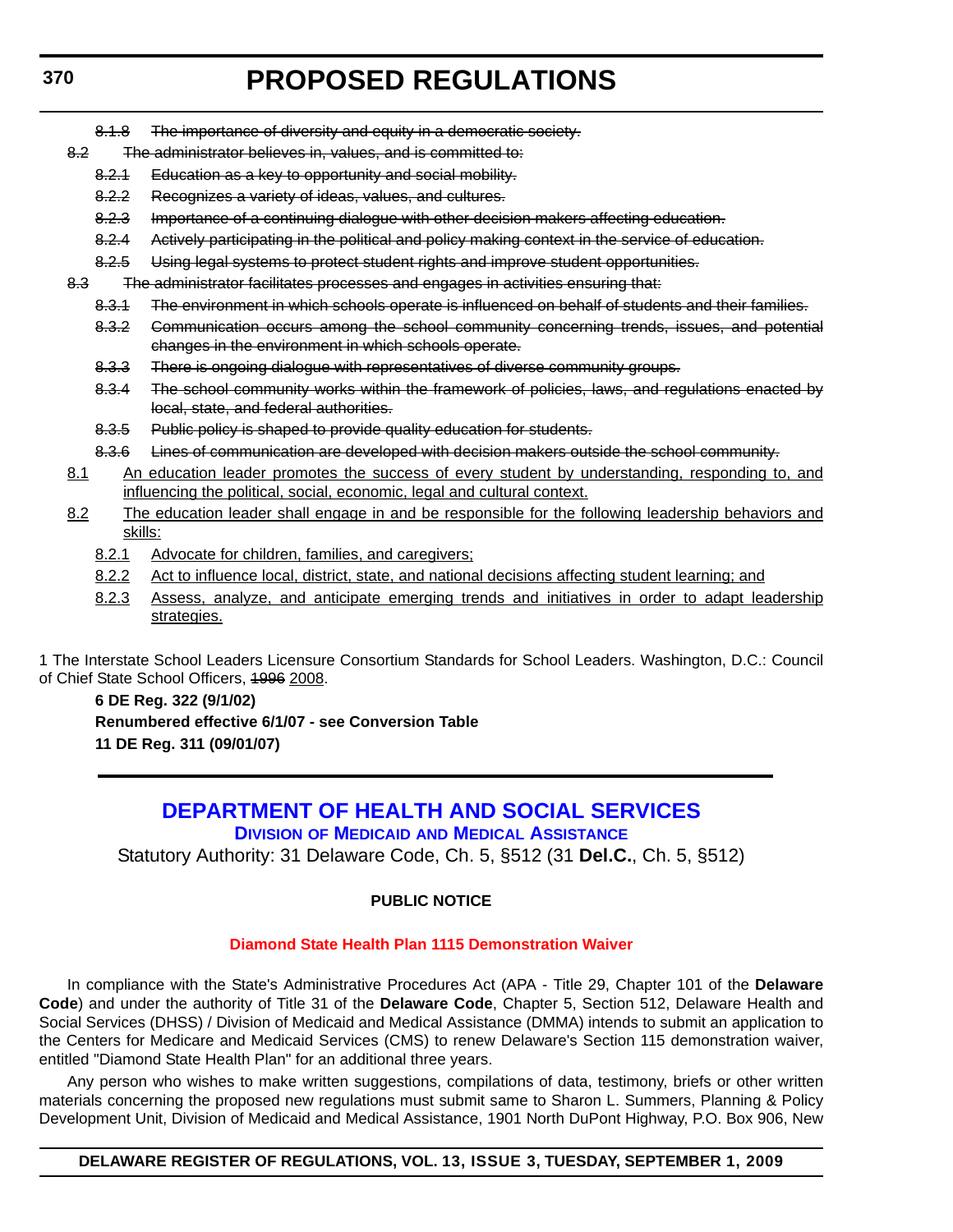Castle, Delaware 19720-0906 or by fax to 302-255-4425 by September 30, 2009. The draft Diamond State Health Plan 1115 waiver application is available upon request.

The action concerning the determination of whether to adopt the proposed regulation will be based upon the results of Department and Division staff analysis and the consideration of the comments and written materials filed by other interested persons.

# **SUMMARY OF PROPOSAL**

# **Statutory Authority**

- 42 U.S.C. §1315, Demonstration projects
- Social Security Act §1115, Demonstration projects

#### **Background**

Under a waiver of Section 1115(a) of the Social Security Act, the Diamond State Health Plan (DSHP) implemented a mandatory Medicaid managed care demonstration program statewide on January 1, 1996. Using savings achieved under managed care, Delaware expanded Medicaid health coverage to additional low-income adults in the State with incomes less than 100% of the Federal Poverty Level (FPL).

Goals of the DSHP are to improve and expand access to health care to more adults and children throughout the State, create and maintain a managed care delivery system emphasizing primary care, and to strive to control the growth of health care expenditures for the Medicaid population.

The current demonstration project #11-W-0063/4 is scheduled to expire on December 31, 2009. In order to continue the significant progress towards achieving the DSHP's goals, Delaware is preparing a request to extend the DSHP for an additional three years from **January 1, 2010 through December 31, 2012**.

#### **Summary of Proposal**

The Division of Medicaid and Medical Assistance (DMMA) plans to request federal approval for a three-year extension of its 1115 Demonstration Waiver Project, entitled "Diamond State Health Plan". As such, DMMA is announcing a thirty-day comment period on this request for extension. The application to renew documents how the State has met its goals of improving access to services, expanding coverage to additional populations and substantially improving quality of care for eligible individuals enrolled in the Diamond Sate Health Plan (DSHP). The State intends to submit the waiver renewal with no changes to the DSHP during the renewal period.

The provisions of this waiver are subject to approval by the Centers for Medicare and Medicaid Services (CMS).

#### **Fiscal Impact Statement**

This waiver renewal maintains cost neutrality for each year in the three-year renewal period covering January 1, 2010 through December 31, 2012. A function of this waiver is to assure that coverage of the expanded population will be budget neutral. In other words, the cost of covering this population, as well as the Medicaid eligible population, will be no more than if the DHSS had continued covering only its Medicaid population under the traditional fee-for-service program.

> **DIVISION OF MEDICAID [AND MEDICAL ASSISTANCE](http://www.dhss.delaware.gov/dhss/dmma/)** Statutory Authority: 31 Delaware Code, Section 512 (31 **Del.C.** §512)

#### **[Medicaid for Workers with Disabilities](#page-3-0)**

In compliance with the State's Administrative Procedures Act (APA - Title 29, Chapter 101 of the **Delaware Code**) and under the authority of Title 31 of the **Delaware Code**, Chapter 5, Section 512, Delaware Health and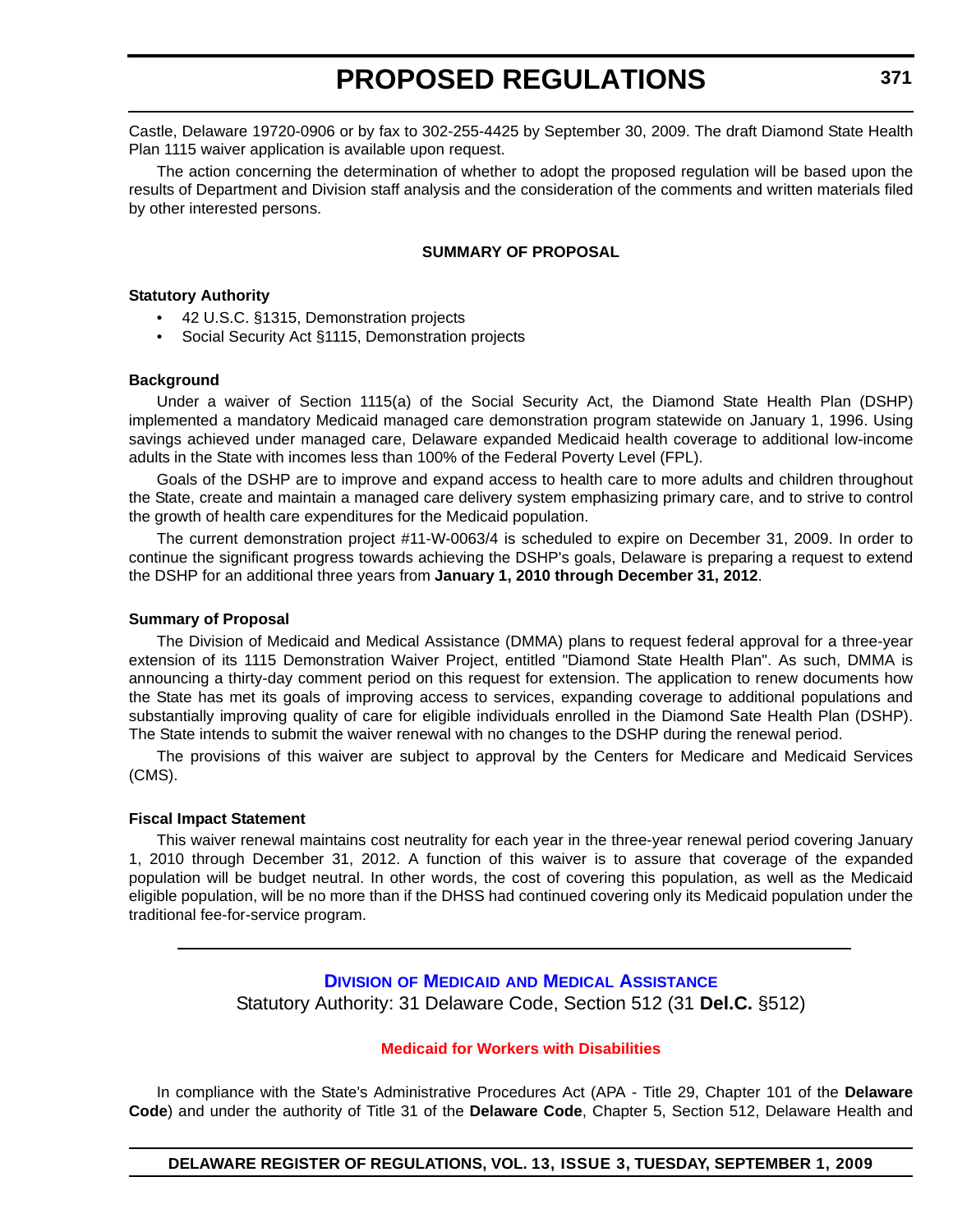Social Services (DHSS) / Division of Medicaid and Medical Assistance (DMMA) is proposing to amend the Division of Social Services Manual (DSSM) related to the implementation of the Medicaid Buy-In program for the working disabled.

Any person who wishes to make written suggestions, compilations of data, testimony, briefs or other written materials concerning the proposed new regulations must submit same to Sharon L. Summers, Planning & Policy Development Unit, Division of Medicaid and Medical Assistance, 1901 North DuPont Highway, P.O. Box 906, New Castle, Delaware 19720-0906 or by fax to 302-255-4425 by September 30, 2009.

The action concerning the determination of whether to adopt the proposed regulation will be based upon the results of Department and Division staff analysis and the consideration of the comments and written materials filed by other interested persons.

# **SUMMARY OF PROPOSED AMENDMENT**

The proposed amends the Division of Social Services Manual (DSSM) to update the rules that describe the eligibility criteria for participation in the Medicaid for Workers with Disabilities (MWD) Program. Final Rules were published in the October 2008 Register. However, budget constraints prevented implementation of the program. These amendments will establish a new implementation date of October 1, 2009 and revise the unearned income exclusion to reflect an inflationary adjustment.

# **Statutory Authority**

- 1902(a)(10)(A)(ii)(XV) of the Social Security Act, Working disabled individuals who buy into Medicaid under TWWIIA (Ticket to Work and Work Incentives Improvement Act of 1999) Basic Coverage Group;
- 1916(g) of the Social Security Act, Premiums Working Disabled Individuals.

# **Summary of Proposed Amendment**

- DSSM 17900, Medicaid for Workers with Disabilities provides a general description of the Medicaid for Workers with Disabilities (MWD) program. This revision changes the eligibility effective date from October 1, 2008 to October 1, 2009.
- DSSM 17908, Unearned Income Exclusion updates what income is considered as well as what is excluded. Unearned income is excluded up to \$956.00 per month for the individual.
- DSSM 17911, Financial Eligibility Determination updates the description of the income tests used to determine financial eligibility.

# **Fiscal Impact Statement**

The projected estimate for Fiscal Year (FY) 2010 cost is \$1.4 million total funds.

# **DMMA PROPOSED REGULATION #09-32 REVISIONS:**

# **17900 Medicaid for Workers with Disabilities**

The Ticket to Work and Work Incentives Improvement Act of 1999 established an optional categorically needy eligibility group under Section 1902(a)(10)(A)(ii)(XV) of the Social Security Act. This eligibility group provides Medicaid coverage to certain employed individuals with disabilities. The rules in this section set forth the eligibility requirements under this group entitled Medicaid for Workers with Disabilities (MWD). The effective date for MWD is October 1, 2008 2009.

# **12 DE Reg. 446 (10/01/08)**

*(Break in Continuity of Sections)*

**DELAWARE REGISTER OF REGULATIONS, VOL. 13, ISSUE 3, TUESDAY, SEPTEMBER 1, 2009**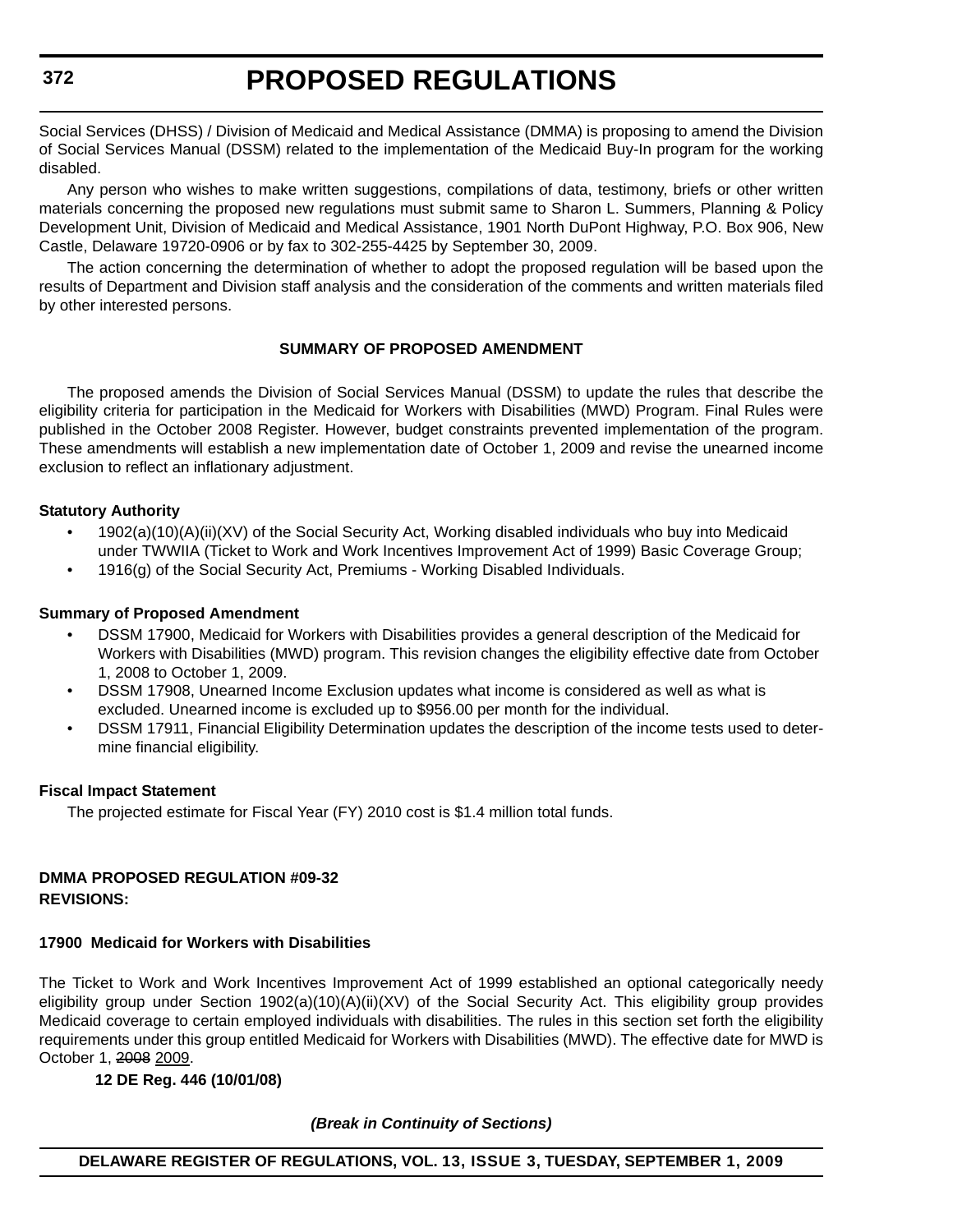#### **17908 Unearned Income Exclusion**

Unearned income is excluded up to \$904.00 956.00 per month for the individual. There is no \$904.00 956.00 per month unearned income exclusion for a spouse who is not applying for MWD. This unearned income exclusion will be increased annually by the Cost of Living Adjustment (COLA) announced by the SSA in the Federal Register.

#### *(Break in Continuity of Sections)*

### **17911 Financial Eligibility Determination**

There are two income tests used to determine financial eligibility:

1. If the monthly unearned income of the individual exceeds \$904.00 956.00, the individual is ineligible.This unearned income limit will be increased annually by the Cost of Living Adjustment (COLA) announced by the SSA in the Federal Register.

2. Countable income must be at or below 275% of the Federal Poverty Level for the appropriate family size (individual or couple).

### **17912 Retroactive Eligibility**

The individual may be found eligible for up to three months prior to the month of application as described at DSSM 14920-14920.6 provided the premium requirements under MWD are met. Eligibility cannot be retroactive prior to October 1, 2008 2009.

# **DIVISION OF MEDICAID [AND MEDICAL ASSISTANCE](http://www.dhss.delaware.gov/dhss/dmma/)**

Statutory Authority: 31 Delaware Code, Section 512 (31 **Del.C.** §512)

# **[Reimbursement Methodology for Inpatient Hospital Services](#page-3-0)**

In compliance with the State's Administrative Procedures Act (APA - Title 29, Chapter 101 of the **Delaware Code**) with 42 CFR §447.205, and under the authority of Title 31 of the **Delaware Code**, Chapter 5, Section 512, Delaware Health and Social Services (DHSS) / Division of Medicaid and Medical Assistance (DMMA) is amending the Title XIX Medicaid State Plan to revise the reimbursement methodology for inpatient hospital services.

Any person who wishes to make written suggestions, compilations of data, testimony, briefs or other written materials concerning the proposed new regulations must submit same to Sharon L. Summers, Planning & Policy Development Unit, Division of Medicaid and Medical Assistance, 1901 North DuPont Highway, P.O. Box 906, New Castle, Delaware 19720-0906 or by fax to (302) 255-4454 by September 30, 2009.

The action concerning the determination of whether to adopt the proposed regulation will be based upon the results of Department and Division staff analysis and the consideration of the comments and written materials filed by other interested persons.

# **SUMMARY OF PROPOSED AMENDMENT**

The purpose of this proposal is to amend the Title XIX Medicaid State Plan to revise the hospital outlier reimbursement methodology.

# **Statutory Authority**

- 42 CFR §440.205, Public Notice of Changes in Statewide Methods and Standards for Setting Payment Rates;
- 42 CFR §447, Subpart C Payment for Inpatient Hospital and Long-Term Care Facility Services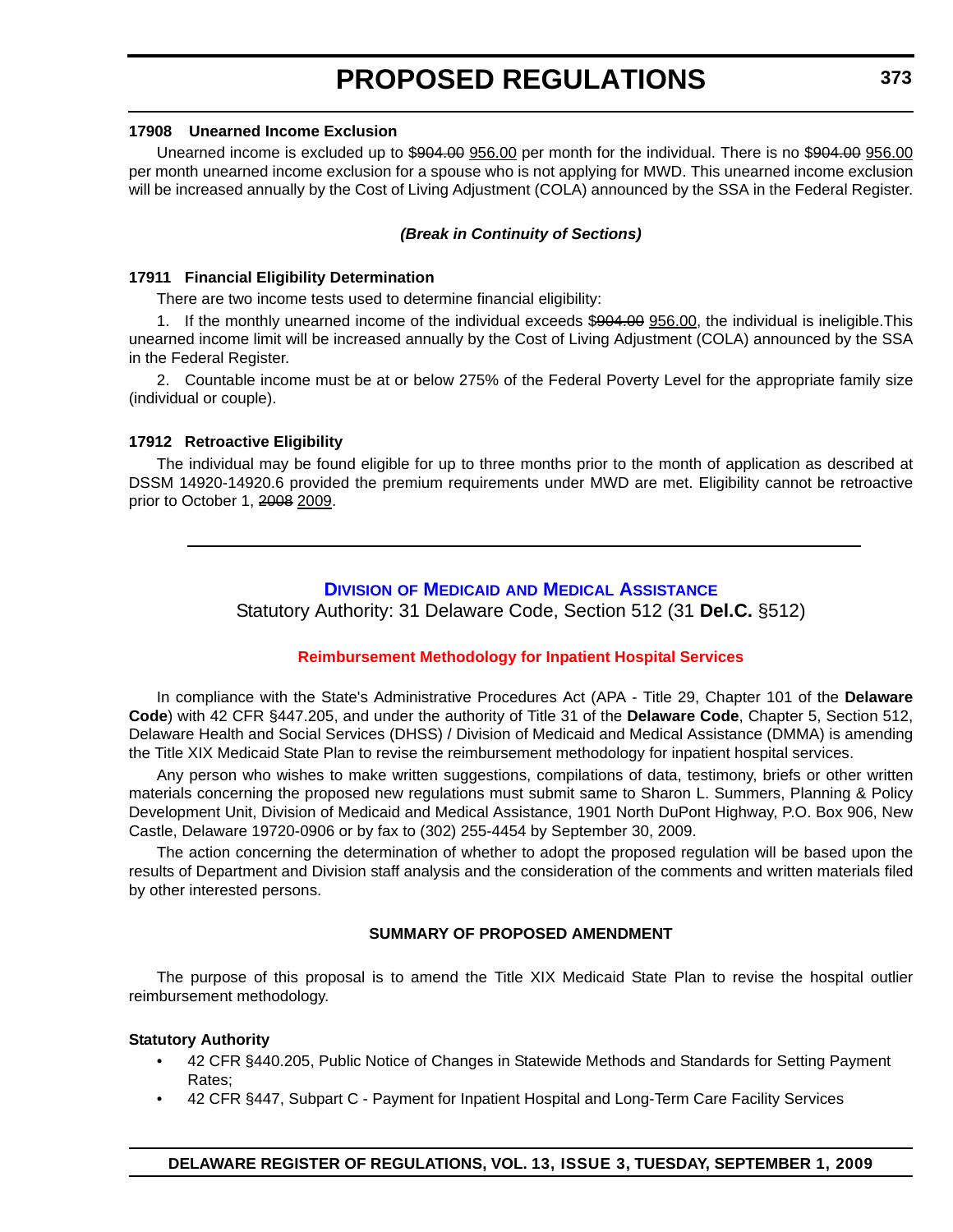# **Summary of Proposed Amendment**

The proposed amendment is intended to revise the calculation of high cost outlier payments. Currently, high cost outliers will be identified when the cost of the discharge exceeds the threshold of three times the hospital operating rate per discharge. Effective October 1, 2009, the proposal changes the threshold to four times the hospital operating rate per discharge.

The provisions of this amendment are subject to approval by the Centers for Medicare and Medicaid Services (CMS).

# **Fiscal Impact Statement**

The proposal will result in reduced spending of \$4.9 million in total funds.

# **DMMA PROPOSED REGULATION #09-35 REVISIONS:**

# **ATTACHMENT 4.19-A PAGE 3**

# **METHODS AND STANDARDS FOR ESTABLISHING PAYMENT RATES - INPATIENT HOSPITAL CARE (Continued)**

Rate Setting Methods - Development of Implementation Year Operating Rates, Updates and Rebasing (Continued)

The implementation year rates will be updated in FY96 using published TEFRA inflation indices. Rates will be rebased using fiscal year 1994 claims and cost report data for implementation in State FY97.

Effective for admission dates on or after April 1, 2009, payment rates for inpatient hospital care will be adjusted to the rates that were in effect on December 31, 2008. Future rate adjustments will be suspended until further notice.

# **Other Related Inpatient Reimbursement Policies**

Outliers - High cost outliers will be identified when the cost of the discharge exceeds the threshold of three four times the hospital operating rate per discharge. Outlier cases will be reimbursed at the discharge rate plus 79 70 percent of the difference between the outlier threshold and the total cost of the case. Costs of the case will be determined by applying the hospital-specific cost to charge ratio to the allowed charges reported on the claim for discharge.

Effective January 1, 2006, any provider with a high cost client case (outlier) will receive an interim payment; that is, a payment prior to the discharge of that patient when the charge amount reaches the designated level. An interim payment will be made for that inpatient stay when the client's charges have reached twenty-five (25) times the general discharge rate of that facility, or when the client's stay is greater than sixty (60) days. Additional interim payments will be made when either of the outlier conditions for an interim payment is met again. The interim payment amount is based on the current reimbursement methodology used to pay outliers. Upon the discharge of the client, the facility will receive the balance of the payment that would have been paid if the case were paid in full at the time of discharge.

**6 DE Reg. 885 (1/1/03) 9 DE Reg. 783 (11/01/05) 13 DE Reg. 259 (8/1/09)**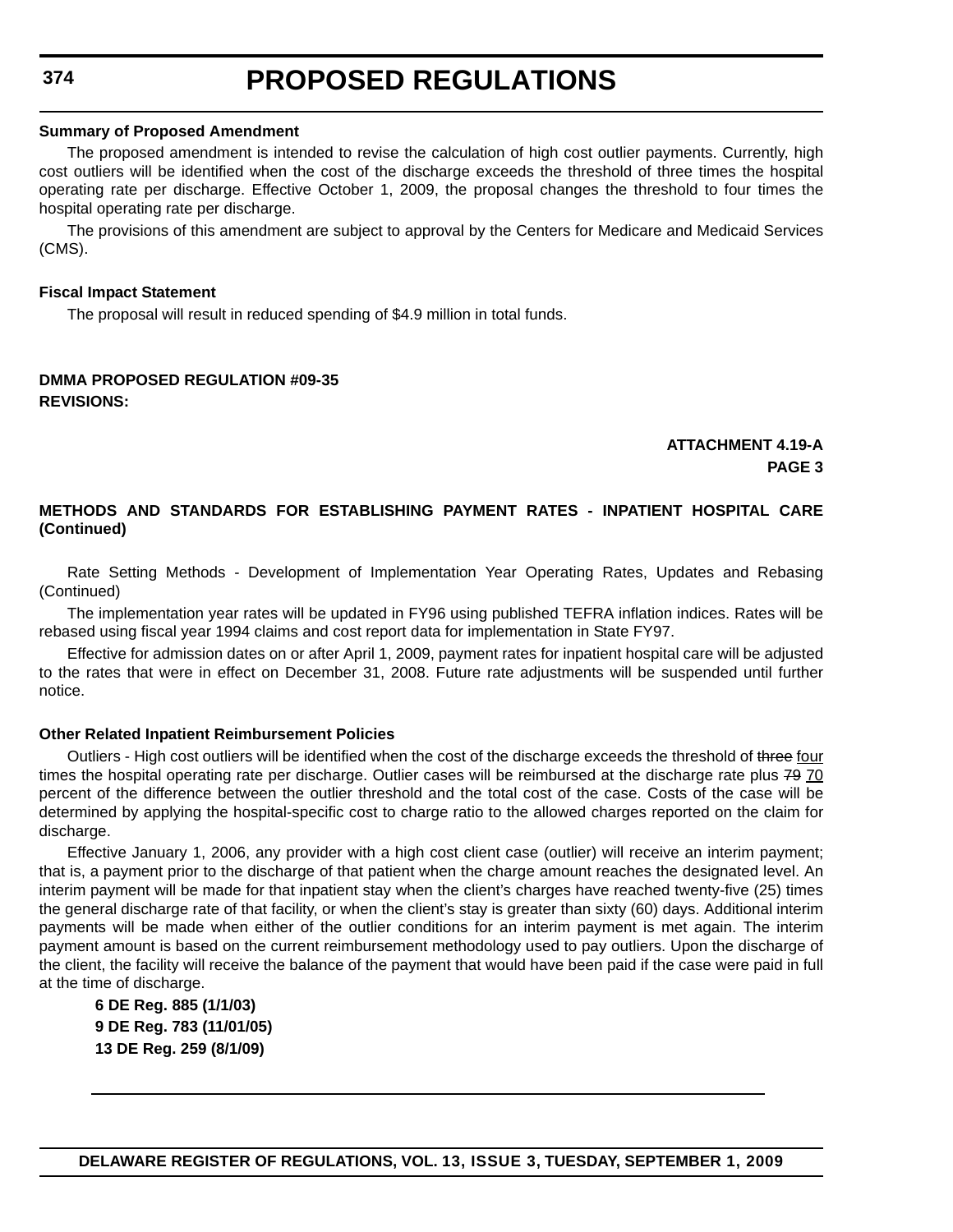# **DIVISION OF MEDICAID [AND MEDICAL ASSISTANCE](http://www.dhss.delaware.gov/dhss/dmma/)** Statutory Authority: 31 Delaware Code, Section 512 (31 **Del.C.** §512)

## **[Reimbursement Methodology for Medicaid Services](#page-3-0)**

In compliance with the State's Administrative Procedures Act (APA - Title 29, Chapter 101 of the **Delaware Code**), with 42 CFR §447.205, and under the authority of Title 31 of the **Delaware Code**, Chapter 5, Section 512, Delaware Health and Social Services (DHSS) / Division of Medicaid and Medical Assistance (DMMA) is amending the Title XIX Medicaid State Plan to revise the reimbursement methodology for certain Medicaid services.

Any person who wishes to make written suggestions, compilations of data, testimony, briefs or other written materials concerning the proposed new regulations must submit same to Sharon L. Summers, Planning & Policy Development Unit, Division of Medicaid and Medical Assistance, 1901 North DuPont Highway, P.O. Box 906, New Castle, Delaware 19720-0906 or by fax to (302) 255-4454 by September 30, 2009.

The action concerning the determination of whether to adopt the proposed regulation will be based upon the results of Department and Division staff analysis and the consideration of the comments and written materials filed by other interested persons.

#### **SUMMARY OF PROPOSED AMENDMENT**

The purpose and effect of this proposal is to amend the Title XIX Medicaid State Plan to revise the reimbursement methodology for certain provider services.

#### **Statutory Authority**

- 42 CFR §440, Subpart A, Definitions;
- 42 CFR §447.205, Public Notice of Changes in Statewide Methods and Standards for Setting Payment Rates; and,
- 42 CFR §447, Payments for Services.

#### **Background**

In accordance with 42 CFR §447.205 and Section 1902(a)(13)(A) of the Social Security Act, Delaware Health and Social Services (DHSS), Division of Medicaid and Medicaid Assistance (DMMA) is required to give public notice of any significant proposed change in its methods and standards for setting payment rates for services.

#### **Summary of Proposed Amendments**

Effective July 1, 2009, DHSS/DMMA amends the applicable provisions of the Title XIX Medicaid State Plan governing the reimbursement methodology for certain services. In accordance with 42 CFR §440.205, public notice was published before the proposed effective date of the change on June 29, 2009 and June 30, 2009 in the two newspapers of widest circulation in the State, the News Journal (New Castle County, Kent County, Sussex County) and, the Delaware State News (Kent County).

The following significant changes are proposed:

## **1) Reimbursement Methodology for Pharmaceutical Services**

Effective for dates of service on and after July 1, 2009 and subject to payment at fee for service rates, DHSS, DMMA will implement a new reimbursement methodology for pharmaceutical services.

#### **Community Pharmacies:**

Effective for dates of service July 1, 2009 and after, claims for drug ingredient costs reimbursed based on a percentage of the Average Wholesale Price (AWP) shall be reimbursed at AWP minus 15%. DMMA adjusted reimbursement to AWP minus 16% effective April 1, 2009. This change was one component of a comprehensive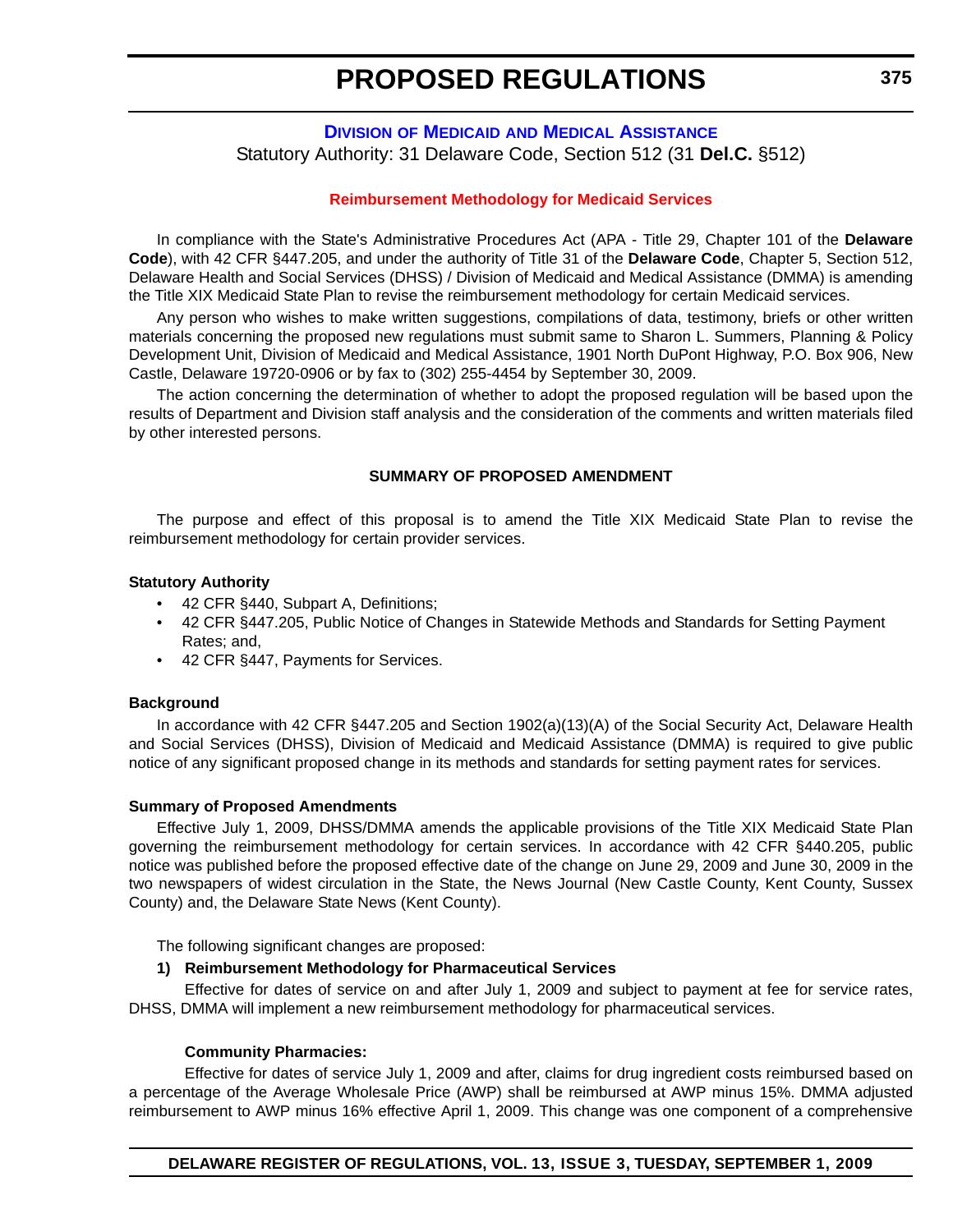**376**

# **PROPOSED REGULATIONS**

package of provider rate adjustments. DMMA asserts that the April 1, 2009 rate is sufficient and supported by available data. However, DMMA is proposing to increase the rate to AWP minus 15% in response to comments received. Medicaid State Plan Attachment 4.19-b, Page 14 has been amended to reflect this change.

# **2) Reimbursement Methodology for Renal Dialysis Facility Services**

Effective for dates of service on and after July 1, 2009 for "fee for service" claims, DHSS, DMMA will apply the payment methodology for renal dialysis facility services as follows:

# **Renal Dialysis Facility Services:**

Effective for dates of service on and after July 1, 2009, renal dialysis facilities shall be paid using the lesser of the facility's usual and customary (U & C) charges or 100% of the Medicare rate.

Currently, DMMA pays providers based on their U & C charges for each procedure and different providers can charge different rates for the same service. The purpose of this methodology is to promote predictability of payments, equity and consistency of those payments among providers while maintaining access to quality care. The Centers for Medicare and Medicaid Services (CMS) may issue and require a Medicaid state plan preprint page to capture and implement the reimbursement methodology for Renal Dialysis Facility Services.

The provisions of this amendment are contingent upon approval of CMS.

# **Fiscal Impact Statement**

1) Community Pharmacies:

The change will result in an increase in annual aggregate expenditures (state and federal funds) of approximately \$980,000 for Medicaid and \$39,000 for the non-Medicaid programs for the 12 month period after implementation over what the projected expenditures would have been based on the reimbursement methodology that was in effect immediately prior to July 1, 2009. The reimbursement methodology that was in place for the period April 1, 2009 - June 30, 2009 was expected to generate savings of \$2.3 million which will now be reduced as specified above.

2) Renal Dialysis Facility Services:

The change will result in a decrease in annual aggregate expenditures (state and federal funds) of approximately \$460,000 for the 12 month period after implementation.

# **DMMA PROPOSED REGULATION #09-31 REVISION:**

**ATTACHMENT 4.19-B PAGE 14**

# **State/Territory DELAWARE**

# **Reimbursement for Pharmaceuticals:**

# **Overview**

The Delaware Medical Assistance (DMAP) program will reimburse pharmaceuticals using the lower of

- The usual and customary charge to the general public for the product,
- The Estimated Acquisition Cost (EAC) which is defined for both brand name and generic drugs as follows:
	- For Traditional Pharmacies: AWP minus 46% 15% plus dispensing fee per prescription, effective for dates of service on or after April 1, 2009
	- For Non-Traditional Pharmacies: AWP minus 18% plus dispensing fee per prescription, effective for dates of service on or after April July 1, 2009

# **DELAWARE REGISTER OF REGULATIONS, VOL. 13, ISSUE 3, TUESDAY, SEPTEMBER 1, 2009**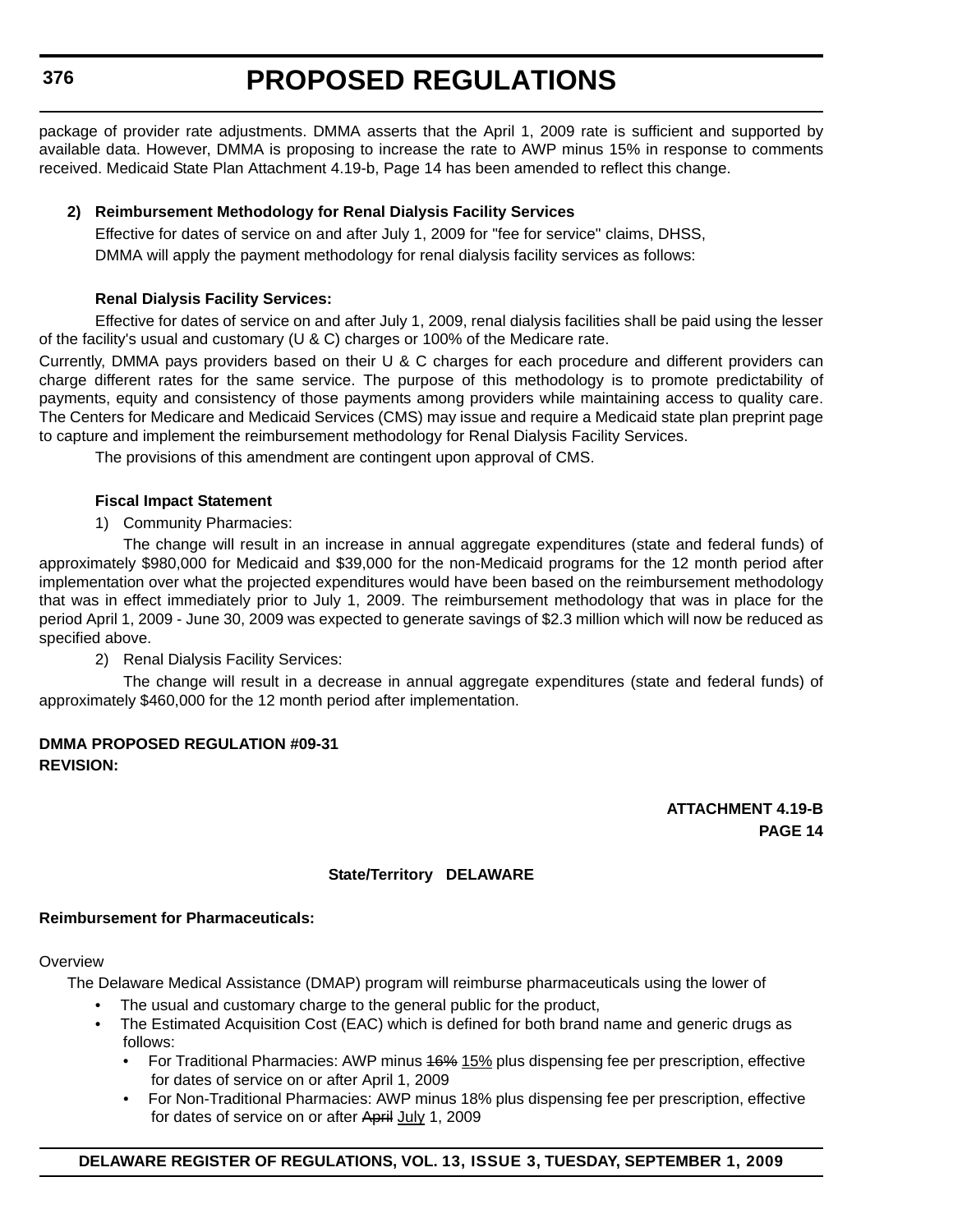• A State-specific maximum allowable cost (DMAC) and, in some cases, the Federally defined Federal Upper Limit (FUL) prices plus a dispensing fee.

Entities that qualify for special purchasing under Section 602 of the Veterans Health Care Act of 1992, Public Health Service covered entities, selected disproportionate share hospitals and entities exempt from the Robinson-Patman Price Discrimination Act of 1936 must charge the DMAP no more than an estimated acquisition cost (EAC) plus a professional dispensing fee. The EAC must be supported by invoice and payment documentation.

Dispensing Fee:

The dispensing fee rate is \$3.65. There is one dispensing fee per 30-day period unless the class of drugs is routinely prescribed for a limited number of days.

Definitions:

Delaware Maximum Allowable Cost (DMAC) - a maximum price set for reimbursement:

- for generics available from three (3) or more approved sources, or
- when a single source product has Average Selling Prices provided by the manufacturer that indicates the AWP is exaggerated, or
- if a single provider agrees to a special price.

Any willing provider can dispense the product.

**13 DE Reg. 259 (8/1/09)**

# **DIVISION [OF SOCIAL SERVICES](http://www.dhss.delaware.gov/dhss/dmma/)**

Statutory Authority: 31 Delaware Code, Section 512 (31 **Del.C.** §512)

In compliance with the State's Administrative Procedures Act (APA - Title 29, Chapter 101 of the **Delaware Code**) and under the authority of Title 31 of the **Delaware Code**, Chapter 5, Section 512, Delaware Health and Social Services (DHSS) / Division of Social Services is proposing to amend policies in the Division of Social Services Manual (DSSM) regarding redeterminations.

Any person who wishes to make written suggestions, compilations of data, testimony, briefs or other written materials concerning the proposed new regulations must submit same to Sharon L. Summers, Policy, Program & Development Unit, Division of Social Services, 1901 North DuPont Highway, P.O. Box 906, New Castle, Delaware 19720-0906 or by fax to (302) 255-4425 by September 30, 2009.

The action concerning the determination of whether to adopt the proposed regulation will be based upon the results of Department and Division staff analysis and the consideration of the comments and written materials filed by other interested persons.

# **[SUMMARY OF PROPOSED CHANGE](#page-3-0)**

The purpose of the proposed change is to align current case processing policy with Delaware's Temporary Assistance for Needy Families (TANF) State Plan and the Food Supplement Program (FSP) recertification period.

# **Statutory Authority**

- Social Security Act §402, Eligible States; State Plan
- 31 **Del.C.** §509, Continuing Eligibility
- Delaware TANF State Plan, Redeterminations

# **Summary of Proposed Change**

**DSSM 2001.1**, Redetermination: Eligibility Review Periods: The proposed regulation increases the maximum redetermination period for General Assistance (GA) and TANF cash assistance from 11 month to 12 months.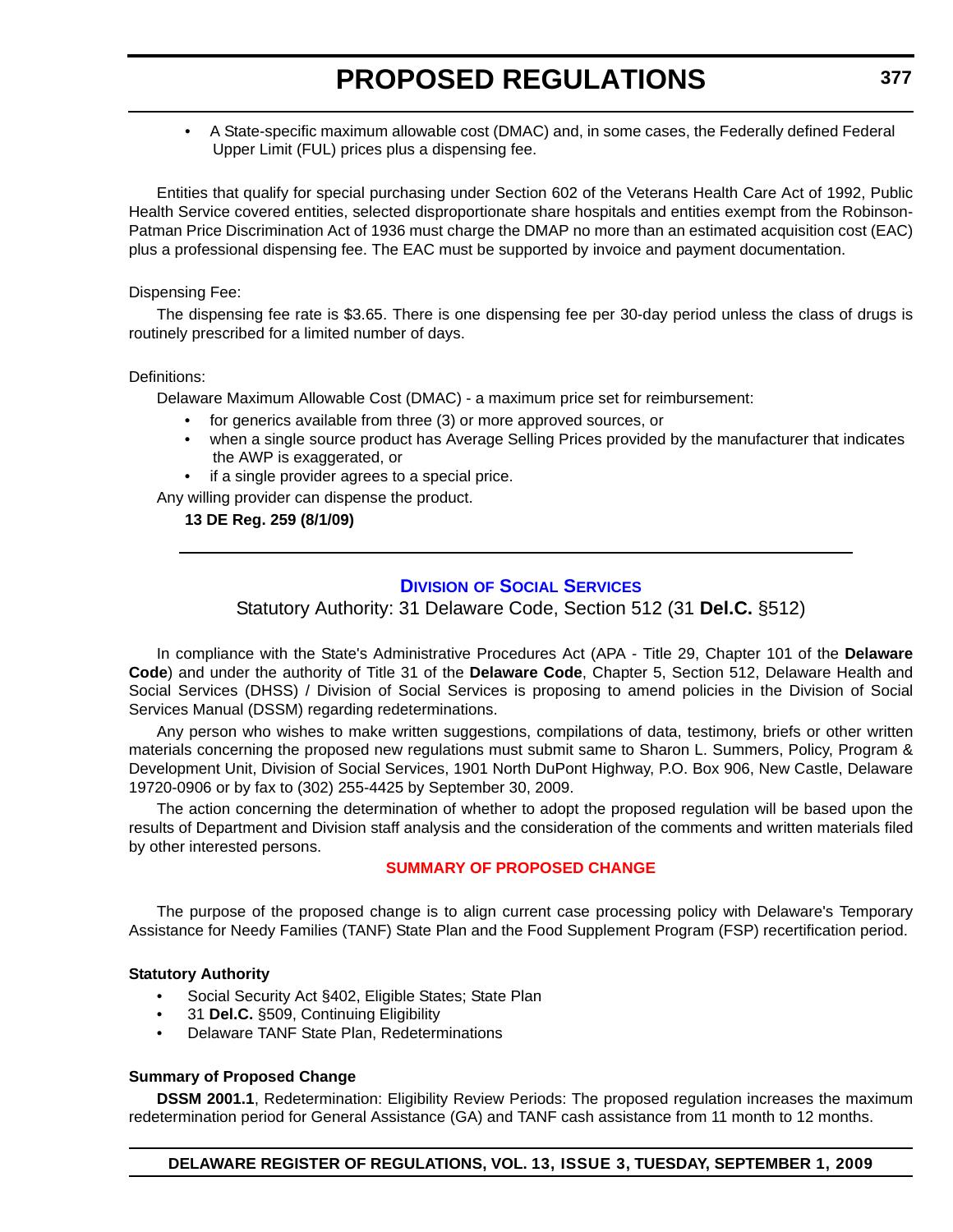#### **DSS PROPOSED REGULATION #09-30 REVISION:**

#### **2001.1 Redetermination: Eligibility Review Periods**

Eligibility periods means the period of time within which a family shall be is eligible to receive benefits. At the expiration of each eligibility period cash assistance benefits end. Further eligibility will be is established based upon a newly completed application, an interview and verification of information. Under no circumstance will benefits continue beyond the end of an eligibility period without a new determination of eligibility. The first month of the eligibility period will be is the first month for which the household is eligible to participate.

A redetermination is due when the eligibility period is expiring. The recipient is required to must complete a new DSS application form and either appear for an interview in person or have a mail-in application with a telephone an interview. The interview may be in person or over the phone. When the client says he/she cannot get a requested document, the worker will assist him/her in obtaining an acceptable verification. A redetermination is complete when all eligibility factors are examined and a decision regarding eligibility is reached. When the client says she cannot get a requested document, the worker will assist the client in obtaining an acceptable verification to establish continuing eligibility. At that point, a new review period is given for eligible families. The worker sets a new review period for eligible families.

The eligibility review periods for cash assistance cases will normally be set at not exceed 6 12 months. But ilf there is are also Food Stamps to review, the cash assistance eligibility period will be adjusted to come due at the same time as the Food Stamp review so that the family does not experience any undue hardship in the review process. That means, the cash assistance redetermination will be due done at the same time as the open Food Stamp case because the eligibility period for the cash assistance case will be adjusted to the same date as the open Food Stamps certification period Benefit recertification.

If there was no previously is no open Food Stamp Benefit case but there was is an open cash assistance group, the eligibility period of the new cash assistance group would have been is adjusted to come due at the same time as the existing cash assistance group.

Therefore, the eligibility review period will be at 6 months or when the Food Stamps assistance groups are due for review but no later than 11 months.

### **DIVISION [OF SOCIAL SERVICES](http://www.dhss.delaware.gov/dhss/dss/index.html)**

### Statutory Authority: 31 Delaware Code, Section 512 (31 **Del.C.** §512)

In compliance with the State's Administrative Procedures Act (APA - Title 29, Chapter 101 of the **Delaware Code**) and under the authority of Title 31 of the **Delaware Code**, Chapter 5, Section 512, Delaware Health and Social Services (DHSS) / Division of Social Services is proposing to amend policies in the Division of Social Services Manual (DSSM) regarding available resources, excluded resources and disposal of real property.

Any person who wishes to make written suggestions, compilations of data, testimony, briefs or other written materials concerning the proposed new regulations must submit same to Sharon L. Summers, Policy, Program & Development Unit, Division of Social Services, 1901 North DuPont Highway, P.O. Box 906, New Castle, Delaware 19720-0906 or by fax to (302) 255-4425 by September 30, 2009.

The action concerning the determination of whether to adopt the proposed regulation will be based upon the results of Department and Division staff analysis and the consideration of the comments and written materials filed by other interested persons.

#### **[SUMMARY OF PROPOSED CHANGE](#page-3-0)**

The proposal described below amends policies in the Division of Social Services Manual (DSSM) regarding resources. The purpose of the proposed change is to increase the resource limit for Delaware's Temporary

#### **DELAWARE REGISTER OF REGULATIONS, VOL. 13, ISSUE 3, TUESDAY, SEPTEMBER 1, 2009**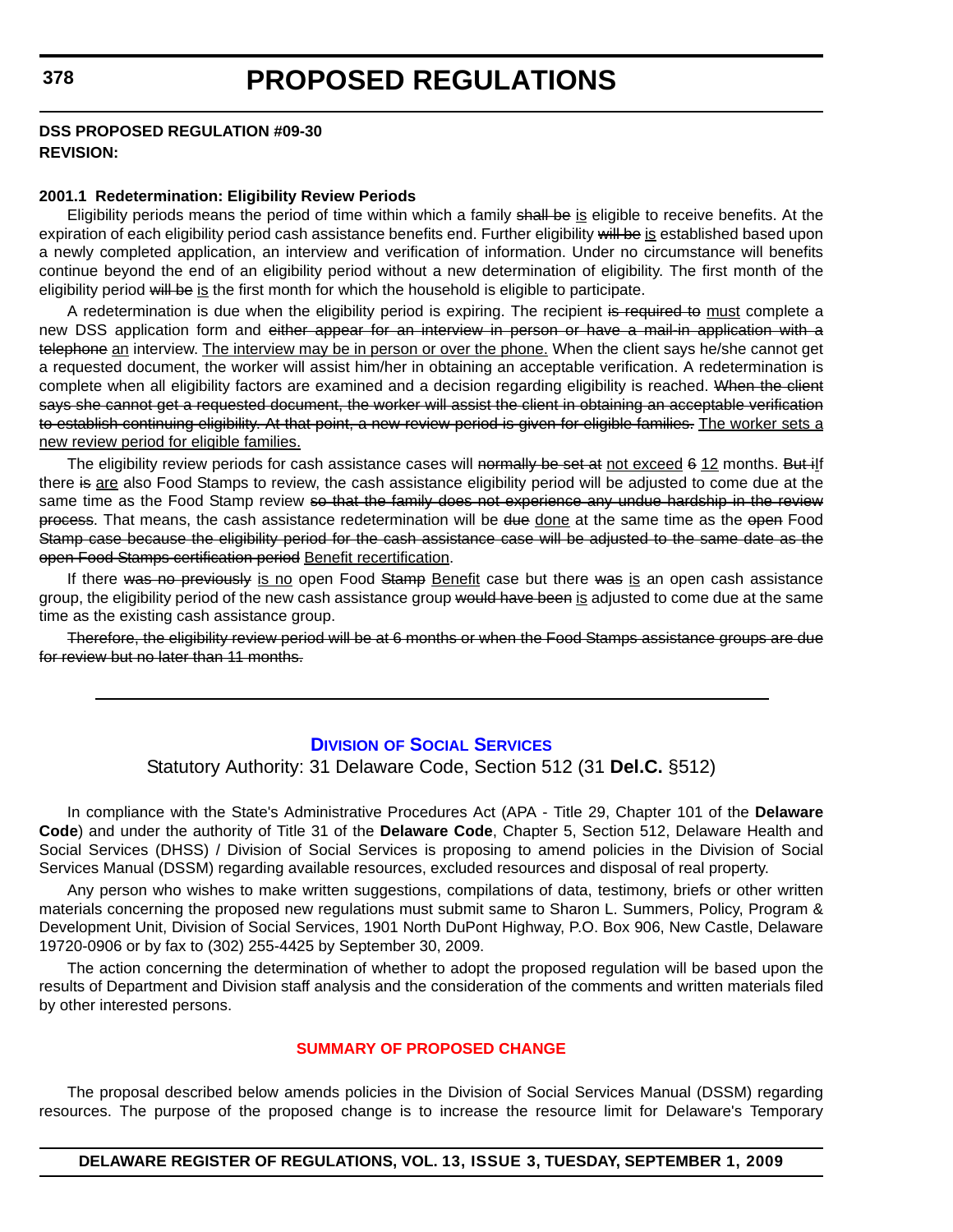Assistance for Needy Families (TANF) program from \$1,000 to \$10,000. Exclude from the resource limit, value of automobiles owned by members of TANF and General Assistance (GA) households.

## **Statutory Authority**

- Social Security Act §402, Eligible States; State Plan
- 31 **Del.C.** §503, Eligibility for assistance; amount; method of payment
- Delaware TANF State Plan, Definition of Needy Families

### **Summary of Proposed Change**

**DSSM** 4002.2, Available Resources; DSSM 4002.5, Excluded Resources; and, DSSM 4002.6, Disposal of Real Property: The proposed regulations: 1) widens the availability of the TANF and GA program to a larger number of low income families in Delaware; 2) allows TANF participants to accumulate assets thus improving their ability to maintain self-sufficiency at times of financial crisis/hardship and to decrease the likelihood of returning to the TANF program; and, 3) reduces the administrative burden of researching and verifying automobile ownership and calculating automobile equity value.

#### **DSS PROPOSED REGULATION #09-29 REVISIONS:**

#### **4002.2 Available Resources**

Any income or resource which a client actually has on hand for immediate use is an available resource. Examples are, cash on hand, checking accounts, any form of savings or bank accounts, State and Federal Income Tax Refunds.

Savings:

The special Education and Business Investment Accounts are not counted as available resources unless withdrawals are made for non-approved purposes. See DSSM 4002.5 #14.

A family budget group is not eligible for eash assistance General Assistance if its available resources exceed \$1,000.00.

A family budget group is not eligible for TANF if its available resources exceed \$10,000.00.

Available resources must be documented in the case record.

# *(Break in Continuity of Sections)*

#### **4002.5 Excluded Resources**

The equity value of real and personal property owned by a family budget group cannot exceed \$1,000.00 \$10,000.00 for TANF cases or \$1, 000.00 for General Assistance cases. Resources excluded from the \$1,000.00 resource limitation are:

1. The home which is the usual residence of the family budget group.

FOR DELAWARE'S TEMPORARY ASSISTANCE TO NEEDY FAMILIES PROGRAM

2. Exclude the equity value of a primary automobile, up to the annually adjusted Food Stamp program's fair market value of vehicles which is excluded in determining the household resources. The excluded amount effective October 1996 is \$4,650. The equity value is the difference between the automobile's fair market value and the amount still owed for it. The equity value in excess of \$4,650.00 is counted towards the \$1,000.00 resource limitation. The entire equity value of other automobiles owned by the individual is counted as a resource.

NOTE:The fair market value of an automobile is determined by finding the car's trade in value in the NADA Used Car Guide. If the client disagrees with this valuation, he/she may obtain a statement of the car's value from a automobile dealer.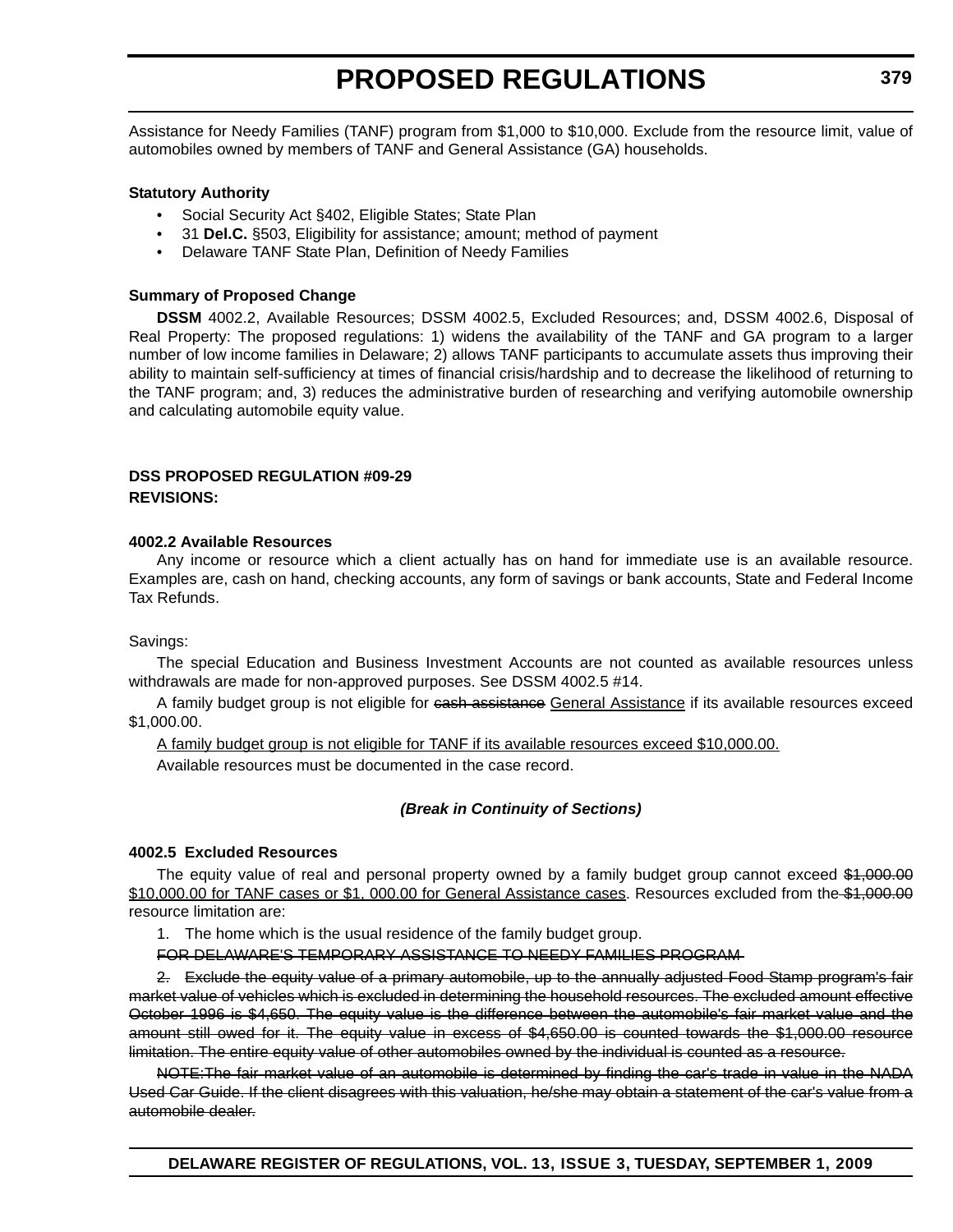### FOR GENERAL ASSISTANCE

One automobile, the equity value of which does not exceed \$1,500.00. The equity value is the difference between the automobile's fair market value and the amount still owed on it. The equity value in excess of \$1,500.00 is counted towards the \$1,000.00 resource limitation. The entire equity value of other automobiles owned by the individual is counted as a resource.

The increased value of a motor vehicle specially equipped with devices for the handicapped is not counted. Farm vehicles that are used to produce income are excluded from consideration as a resource.

## 2. Automobiles:

The automobiles owned by members of a cash assistance household are disregarded

3. One burial plot for each member of the assistance unit.

4. Bona fide funeral agreements (e.g., pre paid burial contracts) up to a total of \$1,500.00 for each member of the budget group.

NOTE:If a funeral agreement valued in excess of \$1,500.00 includes both prepaid burial expenses and a burial plot, the worker will require that the client provide an itemized statement of the estimated value of the plot and the expenses. The value of the burial plot is an excluded resource and will be considered separately from the value of the prepaid expenses.

5. Basic maintenance items essential for day-to-day living such as clothes, furniture, and other similarly essential items.

6. For a period not to exceed six months, real property that is not used as a residence (see DSSM 4002.6).

7. Tools and equipment necessary to produce income in a self employment enterprise, even if the owner is not engaged in business currently, but plans to continue it at a future date.

8. Federal major disaster and emergency assistance provided to individuals and families and comparable disaster assistance provided by State, local governments, and disaster assistance organizations under P.L. 100 707.

"**Emergency**" means any occasion or instance for which, in the determination of the President, Federal assistance is needed to supplement State and local efforts and capabilities to save lives and to protect property and public health and safety, or to lessen or avert the threat of a catastrophe in any part of the United States.

"**Major Disaster**" means any natural catastrophe...which in the determination of the President causes damage of sufficient severity and magnitude to warrant major disaster assistance to supplement the efforts of available resources of states, local governments, and disaster relief organizations in alleviating the damage, loss, hardship, or suffering caused thereby.

9. Restitution made to United States' citizens and permanent resident aliens of Japanese ancestry who were interned during World War II pursuant to Title I of P.L. 100 383.

10. Restitution made by any Aleut who was relocated by authority of the United States from his or her home village on the Pribilof Islands or the Aleutian Islands during World War II pursuant to Title II of P.L. 100 383.

11. Payments made from the Agent Orange Settlement Fund or any other fund established pursuant to the settlement in the In Re Agent Orange product liability litigation, M.D.L. No. 381 (E.D.N.Y.).

12. Earned Income Tax Credits (EITC), including Advance EITC.

Applicants:

Disregard as a resource EITC payments received in the month of application or in the month preceding the month of application. Any remaining EITC amounts received before this period are a resource.

Recipients:

Disregard as a resource for the month in which the EITC is received and the following month. After this period, any remaining amounts are a resource.

13. Cash Value of Life Insurance Policies

14. The designated Education and Business Investment Account (EBIA) is excluded up to the \$5,000.00 maximum. In addition to the current resource limit, Delaware's Temporary Assistance For Needy Families Program (TANF" and General Assistance (GA) Program families will be allowed to establish special Education and Business Investment Accounts (EBIA) of up to \$5000.00, including interest.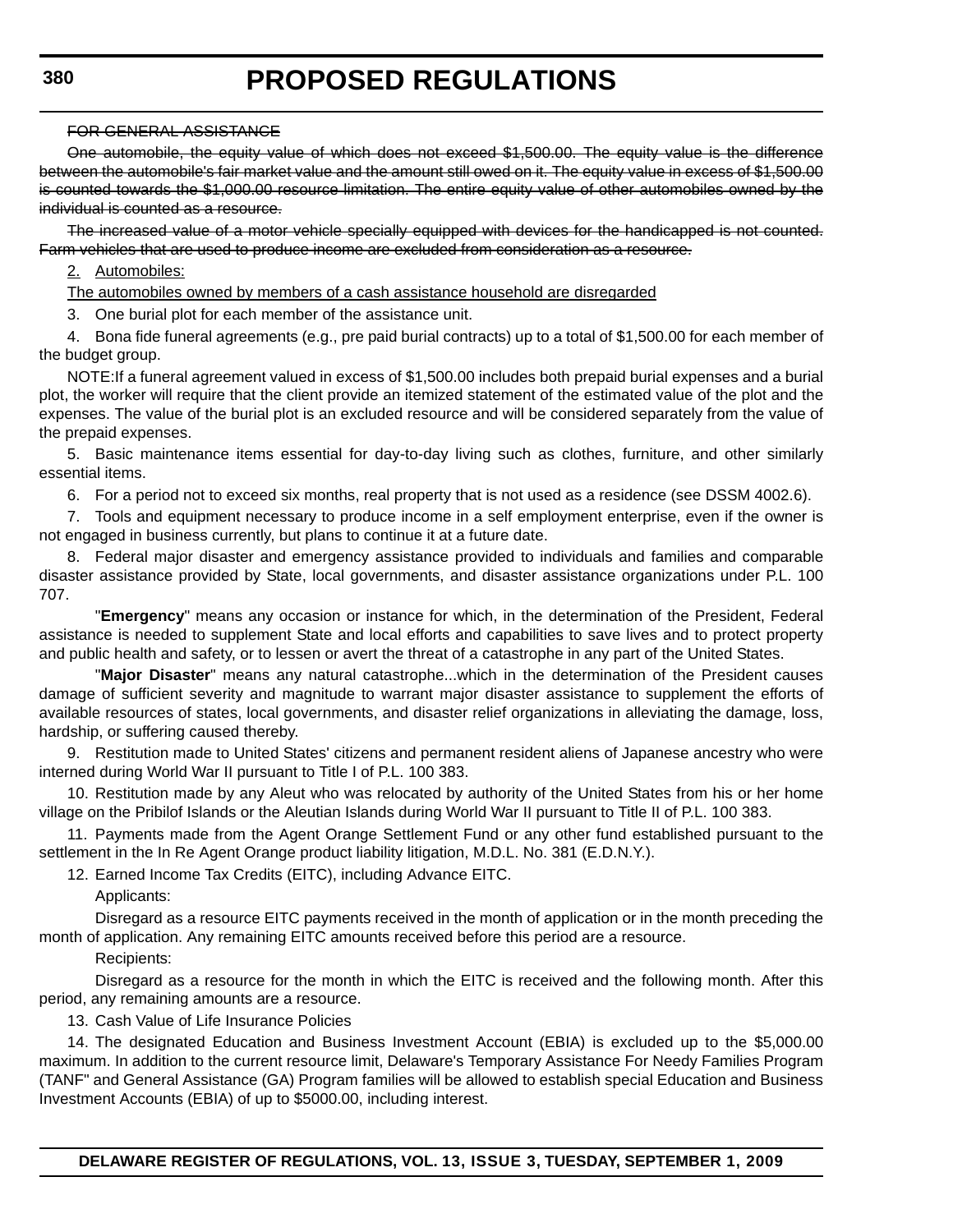Do not consider funds in such accounts as a resource for TANF, GA or Food Stamp purposes. Withdrawals from such accounts must be for approved purposes. If funds are withdrawn for non-approved purposes, count the money as a resource in the month received. Approved reasons for withdrawal of funds for self-sufficiency needs include education expenses, employment start-up needs, entrepreneurship, and to purchase a vehicle or home. If staff are is unsure if the withdrawal meets an approved purpose, contact the policy unit for clarification.

Furthermore, a Saving for Education, Entrepreneurship and Downpayment (SEED) accounts is considered an EBIA account and is excluded up to the \$5000.00 limit.

# **9 DE Reg. 1374 (03/01/06)**

### **4002.6 Disposal of Real Property**

Real property that is not used as a residence is excluded as a resource for a period not to exceed six months if the following conditions are met:

1. The family is making a good faith effort to sell the property. This effort must be documented in the case record. Examples of acceptable documentation include a current newspaper sales advertisement, or a current sales contract with a real estate firm; and

2. The family signs Form 212, an agreement to dispose of the property and to repay the assistance received during the exemption period.

The amount of assistance that must be repaid after the property is sold is determined as follows:

1. Compare the net proceeds of the sale plus the value of other countable resources available at the time the exemption period began to the \$1,000 program resource limit.

2. If the amount is less than \$1,000 for GA, or \$10,000.00 for TANF, there is no overpayment.

3. If the amount is more than \$1,000 the program resource limit, the amount of the proceeds that is in excess of \$1,000 the resource limit is recovered as an overpayment. Note: The amount recovered cannot exceed the assistance that was received. Any proceeds in excess of the amount to be recovered are considered as an available resource to the family.

4. If the property is not sold within six months, the assistance case must be closed. All the assistance payments are overpayments.

5. If the assistance case is closed for some other reason during the six month exemption period and the property has not been sold, all payments are overpayments.

NOTE:The exemption period runs for six calendar months. If the assistance case closes and the client reapplies during this period, the exemption will continue for the remainder of the initial six month period.

# **[DEPARTMENT OF JUSTICE](http://attorneygeneral.delaware.gov/)**

**DIVISION OF SECURITIES**

Statutory Authority: 6 Delaware Code, Section 7325 (6 **Del.C.** §7325)

# **[PUBLIC NOTICE](#page-3-0)**

In compliance with the State s Administrative Procedures Act (APA-Title 29, Chapter 101 of the Delaware Code) and section 7325(b) of Title 6 of the Delaware Code, the Division of Securities of the Delaware Department of Justice hereby publishes notice of a proposed revision to the Rules and Regulations Pursuant to the Delaware Securities Act. The Division hereby proposes numerous changes to the rules and regulations governing administrative proceedings before the Securities Commissioner for the State of Delaware.

Persons wishing to comment on the proposed revision may submit their comments in writing to:

James B. Ropp

Securities Commissioner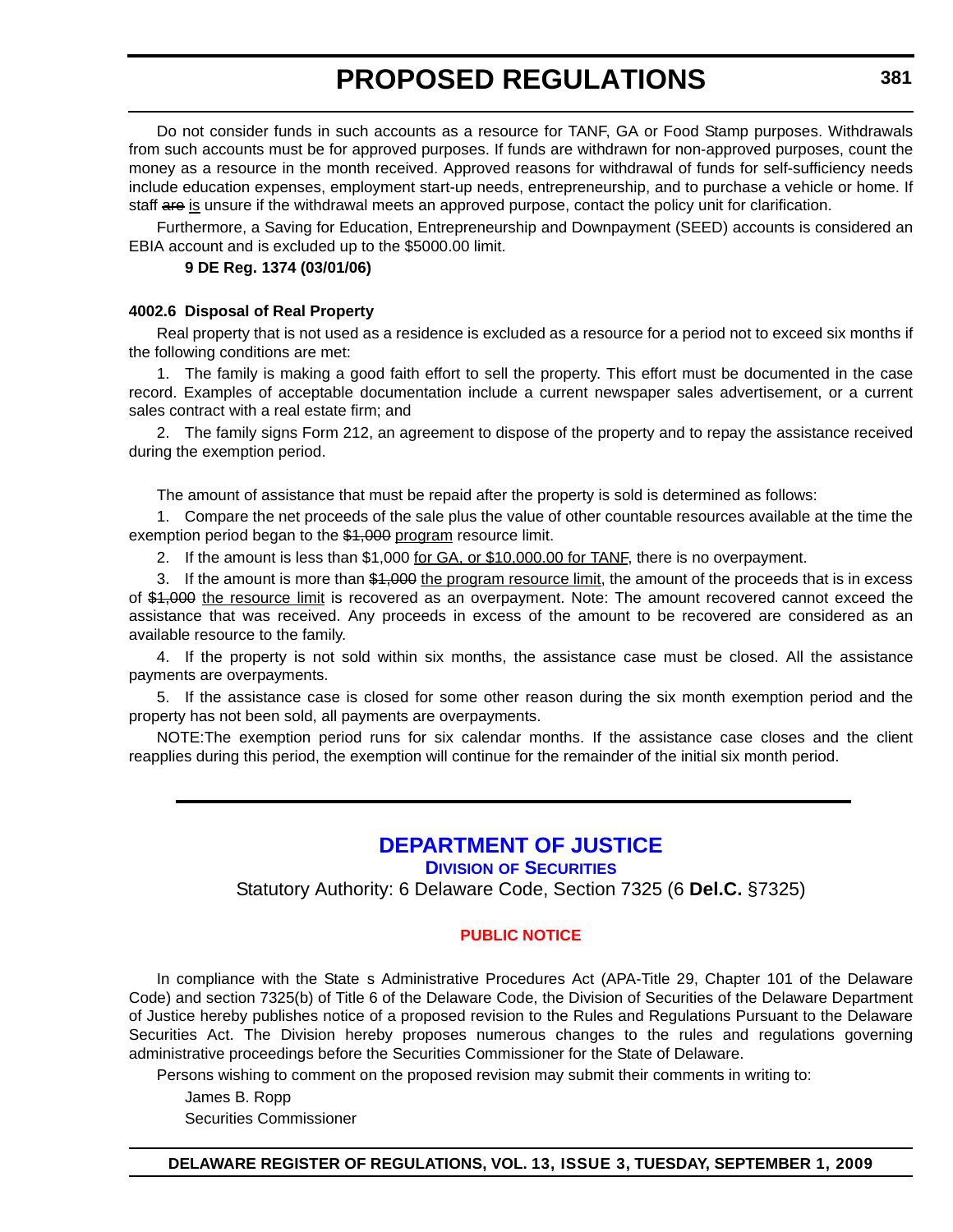Department of Justice State Office Building, 5th Floor 820 N. French Street Wilmington, DE 19801

The comment period on the proposed revision will be held open for a period of thirty days from the date of the publication of this notice in the *Delaware Register of Regulations*.

### **Summary of the Proposed Revision**

The proposed revision, in pertinent part, makes the following changes to the Rules and Regulations Pursuant to the Delaware Securities Act:

(1) The existing rule providing for the designation of a single administrative hearing officer is being repealed, and a new rule is being proposed that requires the Commissioner to maintain a Register of Administrative Hearing Officers from which the Attorney General can designate a hearing officer in a given case.

(2) The existing rules that delegate the Commissioners full authority to the hearing officer and that authorize the hearing officer to issue a final decision that is to be deemed the decision of the Commissioner are being repealed, and new rules are being proposed that establish a procedure by which the administrative hearing officer, in a case that goes to a hearing, is required to submit a proposed decision to the Commissioner and the final decision is made by the Commissioner.

(3) The rules that allow summary orders (i.e., orders issued without a hearing) to be issued by a hearing officer are being amended to return that jurisdiction exclusively to the Commissioner. However, a hearing on a summary order, where a hearing is requested, will still be held before a hearing officer, who will issue a proposed decision to the Commissioner.

**\*Please Note: Due to the size of the proposed regulation, it is not being published here. A copy of the regulation is available at:**

**http://regulations.delaware.gov/register/september2009/proposed/13 DE Reg 381 09-01-09.htm** 

# **[DEPARTMENT OF NATURAL RESOURCES AND ENVIRONMENTAL](http://www.awm.delaware.gov/Pages/default.aspx)  CONTROL**

**DIVISION OF AIR AND WASTE MANAGEMENT**

Statutory Authority: 7 Delaware Code, Chapter 60, (7 **Del.C.** Ch. 60) 7 **DE Admin. Code** 1142

# **[REGISTER NOTICE](#page-3-0)**

#### **1. Title of the Regulation:**

Repromulgation and revision of 7 **DE Admin. Code** 1142 Section 2: Control of NOx Emissions from Industrial Boilers and Process Heaters at Petroleum Refineries and submittal of the re-promulgated regulation to the US Environmental Protection Agency (EPA) as a revision to Delaware State Implementation Plan (SIP).

#### **2. Brief Synopsis of the Subject, Substance and Issues:**

The Clean Air Act Amendments of 1990 (CAA) requires Delaware, as part of the Philadelphia-Wilmington-Atlantic City non-attainment area, to attain the 8-hour ozone National Ambient Air Quality Standard (NAAQS) of 0.08 ppm by 2010. Since nitrogen oxides (NOx) are a major precursor to the formation of ozone in the lower atmosphere, Delaware must reduce NOx emissions in order to reduce ambient ozone concentrations, and thus

**DELAWARE REGISTER OF REGULATIONS, VOL. 13, ISSUE 3, TUESDAY, SEPTEMBER 1, 2009**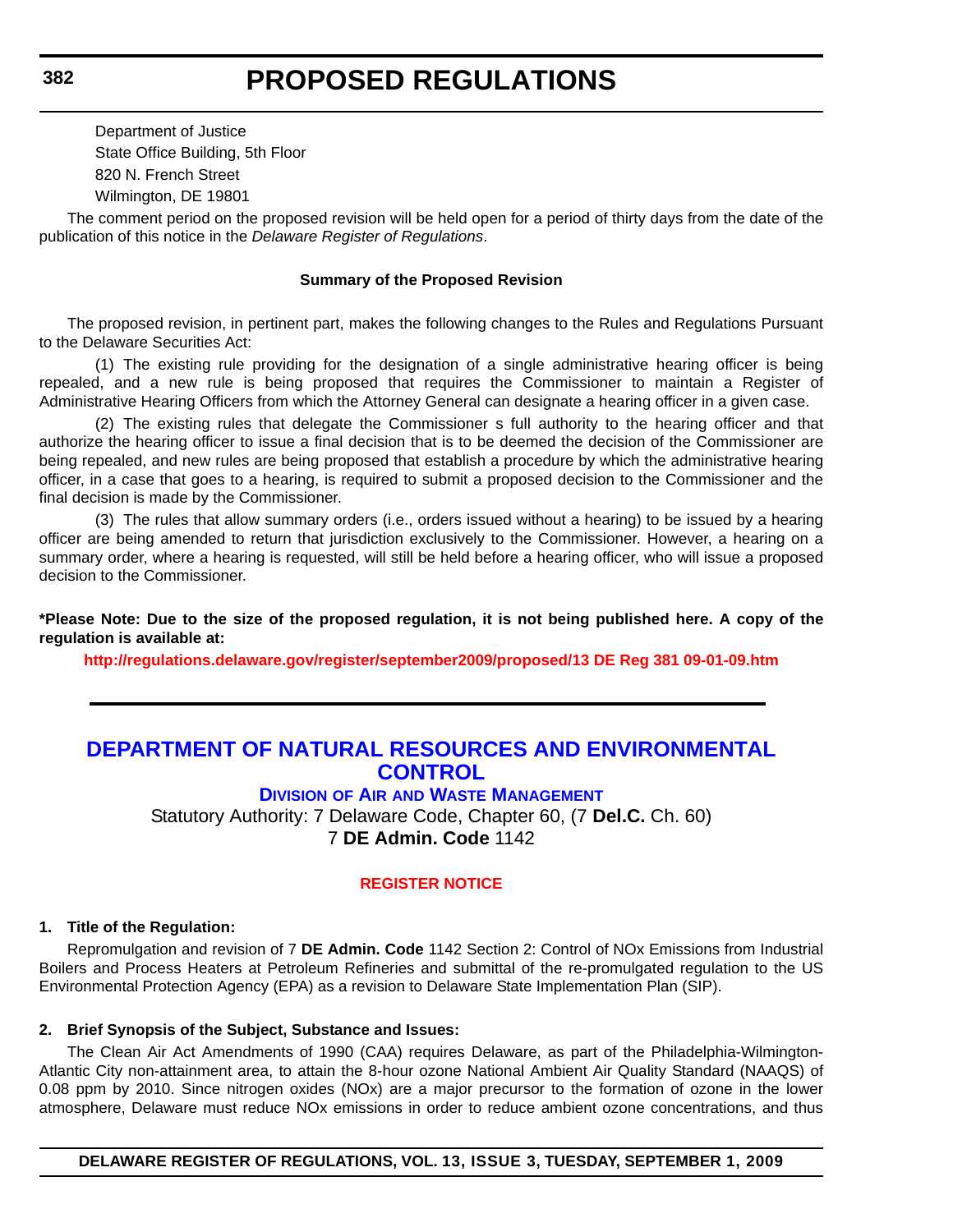attain the NAAQS. As a part of the overall effort towards attainment, in July 2007, the Delaware Department of Natural Resources and Environmental Control (DNREC) promulgated 7 **DE Admin. Code** 1142 Section 2, which required large industrial boilers and process heaters with heat input capacities equal to or greater than 200 million British thermal units per hour (mmBTU/hour) at Delaware petroleum refineries to meet certain NOx emission limits.

DNREC is proposing to repromulgate the regulation and revise the emission limits for 3 boilers in the Premcor Refinery at Delaware City and to submit the regulation to EPA as a revision to Delaware's SIP. DNREC believes that the new limits are adequate for achieving necessary and timely NOx emission reductions from the subject sources. The revisions are being proposed pursuant to a settlement of an appeal to the Environmental Appeals Board by the Premcor Refinery on 7 **DE Admin. Code** 1142 Section 2 as promulgated in July 2007.

**3. Possible Terms of the Agency Action:**

None.

**4. Statutory Basis or Legal Authority to Act:**

7 Del.C., Chapter 60, Environmental Control

**5. Other Regulations That May Be Affected By The Proposal:** None

# **6. Notice of Public Comment:**

A public hearing will be held on September 30, 2009, beginning at 6:00 pm, in DNREC Conference Room A, 391 Lukens Drive, New Castle, DE 19720.

# **7. Prepared By:**

Frank F. Gao Phone: (302) 323-4542 Date: August 7, 2009 E-Mail: Frank.Gao@state.de.us

# **1142 Specific Emission Control Requirements**

*(Break in Continuity of Sections)*

# 07/11/2007 xx/xx/2009

# **2.0 Control of NOx Emissions from Industrial Boilers and Process Heaters at Petroleum Refineries**

- 2.1 Purpose
	- 2.1.1 The purpose of Section 2.0 of this regulation is to reduce NOX emissions from Delaware's large industrial boilers and process heaters that are located at petroleum refineries.
	- 2.1.2 Under the 8-hour ozone national ambient air quality standard (NAAQS), the state of Delaware is part of the Philadelphia-Wilmington-Atlantic City, PA-DE-MD-NJ moderate non-attainment area (NAA). The entire NAA, including Delaware, is required by the Clean Air Act (CAA) to attain the 8 hour ozone NAAQS by 2010. After attainment, the area must maintain compliance with the NAAQS. By implementing Section 2.0 of this regulation, NOx emission reductions from the affected boilers and heaters shall contribute to (1) attainment and maintenance of the 8-hour ozone standard, and (2) improvement of the ambient air quality, in both Delaware and the entire NAA.
	- 2.1.3 Additionally, New Castle County of Delaware is a part of the Philadelphia-Wilmington-Camden, PA-DE-NJ NAA for the annual fine particulate matter (PM2.5) NAAQS, and is required by the CAA to attain the NAAQS by 2010. Since NOx is a significant precursor to PM2.5 formation, reducing NOx emissions will also assist in attainment and maintenance of the PM2.5 standard.
- 2.2 Applicability and Compliance Dates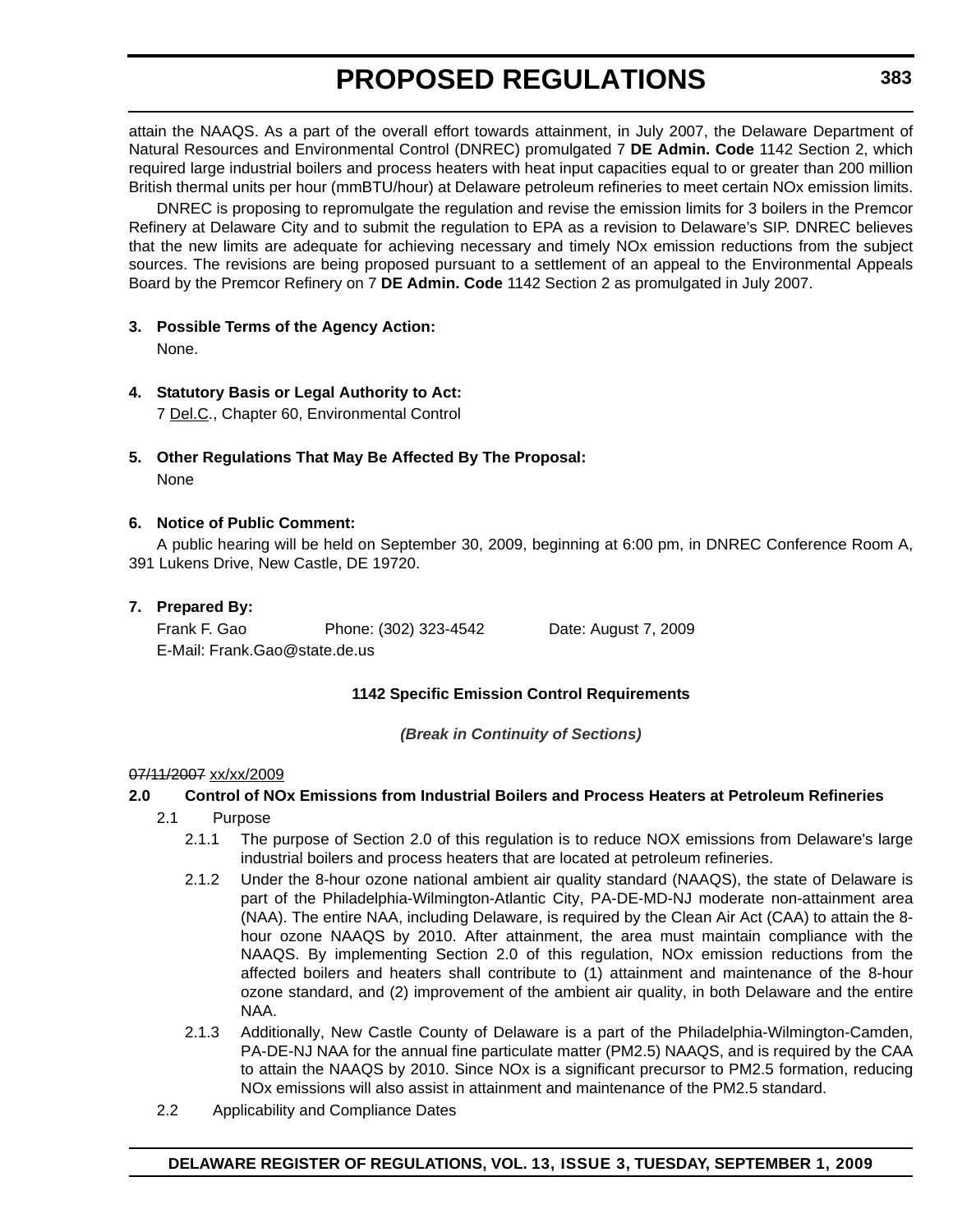- 2.2.1 Section 2.0 of this regulation applies to any industrial boiler or process heater with a maximum heat input capacity of equal to or greater than 200 million BTUs per hour (mmBTU/Hour) (except for any Fluid Catalytic Cracking Unit carbon monoxide (CO) boiler), which is operated or permitted to operate within a petroleum refinery facility on the effective date of this section. This comprises the following nine (9) units at the Delaware City refinery:
	- 2.2.1.1 Crude Unit Vacuum Heater (Unit 21-H-2);
	- 2.2.1.2 Crude Unit Atmospheric Heater (Unit 21-H-701);
	- 2.2.1.3 Fluid Coking Unit Carbon Monoxide boiler (Unit 22-H-3);
	- 2.2.1.4 Steam Methane Reformer Heater (Unit 37-H-1);
	- 2.2.1.5 Continuous Catalyst Regenerator Reformer Heater (Unit 42-H-1,2,3);
	- 2.2.1.6 Boiler 1 (Unit 80-1);
	- 2.2.1.7 Boiler 2 (Unit 80-2);
	- 2.2.1.8 Boiler 3 (Unit 80-3);
	- 2.2.1.9 Boiler 4 (Unit 80-4).
- 2.2.2 The requirements of Section 2.0 of this regulation are in addition to all other state and federal requirements.
- 2.2.3 The following units shall be in compliance with the requirements of Section 2.0 of this regulation on and after July 11, 2007: Crude Unit Atmospheric Heater (Unit 21-H-701), Steam Methane Reformer Heater (Unit 37-H-1) and Boiler 2 (Unit 80-2).
- 2.2.4 The following units shall be in compliance with the requirements of Section 2.0 of this regulation as soon as practicable, but not later than:
	- 2.2.4.1 December 31, 2008: Boiler 1 (Unit 80-1) and Crude Unit vacuum Heater (Unit 21-H-2).
	- 2.2.4.2 May 1, 2011: Boiler 3 (Unit 80-3) and Boiler 4 (Unit 80-4).
	- 2.2.4.3 December 31, 2012: Continuous Catalyst Regenerator Reformer Heater (Unit 42-H-1, 2, 3).
- 2.3 Standards.

The owner or operator of any industrial boiler or process heater identified in Section 2.2.1 of this regulation shall not allow NO<sub>x</sub> to be emitted at a rate that exceeds the following meet the applicable NOx emission limitation identified in the following sections:

- 2.3.1 For the Fluid Coking Unit Carbon Monoxide boiler (Unit 22-H-3), Reserved.
- 2.3.2 For the Steam Methane Reformer (SMR) Heater (Unit 37-H-1), Reserved.
- 2.3.3 For Boiler 1 (Unit 80-1), Boiler 3 (Unit 80-3) and Boiler 4 (Unit 80-4), shall not operate after May 1, 2011. On or before May 1, 2011 the owner or operator of Boiler 3 and Boiler 4 shall request that any operating permit issued by the Department be cancelled. 0.015 lb/mmBTU, on a 24-hour rolling average basis.
- 2.3.4 For any unit not covered by 2.3.1, 2.3.2, or 2.3.3, 0.04 lb/mmBTU, on a 24-hour rolling average basis.
- 2.3.5 The standards set out in 2.3 of this regulation shall not apply to the start-up and shutdown of equipment when emissions from such equipment during a start-up and shutdown are addressed in an operation permit issued pursuant to the provisions of §2 of Regulation 1102.
- 2.4 Monitoring Requirements. Compliance with the NOx emission standards specified in 2.3.1, 2.3.2, and 2.3.4 of this regulation shall be determined based on CEM data collected in accordance with the appropriate requirements set forth in 40 CFR, Part 60, Appendix B, Performance Specification 2, and the QA/QC requirements in 40 CFR Part 60, Appendix F.
- 2.5 Recordkeeping and Reporting Requirements
	- 2.5.1 Not later than 180 days after the effective date of Section 2.0 of this regulation, any person subject to Section 2.0 of this regulation shall develop, and submit to the Department, a schedule for bringing the affected emission unit(s), identified in Section 2.2.4, into compliance with the requirements of Section 2.3 of this regulation. Such schedule shall include, at a minimum, all of the following: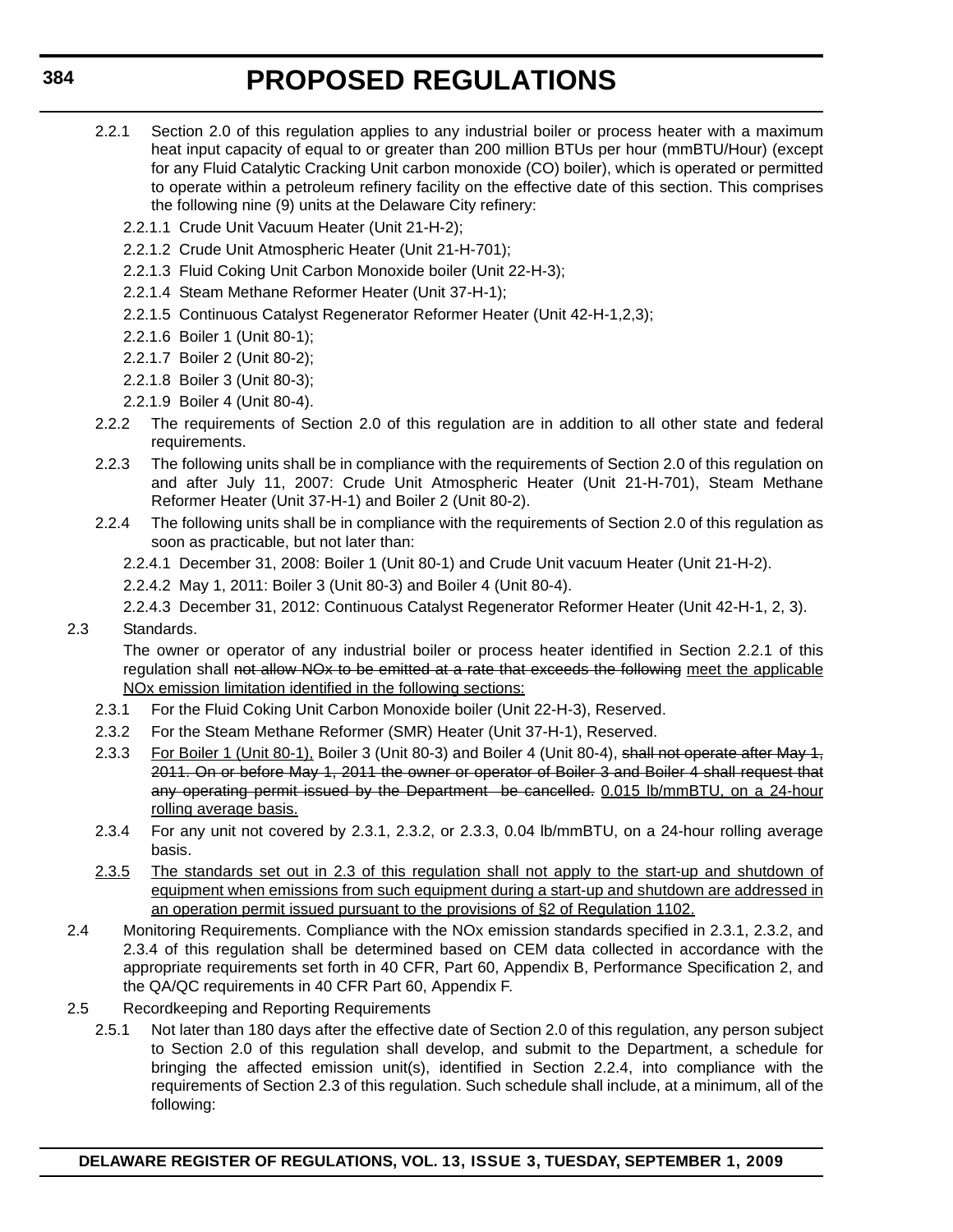- 2.5.1.1 The method by which compliance will be achieved.
- 2.5.1.2 The dates by which the affected person plans to complete the following major increments of progress, as applicable:
	- 2.5.1.2.1 Completion of engineering;
	- 2.5.1.2.2 Submission of permit applications;
	- 2.5.1.2.3 Awarding of contracts for construction and/or installation;
	- 2.5.1.2.4 Initiation of construction;
	- 2.5.1.2.5 Completion of construction;
	- 2.5.1.2.6 Commencement of trial operation;
	- 2.5.1.2.7 Initial compliance testing;
	- 2.5.1.2.8 Submission of compliance testing reports;
	- 2.5.1.2.9 Commencement of normal operations (in full compliance).
- 2.5.2 Any person subject to Section 2.0 of this regulation shall submit to the Department an initial compliance certification by September 10, 2007 for units identified in Section 2.2.3 of this regulation and, for units identified in Section 2.2.4, by the compliance date specified in Section 2.2.4. The initial compliance certification shall include, at a minimum, all of the following information:
	- 2.5.2.1 The name and the location of the facility;
	- 2.5.2.2 The name, address and telephone number of the person responsible for the facility;
	- 2.5.2.3 Identification of the subject source(s);
	- 2.5.2.4 The applicable standard;
	- 2.5.2.5 The method of compliance;
	- 2.5.2.6 Certification that each subject source is in compliance with the applicable standard.
- 2.5.3 Any person subject to Section 2.0 of this regulation shall, for each occurrence of excess emissions above the standards of Section 2.3 of this regulation, within thirty (30) calendar days of becoming aware of such occurrence, supply the Department with the following information:
	- 2.5.3.1 The name and location of the facility;
	- 2.5.3.2 The subject source(s) that caused the excess emissions;
	- 2.5.3.3 The time and date of first observation of the excess emissions;
	- 2.5.3.4 The cause and expected duration of the excess emissions;
	- 2.5.3.5 The estimated rate of emissions (expressed in the units of the applicable emission limitation) and the operating data and calculations used in determining the magnitude of the excess emissions;
	- 2.5.3.6 The proposed corrective actions and schedule to correct the conditions causing the excess emissions.
- 2.5.4 Any person subject to Section 2.0 of this regulation shall maintain all information necessary to determine and demonstrate compliance with the requirements of this section for a minimum period of five (5) years. Such information shall be immediately made available to the Department upon verbal and written request.

**5 DE Reg. 1299 (12/01/01)**

**11 DE Reg. 75 (07/01/07)**

**12 DE Reg. 347 (09/01/08)**

**\*Please Note: As the rest of the sections were not amended, they are not being published. A copy of the regulation is available at:**

**http://regulations.delaware.gov/register/september2009/proposed/13 DE Reg 382 09-01-09.htm**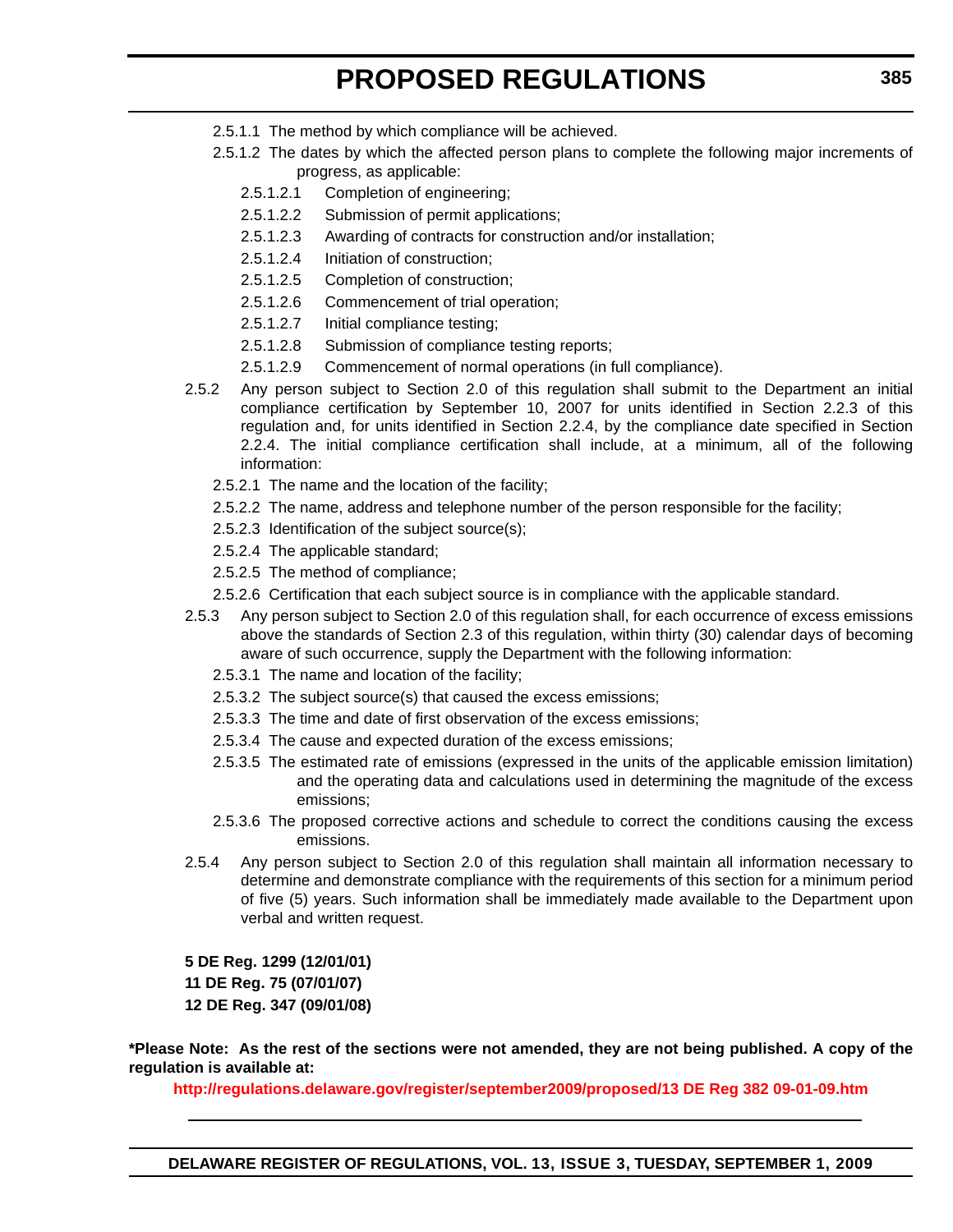# **DIVISION OF FISH [AND WILDLIFE](http://www.fw.delaware.gov/Pages/FWPortal.aspx)**

Statutory Authority: 7 Delaware Code, Section 903(e)(2)a.(3) (7 **Del.C.** §1903(e)(2)a.(3) 7 **DE Admin. Code** 3512

**[REGISTER NOTICE](#page-4-0)**

**SAN #2009-14**

# **1. Title of the Regulation:**

Tidal Finfish Regulation No. 3512, Winter Flounder Size Limit; Possession Limit; Seasons

# **2. Brief Synopsis of the Subject, Substance and Issues:**

In order to come into compliance with Addendum 1 to Amendment 1 of the Interstate Fishery Management Plan for Inshore Stocks of Winter Flounder as administered by the Atlantic States Marine Fisheries Commission, Delaware must decrease its daily recreational harvest limit and cap daily commercial landings. Specifically, Delaware must reduce its recreational daily harvest limit to two winter flounder per person per day and the daily commercial harvest limit for any commercial fishermen is capped at 50 pounds. No other changes are proposed to the minimum size of winter flounder that may be taken during the open season, or to the allowable recreational harvest season. These changes are considered necessary because the Southern New England/Mid-Atlantic winter flounder stocks are considered to be overfished, and overfishing is still occurring. Winter flounder stocks taken in federal waters or those taken by commercial fishermen in possession of a federal permit are subject to the catch restrictions currently in place for federal waters.

### **3. Possible Terms of the Agency Action:**

These changes would go into effect in November, 2009 and remain in effect indefinitely unless changed.

# **4. Statutory Basis or Legal Authority to Act:**

§ 903(e)(2)a.(3), 7 Delaware Code

# **5. Other Regulations That May Be Affected By The Proposal:**

This would represent an amendment to the existing Tidal Finfish Regulation (No.3512). No other regulations are affected.

# **6. Notice of Public Comment:**

Individuals may address questions to the Fisheries Section, Division of Fish and Wildlife, 89 Kings Highway, Dover, DE 19901 or phone (302)-739-9914. A public hearing on these proposed regulations will be held in the Department of Natural Resources and Environmental Control auditorium at 6:00 PM on Wednesday, September 30, 2009. Individuals may present their opinions and evidence either at the hearing or in writing to Lisa Vest, Hearing Officer, DNREC, 89 Kings Highway, Dover, DE 19901, or via email to Lisa.Vest@state.de.us.

# **7. Prepared By:**

Craig A. Shirey 302-739-9914 August 4, 2009

# **3512 Winter Flounder Size Limit; Possession Limit; Seasons**

(Penalty Section 7 **Del.C.** §936(b)(2))

1.0 It shall be unlawful for any person to possess any winter flounder, (*Pseudopleuronectes americanus*), that measure less than twelve (12) inches, total length.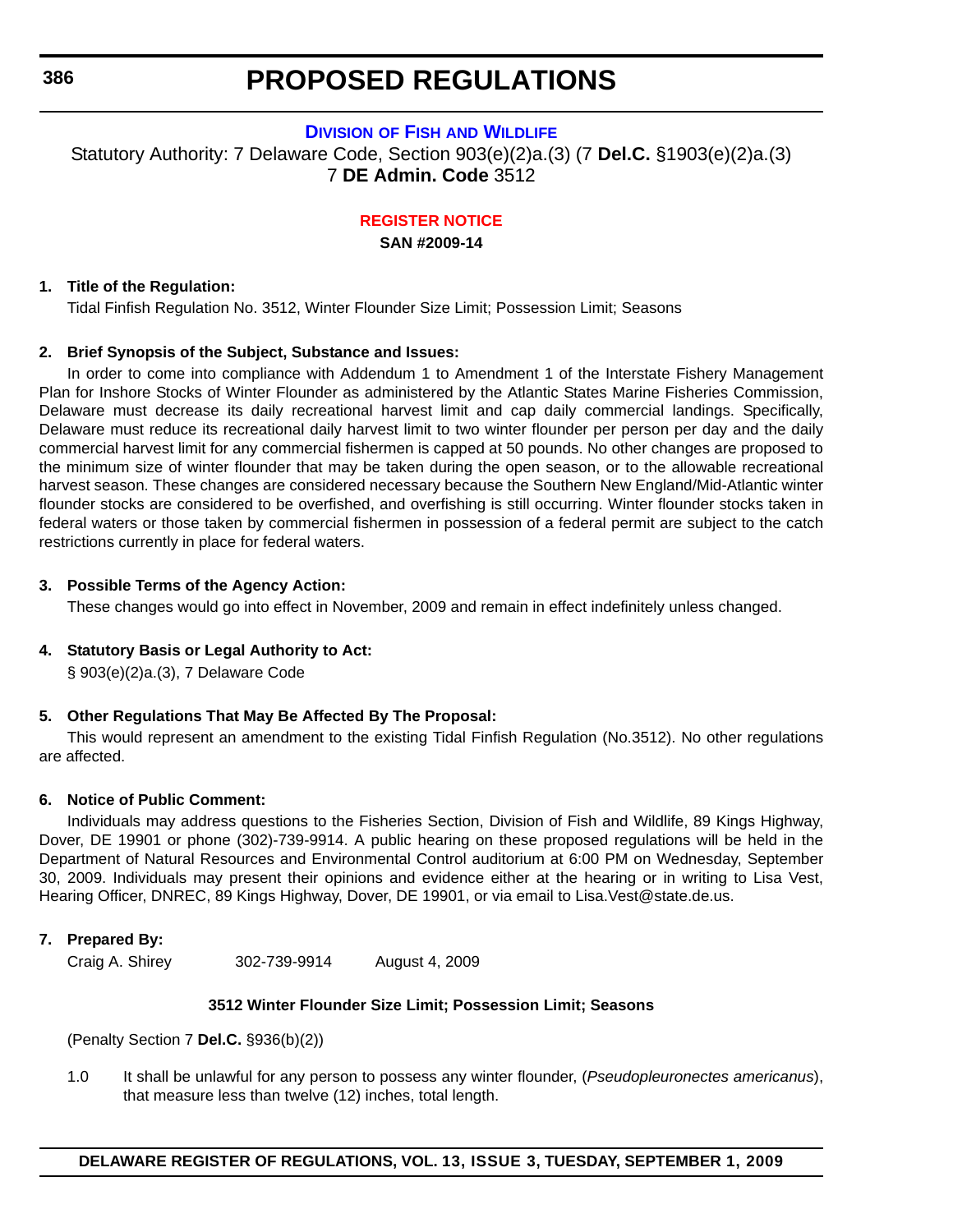- 2.0 It shall be unlawful for any recreational fisherman to have in possession more than ten (10) two (2) winter flounder per day (a day being 24 hours) at or between the place where said winter flounder were caught and said recreational fisherman's personal abode or temporary or transient place of lodging.
- 3.0 It shall be unlawful for any recreational fisherman to take and reduce to possession any winter flounder before 12:01 AM February 11 or after midnight April 10 in any given calendar year.
- 4.0 It shall be unlawful for any non-federally licensed commercial fishermen to harvest, land or possess more than 50 pounds of winter flounder per day. Federally licensed commercial fishermen are subject to current federal winter flounder harvest, landing, and possession limits.

**8 DE Reg. 1718 (6/1/05)**

# **DIVISION OF FISH [AND WILDLIFE](http://www.fw.delaware.gov/Pages/FWPortal.aspx)**

Statutory Authority: 7 Delaware Code, Sections 1902(a)(5) and 2804 (7 **Del.C.** §§1902(a)(5) and 2804) 7 **DE Admin. Code** 3711

# **[REGISTER NOTICE](#page-4-0)**

**SAN #2009-15**

# **1. Title of the Regulation:**

Shellfish Regulation 3711 Conch Minimum Size Limits (Formerly S-48)

# **2. Brief Synopsis of the Subject, Substance and Issues:**

Revised regulation 3711 will establish a tolerance for undersize knobbed whelks (knobbed conchs) in the dredge and pot commercial fisheries similar to the existing tolerance established in Regulation 3711 2.0 for the channeled or smooth whelks (conchs). The purpose of the proposed regulation is to allow the retention of up to five (5) undersized knobbed whelks (that is conchs that are less than the applicable minimum length or diameter measurement in effect during the year in question) per 60 pound bag or basket of whelks per day. The allowance of a few undersized knobbed whelks during the course of normal harvesting operations will be a convenience for harvesters who have to pay crews of widely varying experience to cull undersize conchs from the harvest. Also such a tolerance is in recognition that occasionally conch shells are partially broken off either during or prior to harvesting. This proposed regulation should ease the burden on Department enforcement staff who during the course of checking the harvest for compliance with applicable minimum size limits.

# **3. Possible Terms of the Agency Action:**

These changes would go into effect in November, 2009 and remain in effect indefinitely unless changed.

**4. Statutory Basis or Legal Authority To Act:**

§1902(a)(5) and §2804 of 7 Delaware Code

# **5. Other Regulations That May Be Affected By The Proposal:**

This would represent an amendment to the existing Tidal Shellfish Regulation (No. 3711). No other regulations are affected.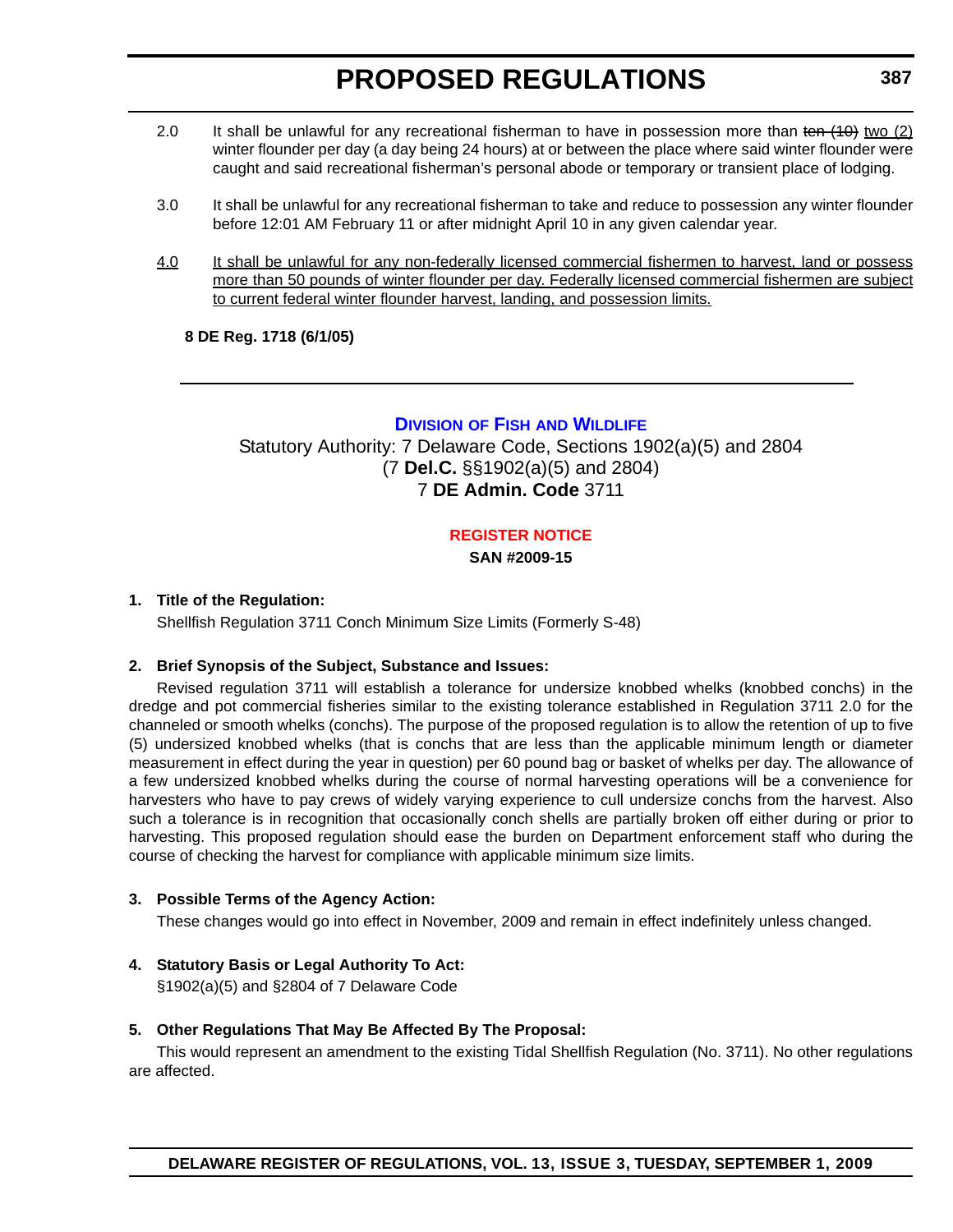## **6. Notice of Public Comment:**

Individuals may address questions to the Fisheries Section, Division of Fish and Wildlife, 89 Kings Highway, Dover, DE 19901 or phone (302)-739-9914. A public hearing on these proposed regulations will be held in the Department of Natural Resources and Environmental Control auditorium at 6:00 PM on Wednesday, September 30, 2009. Individuals may present their opinions and evidence either at the hearing or in writing to Lisa Vest, Hearing Officer, DNREC, 89 Kings Highway, Dover, DE 19901, or via email to Lisa.Vest@state.de.us.

# **7. Prepared By:**

Craig A. Shirey, 302-739-9914, August 4, 2009

# **3711 Conch Minimum Size Limits**

(Penalty Section 7 **Del.C.** §1912)

- 1.0 It shall be unlawful for any person to possess any channeled conch, *Busycotypus canaliculatum*, that measures less than six (6) inches in length or 3 1/8 inches in diameter at the whorl.
- 2.0 Notwithstanding the provisions of paragraph 1.0, a person may possess no more than five (5) channeled conchs per 60 pounds that are less than six (6) inches in length or 3 1/8 inches in diameter at the whorl.
- 3.0 It shall be unlawful for any person to possess any knobbed conch, *Busycon carica*, that measures less than five 5  $\frac{1}{4}$  inches in 2007, 5  $\frac{1}{2}$  inches in 2008, 5  $\frac{3}{4}$  inches in 2009, and six (6) inches in length in 2010. Beginning in 2010, the minimum length shall remain 6 inches thereafter until changed by regulation. The minimum diameter at the whorl shall be no less than 3 inches in 2007, 3 ¼ inches in 2008, 3 ¼ inches in 2009 and 3 ½ inches in 2010 and shall remain 3 ½ inches thereafter until changed by regulation.
- 4.0 Notwithstanding the provisions of paragraph 3.0, a person may possess no more than five (5) knobbed conchs per 60 pounds that are less than the allowable minimum length limit or the minimum diameter at the whorl.

**1 DE Reg. 250 (9/1/97) 1 DE Reg. 835 (1/1/98) 10 DE Reg. 1034 (12/01/06)**

# **[DEPARTMENT OF SAFETY AND HOMELAND SECURITY](http://dsp.delaware.gov/default.shtml) DIVISION OF STATE POLICE**

# **2400 BOARD OF EXAMINERS OF CONSTABLES**

Statutory Authority: 10 Delaware Code, Chapter 27 (10 **Del.C.** Ch. 27)

# **[PUBLIC NOTICE](#page-4-0)**

Notice is hereby given that the Board of Examiners of Constables, in accordance with Del. Code Title 10 Chapter 27 proposes to amend Rule 3.0 – Law Enforcement Exemption and Rule 4.0 – Employment. These amendments give the Board of Examiners the authority to oversee all training for Constables. If you wish to view this adoption, contact Ms. Peggy Anderson at (302) 672-5304. Any persons wishing to present views may submit them in writing, by September 30, 2009, to Delaware State Police, Detective Licensing, P.O. Box 430, Dover, DE 19903. The Board will hold their regular meeting in May 2010, at the Delaware State Police Headquarters Conference Room, 1441 North DuPont Highway in Dover, Delaware.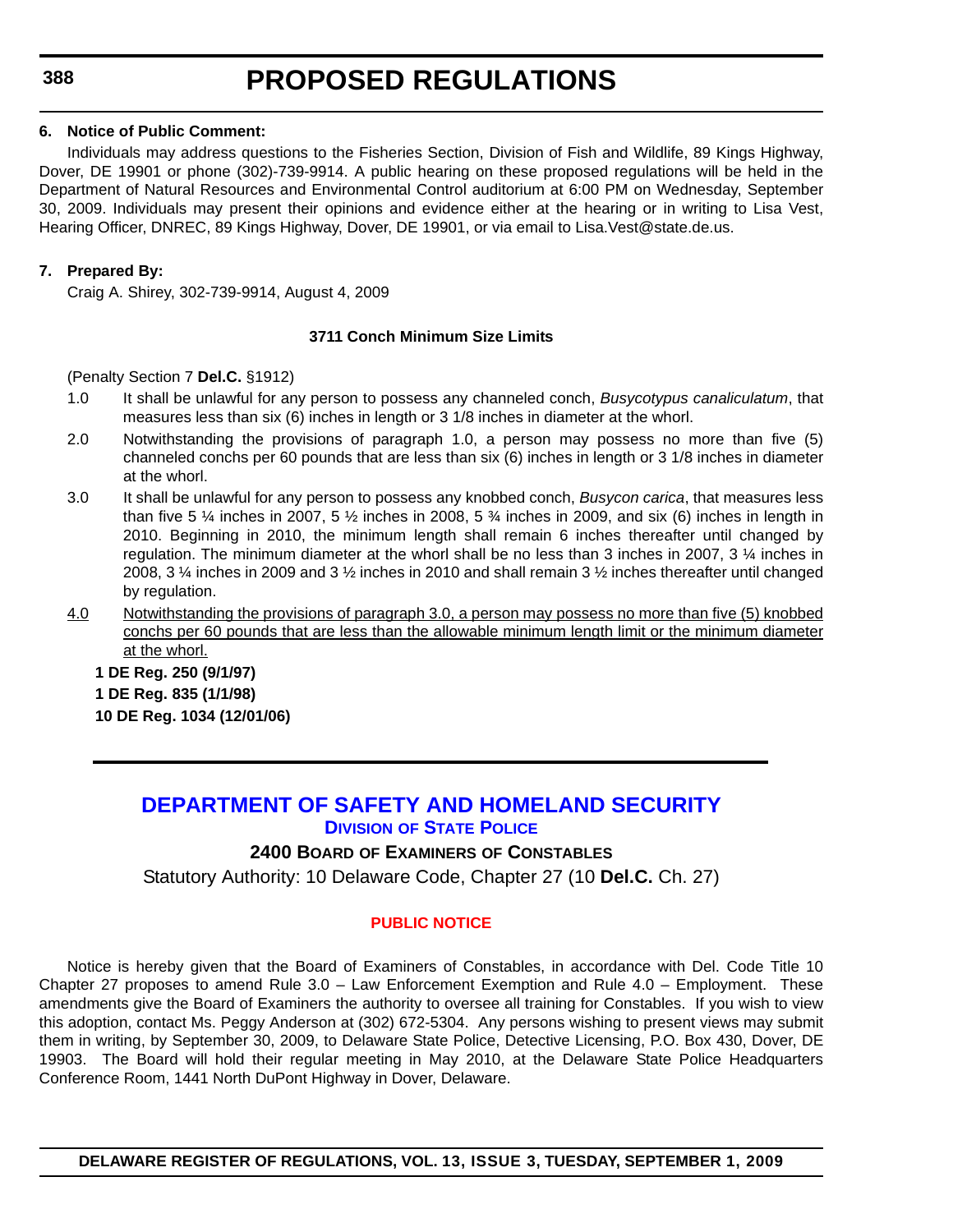### **2400 Constables**

## **1.0 Experience**

1.1 A constable must meet the minimum training standards as established by the Council on Police Training Board.

Adopted 09/10/86 Amended 05/16/00 Amended 01/11/09

# **2.0 Appeal**

- 2.1 Any applicant who is rejected for a commission as a constable may, within 30 days of such notice of rejection, submit a written notice of appeal.
- 2.2 A hearing date, to be determined by the Board, will be convened to take relevant evidence on the appeal.
- 2.3 Such proceedings shall be conducted in accordance with the administrative procedures act (Title 29).
- 2.4 The Board decision, in writing, will be mailed to the applicant within ten working days after the hearing. Adopted 09/10/86

### **3.0 Law Enforcement Exemption**

- 3.1 Applicants, who were prior law enforcement officers in any jurisdiction and have been away from police work for not more than five (5) years, will be considered for commissions on a case-by-case basis.
- 3.2 Applicants, who have been law enforcement officers in the past but have been away from active law enforcement for more than five (5) years, will be required to take either the MMPI (Minnesota Multiphasic Personality Inventory) or the PAI (Personal Assessment Inventory), under the conditions noted in Rule 4.0, and a comprehensive, multiple-choice examination<del>, equivalent to the C.O.P.T. exam</del> to identify weaknesses in their knowledge of law enforcement of the minimum standards established by the Board to identify weaknesses in their knowledge of the duties of a Constable. Once those shortcomings have been identified, the individual officer will be required to take the requisite training where the deficiency was noted.

Adopted 10/16/96

Amended 05/16/00

# **12 DE Reg. 977 (01/01/09)**

# **4.0 Employment**

- 4.1 All applicants must submit written testimony from five (5) reputable citizens attesting to good character, integrity, and competency.
- 4.2 All applicants must submit to either the MMPI (Minnesota Multiphasic Personality Inventory) or the PAI (Personal Assessment Inventory) evaluation performed by a licensed psychologist who has knowledge of the requirements of the duties of the Constable position, that the applicant is psychologically fit to function as a competent Constable.
- 4.3 All applicants shall be required to submit an application and their fingerprints to the Director of Detective Licensing on the appropriate forms. The Director of the State Bureau of Identification shall set the processing fee.
- 4.4 No full-time police officer may apply for a commission as a constable.
- 4.5 All applicants seeking a new commission as a constable shall be required to submit a \$100.00 application fee.
- 4.6 A \$50.00 annual renewal fee shall be required to accompany the renewal application each year thereafter.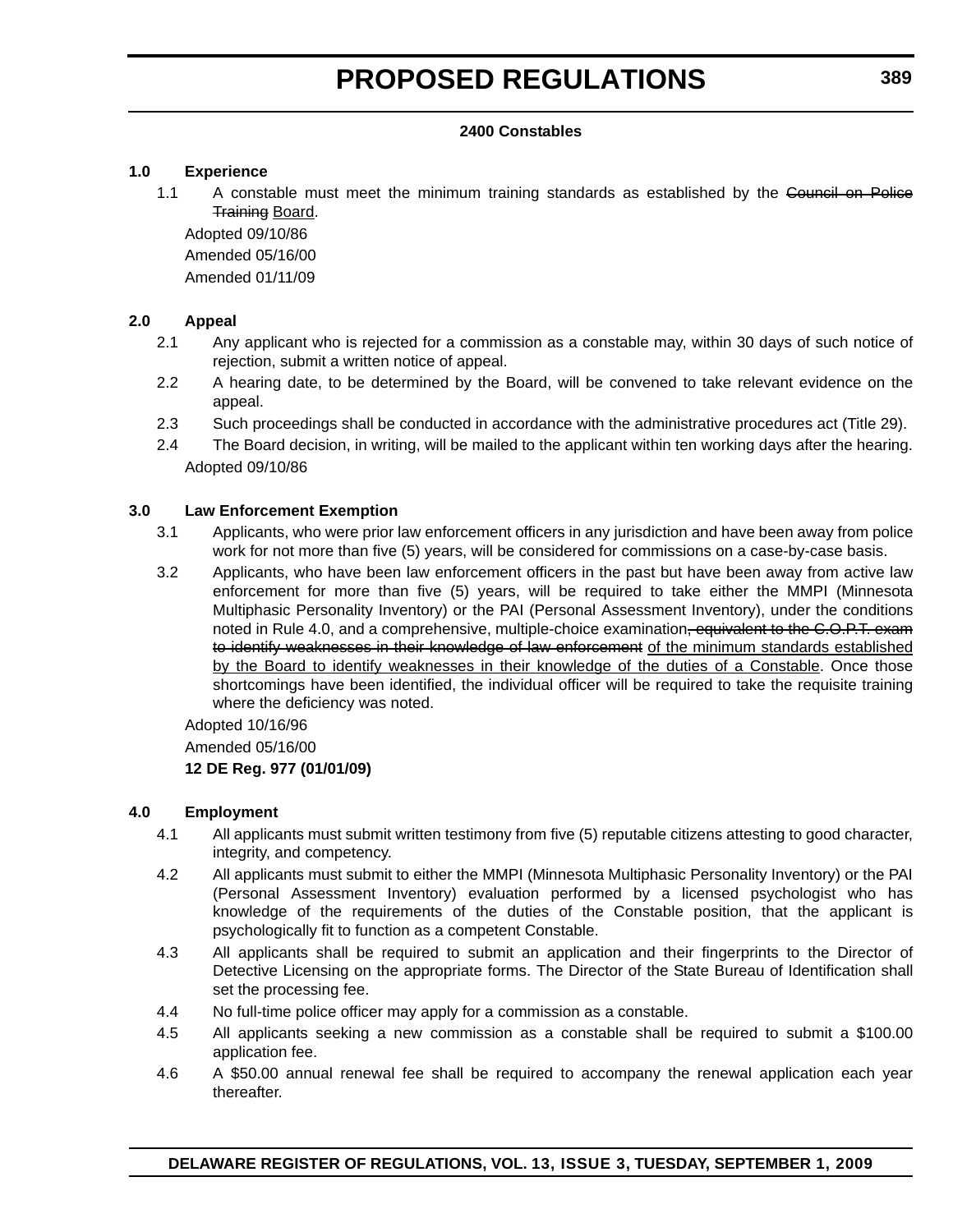4.7 A constable shall not be a member or employee of any Delaware law enforcement organization, as defined by the council on Police Training, or a member or employee of a law enforcement organization of any other state or federal jurisdiction.

Adopted 05/16/00 **12 DE Reg. 977 (01/01/09)**

## **5.0 Firearm's Policy**

- 5.1 No person licensed under Title 24 Chapter 13 Sections 1315 & 1317 shall carry a firearm unless that person has first passed an approved firearms course given by a Board approved certified firearms instructor, which shall include a minimum 40 hour course of instruction. Individuals licensed to carry a firearm must shoot a minimum of three (3) qualifying shoots per year, scheduled on at least two (2) separate days, with a recommended 90 days between scheduled shoots. Of these three (3), there will be one (1) mandatory "low light" shoot. Simulation is permitted and it may be combined with a daylight shoot.
- 5.2 Firearms approved type of weapons
	- 5.2.1 9mm
	- 5.2.2 .357
	- 5.2.3 .38
	- 5.2.4 .40
- 5.3 All weapons must be either a revolver or semi-automatic and must be double-action or double-action only and must be maintained to factory specifications.
- 5.4 Under no circumstances will anyone be allowed to carry any type of shotgun or rifle or any type of weapon that is not described herein.
- 5.5 All individuals must qualify with the same type of weapon that he/she will carry.
- 5.6 All ammunition will be factory fresh (no re-loads).
- 5.7 The minimum passing score is 80%. All licenses are valid for a period of one (1) year. Adopted 05/20/02

## **[DEPARTMENT OF STATE](http://dpr.delaware.gov/default.shtml) DIVISION OF PROFESSIONAL REGULATION**

## **3600 Board of Registration of Geologists**

Statutory Authority: 24 Delaware Code, Section 3606 (24 **Del.C.** §3606) 24 **DE Admin. Code** 3600

## **[PUBLIC NOTICE](#page-4-0)**

The Delaware Board of Geologists in accordance with 24 **Del.C.** §3606 has proposed amendments to Rule 2.0 Procedures for Licensure and Rule 6.0 Continuing Education of its rules and regulations. The proposed amendments to subsection 2.2.1.3 clarify that an applicant for licensure by reciprocity must have an active license in the jurisdiction from which the applicant is applying and must have actually worked for at least 2 years in the jurisdiction from which they are applying to meet the statutory requirements for licensure. The first proposed amendment to Rule 6.0 deletes language in subsection 6.1 that provided for a waiver of continuing education for the first renewal period after the continuing education requirements were enacted because it is no longer applicable. Finally, the Board is proposing to amend Rule 6.0 by adding new subsections 6.11 through 6.15 clarifying the continuing education audit process and the process for hearings for non-compliance, including the imposition of sanctions.

**DELAWARE REGISTER OF REGULATIONS, VOL. 13, ISSUE 3, TUESDAY, SEPTEMBER 1, 2009**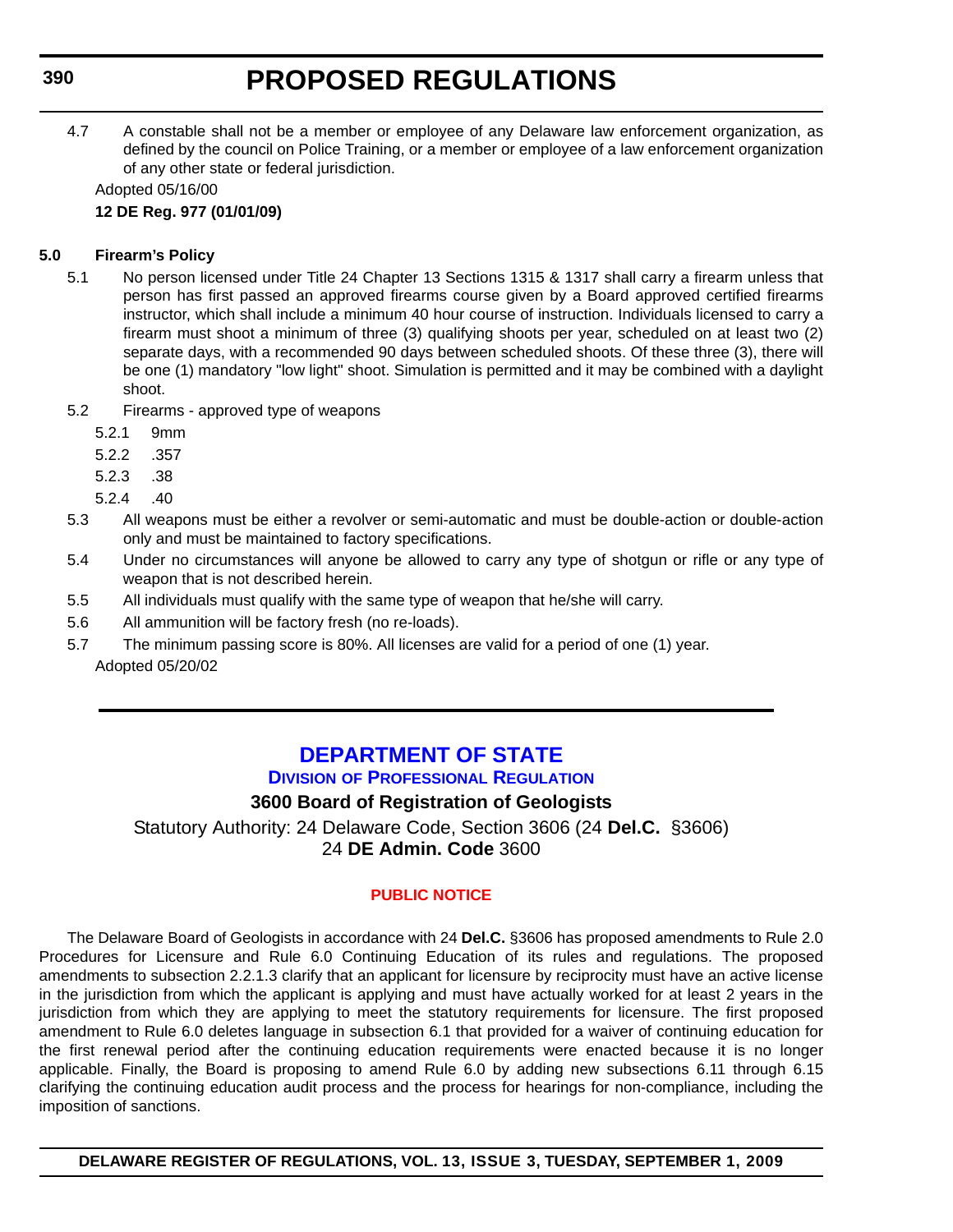A public hearing will be held on October 9, 2009 at 10:15 a.m. in the second floor conference room B of the Cannon Building, 861 Silver Lake Boulevard, Dover, Delaware where members of the public can offer comments. Anyone wishing to receive a copy of the proposed rules and regulations may obtain a copy from the Delaware Board of Geologists, 861 Silver Lake Blvd, Cannon Building, Suite 203, Dover, DE 19904. Persons wishing to submit written comments may forward these to the Board at the above address. The final date to receive written comments will be at the public hearing.

The Board will consider promulgating the proposed regulations at its regularly scheduled meeting following the public hearing.

## **3600 Board of Registration of Geologists**

### *(Break in Continuity of Sections)*

### **2.0 Procedures for Licensure**

2.1 Application - Initial Licensure

An applicant who is applying for licensure as a geologist shall submit evidence showing that he/she meets the requirements of 24 **Del.C.** §3608. The applicant must submit the following documentation:

- 2.1.1 An application for licensure, which shall include:
	- 2.1.1.1 Academic credentials documented by official transcripts showing completion of an educational program meeting the requirements of 24 **Del.C.** §3608(a)(1).
	- 2.1.1.2 Any applicant holding a degree from a program outside the United States or its territories must provide the Board with an educational credential evaluation from an agency approved by the Board, demonstrating that their training and degree are equivalent to domestic accredited programs. No application is considered complete until the educational credential evaluation is received by the Board.
	- 2.1.1.3 Five professional references on forms provided by the Board. The references must attest that the Applicant has completed at least five (5) years of work experience in Geologic work satisfactory to the Board. A minimum of three years of work experience must be in a responsible position.
	- 2.1.1.4 Evidence that the applicant has achieved the passing score on all parts of the written, standardized examination administered by the National Association of State Boards of Geology (ASBOG), or its successor.
	- 2.1.1.5 Letters of good standing from all jurisdictions in which the applicant is licensed or registered.

### 2.2 Application - By Reciprocity

An applicant who is applying for licensure as a geologist by reciprocity shall submit evidence showing that he/she meets the requirements of 24 **Del.C.** §3609. The applicant must submit the following documentation:

- 2.2.1 An application for licensure, which shall include:
	- 2.2.1.1 Academic credentials documented by official transcripts showing completion of an educational program meeting the requirements of 24 **Del.C.** §3608(a)(1).
	- 2.2.1.2 Any applicant holding a degree from a program outside the United States or its territories must provide the Board with an educational credential evaluation from an agency approved by the Board, demonstrating that their training and degree are equivalent to domestic accredited programs. No application is considered complete until the educational credential evaluation is received by the Board.
	- 2.2.1.3 Evidence that the applicant is currently licensed or certified in the jurisdiction from which he/ she is applying and the applicant has practiced for a minimum of two (2) years after licensure in the jurisdiction from which he/she is applying including two (2) professional references on forms provided by the Board. An applicant may not obtain reciprocity on a lapsed or expired license or certification. The references must attest that the Applicant has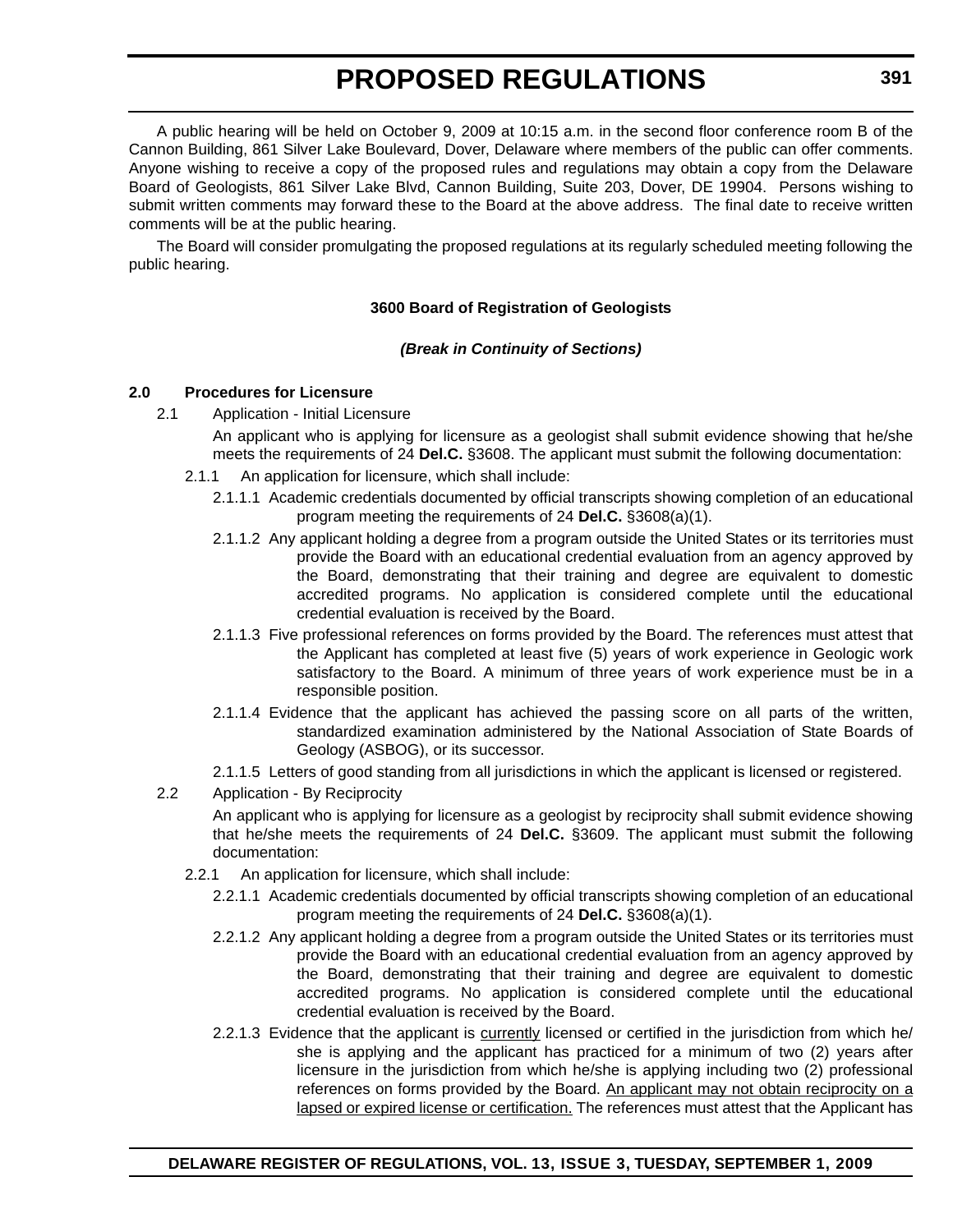completed at least two (2) years of work experience in Geologic work satisfactory to the Board. The required two years of Geologic work experience attested to by the referees must have been performed in the jurisdiction from which the applicant is seeking reciprocity.

- 2.2.1.4 Evidence that the applicant has achieved the passing score on all parts of the written, standardized examination administered by the National Association of State Boards of Geology (ASBOG), or its successor.
	- 2.2.1.4.1 Applicants, who were originally licensed in another jurisdiction after June 17, 1998, will be required to have a passing score (70%) on each part of the ASBOG examination.
- 2.2.1.5 Letters of good standing from all jurisdictions in which the applicant is licensed or registered.

## **11 DE Reg. 349 (09/01/07)**

## *(Break in Continuity of Sections)*

## **6.0 Continuing Education**

- 6.1 The Board will require continuing education as a condition of license renewal. Continuing education shall be waived for the first licensure renewal following the effective date of the Board's Rules and Regulations.
	- 6.1.1 Proof of continuing education is satisfied with an attestation by the licensee that he or she has satisfied the Requirement of Rule 6.0.
	- 6.1.2 Attestation may be completed electronically if the renewal is accomplished online. In the alternative, paper renewal documents that contain the attestation of completion may be submitted.
	- 6.1.3 Licensees selected for random audit will be required to supplement the attestation with attendance verification pursuant to Rule 6.3.
- 6.2 Licenses are renewed biennially (every two years on the even year) on September 30 (e.g. September 30, 2006, 2008). Continuing education (CE) reporting periods run concurrently with the biennial licensing period.
- 6.3 Each licensed geologist shall complete, biennially, 24 units of continuing education as a condition of license renewal. The licensee is responsible for retaining all certificates and documentation of participation in approved continuing education programs. Upon request, such documentation shall be made available to the Board for random post renewal audit and verification purposes. A continuing education unit is equivalent to one contact hour (60 minutes), subject to the Board's review. The preparing of original lectures, seminars, or workshops in geology or related subjects shall be granted one (1) contact hour for preparation for each contact hour of presentation. Credit for preparation shall be given for the first presentation only.
- 6.4 A candidate for renewal may be granted an extension of time in which to complete continuing education hours upon a showing of hardship. "Hardship" may include, but is not limited to, disability; illness; extended absence from the jurisdiction; or exceptional family responsibilities. Requests for hardship consideration must be submitted to the Board in writing prior to the end of the licensing period for which it is made.
- 6.5 Continuing education shall be prorated for new licensees in the following manner:
	- 6.5.1 If at the time of renewal, a licensee has been licensed for less than one year, no continuing education is required; if he/she has been licensed for more than one year, but less than two years, twelve of the twenty-four hours will be required; if he/she has been licensed for two years or more the full twenty-four hours is required.
- 6.6 In his/her personal records, each licensee must keep proof of attendance for each activity for which the licensee is requesting credit. If the Board conducts an audit of a licensee's CE records, the Board will require the licensee to complete a CE log provided by the Board and submit the licensee's documentation of attendance to the CE event listed on the CE log. Failure to submit proof of attendance during an audit will result in loss of CE credit for that event.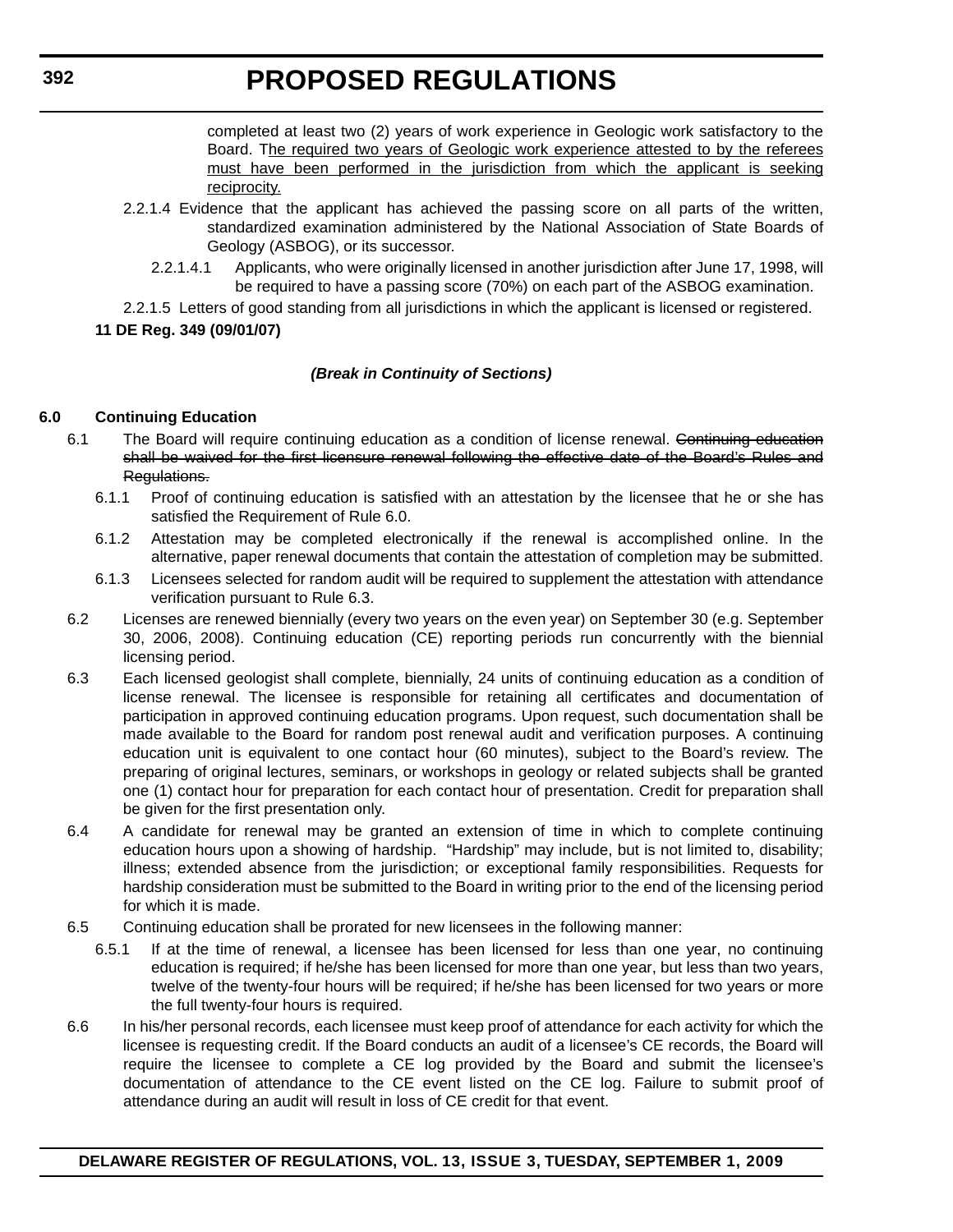| 6.7 |                | Continuing education must be in a field related to Geology. Approval will be at the discretion of the<br>Board. CEUs earned in excess of the required credits for the two- (2) year period may not be carried<br>over to the next biennial period. |
|-----|----------------|----------------------------------------------------------------------------------------------------------------------------------------------------------------------------------------------------------------------------------------------------|
| 6.8 |                | Categories of Continuing Education & Maximum Credit Allowed:                                                                                                                                                                                       |
|     | 6.8.1          | Courses/Workshops - 24 CEUs Total                                                                                                                                                                                                                  |
|     |                | Academic - 24 CEUs                                                                                                                                                                                                                                 |
|     |                | Professional Development - 24 CEUs                                                                                                                                                                                                                 |
|     |                | Documentation - Proof of Completion                                                                                                                                                                                                                |
|     | 6.8.2          | Professional Activities - 12 CEUs Total                                                                                                                                                                                                            |
|     |                | Meetings - 12 CEUs                                                                                                                                                                                                                                 |
|     |                | Field Trips - 12 CEUs                                                                                                                                                                                                                              |
|     |                | Documentation – Proof of Attendance and Duration                                                                                                                                                                                                   |
|     | 6.8.3          | Peer Reviewed Publications-12 CEUs Total                                                                                                                                                                                                           |
|     |                | Composition - 12 CEUs                                                                                                                                                                                                                              |
|     |                | Review - 12 CEUs                                                                                                                                                                                                                                   |
|     |                | Documentation - Proof of Participation                                                                                                                                                                                                             |
|     | 6.8.4          | Presentations/Seminars - 12 CEUs Total                                                                                                                                                                                                             |
|     |                | Presentation - 12 CEUs (1 hour prep time per hour presented)                                                                                                                                                                                       |
|     |                | Attendance - 12 CEUs                                                                                                                                                                                                                               |
|     |                | Documentation – Proof of Attendance and Duration                                                                                                                                                                                                   |
|     | 6.8.5          | Research/Grants - 12 CEUs Total                                                                                                                                                                                                                    |
|     |                | Documentation - Proof of Submission                                                                                                                                                                                                                |
|     | 6.8.6          | Specialty Certifications - 12 CEUs Total                                                                                                                                                                                                           |
|     |                | Documentation - Proof of Completion                                                                                                                                                                                                                |
|     | 6.8.7          | Home Study Courses - 12 CEUs Total                                                                                                                                                                                                                 |
|     |                | Documentation - Proof of Completion                                                                                                                                                                                                                |
|     | 6.8.8          | Teaching - 12 CEUs Total                                                                                                                                                                                                                           |
|     |                | Documentation - Verification from Sponsoring Institution                                                                                                                                                                                           |
|     | 6.8.9          | Service on a Geological Professional Society, Geological Institution Board/Committee or<br>Geological State Board - 6 CEUs Total                                                                                                                   |
|     |                | Documentation - Proof of Appointment                                                                                                                                                                                                               |
|     |                | 6.8.10 Regulatory Based Activities - 12 CEUs Total                                                                                                                                                                                                 |
|     |                | Certifications/Training - 12 CEUs Total                                                                                                                                                                                                            |
|     | 6.8.11         | Documentation - Proof of Completion<br>For any of the above activities, when it is possible to claim credit in more than one category, the                                                                                                         |
|     |                | licensee may claim credit for the same time period in only one category.                                                                                                                                                                           |
| 6.9 |                | Automatic Approval for course work sponsored by the following Professional Societies:                                                                                                                                                              |
|     | 6.9.1          | American Association of Petroleum Geologists (AAPG)                                                                                                                                                                                                |
|     | 6.9.2          | American Association of Stratigraphic Palynologists (AASP)                                                                                                                                                                                         |
|     | 6.9.3          | American Geological Institute (AGI)                                                                                                                                                                                                                |
|     | 6.9.4<br>6.9.5 | American Geophysical Union (AGU)                                                                                                                                                                                                                   |
|     | 6.9.6          | American Institute of Hydrology (AIH)                                                                                                                                                                                                              |
|     | 6.9.7          | American Institute of Professional Geologists (AIPG)<br>Association of American State Geologists (AASG)                                                                                                                                            |
|     | 6.9.8          | Association of Earth Science Editors (AESE)                                                                                                                                                                                                        |
|     | 6.9.9          | Association of Engineering Geologists (AEG)                                                                                                                                                                                                        |
|     | 6.9.10         | Association of Ground Water Scientists & Engineers (AGWSE)                                                                                                                                                                                         |
|     |                |                                                                                                                                                                                                                                                    |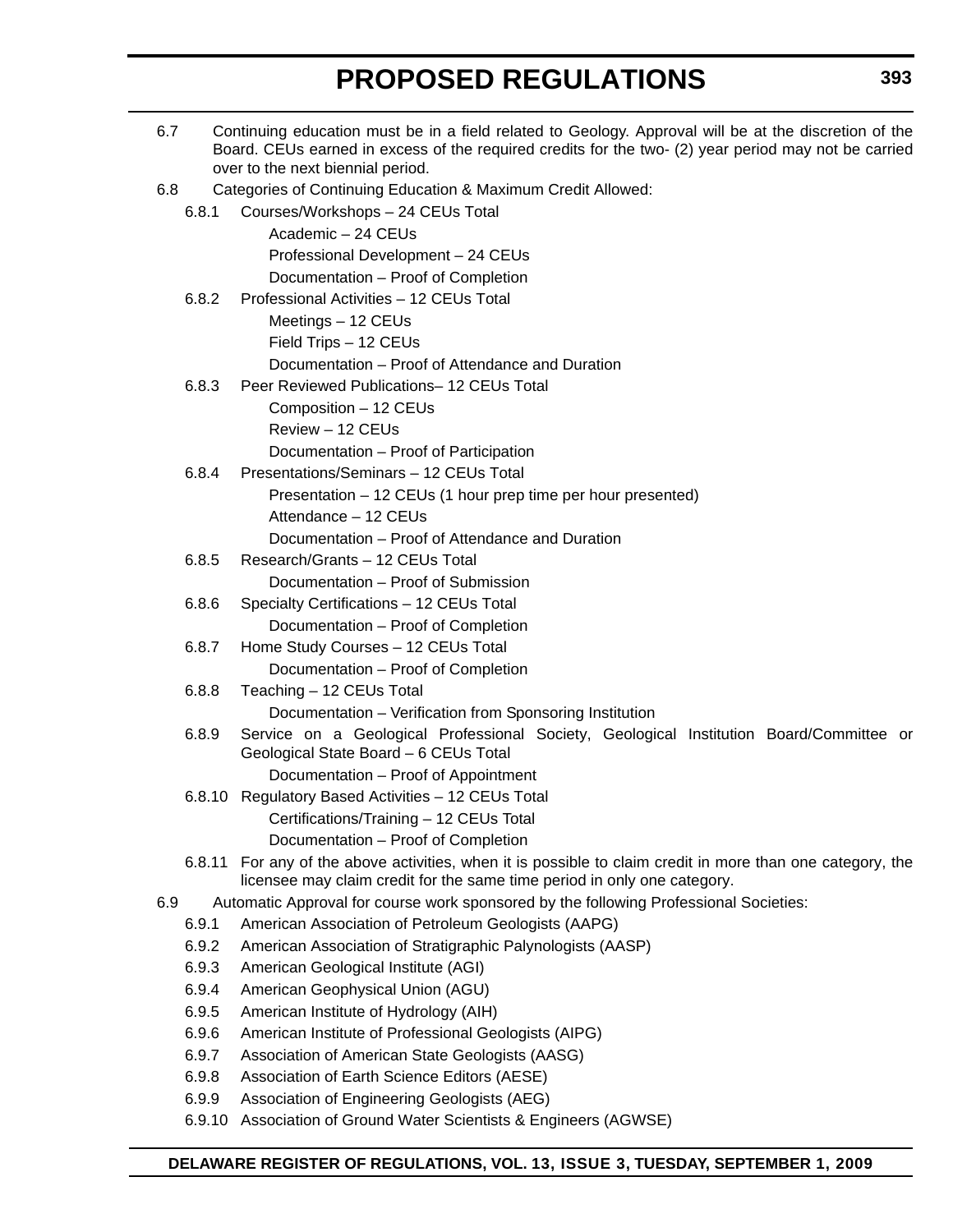- 6.9.11 Association of Women Geoscientists (AWG)
- 6.9.12 Clay Mineral Society (CMS)
- 6.9.13 Council for Undergraduate Research-Geology Div. (CUR)
- 6.9.14 Geologic Society of America (GSA)
- 6.9.15 Geoscience Information Society (GIS)
- 6.9.16 International Association of Hydrogeologists/US National Committee (IAH)
- 6.9.17 Mineralogical Society of America (MSA)
- 6.9.18 National Association of Black Geologists and Geophysicists (NABGG)
- 6.9.19 National Association of Geoscience Teachers (NAGT)
- 6.9.20 National Association of State Boards of Geology (ASBOG)
- 6.9.21 National Earth Science Teachers Association (NESTA)
- 6.9.22 National Speleological Society (NSS)
- 6.9.23 Paleontological Research Institution (PRI)
- 6.9.24 Paleontological Society (PS)
- 6.9.25 Seismological Society of America (SSA)
- 6.9.26 Society of Economic Geologists (SEG)
- 6.9.27 Society of Exploration Geophysicists (SEG)
- 6.9.28 Society of Independent Professional Earth Scientists (SIPES)
- 6.9.29 Society for Mining, Metallurgy, and Exploration, Inc. (SME)
- 6.9.30 Society for Organic Petrology (TSOP)
- 6.9.31 Society for Sedimentary Geology (SEPM)
- 6.9.32 Society of Vertebrate Paleontology (SVP)
- 6.9.33 Soil Science Society of America (SSSA)
- 6.9.34 Other professional or educational organizations as approved periodically by the Board.
- 6.10 Courses not pre-approved by the Board may be submitted for review and approval throughout the biennial licensing period.

Note: Since regulation 6.9 provides the list of sponsors that are automatically approved by the Board for any course work used for Continuing Education units (CEU) towards the total of 24 CEUs in the biennial license period, please note that regulation 6.10, allowing for pre-approval of courses for CEUs, only pertains to courses NOT offered by a sponsor listed in the list provided in regulation 6.9. Furthermore, one CEU = one Contact Hour.

- 6.11 Audit. Each biennium, the Division of Professional Regulation shall select from the list of potential renewal licensees a percentage, determined by the Board, which shall be selected by random method. The Board may also audit based on complaints or charges against an individual license, relative to compliance with continuing education requirements or based on a finding of past non-compliance during prior audits.
- 6.12 Documentation and Audit by the Board. When a licensee whose name or number appears on the audit list applies for renewal, the Board shall obtain documentation from the licensee showing detailed accounting of the various CEU's claimed by the licensee. Licensees selected for random audit are required to supplement the attestation with attendance verification. The Board shall attempt to verify the CEUs shown on the documentation provided by the licensee. The Board shall then review the documentation and verification. Upon completion of the review, the Board shall decide whether the licensee's CEU's meet the requirements of these rules and requlations. The licensee shall sign and seal all verification documentation with a Board approved seal.
- 6.13 Board Review. The Board shall review all documentation requested of any licensee shown on the audit list. If the Board determines the licensee has met the requirements, the licensee's license shall remain in effect. If the Board initially determines the licensee has not met the requirements, the licensee shall be notified and a hearing may be held pursuant to the Administrative Procedures Act. This hearing will be conducted to determine if there are any extenuating circumstances justifying the apparent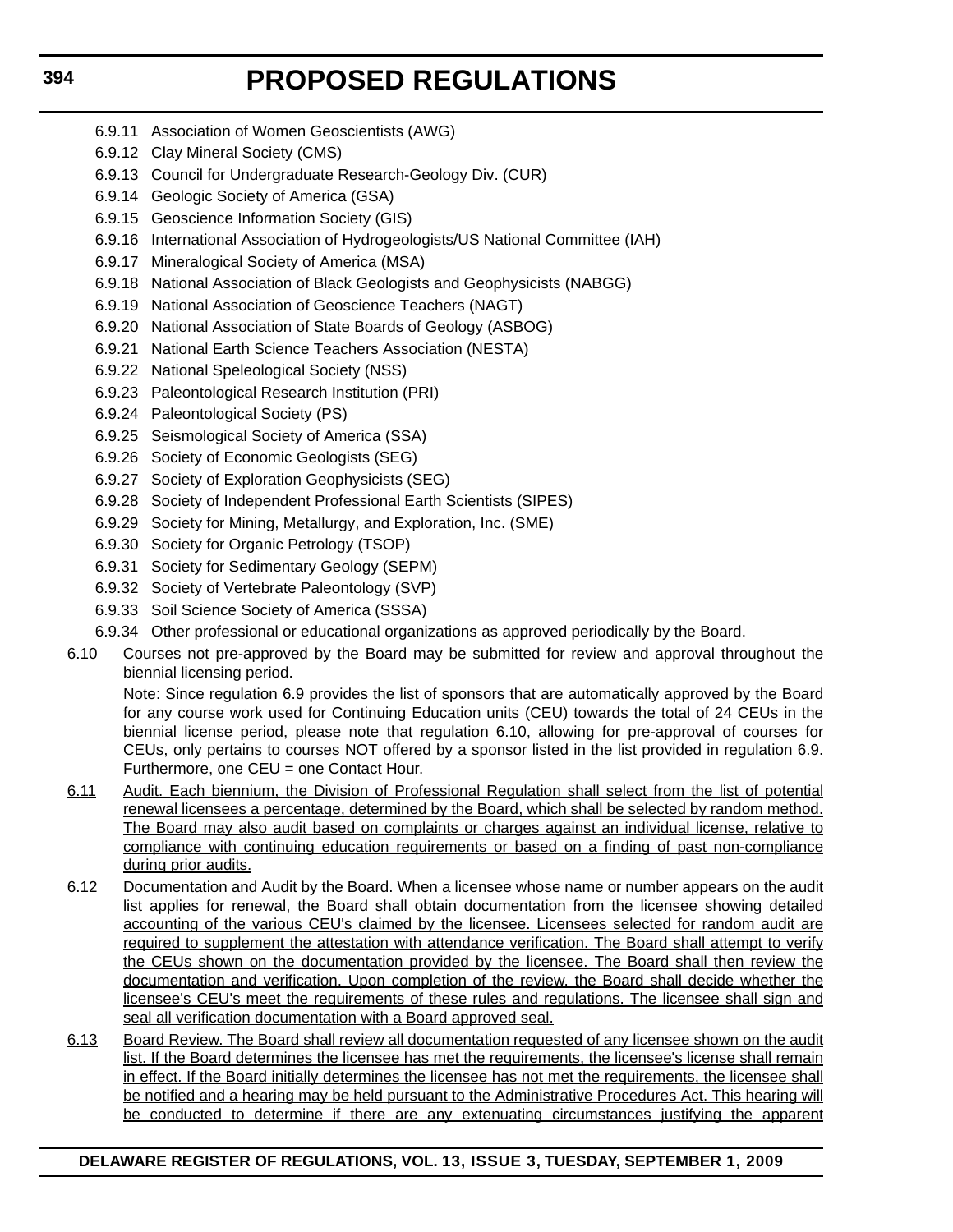noncompliance with these requirements. Unjustified noncompliance of these regulations shall be considered misconduct in the practice of geology, pursuant to 24 **Del.C.** §3612(a)(7). The minimum penalty for unjustified noncompliance shall be a letter of reprimand and a \$250.00 monetary penalty; however, the Board may impose any of the additional penalties specified in 24 **Del.C.** §3612.

- 6.14 Noncompliance Extenuating Circumstances. A licensee applying for renewal may request an extension and be given up to an additional twelve (12) months to make up all outstanding required CEUs providing he/she can show good cause why he/she was unable to comply with such requirements at the same time he/she applies for renewal. The licensee must state the reason for such extension along with whatever documentation he/she feels is relevant. The Board shall consider requests such as extensive travel outside the United States, military service, extended illness of the licensee or his/her immediate family, or a death in the immediate family of the licensee. The written request for extension must accompany the renewal application. The Board shall issue an extension when it determines that one or more of these criteria have been met or if circumstances beyond the control of the licensee have rendered it impossible for the licensee to obtain the required CEU's. A licensee who has successfully applied for an extension under this paragraph shall make up all outstanding hours of continuing education within the extension period approved by the Board.
- 6.15 Appeal. Any licensee denied renewal pursuant to these rules and regulations may contest such ruling by filing an appeal of the Board's final order pursuant to the Administrative Procedures Act.

**7 DE Reg. 1342 (4/1/04) 10 DE Reg. 567 (09/01/06) 11 DE Reg. 349 (09/01/07)**

**\*Please Note: As the rest of the sections were not amended, they are not being published. A copy of the regulation is available at:**

**http://regulations.delaware.gov/register/september2009/proposed/13 DE Reg 390 09-01-09.htm**

## **[PUBLIC SERVICE COMMISSION](http://depsc.delaware.gov/default.shtml)**

Statutory Authority: 26 Delaware Code, Section 209(a) (26 **Del.C.** §209(a))

## **[PUBLIC NOTICE](#page-4-0)**

IN THE MATTER OF THE INVESTIGATION INTO THE ADOPTION OF PROPOSED RULES AND REGULATIONS | TO ACCOMPLISH INTEGRATED RESOURCE PLANNING | FOR THE PROVISION OF STANDARD OFFER SERVICE | PSC REGULATION DOCKET NO. 60 BY DELMARVA POWER & LIGHT COMPANY UNDER 26 DEL.C. §1007(c) & (d) (OPENED AUGUST 21, 2007) |

## **ORDER NO. 7628**

AND NOW, this 18th day August 2009, the Delaware Public Service Commission (the "Commission") determines and Orders as follows:

1. In Order No. 7263 (Aug. 21, 2007), the Commission opened this docket to consider promulgating rules that will govern Delmarva Power & Light Company's ("DP&L") development of integrated resource plans, or IRPs, for its Standard Offer Service ("SOS") customers, as authorized by the Electric Utility Retail Customer Supply Act of 2006 ("the Act").<sup>1</sup> Pursuant to that Order, the Commission Staff drafted proposed IRP rules after consulting with the parties in DP&L's ongoing IRP docket (PSC Dckt. No. 07-20) and with the three state agencies involved in DP&L's

1. See 26 Del. C. § 1007(c)(1)c (as amended by 75 Del. Laws ch. 242 § 6 (206)).

## **DELAWARE REGISTER OF REGULATIONS, VOL. 13, ISSUE 3, TUESDAY, SEPTEMBER 1, 2009**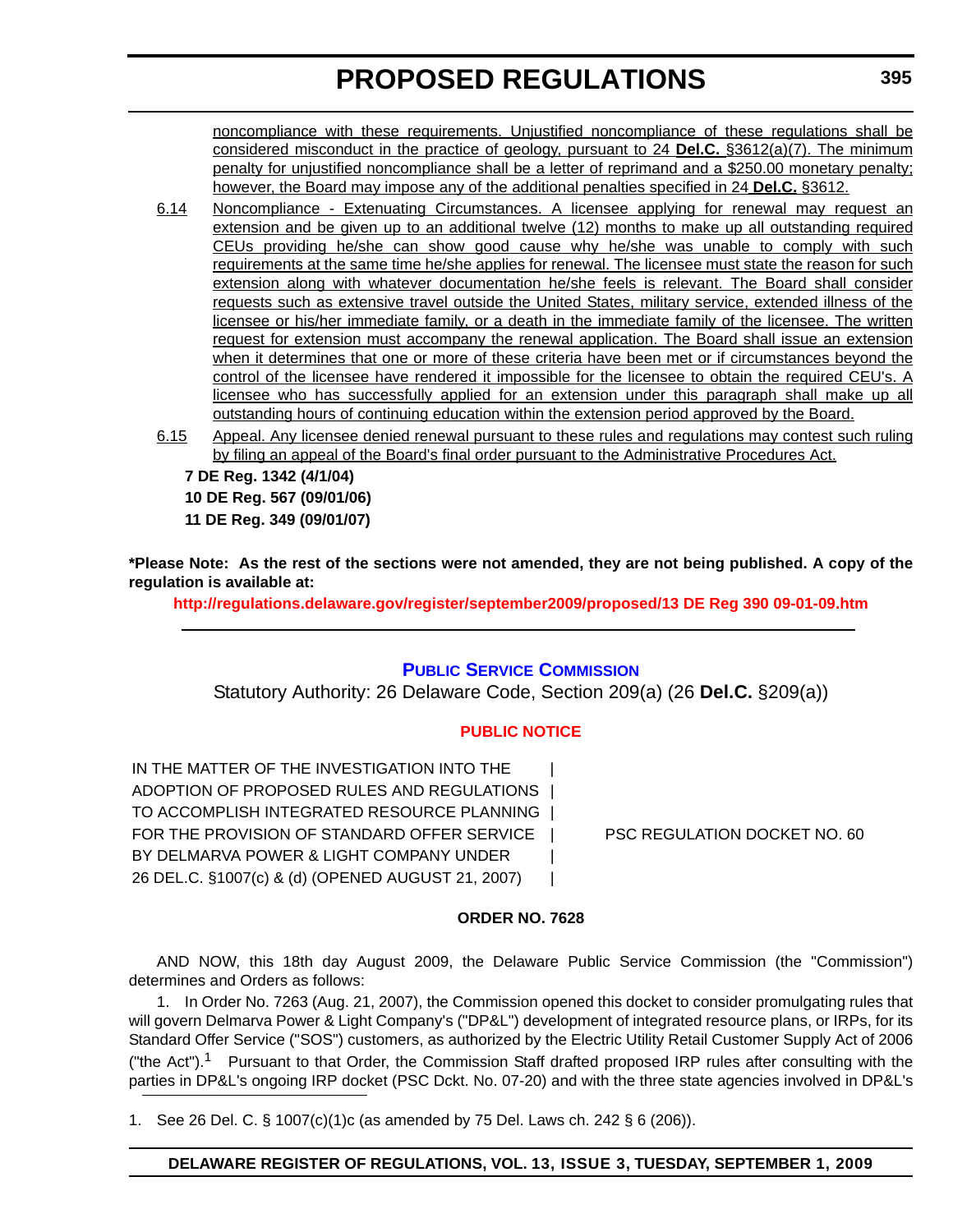IRP process.<sup>2</sup> On November 14, 2007, Staff submitted a set of proposed rules entitled "Integrated Resource" Planning Regulation."

2. In Order No. 7318 (Dec. 4, 2007), the Commission accepted Staff's draft Rules and initiated the formal rule-making procedure dictated by the Administrative Procedures Act (See 29 **Del.C.** §10101, et. seq.) As required by the Administrative Procedures Act, the Proposed Regulations were published in the *Delaware Register*. A notice regarding the Proposed Regulations was also published in *The News Journal* and the *Delaware State News* newspapers and delivered to all public utilities affected by the Proposed Regulations.

3. Following the promulgation and publication of the Proposed Regulations, Commission Staff has been working with various parties on revisions to the Proposed Regulations. Attached hereto as "Exhibit A" is the revised set of Proposed Regulations produced as a result of these discussions, as well as Commission deliberations held in December 2008 and memorialized in Order No. 7518, dated January 6, 2009. Based upon the recommendation of Staff and other interested parties, the Commission determines that the revised Proposed Regulations shall be considered as a new proposal subject to the notice requirements at 29 **Del.C.** §10118(c) and all other requirements of subchapter II of Chapter 101 of Title 29. See **Del.C.** § 10118(c).

## **NOW, THEREFORE, IT IS HEREBY ORDERED BY THE AFFIRMATIVE VOTE OF NOT FEWER THAN THREE COMMISSIONERS:**

1. That, pursuant to 26 **Del.C.** §209(a) and 29 **Del.C.** §§10101 et seq., the Commission promulgates the revised Proposed Regulations that will govern DP&L's development of its IRPs for its SOS customers as authorized by the Act ("revised Proposed Regulations").

2. That the Secretary of the Commission shall transmit to the Registrar of Regulations for publication in the *Delaware Register* the revised Proposed Regulations and the notice attached hereto as Exhibits "A" and "B" respectively.

3. That the Secretary shall cause the notice attached hereto as Exhibit "B" to be sent by U.S. mail to all utilities which own electric distribution systems in Delaware and all persons who have made timely written requests for advance notice of the Commission's regulation-making proceedings.

4. The Commission reserves the jurisdiction and authority to enter such further Orders in this matter as may be deemed necessary or proper.

BY ORDER OF THE COMMISSION:

Arnetta McRae, Chair Joann T. Conaway, Commissioner Jeffrey J. Clark, Commissioner Jaymes B. Lester, Commissioner Dallas Winslow, Commissioner

ATTEST:

Katie Rochester, Acting Secretary

## **Notice of Comment Period On Proposed Revised Regulations Concerning the Adoption of an "Integrated Resource Planning Regulation"**

## **To: All Standard Offer Service Retail Customers Of Delmarva Power & Light Company And Other Interested Parties**

2. Under 26 Del. C. 1007(c), DP&L files its IRP on a biennial basis with the Commission, the Delaware Energy Office, the Controller General, and the Director of the Office of Management and Budget.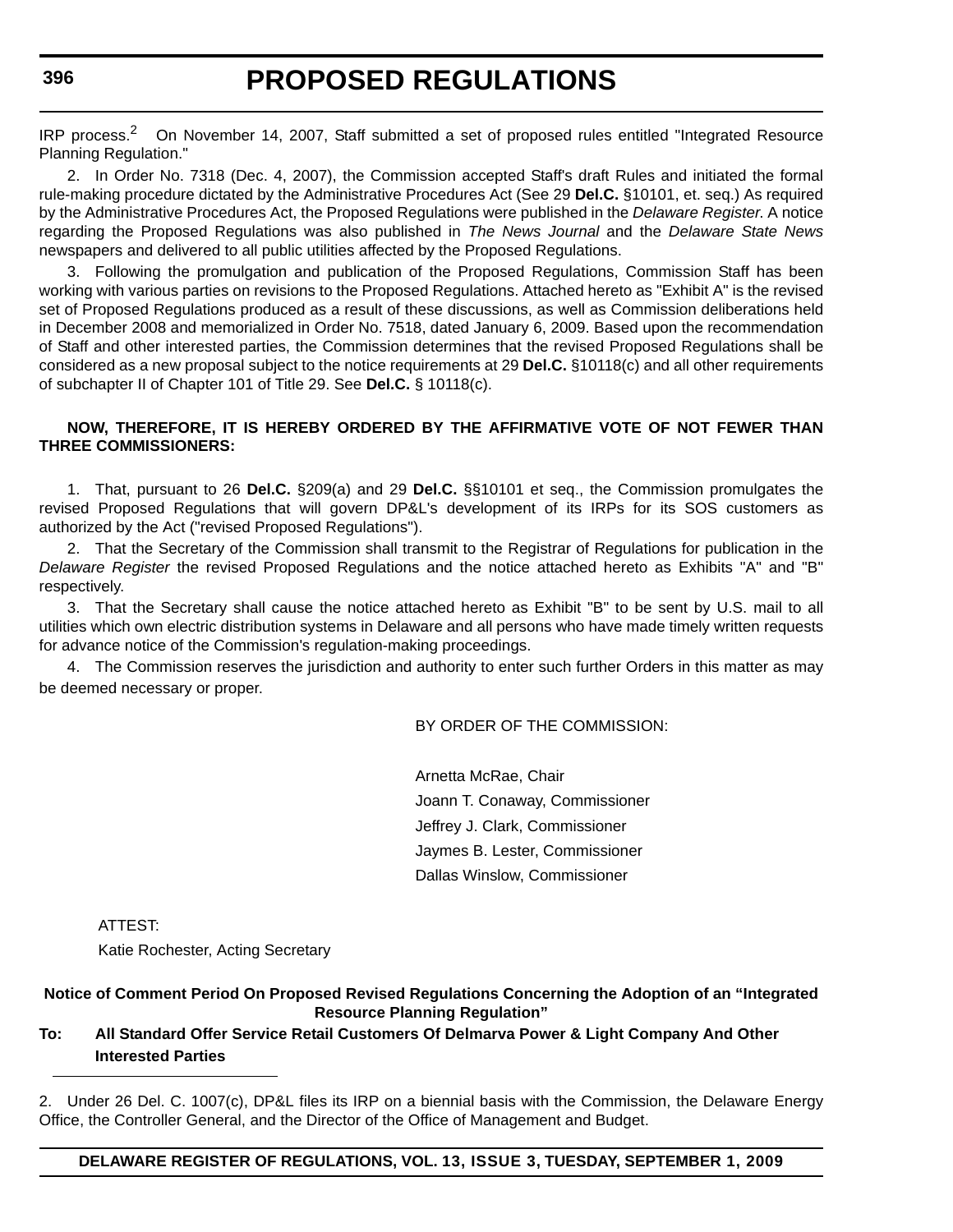In 2006, the General Assembly and Governor enacted the "Electric Utility Retail Customer Supply Act," 75 Del. Laws. Ch. 242 § 6 (Apr. 6, 2006) (the "Act"). The Act required Delmarva Power & Light Company ("DP&L") to submit an Integrated Resource Plan ("IRP") with the Public Service Commission (the "Commission"), the Controller General, the Director of the Office of Management and Budget, and the State Energy Office (collectively the "State Agencies"). The IRP is a document that reflects the end result of an integrated resource planning process by DP&L during which it has systematically evaluated all actions or options for procuring, creating, or load-managing electric supply to meet, at minimal cost, the needs of its Standard Offer Service ("SOS") retail customers over a ten-year planning period. DP&L filed its initial IRP with the State Agencies on December 1, 2006.

In order to comply with the new legislation, on December 4, 2007, the Commission promulgated regulations intended to govern DP&L's IRP process pursuant to the Act. The Proposed Regulations and a notice regarding the Proposed Regulations were published in the Delaware Register of Regulations.

Following publication of the Proposed Regulations, the Commission Staff and certain interested parties have made material revisions to the Proposed Regulations. Accordingly, the Commission entered PSC Order No. 7628, requiring that the revised Proposed Regulations be re-published for public comment. The Commission hereby solicits written comments, suggestions, compilations of data, briefs and other written materials concerning the revised Proposed Regulations. Ten (10) copies of such material shall be filed with the Commission at its offices located at 861 Silver Lake Boulevard, Cannon Building, Suite 100, Dover, Delaware 19904. **All such materials shall be filed with the Commission on or before October 5, 2009.**

The revised Proposed Regulations and the materials submitted in connection therewith will be available for public inspection and copying at the Commission's Dover office during normal business hours. The fee for copying is \$0.25 per page. The regulations may also be reviewed, by appointment, at the office of the Division of the Public Advocate located at the Carvel State Office Building, 4<sup>th</sup> Floor, 820 North French Street, Wilmington, Delaware 19801 and will also be available for review on the Commission's website: www.state.de.us/delpsc.

Any individual with disabilities who wishes to participate in these proceedings should contact the Commission to discuss any auxiliary aids or services needed to facilitate such review or participation. Such contact may be in person, by writing, by telephone, or otherwise. The Commission's toll-free telephone number (in Delaware) is (800) 282-8574. Any person with questions may also contact the Commission Staff at (302) 736-7500 or by Text Telephone at (302) 739-4333. Inquiries can also be sent by Internet e-mail to Katie.rochester@state.de.us.

### **3010 Integrated Resource Planning for the Provision of Standard Offer Service by Delmarva Power & Light Company**

## **1.0 General**

- 1.1 The reliability of electric service and the security of energy supply are of great importance to the Delaware Public Service Commission ("Commission"), because they are essential services to the citizens of Delaware. This regulation, in support of 26 **Del.C.** §1007, sets forth the minimum Delmarva Power and Light ("DP&L" or "Company") Integrated Resource Plan ("IRP" or "the Plan") requirements needed to ensure a cost effective, price stable, reliable, efficient and environmentally sound energy supply for all Standard Offer Service ("SOS") customers.
- 1.2 Nothing in this regulation relieves DP&L from compliance with any requirement set forth under any other regulation, statute, or order. Compliance with this regulation meets the minimum IRP requirements. Compliance with this regulation does not imply IRP approval or automatic cost recovery.
- 1.3 In accord with 26 **Del.C.** §1007, DP&L, as the Standard Offer Service Supplier, shall file an IRP on December  $1^{st}$ , 2006 and on the anniversary date of the first filing date every other year thereafter (i.e. 2008, 2010 et seq.). The Company may request and the Commission may change the filing date for good cause shown. These regulations shall apply to all IRPs filed pursuant to 26 **Del.C.** §1007. These regulations shall not apply to an IRP docket opened prior to the effective date of these regulations.
- 1.4 The IRP shall be filed in compliance with normal Commission policies and practices.
- 1.5 The IRP shall identify the year of the filing, the individuals responsible for its preparation and those individuals who shall be available to respond to inquires during the Commission's review of the plan.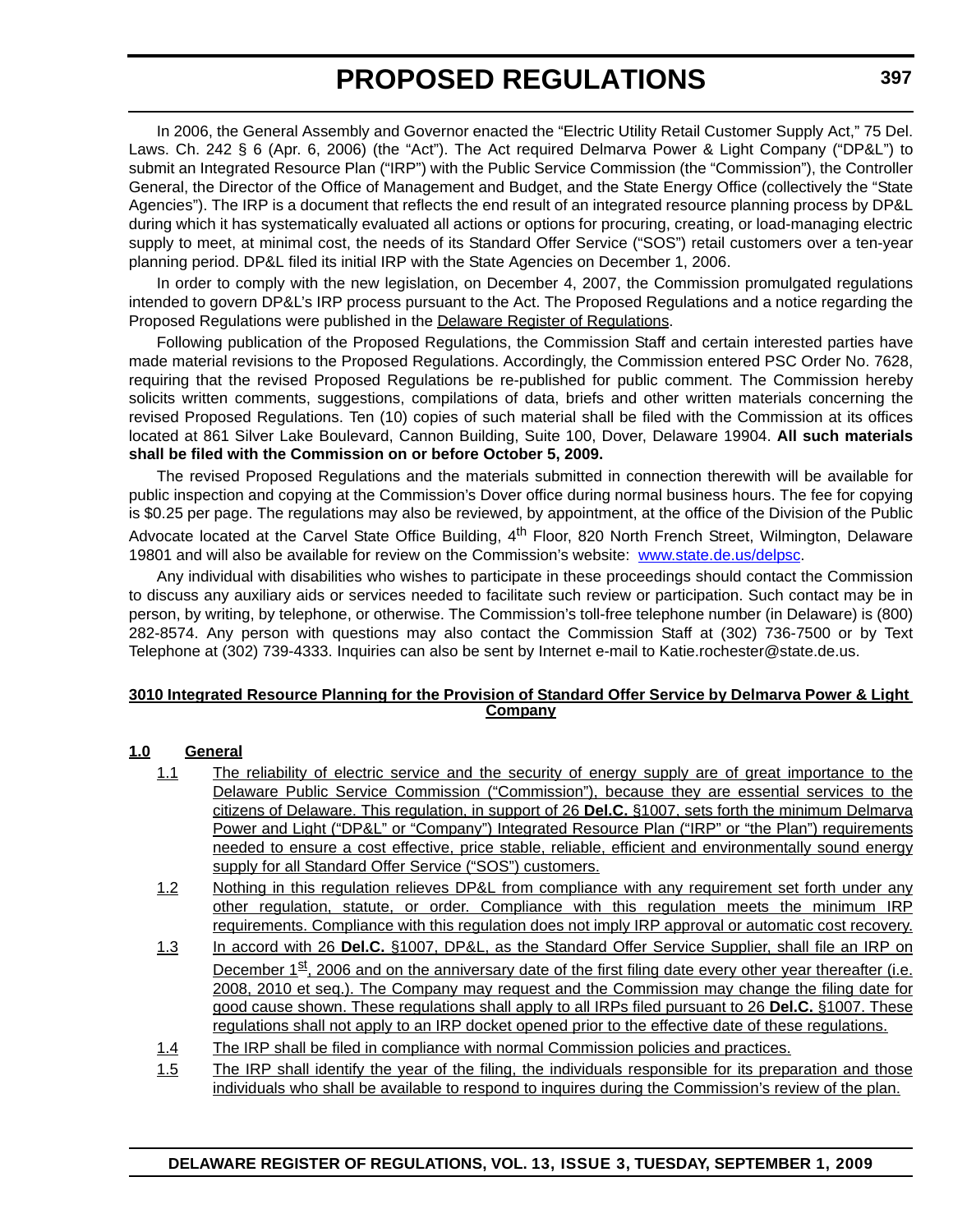- 1.6 Because an IRP may contain trade secrets and commercial or financial information, the Company may request that information, required under this Regulation, be classified as confidential, proprietary and/ or privileged material. The Company must explain how the material deemed confidential, if disclosed, will cause substantial harm to the competitive position of the Company or other party. The Company must attest that such information is not subject to inspection by the public or other parties without execution of an appropriate proprietary agreement. In requesting such treatment of information the Company is also obligated to file an additional copy of the information, excluding the confidential or proprietary information. The Commission, in accordance with Rule 11, Rules of Practice and Procedure of the Delaware Public Service Commission, effective May 10, 1999, shall treat such information as "confidential, not for public release" upon receipt of a properly filed request. Any dispute over the confidential treatment of information shall be resolved by the Commission, designated Presiding Officer or Hearing Examiner. Confidential utility documents shall be presented under separate seal.
- 1.7 Commission Recognition of a filed IRP implies only that the IRP is in compliance with the administrative requirements of this regulation and the Electric Utility Retail Customer Supply Act of 2006 ("Act"), 26 **Del.C.** §1001-1012. The recognition or ratification of an IRP does not confer or imply Commission approval unless so stated by an Order of the Commission*.* Approval or disapproval of an IRP must be made by the Commission after, at a minimum, Staff's analysis of and public comment on the proposed IRP. Any specific ratemaking treatment for the IRP or any portions thereof is neither directly nor indirectly guaranteed by virtue of the recognition or ratification.
- 1.8 The utility shall provide whatever detail and commentary necessary to demonstrate that it has met or exceeded the planning requirements as set forth in this regulation. An effort shall be made to ensure that the IRP is clearly stated and can be readily comprehended by the Commission, State Agencies, and other interested parties. The IRP shall include an Executive Summary.
- 1.9 Compliance with this regulation is a minimum standard for IRPs. The Company needs to exercise its professional judgment based on its systems and customer needs. The Company shall include all information that assists the reader to fully understand the IRP concept and the Company's IRP to meet SOS energy needs.
- 1.10 This regulation requires the maintenance and retention of supply resource planning data and the reporting of IRP achievements on an annual basis starting in 2009 to the Commission, Governor and General Assembly. The Company shall retain such data, consistent with Federal data retention guidelines and make it available for further review as necessary.
- 1.11 The Company shall submit a total of 14 copies of its IRP eight (8) copies to the Commission, two (2) copies to the Controller General's office, two (2) copies to the Office of Management and Budget; two (2) copies to the Division of the Public Advocate and two (2) copies to the Energy Office/DNREC. The Commission may request up to six (6) additional copies of combined and common filings as may be necessary for review.
- 1.12 These Integrated Resource Planning Regulations shall be effective for IRP dockets opened after the effective date of these regulations and may be reviewed, revised, or extended as necessary to ensure continued compliance with 26 **Del.C.** §1001-1012 and to ensure adequate SOS energy supply.
- 1.13 Failure of the Company to file an IRP or to provide progress reports as required may subject the Company to the penalty and remedial provisions of the Delaware statute (26 **Del.C.** §1019).
- 1.14 The Company shall make the full IRP, including any appendices or other supporting materials, available to the general public on its web site and shall update these materials on the Company's web site to remain current with all subsequent updates, revisions or other changes made to the IRP by the Company.

## **2.0 Definitions**

The following words and terms, as used in these regulations, shall have the following meanings, unless the context clearly indicates otherwise.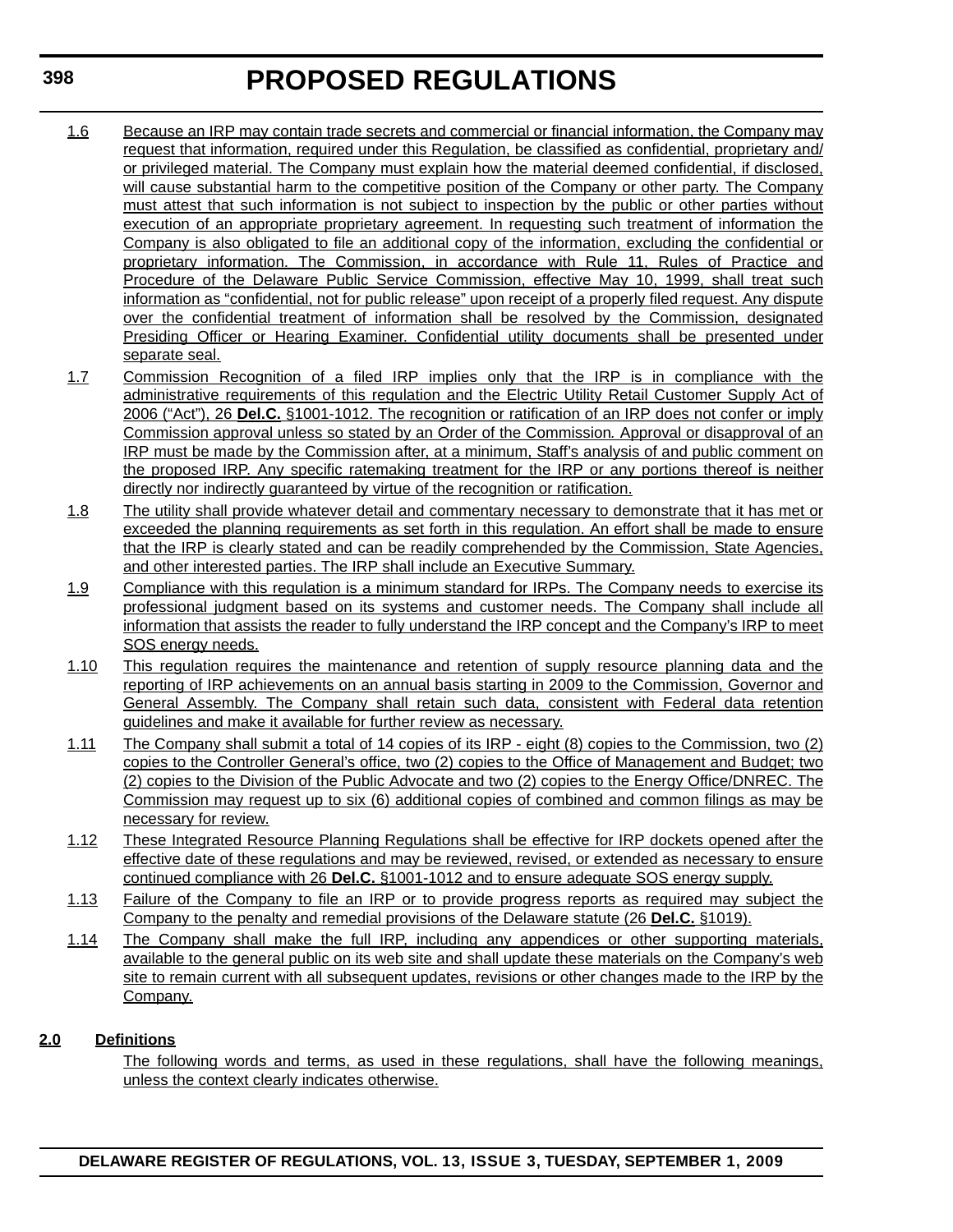**"Brownfield"** means any vacant, abandoned, or underutilized real property the development or redevelopment of which may be hindered by the reasonably held belief that the real property may be environmentally contaminated.<sup>3</sup>

**"Capacity"** means the maximum power capability of a piece of equipment. For example, a generating unit might have a rated capacity of 50 megawatts.

**"Commission"** means the Delaware Public Service Commission.

**"Commission Approval"** means that if the Company requests and the Commission approves specific policies, contracts or guidelines that are attached to the IRP for rate making purposes. Certain policies, contracts, or guidelines previously approved by the Commission will not need additional Commission approval in the IRP unless materially changed.

**"Commission Recognition"** means that within 45 days after the Company has filed its IRP the Commission finds that the plan is administratively complete in fulfilling the requirements of the rules and regulations.

**"Commission Ratification"** means that after the completion of the regulatory process, including analysis by Staff and input from the public and other parties, the Commission finds that the IRP is not unreasonable and appears to be in the best interest of the ratepayers. Any specific ratemaking treatment for the plan or any portions thereof is neither directly nor indirectly guaranteed by virtue of the ratification.

**"Conservation"** means any reduction in electric power consumption that results from improved efficiency, avoidance of waste, reduced consumption, or other energy usage reductions that may result from installing new equipment, modifying existing equipment to improve efficiency, adding insulation or changing behavior patterns.

**"Customer-Sited Generation"** means a generation unit that is interconnected on the end-use customer's side of the retail electricity meter in such a manner that it displaces all or part of the metered consumption of the end-use customer.

**"Demand Response ("DR")"** means programs that are designed specifically to reduce electricity demand during periods of supply constraint. These programs do not necessarily reduce total annual energy consumption.

**"Demand-Side Management ("DSM")"** means cost effective energy efficiency programs that are designed to reduce customers' electricity consumption, especially during peak periods.<sup>4</sup>

**"DNREC"** means the Delaware Department of Natural Resources and Environmental Control

**"DP&L"** or **"Company"** means Delmarva Power & Light Company, Inc. or its successor organizations.

**"Energy"** means electrical energy. In this sense, energy is a measure of the quantity of units of electricity used in a given time period, measured in megawatt- hours.

**"Environmental Benefit"** means the positive environmental impact minus the negative environmental impact attained by specific actions including, but not limited to, energy generation and distribution, transmission service, conservation, customer-sited generation, DR, or DSM.

**"Environmental Impact"** means the result of an action, outcome or activity related to the IRP, on natural and physical resources including, but not limited to, wetlands, sea levels, fisheries, air quality, water quality and quantity, public health, climate impacts, land masses, and ground water.

**"Externalities"** means the social, health, environmental and/or welfare costs or benefits of energy which result from the production, delivery or reduction in use through efficiency improvements, and which are external to the transaction between the supplier (including the supplier of efficiency improvements) and the wholesale or retail customer. Externalities should be quantified and expressed in monetary terms where possible. Those externalities that cannot be quantified or expressed in monetary terms shall nonetheless be qualitatively considered.

<sup>3. 7</sup> *Del. C.* §9103

<sup>4. 26</sup> **Del.C.** § 1001 (5).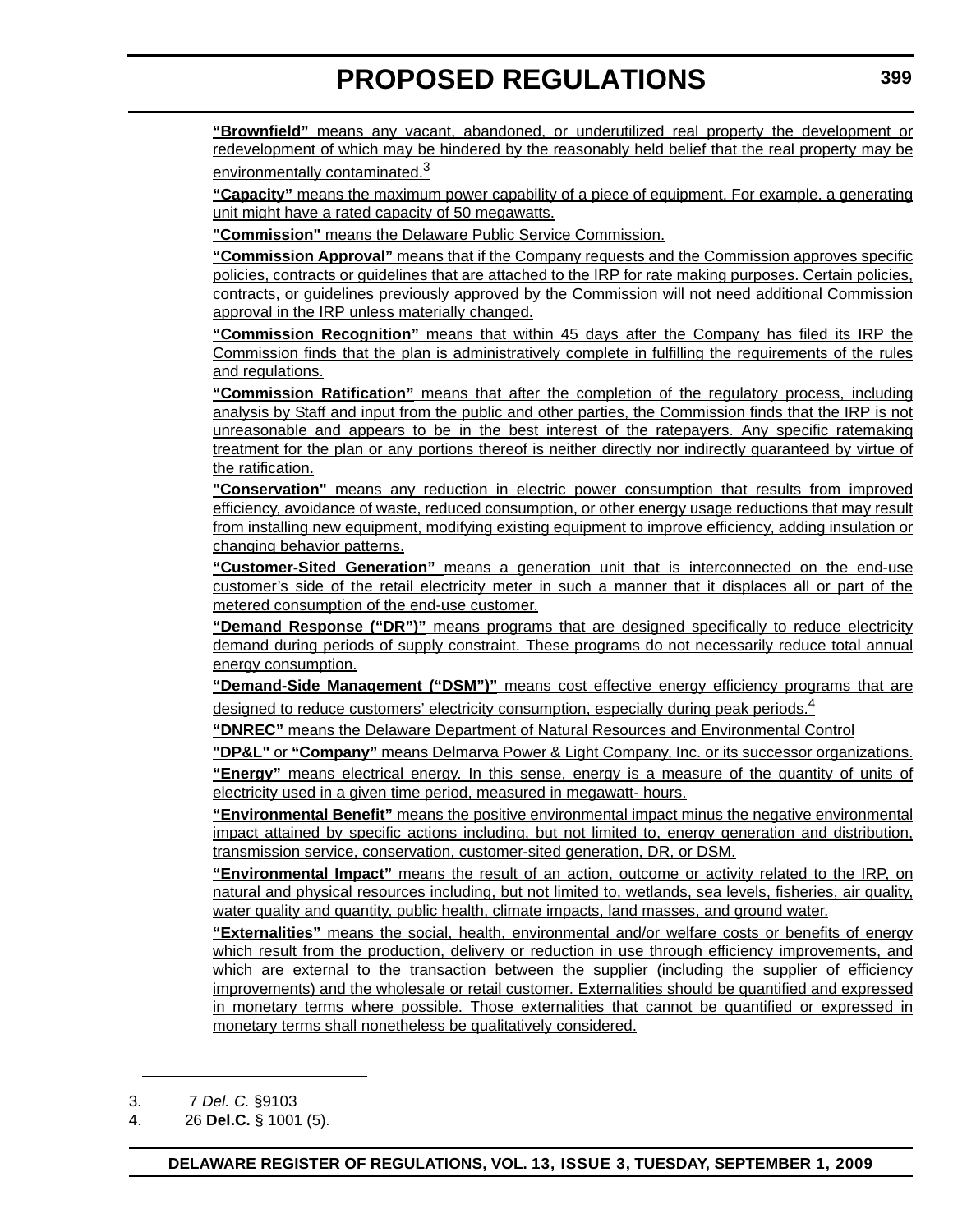**"Fuel Diversity"** means the utilization of resources to supply energy to SOS customers that are procured in such a way as to diminish the risk of adverse changes in fuel prices for electric generation, either through a mix of electric generating resources that utilize a variety of fuel sources, fuel hedges, Customer-Sited Generation resources, both renewable and nonrenewable, application of appropriate risk management practices, DSM or a combination of these activities and assets.

**"Generation Attributes"** means non-price characteristics of the electrical energy output of a generation unit including, but not limited to, the units fuel type, geographical location, emissions, vintage and Renewable Energy Portfolio Standards (26 **Del.C.** § 351-363) eligibility.

"**Implementation Plan"** means an action plan which outlines the short and long term planned actions and contingency plan of the Company to secure necessary energy, capacity, transmission and other appropriate resources as further described in the Integrated Resource Plan.

**"Integrated Resource Planning"** means the planning process of an Electric Distribution Company that systematically evaluates all available options, including but not limited to: generation, Supply Contracts, transmission and Demand-Side Management programs during the planning period to ensure that the electric distribution Company acquires sufficient and reliable resources over time that meet their customers' needs at a minimal cost.<sup>5</sup>

**"Integrated Resource Evaluation"** means a process within the IRP that considers and compares supply- and demand-side resources to select a final resource mix.

**"Integrated Resource Plan (IRP)"** means the plan derived from the integrated resource planning process.

**"Load Forecast"** means the estimated future annual electricity usage that is used to help electric utilities make resource allocation decisions.

**"New or Innovative Baseload Technologies"** means energy resources using new technologies to generate electricity on a typical round- the- clock basis.

"**Nominal Price**" means the price paid for a product or service at the time of the transaction that has not been adjusted to reflect the effects of inflation.

**"PJM Interconnection, L.L.C. ('PJM')"** means the Regional Transmission Organization or successor organization that is responsible for wholesale electricity markets and the interstate transmission of electricity throughout a multi-state operating area that includes Delaware.

**"Portfolio"** or **"Resource Portfolio"** means the combination of physical assets (e.g. electric generating, self generating, and transmission assets), financial products (e.g. Supply Contracts for energy and related services), market resources (e.g. spot market energy purchases), DSM and DR programs, and Customer-Sited Generation resources, both renewable and non renewable, that the Electric Distribution Company uses to satisfy current and future energy procurement requirements for SOS customers, which is designed to manage the risk of adverse price changes to SOS customers.

**"Plan Objectives"** means the targets or goals of an IRP needed to measure the impact and/or success of the plan's actions. Such goals or targets must be definitive, measurable and verifiable. Refer to 1.1 for IRP objectives.

**"Price Stability"** means the lack of significant variation in either the real price or nominal price paid by SOS customers over the planning period.

**"Real Price"** means the value after adjusting for inflation. Real price is expressed in constant dollars reflecting buying power relative to a base year**.**

**"Reliability"** means the degree of performance of the elements of the bulk electric system that results in electricity being delivered to customers within accepted standards and in the amount desired. Reliability may be measured by the frequency, duration, and magnitude of adverse effects on the electric supply. Electric system Reliability can be addressed by considering two basic and functional aspects of the electric system – Adequacy and Security.

<sup>5. 26</sup> **Del.C.** §§ 1001(13), 1007 (b)(1).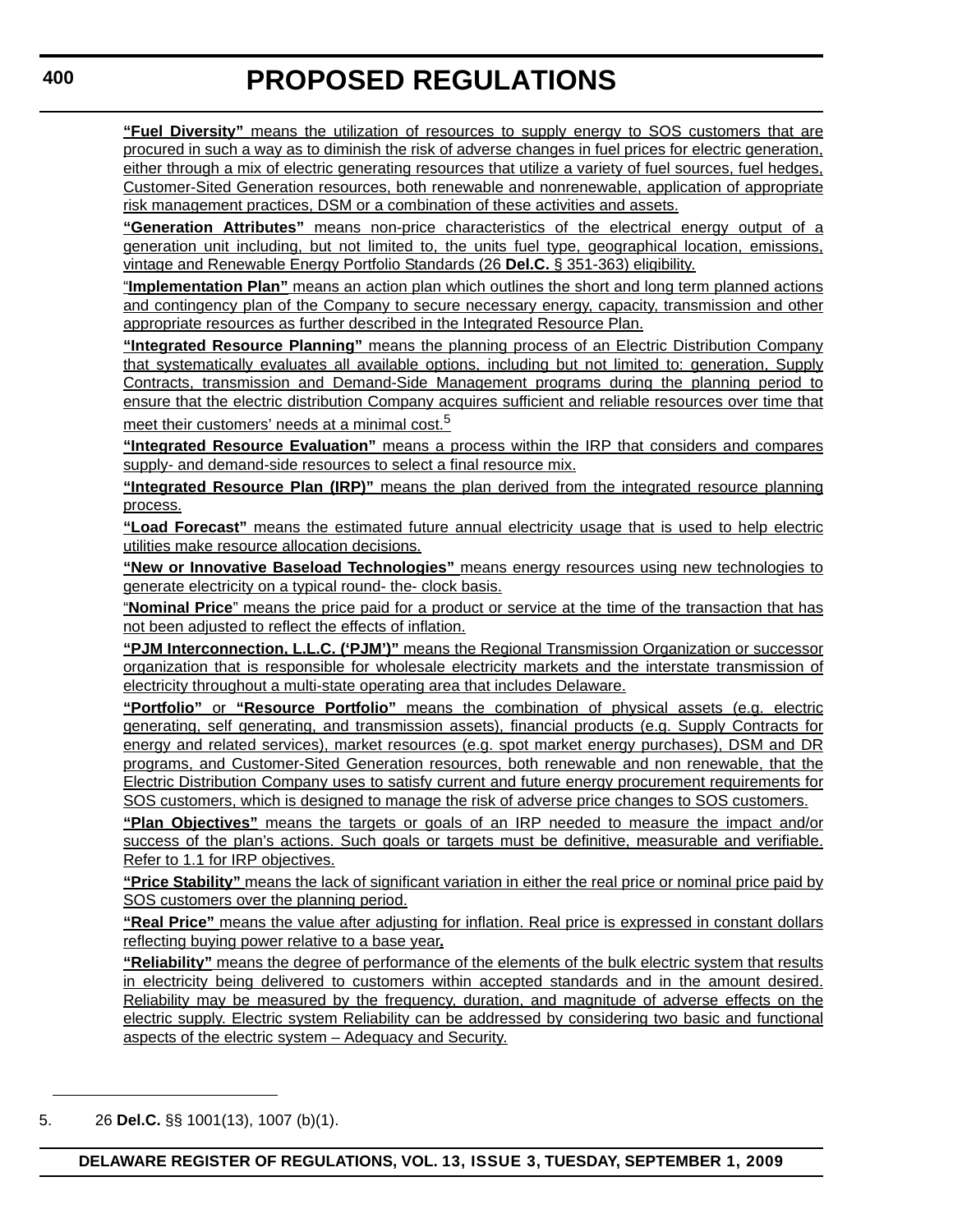- Adequacy is the ability of the electric system to supply the aggregate electrical demand and energy requirements of customers at all times, taking into account scheduled and reasonably expected unscheduled outages of system elements.
- **•** Security is the ability of the electric system to withstand sudden disturbances such as electric short circuits or unanticipated loss of system elements.  $6$
- As applied to distribution facilities, Reliability is further described as the degree to which safe, proper and adequate electric service is supplied to customers without interruption.

## **"Resource Portfolio"** means "**Portfolio**."

**"Retail Competition"** means the right of a customer to purchase electricity from a certified electric supplier.

**"Scenario Analysis"** means a component of integrated resource planning that analyzes and assigns probabilities to a variety of possible future conditions and the options available to deal with them. Its primary purpose is to facilitate better resource planning decisions by assessing and quantifying the economic and other risks related to a particular decision.

**"Standard Offer Service ("SOS")"** means the provision of electric supply service by a Standard Offer Service Supplier to customers who do not otherwise receive electric supply service from a certified electric supplier.

**"Standard Offer Service Supplier"** means the electric distribution company serving within its certificated service territory.

**"Supply Contracts"** means short or long term power procurement contracts as may be negotiated and agreed upon to meet defined requirements, more specifically for Delaware's Standard Offer Service customers.

**"Transmission Service"** means the delivery of electricity from supply sources through transmission facilities to distribution system interconnection points.

**"Wholesale Electricity Market"** means the various PJM markets in which the purchase and sale of electric energy, capacity, and ancillary services from generators to resellers/wholesale suppliers (who sell to retail customers) takes place at the transmission level.

## **3.0 General Requirements**

- 3.1 Consistent with the requirements of 26 **Del.C.** §1007 and this regulation, the Company shall file a new and complete IRP every two years, starting on December 1, 2010 (first even-numbered year after the effective date of these regulations), that meets the following requirements:
	- 3.1.1 The IRP shall provide a framework for comparing a comprehensive resource mix of supply- and demand-side and Transmission Service resource costs and attributes.
	- 3.1.2 The IRP shall utilize a Resource Portfolio in achieving the objectives of the IRP, shall incorporate a Portfolio approach to securing resources and incorporating an analysis of risk versus certainty into the planning process, or absent such a Portfolio approach, the rationale supporting the exclusion.
	- 3.1.3 The IRP process shall provide for regulatory, stakeholder and public input into the development of the IRP in accordance with normal Commission policies and practices.
	- 3.1.4 The IRP shall include provisions for the IRP to be modified from time to time, as may be necessary to conform with any subsequent legislative or regulatory directives.
- 3.2 The IRP shall at the minimum include the following requirements:
	- 3.2.1 An executive summary with a short description of the utility, its customers, service territory, current facilities, planning objectives, notable areas of departure in the new IRP from the old, citing specific location within the IRP where the new aspects shall be found, Load Forecast, proposed IRP and Implementation Plan.
	- 3.2.2 Established Plan Objectives in quantitative and qualitative terms by which the IRP achievements may be measured and shall not be biased against any particular option. Measures must be
- 6. NERC definition NERC's Reliability Assessment 2001–2010, dated October 16, 2001.

## **DELAWARE REGISTER OF REGULATIONS, VOL. 13, ISSUE 3, TUESDAY, SEPTEMBER 1, 2009**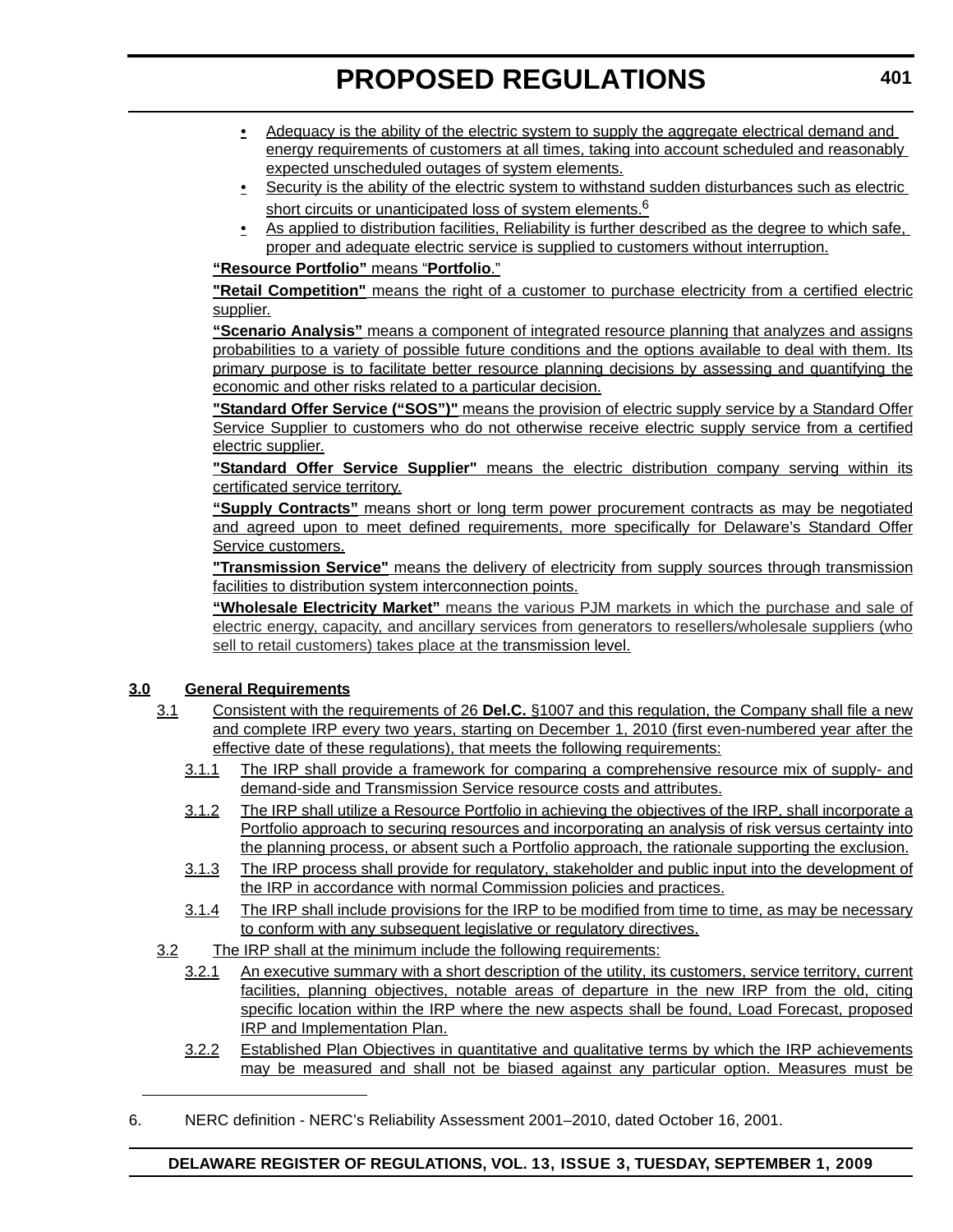ascribed to each objective. The Company must include a summary of the overall process, and models used in developing the IRP.

- 3.2.3 A description of the load forecast, the assumptions used or implicit in creating the forecast, the range of forecast examined, and the forecast selected for the filing period and a detailed rationale for such selection.
- 3.2.4 An Integrated Resource Evaluation which shall include a listing of all the options considered to meet the load forecast, identification of those chosen for further evaluation and possible inclusion in the IRP, and a discussion of the rationale for such selections including any key assumptions. This planning information shall include a 10-year planning horizon, starting with the year immediately following the filing year (i.e. filing year of 2010 shall include planning information for years 2011 through 2020).
- 3.2.5 A Scenario Analysis used to integrate the options into a single resource plan or individual scenario for further review and analysis, to include a listing of the various scenarios considered and any key assumptions.
- 3.2.6 A description of the process used to develop the proposed IRP, including the assumptions and analysis leading up to the decision and the application of the valuation criteria as specified in section 5.0.
- 3.2.7 An analysis of the risk and sensitivity of the proposed IRP in comparison to other options also considered and a contingency plan to meet the Plan Objectives should one of the supply, demand or transmission options be either delayed or not realized.
- 3.2.8 Plans for implementation of the IRP, for no less than five (5) years, starting with the year immediately following the filing year.

## **4.0 Load Forecast**

- 4.1 The Company shall consider a range of load growth forecasts that include:
	- 4.1.1 Both historical data and future estimates.
	- 4.1.2 Both winter and summer peak demand for total Delmarva Delaware load and Delmarva Delaware SOS load by customer class.
	- 4.1.3 Weather adjustments, including consideration of climate change potential.
	- 4.1.4 Five (5) year historical loads, current year-end estimate and ten (10) year weather adjusted forecast showing individually and aggregated Delmarva Delaware and Delmarva Delaware SOS load, and both Delmarva Delaware and Delmarva Delaware SOS load disaggregated by customer classes, including both capacity (MW) and energy requirements (MWh).
	- 4.1.5 Analyses of how existing and forecast Conservation, DR, DSM, Customer-Sited Generation, various economic and demographic factors, including the price of electricity, will affect the consumption of electric services, and how customer choice under Retail Competition of utility service may affect future loads.
	- 4.1.6 Description of the process the Company used to develop these forecasts. Forecasts shall include the probability of occurrence. Within the forecasting modeling descriptions the Company shall demonstrate how well its model predicted past load data for the prior five (5) years.

## **5.0 Resource Portfolio Options**

- 5.1 The Company shall include a description of the overall process and the analytical techniques it used to identify its proposed options. The Company shall not rely exclusively on any particular resource or purchase procurement process.
- 5.2 The Company shall identify and evaluate all reasonable resource options including generation and transmission service, Supply Contracts, both short- and long-term procurement DSM, DR and customer sited generation, even if a particular strategy is ultimately not recommended by the Company. The IRP must show an investigation of all reasonable opportunities for a more diverse supply at the lowest reasonable cost, including consideration of environmental benefits and externalities. The Company shall also provide any hedging guidelines and shall identify any changes

## **DELAWARE REGISTER OF REGULATIONS, VOL. 13, ISSUE 3, TUESDAY, SEPTEMBER 1, 2009**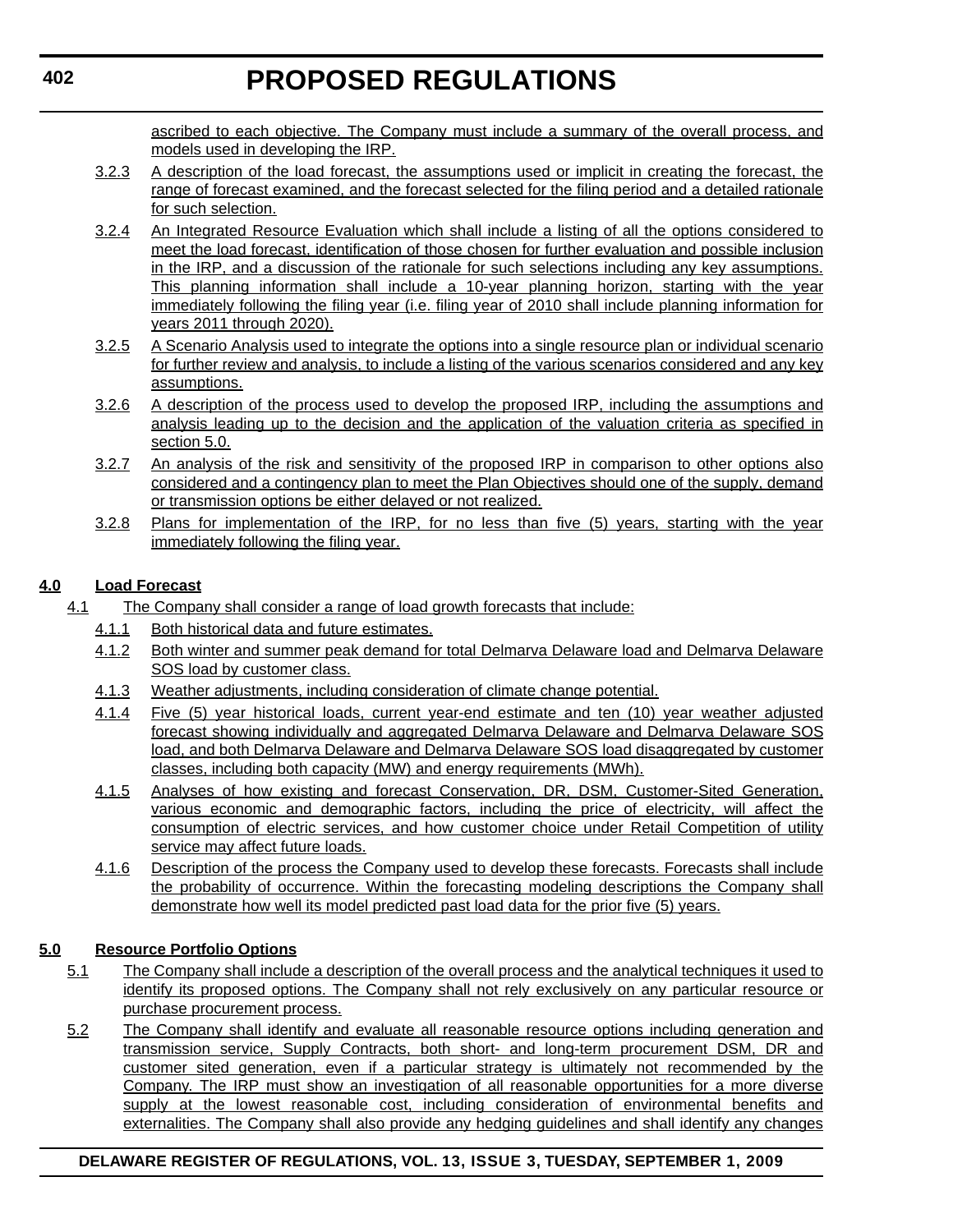from any existing hedging policy. Cost evaluations shall contain a description of each option and an evaluation that considers the economic and environmental value of the following:

- 5.2.1 Resources that utilize New or Innovative Baseload Technologies;
- 5.2.2 Resources that provide short or long term Environmental Benefits to the citizens of this State;
- 5.2.3 Facilities that have existing fuel and transmission infrastructure;
- 5.2.4 Facilities that utilize existing brownfield or industrial sites;
- 5.2.5 Resources that promote Fuel Diversity;
- 5.2.6 Resources or facilities that support or improve Reliability; or
- 5.2.7 Resources that encourage Price Stability.
- 5.3 Where Transmission Service is identified as a planning option, the Company shall describe the transmission enhancement, the location, and provide PJM's assessment of the impact of the proposed transmission asset when available. The IRP shall reflect the current projects included in PJM's Regional Transmission Expansion Plan ("RTEP"). The Company shall file with the Commission any PJM revisions or updates to the RTEP immediately after receipt.
- 5.4 At least 30 percent of the resource mix shall be acquired through the regional Wholesale Electricity Market via a bid procurement or auction process held by DP&L. (Docket No. 04-391.)
- 5.5 The Company shall also include discussion of known plans to reduce existing physical, contractual or service related Portfolio resources during the IRP planning period.
- 5.6 The Company shall include a detailed description of its energy efficiency activities in accordance with 26 **Del.C.** §1020. The Company shall first consider electricity DR and DSM strategies for meeting base load and load growth needs and cost-effective renewable energy resources before considering traditional fossil fuel-based electric supply services to meet their retail electricity supplier obligations as defined in 26 **Del.C.** §352.
- 5.7 The Company shall evaluate all technically feasible and cost effective DR improvements. Where non-Company evaluations of DSM and Conservation are available through the Sustainable Energy Utility ("SEU") (or other organization as requested by the Commission), the Company shall summarize the results and actions taken. The Company shall collaborate and may contract with the SEU to provide services to accomplish the SEU's Demand Side management plans. The Company, using its independent best judgment, may recommend in the IRP any DSM program first offered to the SEU but rejected by the SEU. Where DR programs are new, the Company shall summarize the anticipated benefits with respect to load reductions and provide supporting material to justify the new program.
- 5.8 The Company shall collaborate with the SEU and appropriate State Agencies in its evaluation of Customer-Sited Generation resource options. The Company may enter into a contractual relationship with the SEU or other energy service providers to implement a Customer-Sited Generation resource option strategy.
- 5.9 The Company shall assess the Resource Portfolio options against the set of Plan Objectives and criteria.

## **6.0 Plan Development**

- 6.1 The Company shall conduct an Integrated Resource Evaluation in formulating its potential plans for supply and demand-side resource scenarios. The Company shall describe the mechanism or process by which the Load Forecast and options have been blended into the various IRP scenarios. In integrating its supply and demand-side resources, the Company shall:
	- 6.1.1 Prepare an evaluation that takes into consideration the life expectancy of the resource, if the resource provides capacity and/or energy, any improvements to system Reliability, the dispatchability of the source, any lead time requirements, the flexibility of the resource, the Generation Attributes of the resource, the efficiency of the resource, and the opportunities for customers' participation. The valuation shall assess the probability of securing the options according to modeling information used, including any key assumptions. The Company shall provide the estimated energy and capacity impacts for each option and the rationale behind the estimate.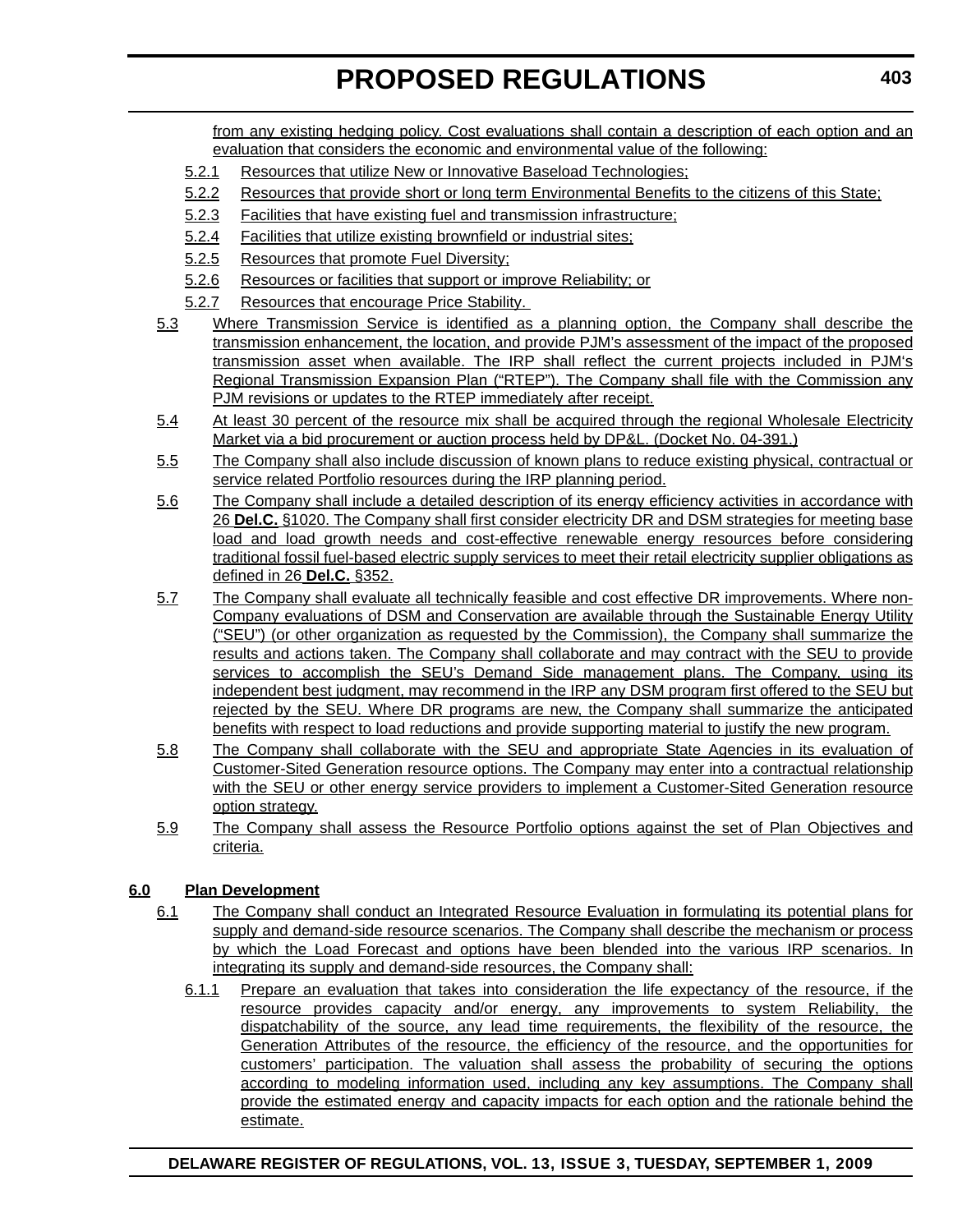- 6.1.2 Prepare a contingency plan that shall include a discussion of how the Company might alter the proposed IRP in the future if the key planning assumptions used to develop the proposed IRP in the future turn out to be different than what was assumed in preparing the proposed IRP.
- 6.1.3 Evaluate the cost-effectiveness of the options from the perspectives of the utility and the different classes of ratepayers. Any cost evaluation should be based on real prices, the Company, should it so choose also may provide a cost evaluation using nominal prices.
- 6.1.4 Include a current evaluation, detailing and giving consideration to environmental benefits and externalities associated with the utilization of specific methods of energy production. This evaluation need not be based on original research by the Company and may rely on published research and peer reviewed scientific and/or medical studies commonly available. To the extent that any reliable, relevant peer reviewed published research and scientific and/or medical studies commonly available include life cycle analyses encompassing energy extraction, transport, generation and/or use, the Company shall include such research and studies in its evaluation.
- 6.1.5 The IRP shall not include any assumptions that externalities are adequately addressed by either the fact that the IRP meets the Renewable Energy Portfolio Standards, satisfies the Energy Efficiency Resources Standards, or that the generating units to be utilized comply with existing environmental regulations. This rule does not, however, preclude a potential conclusion that the Renewable Energy Portfolio Standards or Energy Efficiency Resources Standards in effect at the time adequately address externalities.
- 6.1.6 Evaluate the financial, competitive, reliability, and operational risks associated with the options recommended by the IRP and how these risks may be mitigated over the 10 year planning period. Each candidate plan shall include a discussion of the likelihood of the occurrence of such risks.
- 6.1.7 For the options included in the proposed plan identified in the IRP, the IRP shall include an analysis of the fuel risk associated with the proposed Resource Portfolio and how such fuel risk will be mitigated when the proposed IRP is implemented.
- 6.1.8 Perform sensitivity analyses on each of the candidate plans to include variations in key assumptions and to assess the likelihood of planned outcomes. The sensitivity analyses shall include among other analyses the impact of proposed or existing rules and regulations on a local, regional or national level related to climate change.
- 6.2 The Company shall forward a copy of the IRP to DNREC and seek input into externalities, including but not limited to, health effects.
- 6.3 In developing candidate plans, special attention shall be given to ensuring consistency between the IRP and typical rate- making processes. While the ultimate consumer price associated with the plan is important, the stability of rates and other factors as described in Section 5.2 need to be considered in any candidate plan selection.

## **7.0 Proposed Plan Selection.**

- 7.1 The Company shall select and file the proposed IRP that is the most consistent with the criteria set forth in 26 **Del.C.** §§1007, 1020 and this Regulation. The Company shall provide a description of the options recommended for inclusion in the proposed IRP, including a description of the mechanism or process used for valuing each option. The Company shall describe the rationale behind its selection, including any modeling or methodology used as the basis for selection of the proposed IRP.
- 7.2 In filing the proposed IRP, the Company shall provide at a minimum a five (5) year forecast of supply rates by customer class that would be anticipated based on the IRP planning assumptions and recommended procurement strategy.

## **8.0 Implementation Plan**

8.1 As part of the IRP, the Company shall file a plan needed to implement the IRP. Such Implementation Plan shall be a five (5) year action plan outlining the resource decisions intended to implement the IRP. The Implementation Plan shall include: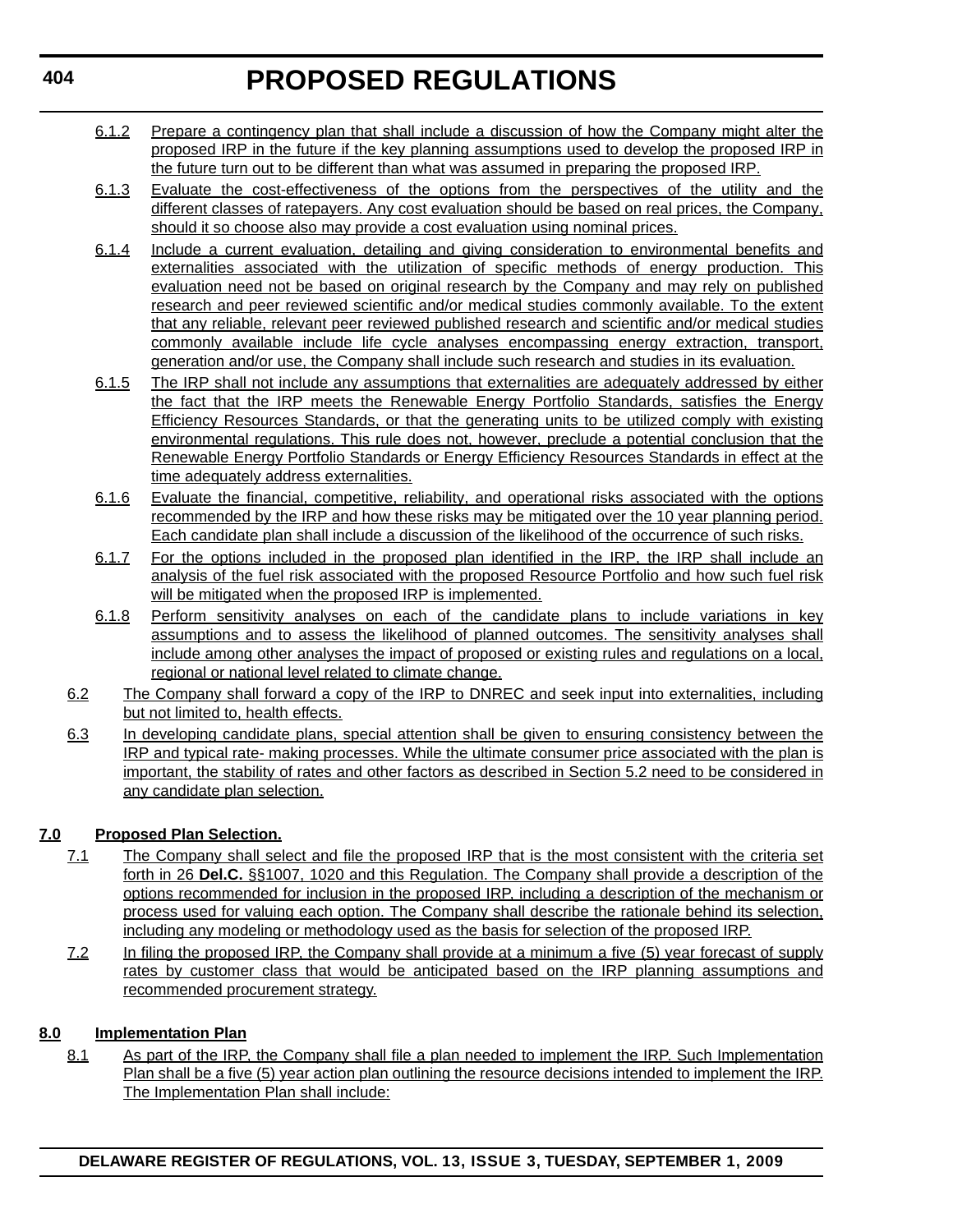- 8.1.1 All actions to be taken in the first two (2) years and outline actions anticipated in the last three (3) years.
- 8.1.2 For IRPs filed on or after December 1, 2010, a status report of the specific actions contained in the previous Implementation Plan, including what risk assumptions were made and what actually occurred.
- 8.1.3 Schedule of key activities related to the IRP implementation.

## **9.0 Review and Comment**

- 9.1 As part of the process commencing in 2009 and continuing on an annual basis, the Company shall submit a report to the Commission, the Governor and the General Assembly detailing their progress in implementing their IRPs.
- 9.2 The Commission, interested State Agencies, interested parties and the general public shall be provided an opportunity for review and comment on the Company's IRP filings. The Commission shall seek input from DNREC on the issue of externalities and environmental benefits due to emissions, as the result of the proposed IRP.
- 9.3 Subsequent to the IRP recognition and after input from the public, and other parties, the Commission may ratify the filing of the Company's IRP and its compliance with these regulations. Ratification that the IRP complies with the statute shall not guarantee a particular ratemaking treatment of future resource acquisitions. To the extent that the Commission determines that the IRP is not compliant with the statute or is unlikely to meet the goals of the statute, the Company shall revise its IRP to meet these requirements. Rate treatment shall be addressed in rate or other proceedings as filed by the utility or as initiated by the Commission.
- 9.4 The Integrated Resource Plan may be used as a factor in rate cases to evaluate the performance of the utility. Reports provided under this Regulation are subject to annual review and audit by the Commission and interested State Agencies. The Company must maintain sufficient records to permit a review and confirmation of material contained in all required reports.

## **[DEPARTMENT OF TRANSPORTATION](http://www.dmv.de.gov/)**

**DIVISION OF MOTOR VEHICLES**

Statutory Authority: 2 Delaware Code, Sections 1802; 29 Delaware Code, Section 8404 (2 **Del.C.** §1802 and 29 **Del.C.** §8404) 2 **DE Admin. Code** 2287

## **PUBLIC NOTICE**

## **[Rules and Regulations Pertaining to the Regulation of Public Carriers](#page-4-0)**

Under Title 2 of the **Delaware Code**, Section 1802, as well as 29 **Delaware Code** Section 8404, the Delaware Department of Transportation (DelDOT), is empowered to adopt regulations concerning public carriers, such as taxicabs, limousines, and charter buses operated by private entities. The Department has now drafted revisions to its existing Public Carrier regulations. A copy of the proposed changes accompanies this notice.

The Department will take written comments on the draft changes to the Delaware Public Carrier Regulations from September 1, 2009 through September 30, 2009.

Questions or comments regarding these proposed changes should be directed to: Michael Harrell, Administrator, DelDOT DMV Transportation Services, P.O. Drawer E, Dover, DE 19903 (302) 744-2730 (telephone) (302) 739-6299 (fax) [michael.harrell@state.de.us.](mailto:michael.harrell@state.de.us)

**\*Please Note: Due to the size of the proposed regulation, it is not being published here. A copy of the regulation is available at:**

**http://regulations.delaware.gov/register/september2009/proposed/13 DE Reg 405 09-01-09.htm**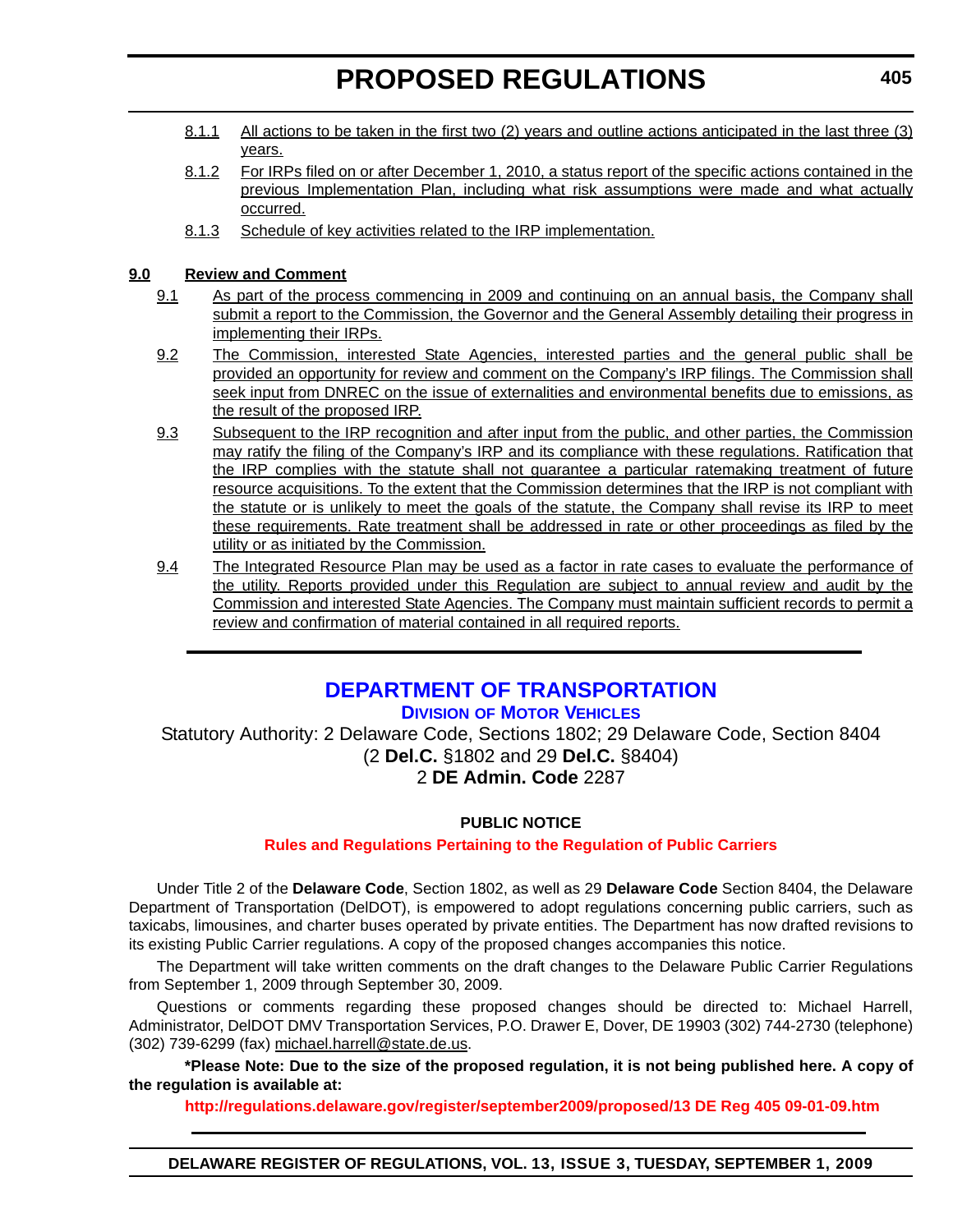## **Symbol Key**

Arial type indicates the text existing prior to the regulation being promulgated. Underlined text indicates new text added at the time of the proposed action. Language which is stricken through indicates text being deleted. **[Bracketed Bold language]** indicates text added at the time the final order was issued. **[Bracketed stricken through]** indicates language deleted at the time the final order was issued.

## **Final Regulations**

The opportunity for public comment shall be held open for a minimum of 30 days after the proposal is published in the *Register of Regulations*. At the conclusion of all hearings and after receipt within the time allowed of all written materials, upon all the testimonial and written evidence and information submitted, together with summaries of the evidence and information by subordinates, the agency shall determine whether a regulation should be adopted, amended or repealed and shall issue its conclusion in an order which shall include: (1) A brief summary of the evidence and information submitted; (2) A brief summary of its findings of fact with respect to the evidence and information, except where a rule of procedure is being adopted or amended; (3) A decision to adopt, amend or repeal a regulation or to take no action and the decision shall be supported by its findings on the evidence and information received; (4) The exact text and citation of such regulation adopted, amended or repealed; (5) The effective date of the order; (6) Any other findings or conclusions required by the law under which the agency has authority to act; and (7) The signature of at least a quorum of the agency members.

The effective date of an order which adopts, amends or repeals a regulation shall be not less than 10 days from the date the order adopting, amending or repealing a regulation has been published in its final form in the *Register of Regulations*, unless such adoption, amendment or repeal qualifies as an emergency under §10119.

## **[DEPARTMENT OF FINANCE](http://delottery.com/)**

**OFFICE OF THE STATE LOTTERY**

Statutory Authority: 29 Delaware Code, Section 4805 (29 **Del.C.** §4805)

## **[ORDER](#page-4-0)**

After due notice in the *Register of Regulations* and two Delaware newspapers, written comments on proposed regulations relating to a sports lottery were invited. These regulations resulted from recent legislation amending 29 **Del.C.** Ch. 48, activating a sports lottery, which legislation also directed the Director of the Lottery to issue regulations.

The proposed regulations establish definitions and set rules relating to licensing and a variety of other issues relating to the sports lottery.

The proposed amendments were published in the *Register of Regulations*, Vol. 13, Issue 1, on July 1, 2009.

### **Summary of the Evidence and Information Submitted**

No written comments were received.

### **Findings of Fact and Conclusions of Law**

The public was given notice and an opportunity to provide written comments and testimony on the proposed amendments.

The Lottery finds that the proposed amendments to the rules are necessary and in the public interest.

Pursuant to 29 **Del.C.** §4805, the Lottery has statutory authority to promulgate regulations governing the establishment and operation of lottery matters.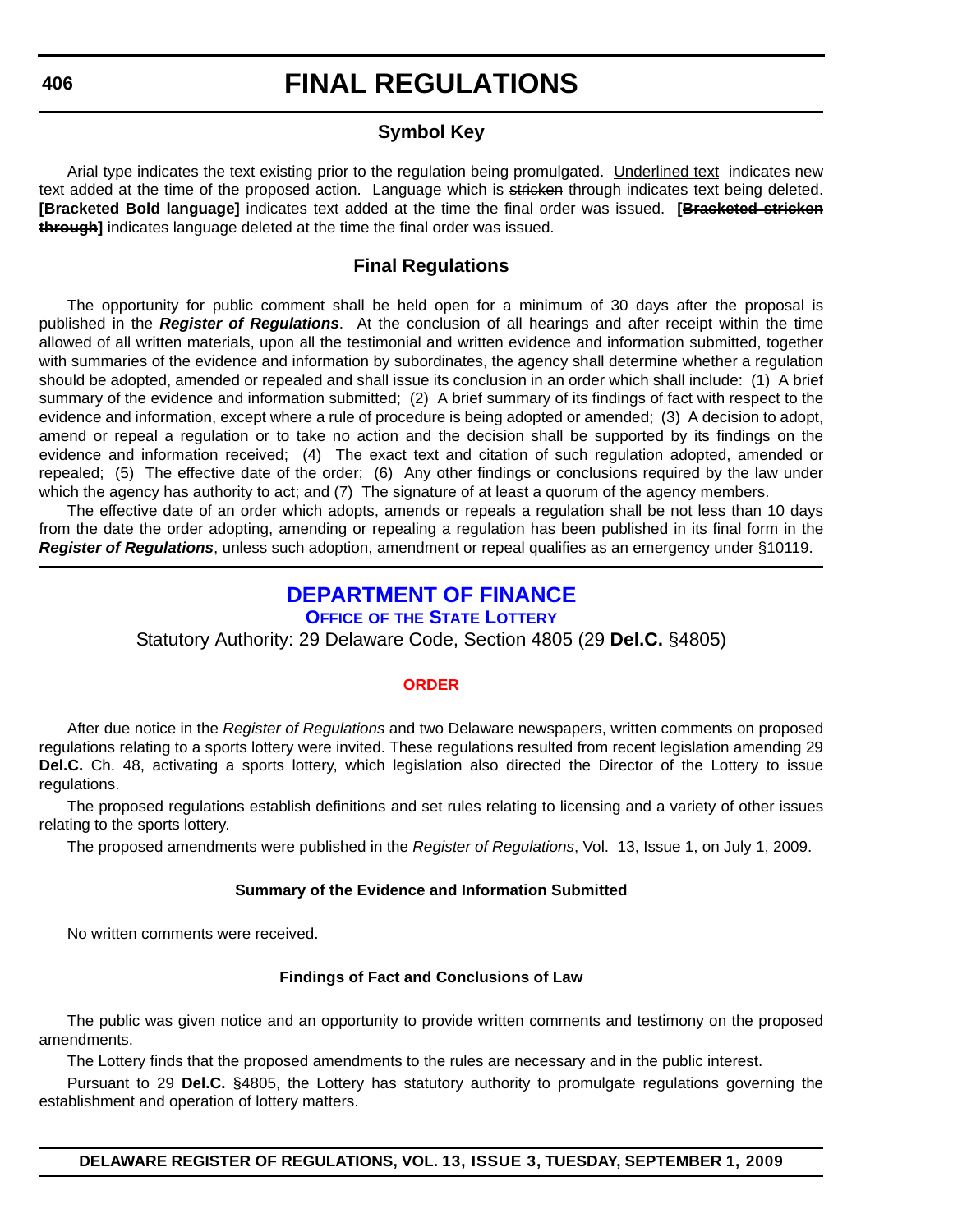### **Decision and Effective Date**

The Lottery hereby adopts the proposed rules in the manner to be published in the *Register of Regulations* in September, 2009, to be effective ten days after publication of the Order in the *Register of Regulations*.

### **Text and Citation**

The text of the revised rules shall be as published in the *Register of Regulations* in September, 2009 as attached hereto as Exhibit A.

**SO ORDERED** this 24<sup>th</sup> day of August, 2009.

**DELAWARE STATE LOTTERY OFFICE**

Wayne Lemons, Director

**\*Please note that no changes were made to the regulation as originally proposed and published in the July 2009 issue of the** *Register* **at page 24 (13 DE Reg. 24). Therefore, the final regulation is not being republished. A copy of the final regulation is available at**

**http://regulations.delaware.gov/register/september2009/final/13 DE Reg 406 09-01-09.htm**

## **[DEPARTMENT OF HEALTH AND SOCIAL SERVICES](http://www.dhss.delaware.gov/dhss/dss/index.html)**

**DIVISION OF SOCIAL SERVICES**

Statutory Authority: 31 Delaware Code, Section 512 (31 **Del.C.** §512)

## **REGULATORY IMPLEMENTING ORDER**

## **[DSSM 1006.6 Civil Rights Program and Public Relations](#page-4-0)**

## **NATURE OF THE PROCEEDINGS:**

Delaware Health and Social Services ("Department") / Division of Social Services initiated proceedings to amend the Division of Social Services Manual (DSSM) regarding administrative policies. The Department's proceedings to amend its regulations were initiated pursuant to 29 **Delaware Code** Section 10114 and its authority as prescribed by 31 **Delaware Code** Section 512.

The Department published its notice of proposed regulation changes pursuant to 29 **Delaware Code** Section 10115 in the July 2009 *Delaware Register of Regulations*, requiring written materials and suggestions from the public concerning the proposed regulations to be produced by July 31, 2009 at which time the Department would receive information, factual evidence and public comment to the said proposed changes to the regulations.

## **SUMMARY OF PROPOSED CHANGE**

The proposed changes described below amend administrative policies in the Division of Social Services Manual (DSSM) regarding Civil Rights Program requirements.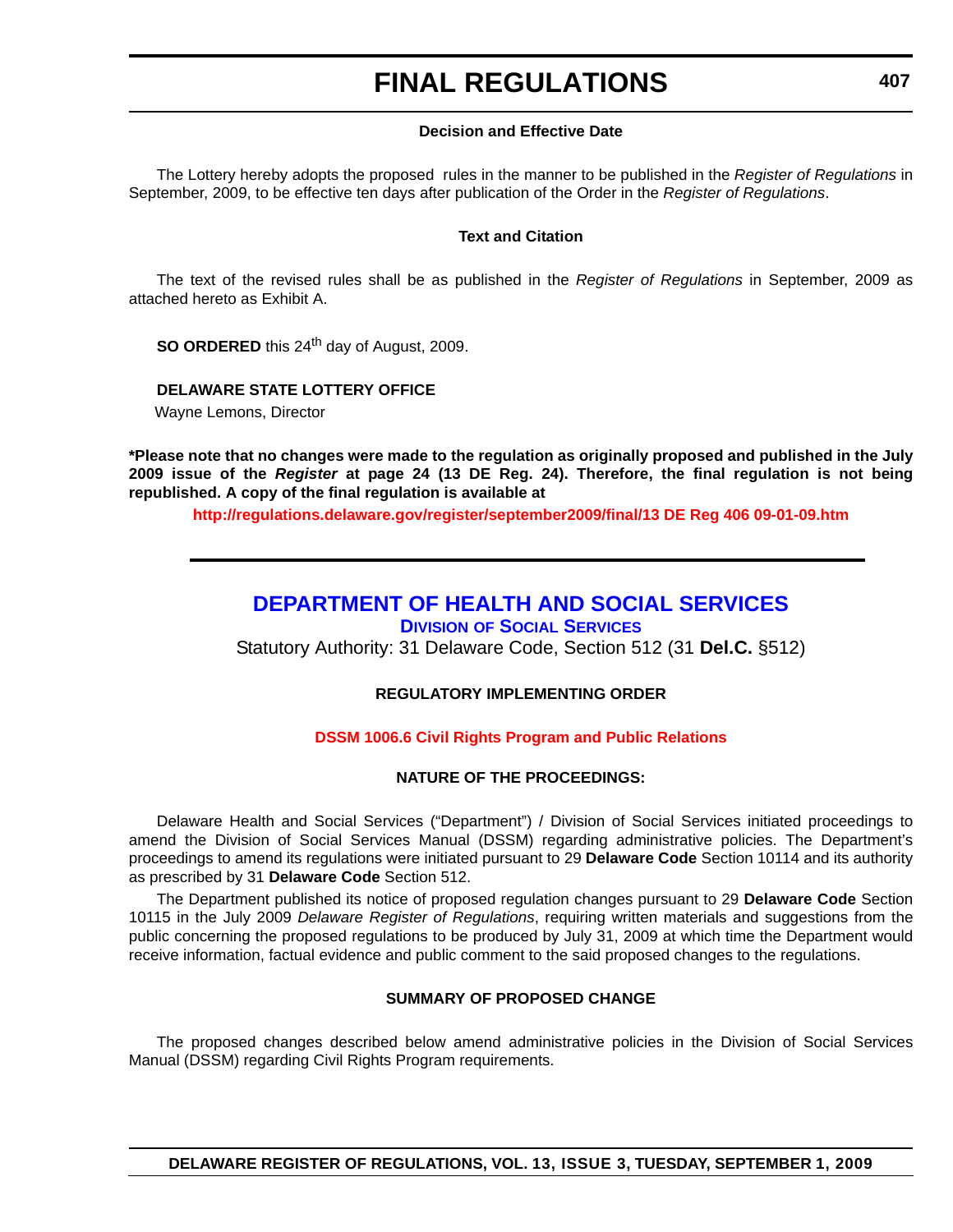**408**

## **FINAL REGULATIONS**

### **Statutory Authority**

• 45 CFR Part 80, Title VI of the Civil Rights Act of 1964

## **Summary of Proposed Change**

**DSSM 1006.6:** The rule is being removed as part of a project to clarify and simplify the Division of Social Services (DSS) policy manual. This rule is not needed. DSS publicizes its Civil Rights Program on its application and other printed material. Posters about Civil Rights are located in every DSS office location statewide.

## **SUMMARY OF COMMENTS RECEIVED WITH AGENCY RESPONSE AND EXPLANATION OF CHANGES**

The Governor's Advisory Council for Exceptional Citizens (GACEC) and the State Council for Persons with Disabilities (SCPD) offered the following observations and recommendations summarized below. The Division of Social Services (DSS) has considered each comment and responds as follows.

First, Council would ask the Division to reconsider its wholesale repeal of the entire dissemination/publication regulation. We recognize the elimination of newspaper publication of the policy may make sense since it saves money and newspaper publication in the "legal notices" section of the newspapers is not a very effective publication approach. However, elimination of a requirement of posters in DSS service sites is objectionable since they are: 1) already required in Food Supplement sites [16 **DE Admin Code** 1006.3]; 2) inexpensive; and 3) most likely to be noticed by DSS applicants.

*Agency Response*: After consideration of your comments we are amending the policy rather than repealing it.

Second, the Councils recommended that DSS amend its civil rights policy regulations in 2007 to require publication of the policy on the DSS website. DSS responded that it would consider that recommendation "when this section is under revision again". See 11 **DE Reg.** 325, 327 (September 1, 2007). Rather than repealing Section 1006.6, it would be preferable to amend it to require publication of the civil rights policy on the DSS website.

Again, the Councils promote an amendment, rather than repeal, of Section 1006.6 to include publication by poster and website. In addition to the practical benefit of such publication to applicants for DSS services, such publication may also assist with fulfillment of federal program expectations that DSS will effectively publicize its non-discrimination policy.

*Agency Response*: DSS has amended the policy to include the following statement. The DSS Civil Rights policy is available on the State website at [www.dhss.delaware.gov/dss](http://www.dhss.delaware.gov/dss).

## **FINDINGS OF FACT:**

The Department finds that the proposed changes as set forth in the July 2009 *Register of Regulations* should be adopted.

**THEREFORE, IT IS ORDERED**, that the proposed regulation to amend the Division of Social Services Manual (DSSM) as it relates to administrative policies regarding the Civil Rights Program and Public Relations is adopted and shall be final effective September 10, 2009.

Rita M. Landgraf, Secretary, DHSS

**DSS FINAL ORDER REGULATION #09-34 REVISION:**

## **1006.6 [Civil Rights Program and Public Relations Civil Rights Program and Public Relations**

**The general public, including citizens interested in public welfare and civil rights, will be informed as widely as possible of the Civil Rights Program of the Division.**

**DELAWARE REGISTER OF REGULATIONS, VOL. 13, ISSUE 3, TUESDAY, SEPTEMBER 1, 2009**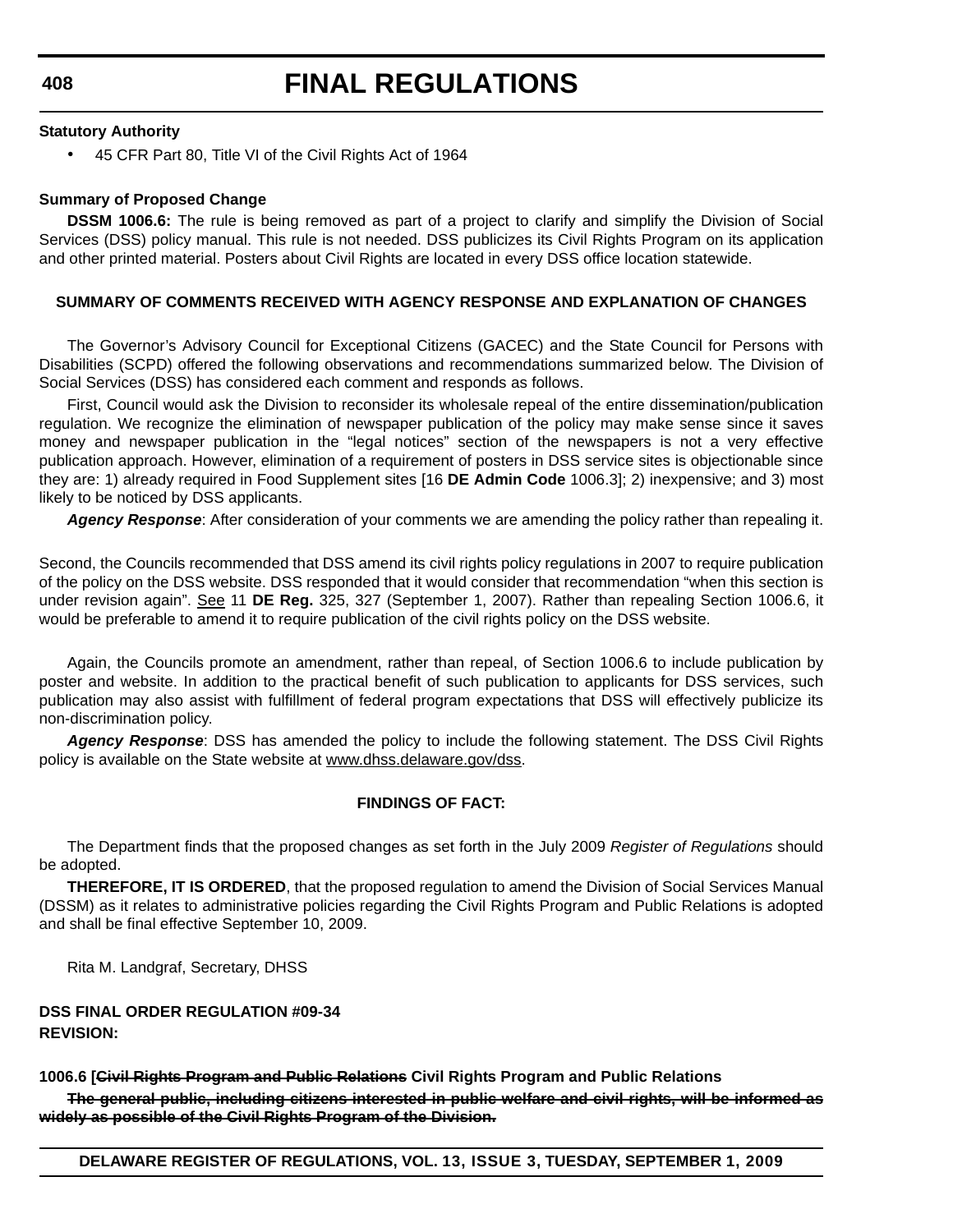**Informational releases will be given to the daily newspapers in Wilmington, and to the weekly or daily newspapers in the rest of the State. Similar information will be given to all radio stations in Delaware and, if acceptable, to the television station in Wilmington.**

**Organizations interested in learning more about the Civil Rights Program of the Division will be furnished speakers from the administrative staff of the Department on request to the Director.**

**Posters will be displayed in all offices of the Division notifying all persons that assistance and services are provided by the Division to all eligible persons without regard to race, color, national origin, sex, religious creed, age, disability, political beliefs, or retaliation. RESERVED**

**The general public, including citizens interested in public welfare and civil rights, will be informed of the Civil Rights Program of the Division. The DSS Civil Rights policy is available on the State website at www.dhss.delaware.gov/dss.**

**Organizations interested in learning more about the Civil Rights Program of the Division will be furnished speakers from the administrative staff of the Department on request to the Director.**

**Posters will be displayed in all offices of the Division notifying all persons that assistance and services are provided by the Division to all eligible persons without regard to race, color, national origin, sex, religious creed, disability, political beliefs, or retaliation.]**

**11 DE Reg. 325 (09/01/07)**

## **[DEPARTMENT OF INSURANCE](http://www.delawareinsurance.gov/)**

Statutory Authority: 18 Delaware Code, Sections 312 and 1113; (18 **Del.C.** §311, §1113) 18 **DE Admin. Code** 1212

## **ORDER**

## **[1212 Valuation of Life Insurance Policies](#page-4-0)**

Proposed changes to Regulation 1212 relating to Valuation of Life Insurance Policies were published in the *Delaware Register of Regulations* on March 1, 2009. The comment period remained open until April 6, 2009. There was no public hearing on the proposed changes to Regulation 305. Public notice of the proposed changes to Regulation 1212 in the Register of Regulations was in conformity with Delaware law.

### **Summary of the Evidence and Information Submitted**

Comment was received from the American Council of Life Insurers (ACLI), Genworth Financial (Genworth) and eight Delaware residents. The comment from ACLI expressed agreement with the proposed changes, with the exception of the paragraph requiring disclosure of any insufficiency of assets to support the payment of benefits and expenses. Genworth expressed support for the Regulation, except for the requirement that the appointed actuary use an assigned "x factor". Genworth fears that such a requirement could be interpreted to require assets necessary to fund future reserves. The comments of the Delaware residents uniformly expressed concern that adoption of the proposed amendments would dangerously lower reserves, thereby imperiling the solvency of the affected life insurance companies. The concerns of both ACLI and Genworth are understood, nevertheless the changes questioned are supported by the Department actuaries and are necessary to assure the Department that the reserves maintained are adequate to protect not only the companies but also the policyholders and the citizens of Delaware. While it is understandable that citizens would question any move to lower reserve requirements, the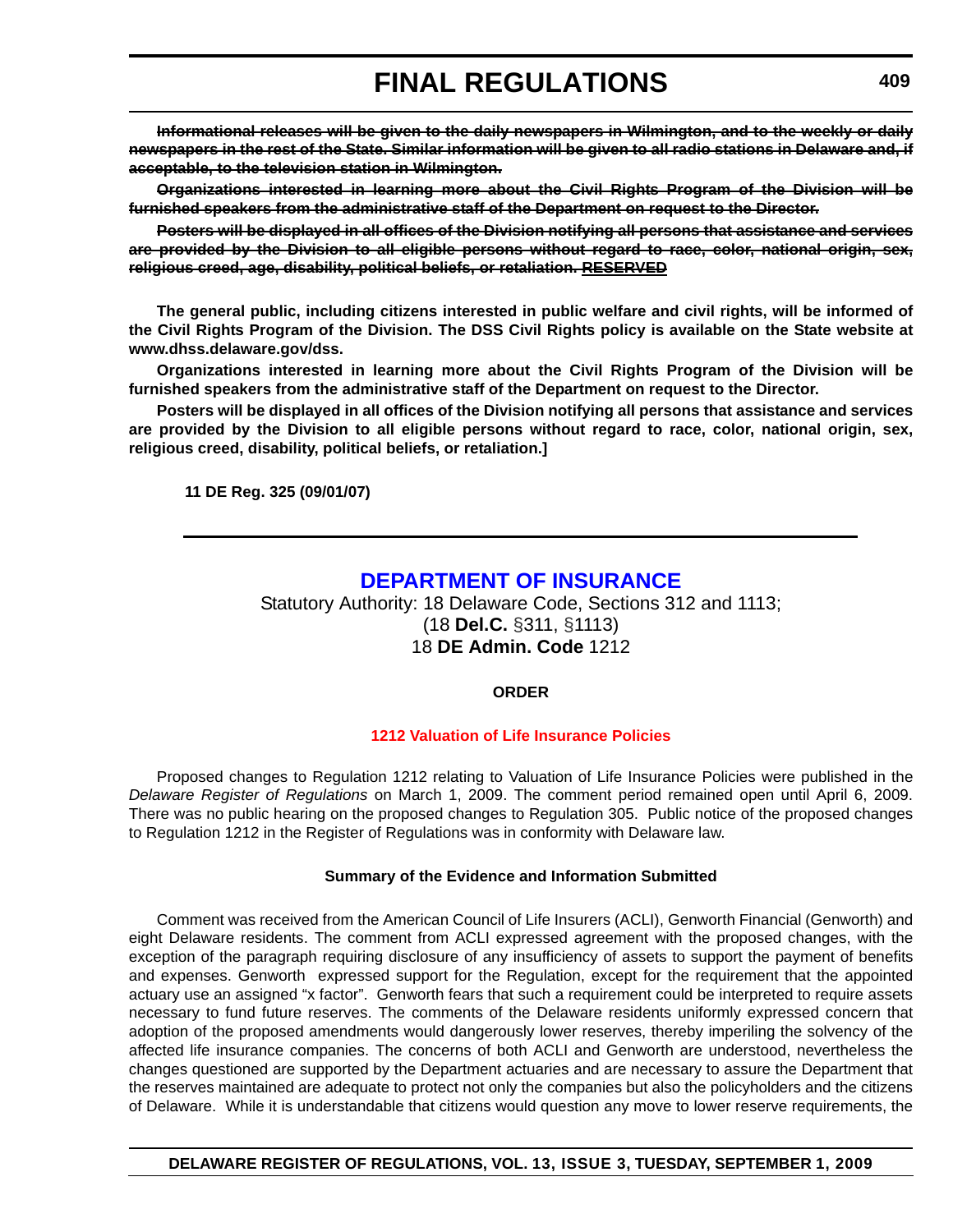proposed changes serve to eliminate unreasonable minimum reserve amounts and replace them with greater scrutiny by the Department and more stringent oversight by actuaries.

## **Findings of Fact**

Based on Delaware law and the record in this docket, I make the following findings of fact:

The requirements of the amended Regulation 1212 best serve the interests of the public and of insurers and comply with Delaware law.

**\*Please note that no changes were made to the regulation as originally proposed and published in the March 2009 issue of the** *Register* **at page 1157 (12 DE Reg. 1157). Therefore, the final regulation is not being republished. A copy of the final regulation is available at**

**http://regulations.delaware.gov/register/september2009/final/13 DE Reg 409 09-01-09.htm**

## **[DEPARTMENT OF INSURANCE](http://www.delawareinsurance.gov/)**

Statutory Authority: 18 Delaware Code, Sections 312 and 1113; (18 **Del.C.** §311, §1113) 18 **DE Admin. Code** 1215

## **ORDER**

## **[1215 Recognition of Preferred Mortality Tables for use in Determining Minimum Reserve Liabilities](#page-4-0)**

Proposed changes to Regulation 1215 relating to Recognition of Mortality Tables for use in Determining Minimum Reserve Liabilities were published in the *Delaware Register of Regulations* on March 1, 2009. The comment period remained open until April 6, 2009. There was no public hearing on the proposed changes to Regulation 1215. Public notice of the proposed changes to Regulation 1215 in the *Register of Regulations* was in conformity with Delaware law.

### **Summary of the Evidence and Information Submitted**

Comment was received from the American Council of Life Insurers. The comment commended the Department for proposing the amendments and had no suggested changes.

### **Findings of Fact**

Based on Delaware law and the record in this docket, I make the following findings of fact:

The requirements of the amended Regulation 1215 best serve the interests of the public and of insurers and comply with Delaware law.

### **Decision and Effective Date**

Based on the provisions of 18 **Del.C.** §§311, 1113 and 29 *Del. C.* §§10119 and the record in this docket, I hereby adopt Regulation 1215 as amended and as may more fully and at large appear in the version attached hereto to be effective ten days after publication on the Register of Regulations.

### **DELAWARE REGISTER OF REGULATIONS, VOL. 13, ISSUE 3, TUESDAY, SEPTEMBER 1, 2009**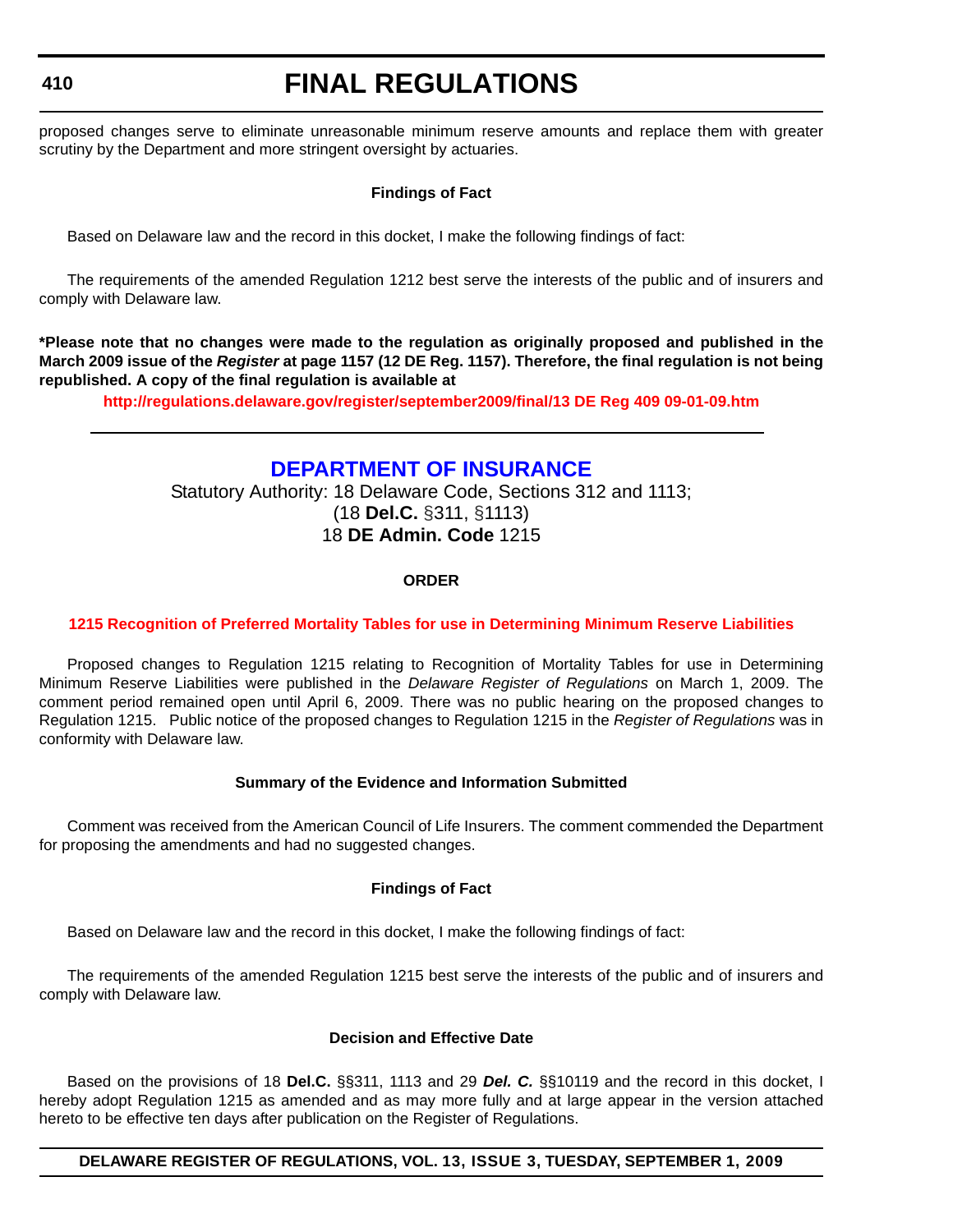### **Text and Citation**

The text of the proposed amendments to Regulation 1215 last appeared in the *Register of Regulations* Vol. 12, Issue 9, pages 1147-1149.

**IT IS SO ORDERED** this 3rd day of August 2009. Karen Weldin Stewart, CIR-ML Insurance Commissioner

**\*Please note that no changes were made to the regulation as originally proposed and published in the March 2009 issue of the** *Register* **at page 1167 (12 DE Reg. 1167). Therefore, the final regulation is not being republished. A copy of the final regulation is available at**

**http://regulations.delaware.gov/register/september2009/final/13 DE Reg 410 09-01-09.htm**

## **[DEPARTMENT OF NATURAL RESOURCES AND ENVIRONMENTAL](http://www.awm.delaware.gov/Pages/default.aspx)  CONTROL**

### **DIVISION OF AIR AND WASTE MANAGEMENT**

Statutory Authority: 7 Delaware Code, Chapter 60 (7 **Del.C**., Ch. 60) 7 **DE Admin. Code** 1101

#### **[Secretary's Order No. 2009-A-0028](#page-4-0)**

Date of Issuance: August 14, 2009 Effective Date: September 10, 2009

Under the authority vested in the Secretary of the Department of Natural Resources and Environmental Control (Department), the following findings, reasons and conclusions are entered as an Order of the Secretary in the above-referenced matter.

#### **Procedural History**

On February 22, 2009, the Department's issued Start Action Notice #2009-03, which approved Division of Air and Waste Management, Air Quality Management Section's (AQMS) request to begin the formal regulatory development process to amend 7 **DE Admin. Code** 1101, *Definitions and Administrative Principles*. AQMS prepared a proposed regulation to revise Section 2.0's definition of volatile organic compounds (VOCs). The Department had the proposed regulation published in the May 1, 2009 *Delaware Register of Regulations* and notice was published in newspapers of general circulation. The public notices also included a scheduled May 26, 2009 public hearing to be held in AQMS' office in Dover.

The Department received three comments in support of the proposed regulation within the public comment period that began May 1, 2009 and ended thirty day later, as required by Delaware's *Administrative Procedures Act,* 29 **Del.C.** §10118(a). The Department held a public hearing before presiding Hearing Officer Robert P. Haynes. Department representatives, Gene Pettingill and Ron Amirikian, of AQMS attended the public hearing, but no member of the public attended. The Department's expert responsible for drafting the proposed regulation, Gene Pettingill, developed the administrative record to support the proposed regulation and the exhibits and the transcript of the hearing constitute the entire record as recommended by the presiding hearing officer. Mr. Haynes, based upon no public comments in opposition and the public hearing record, recommended no need to further

## **DELAWARE REGISTER OF REGULATIONS, VOL. 13, ISSUE 3, TUESDAY, SEPTEMBER 1, 2009**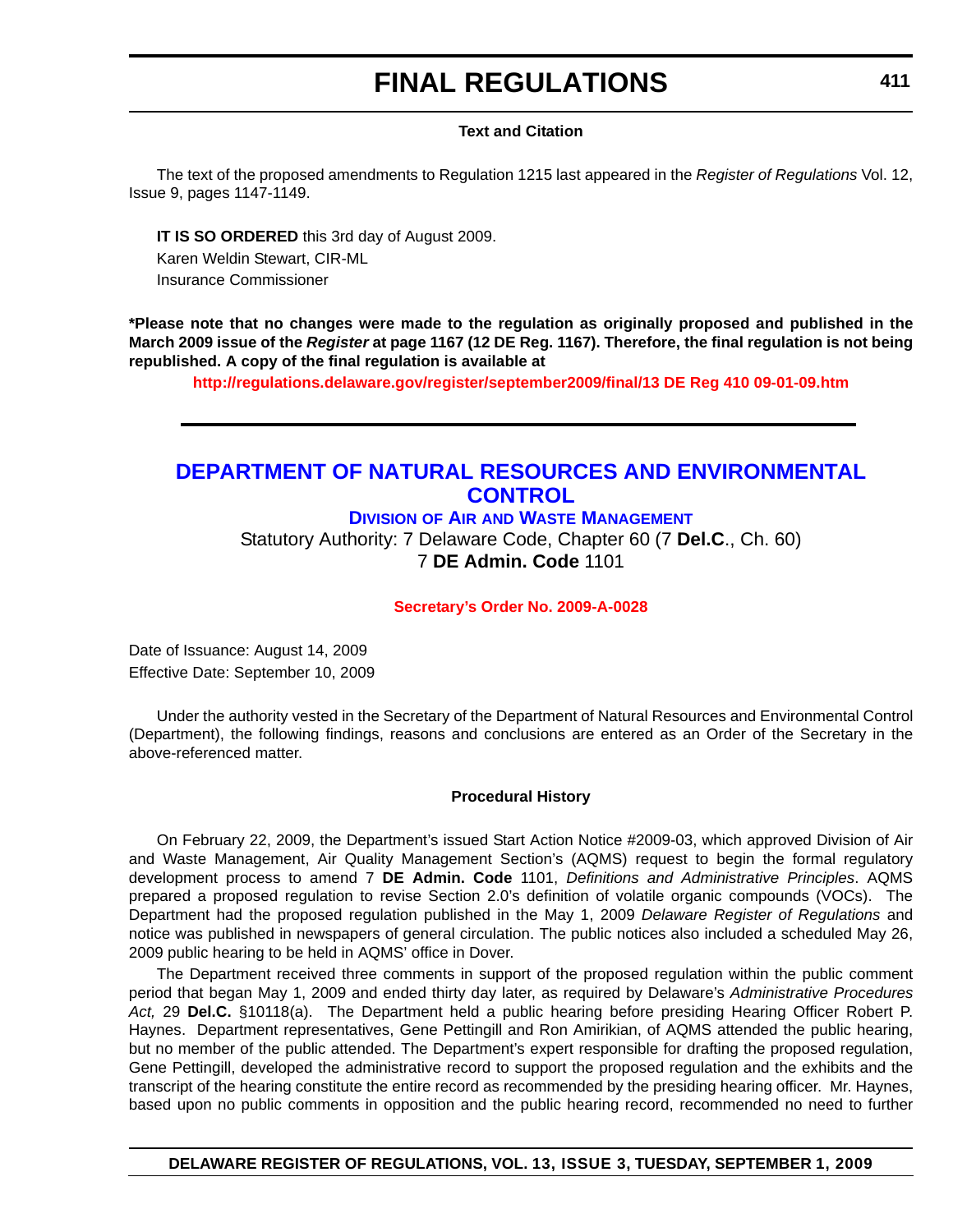develop the record, and he prepared a draft order and accompanying Report dated August 13, 2009 that recommends adoption of the proposed regulation as a final regulation without any change.

### **Findings**

This Order considers a draft revision prepared by AQMS to reflect certain changes made by the United States Environmental Protection Agency (EPA) to the definition of VOCs. I find that the proposed regulation reflects EPA's determination that certain VOCs have neglible photochemical reactivity and has exempted them from federal regulation as ground-level ozone precursors. I find that this will impact Delaware users of certain products such as coatings, adhesives, cleaning compounds, aerosol propellants, and blowing agents from regulation as sources of air emissions of VOCs. Based upon the record developed, I find that the proposed regulation is reasonable and supported by maintaining consistency between the federal and state regulation of VOCs as defined by EPA in the Department's *Regulations.* The *Regulations* follow the regulatory scheme established by EPA. The federal definition of VOCs

changed and the proposed revision tracks the federal change so that Delaware's regulation of VOCs emissions will regulate the same substances as the federal regulation. Consequently, this Order approves the proposed regulation as a final regulation based upon the record and the information developed at the public hearing.

In conclusion, the following findings and conclusions are entered:

1. The Department, acting through this Order of the Secretary, hereby approves as reasonable the proposed regulation and the record in support of the proposed regulation, and adopts as a final regulation the proposed regulation published in the *May 1, 2009 Delaware Register of Regulations* and attached hereto as Appendix A; and

2. The Department shall have this Order published in the *Delaware Register of Regulations* and in newspapers in the same manner as the notice of the proposed regulation.

David S. Small, Acting Secretary

**\*Please note that no changes were made to the regulation as originally proposed and published in the May 2009 issue of the** *Register* **at page 1392 (12 DE Reg. 1392). Therefore, the final regulation is not being republished. A copy of the final regulation is available at**

**http://regulations.delaware.gov/register/september2009/final/13 DE Reg 411 09-01-09.htm**

## **[DEPARTMENT OF STATE](http://dpr.delaware.gov/default.shtml)**

**DIVISION OF PROFESSIONAL REGULATION**

## **400 Delaware Gaming Control Board**

Statutory Authority: 28 Delaware Code, Sections 1122 (a) (28 **Del.C.** §§1122 (a)) 24 **DE Admin. Code** 401, 404

#### **[ORDER](#page-4-0)**

After due notice in the *Register of Regulations* and two Delaware newspapers, a public hearing was held on August 6, 2009, at a scheduled meeting of the Delaware Gaming Control Board to receive comments and to review written comments, if any, regarding proposed amendments to the Board's Rules.

The proposed amendments would provide a new definition of "Cookie Jar Bingo" and how the game is to be played. They would also remove the requirement that the Division of Professional Regulation retain licenses issued in triplicate and retain two copies thereof. They would also set monetary limits in Texas Hold'em tournaments of no greater than \$5,000 offered in any single tournament event and the aggregate amount of all awards at a tournament shall not exceed \$13,000.

**DELAWARE REGISTER OF REGULATIONS, VOL. 13, ISSUE 3, TUESDAY, SEPTEMBER 1, 2009**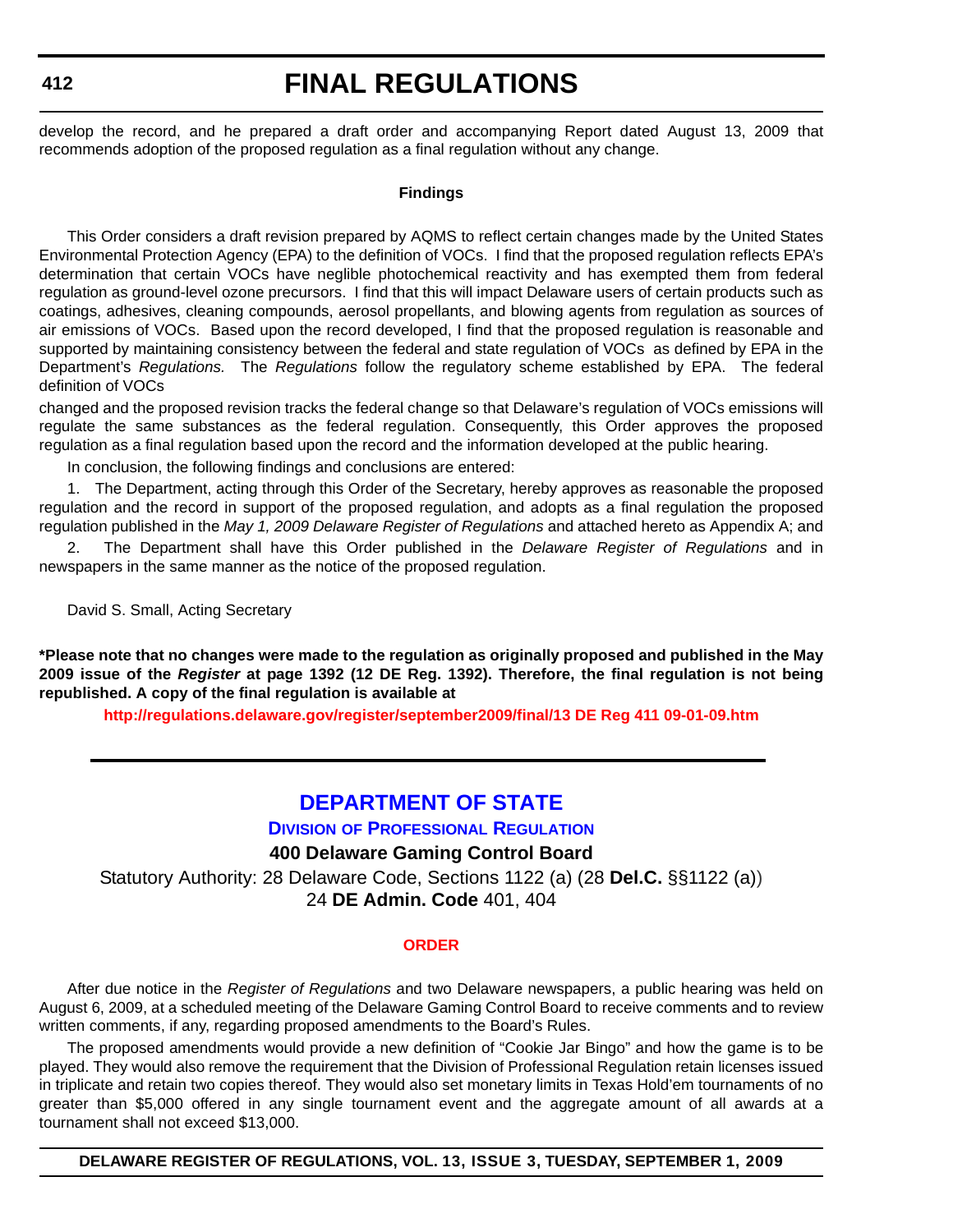## The proposed amendments were published in the *Register of Regulations*, Vol. 13, Issue 1 on July 1, 2009. **Summary of the Evidence and Information Submitted**

No written comments were received. Members of the public appeared at the hearing and offered comments.

### **Findings of Fact and Conclusions of Law**

1. The public was given notice and an opportunity to provide written comments and testimony on the proposed amendments.

2. The board finds that the proposed amendments to the rules are necessary and in the public interest.

3. Pursuant to 28 **Del.C.** Section 1122, the Board has statutory authority to promulgate regulations governing charitable gaming, including bingo.

### **Decision and Effective Date**

The Board hereby adopts the proposed amendments to its rules in the manner to be published in the *Register of Regulations* in September, 2009, to be effective ten days after publication of the Order in the *Register of Regulations*.

### **Text and Citation**

The text of the revised rules shall be as published in the *Register of Regulations* in September, 2009 as attached hereto as Exhibit A.

**SO ORDERED** this 6<sup>th</sup> day of August, 2009

### **DELAWARE GAMING CONTROL BOARD**

Deborah Messina, Chair **James Greene, Member** Brad Barrie, Member

Scott Angelucci, Member Sharon McDowell, Member

**401 Regulations Governing Bingo 404 Regulations Governing No Limit Texas Hold'em Poker**

**\*Please note that no changes were made to the regulation as originally proposed and published in the July 2009 issue of the** *Register* **at page 1167 (13 DE Reg. 49). Therefore, the final regulation is not being republished. A copy of the final regulation is available at**

**http://regulations.delaware.gov/register/september2009/final/13 DE Reg 412 09-01-09.htm**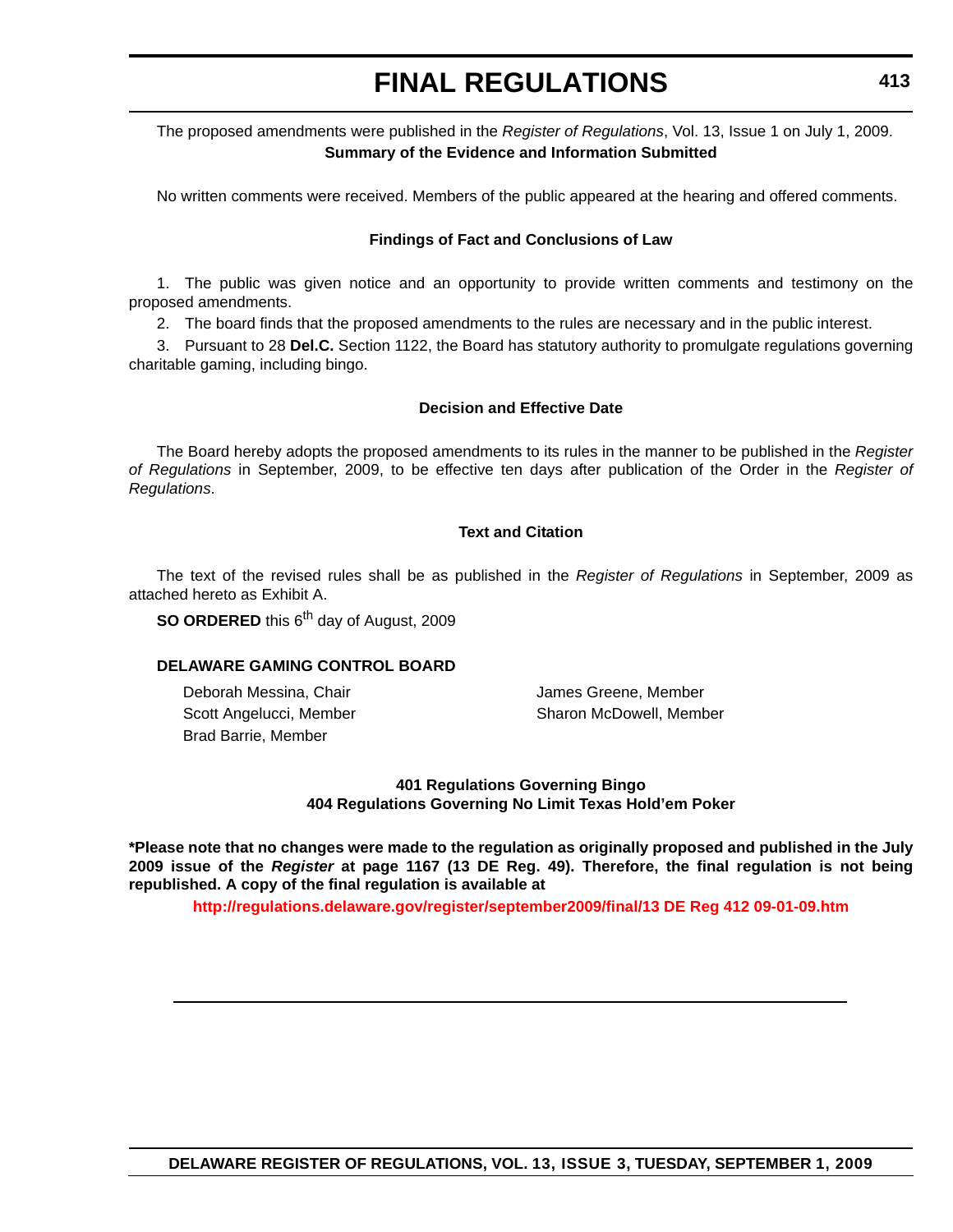## **DIVISION [OF PROFESSIONAL REGULATION](http://dpr.delaware.gov/default.shtml) 3800 COMMITTEE ON DIETETICS/NUTRITION** Statutory Authority: 24 Delaware Code, Section 3805 (a) 24 **DE Admin. Code** 3800

### **ORDER**

## **[3800 State Board of Dietetics/Nutrition](#page-4-0)**

After due notice in the *Register of Regulations* and two Delaware newspapers, public hearings were held on April 17, 2009 and August 7, 2009 to receive comments regarding proposed amendments to the rules and regulations of the Delaware State Board of Dietetics/Nutrition ("Board"). The Board proposed amendments to its rules and regulations as the result of the enactment in the 144<sup>th</sup> General Assembly of House Bill 38, as amended, providing for the licensure of dieticians and nutritionists in the State of Delaware. The previous regulations governed certification and not licensure.

The proposed regulations were first noticed for hearing and published in the *Register of Regulations* and on March 1, 2009 at 12 **DE Reg.** 1179. As a result of the public comment the Board determined to make substantive revisions to regulations as originally proposed and republished its revised regulations in the *Register of Regulations* on July 1, 2009 at 13 **DE Reg.** 79. A second public hearing was noticed for and conducted on August 7, 2009.

### **Summary of the Evidence and Information Submitted**

The following individuals submitted correspondence and/or offered public comment at the April 17, 2009 hearing: **Marianne Carter**, MS, RD, **Tami L. Wahl**. Legislative Director, American Association for Health Freedom, **Barry D. Norby**, **Karyn Hammond, Perry A Chapdelaine,** Jr. MD, MSPH, General and Alternative Medicine, **Vanessa Churchill**, **Mark Kennedy**, **Monica Reinagel**, MS, CNS, LD/N, Dolores C. Perri, MS, RD, CNS, Alternative Health Center, **Sigrid Fisher**, **Richard V. Teschner**, American Association for Health Freedom– Citizen's Letter in Delaware, **Andrea Helin**, **Kristy Mills,** Laguna Natural Health, **J.K. Deybrook**, **Paul Seely**, American Association for Health Freedom –Citizen's Letter in Delaware, **Stuart H. Freedenfeld**, MD, Stockton Family Practice, **Guarang B. Pandya**, **Lance M. Martin**, **Sally Selutz**, **Nicole Kastelanic**, American Association for Health Freedom –Citizen's Letter in Delaware, **Jennifer Rabenhorst**, MD, Integrative Family Medicine LLC, **Laurel Thorne**, Registered Sanitarian, Assistant Director of Public Health, Marshfield Board of Health, **Lolin Kathryn Hilgartner**, DC, CNS, **Michelle E. Martins**, **Robin Moore**, **Corrine Bush**, MS, CNS, Far Hills Pharmacy, **Ginger Hodulik**, CNS, **Dana Reed**, MS, CNS, CDN, Reednutrition, **Garry M. Gordon**, MD, DO, MD(H), Gordon Research Institute, **Anna Beck**, BA, WN, CNHP, NES Practitioner and Nursing Instructor, **Leif Owen Klein**, American Association for Health Freedom –Citizen's Letter in Delaware, **Ray Hronchak**, **Theresa Bradshaw**, American Association for Health Freedom –Citizen's Letter in Delaware, **Jeannette Shattuck**, American Association for Health Freedom –Citizen's Letter in Delaware, **Jeremy E. Baptist**, MD, PhD, American Association for Health Freedom –Citizen's Letter in Delaware, **Robert Beiswinger** and **Stuart Swinger**. Thirty-four (34)

documents were admitted as exhibits were admitted at the April 17<sup>th</sup> public hearing.

The following individuals submitted correspondence and/or offered public comment at the August 7, 2009 hearing: **Tami L. Wahl**, Legislative Director, American Association for Health Freedom, **Barry D. Norby**, and **Corrine Bush, MS, CNS**. Five (7) documents were admitted as exhibits at the August 7, 2009 public hearing.

### **Findings of Fact With Respect to the Evidence and Information Submitted**

1. As a result of comment received at the first public hearing on April 17, 2009 the Board made the following changes to the regulation before republishing on July 1, 2009. The regulations were republished with the following substantive changes: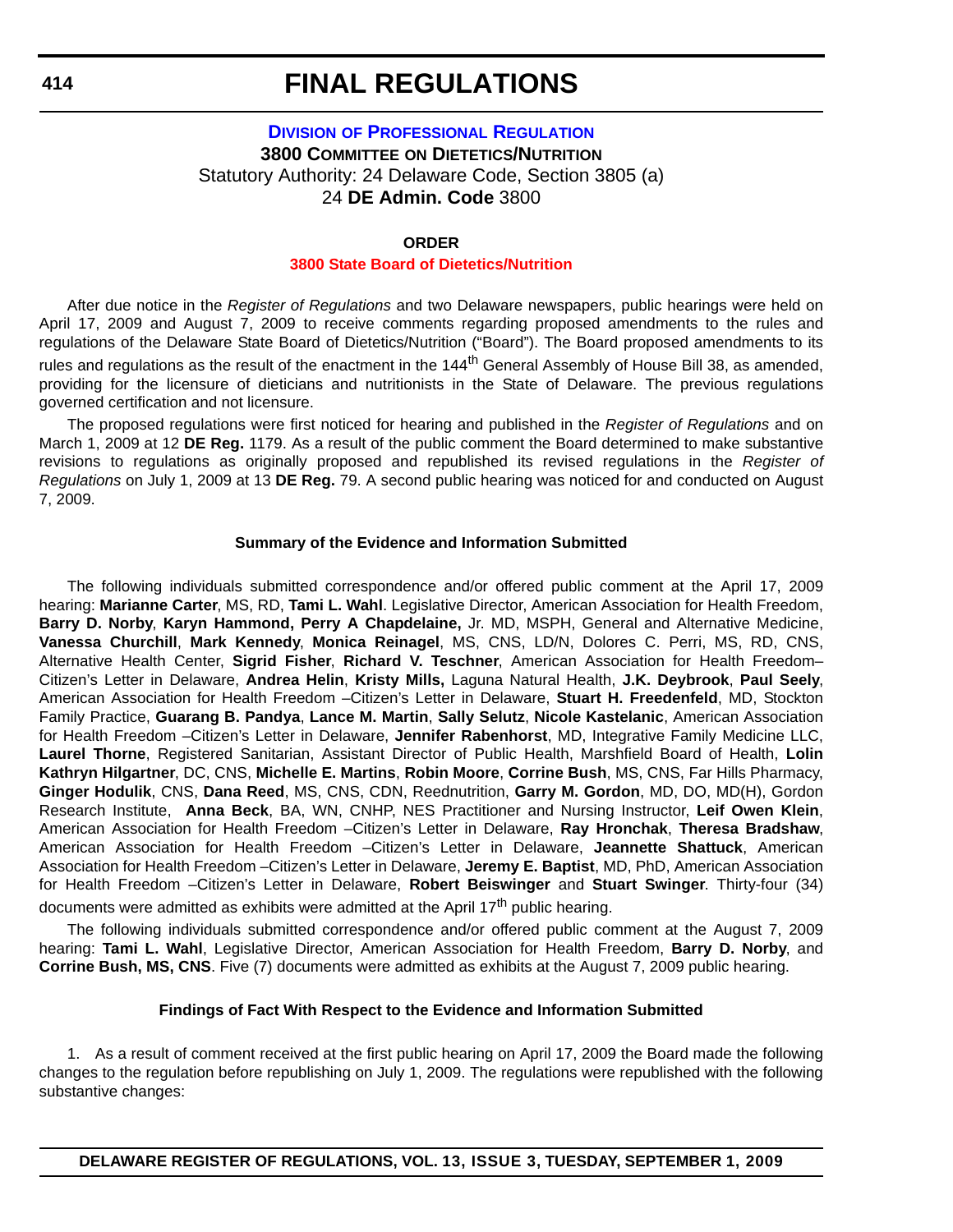**Regulation 1.3** - The Board re-inserted an alternate method for demonstrating 900 hours of supervised practice to allow demonstration other than by documenting proof of a Commission on Accreditation for Dietetic Education (CADE) Program. The Board also struck the word "physician" from Regulations 1.3.2.4.4 finding that it was inconsistent with the statute.

**Regulation 1.4** – The Board determined that it has authority to designate more than one examination and modified Regulation 1.4.1 to accept the examination of the Certification Board for Nutrition Specialists (CBNS) or another national examination acceptable to the Board and approved by the Director of the Division of Professional Regulation, in addition to designating the examination established by the Commission on Dietetic Registration (CDR).

**Regulation 3.0** - The Board modified the provisions of proposed regulation 3.3.6 to reflect that it would accept the decisions of CDR and CBNS for the appropriateness of continuing professional education activities. The proposal previously only referenced accepting CDR.

2. The majority of the public comment at the first public hearing centered on the Board's designation of the examination established by CDR as the only acceptable examination for licensure. The public comment also urged the Board to accept, as meeting the licensure requirements, the credentialing and/or examinations from credentialing bodies other than the just the ADA.

3. As a result of the comment, the Board did an extensive review of the proposed entities and evaluated their equivalency to the examination requirements of the ADA. The Board did find the requirements of the CBNS examination to be at least equivalent to those of the ADA. Based on its research, the Board was not persuaded that the American Clinical Board of Nutrition (ACBNS) requires an equivalent examination.

4. The Board is persuaded that the regulations as drafted provide alternate options to obtain licensure while meeting the Board's statutory duty to designate the licensure examination(s).

5. The Board appreciates thought that was given by those individuals who provided comment on the regulations. The Board is not foreclosed from considering alternate examinations in the future and possible further modifications to its regulations in that regard. However, the Board finds that it does not have sufficient evidence at this time to do so based on its research and the evidence submitted at the 2 public hearings.

6. Finally, a number of the individuals offering public comment at both hearings requested that CBNS be treated the same as CDR under 24 Del. C. §3806(b). The Board does not have the authority to provide the requested equivalency by regulation; a statutory change would be required.

### **THE LAW**

The Board's rulemaking authority is provided by 24 **Del.C.** §3805(a).

## **DECISION AND EFFECTIVE DATE**

The Board hereby adopts the proposed amendments to the regulations to be effective 10 days following publication of this Order in the *Register of Regulations*.

## **TEXT AND CITATION**

The text of the regulations remains as published on July 1, 2009 without any additional revision as a result of the August 7, 2009 public hearing.

**SO ORDERED** this 7th day of August, 2009.

## **STATE BOARD OF DIETETICS/NUTRITION**

Sharon Collison, L.D.N., President Elizabeth Tschiffely, L.D.N.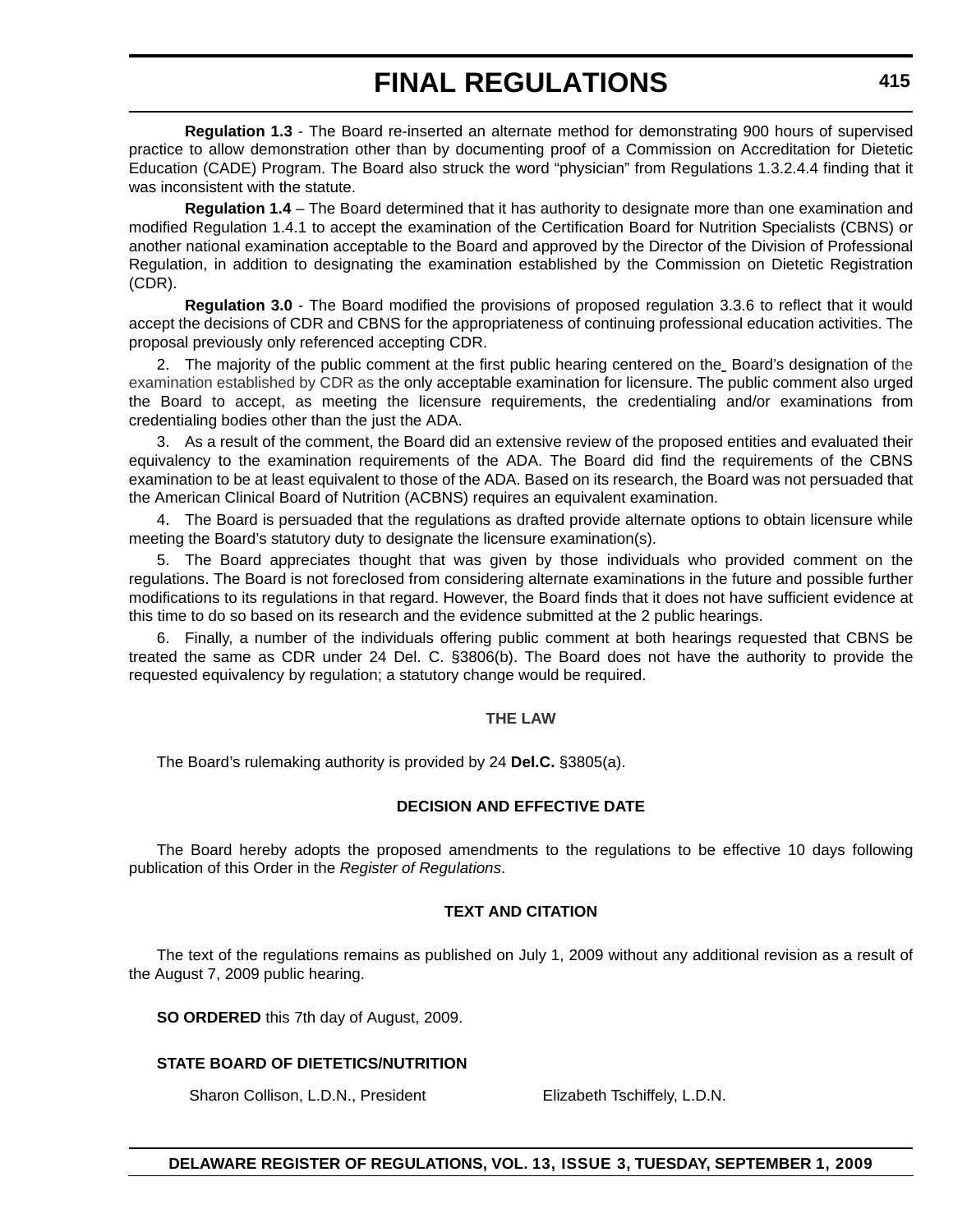**416**

## **FINAL REGULATIONS**

Mary Trotter, L.D.N., Vice-President Christy Vanderwende, Public Member

Patricia Hawkins, Public Member

**\*Please note that no changes were made to the regulation as originally proposed and published in the March 2009 issue of the** *Register* **at page 1179 (12 DE Reg. 1179). Therefore, the final regulation is not being republished. A copy of the final regulation is available at**

**http://regulations.delaware.gov/register/september2009/final/13 DE Reg 414 09-01-09.htm**

## **[PUBLIC SERVICE COMMISSION](http://depsc.delaware.gov/default.shtml)**

Statutory Authority: 26 Delaware Code, Section 209(a) (26 **Del.C.** §209(a))

IN THE MATTER OF THE ADOPTION OF RULES TO | ESTABLISH AN INTRASTATE GAS PIPELINE SAFETY | COMPLIANCE PROGRAM PURSUANT TO **INCLUST A PSC REGULATION DOCKET NO. 61** 26 DEL.C. CH. 8, SUBCHAPTER II | (OPENED OCTOBER 7, 2008) |

## **[ORDER NO. 7610](#page-4-0)**

**AND NOW**, this 4<sup>th</sup> day of August, 2009, the Commission determines and orders the following:

1. On October 7, 2008, the Commission entered PSC Order No. 7458, which promulgated proposed Regulations Governing Safety of Gas Transmission and Distribution Systems (the "Proposed Regulations"). The Commission promulgated the Proposed Regulations as a result of the enactment of 26 **Del.C.** § 821 (authorizing the Commission to make and enforce rules required by the Natural Gas Pipeline Safety Act of 1968, as amended (49 U.S.C. Chapter 601).) *See also* 26 **Del.C.** § 209(a).

2. As required by the Administrative Procedures Act, the Proposed Regulations were published in the *Delaware Register*. A notice regarding the Proposed Regulations was also published in *The News Journal* and the *Delaware State News* newspapers and delivered to each public utility owning or operating any gas transmission or distribution systems in Delaware.

3. Following the promulgation and publication of the Proposed Regulations, Commission Staff met and worked with various parties regarding the Proposed Regulations. As a result of those meetings, the Proposed Regulations underwent numerous, substantive changes, and, therefore, notice of the "Revised Proposed Regulations" was published in the *Delaware Register* as required by 29 **Del.C.** §§ 10118(c) and 10115. *See* PSC Order 7559 (May 5, 2009).

4. Following republication, Delmarva Power and Chesapeake Utilities Corporation filed letters with the Commission supporting the promulgation of the Revised Proposed Regulations. The Commission received no other comments or suggested changes to the Revised Proposed Regulations.<sup>1</sup>

## **NOW, THEREFORE, IT IS HEREBY ORDERED BY THE AFFIRMATIVE VOTE OF NOT FEWER THAN THREE COMMISSIONERS:**

1. One non-substantive change has been made to the Revised Proposed Regulations that were published in the *Delaware Register*. At the request of the Commission Chair, "Actual or", was inserted between "of" and "Potential" in the title of section 4.

**DELAWARE REGISTER OF REGULATIONS, VOL. 13, ISSUE 3, TUESDAY, SEPTEMBER 1, 2009**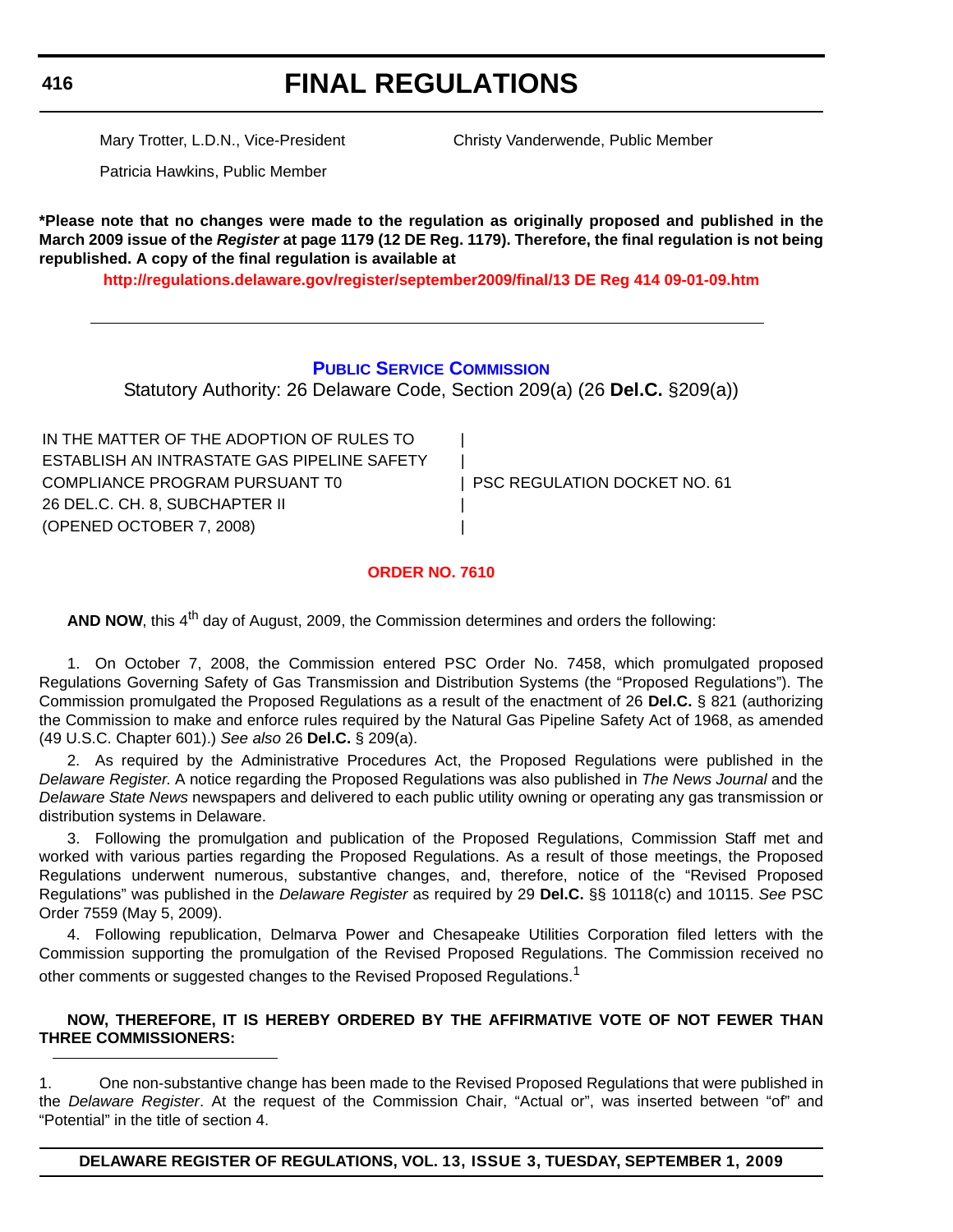1. That, pursuant to 26 **Del.C.** §§ 209(a) and 821, and 29 **Del.C.** §§ 10111 *et seq.*, the Commission hereby promulgates the revised *Regulations Governing Safety of Gas Transmission and Distribution Systems* (the "Regulations"), a true and correct copy of which is attached hereto as Exhibit A, as official regulations as defined by 29 **Del.C.** § 1132.

2. That, pursuant to 26 **Del.C.** §§ 10113 and 10118, the Secretary of the Commission shall transmit to the Registrar of Regulations for publication in the *Delaware Register* a copy of this Order (with the attached Regulations). An exact copy of the Regulations attached hereto shall be published as final, official regulations in the *Delaware Register*.

3. The effective date of this Order and the Regulations shall be the latter of August 14, 2009, or ten days after the date of publication of the Regulations in the *Delaware Register*.

4. That the Secretary shall cause a copy of this Order to be sent by U.S. mail to all utilities which own and/or operate any gas transmission or distribution system in Delaware and all persons who have made timely written requests for advance notice of the Commission's regulation-making proceedings.

5. That the Commission reserves the jurisdiction and authority to enter such further Orders in this matter as may be deemed necessary or proper.

BY ORDER OF THE COMMISSION:

Arnetta McRae, Chair Joann T. Conaway, Commissioner Jeffrey J. Clark, Commissioner Jaymes B. Lester, Commissioner Dallas Winslow, Commissioner

ATTEST: Katie Rochester, Acting Secretary

## **8000 Rules to Establish an Intrastate Gas Pipeline Safety Compliance Program**

(Opened October 7, 2008)

## *(Break in Continuity of Sections)*

### **4.0 Informal Disposition of [Actual or] Potential Violation**

When an evaluation of an Operator's records or Regulated Facilities indicate that the Operator is or may be violating these Regulations, Staff shall provide the Operator with prompt notice of the potential violation, at which point Staff may informally discuss the potential violation with the Operator. Any documentation or physical evidence necessary to support an allegation of non-compliance may be obtained during the inspection. Timely corrective action may be taken by the Operator of the facilities where a potential violation exists, thus correcting the potential violation without further action.

**\*Please Note: As the rest of the sections were not amended since the proposal in the June 2009** *Register***, they are not being published here. A complete copy of the final regulation is available at:**

**http://regulations.delaware.gov/register/september2009/final/13 DE Reg 416 09-01-09.htm**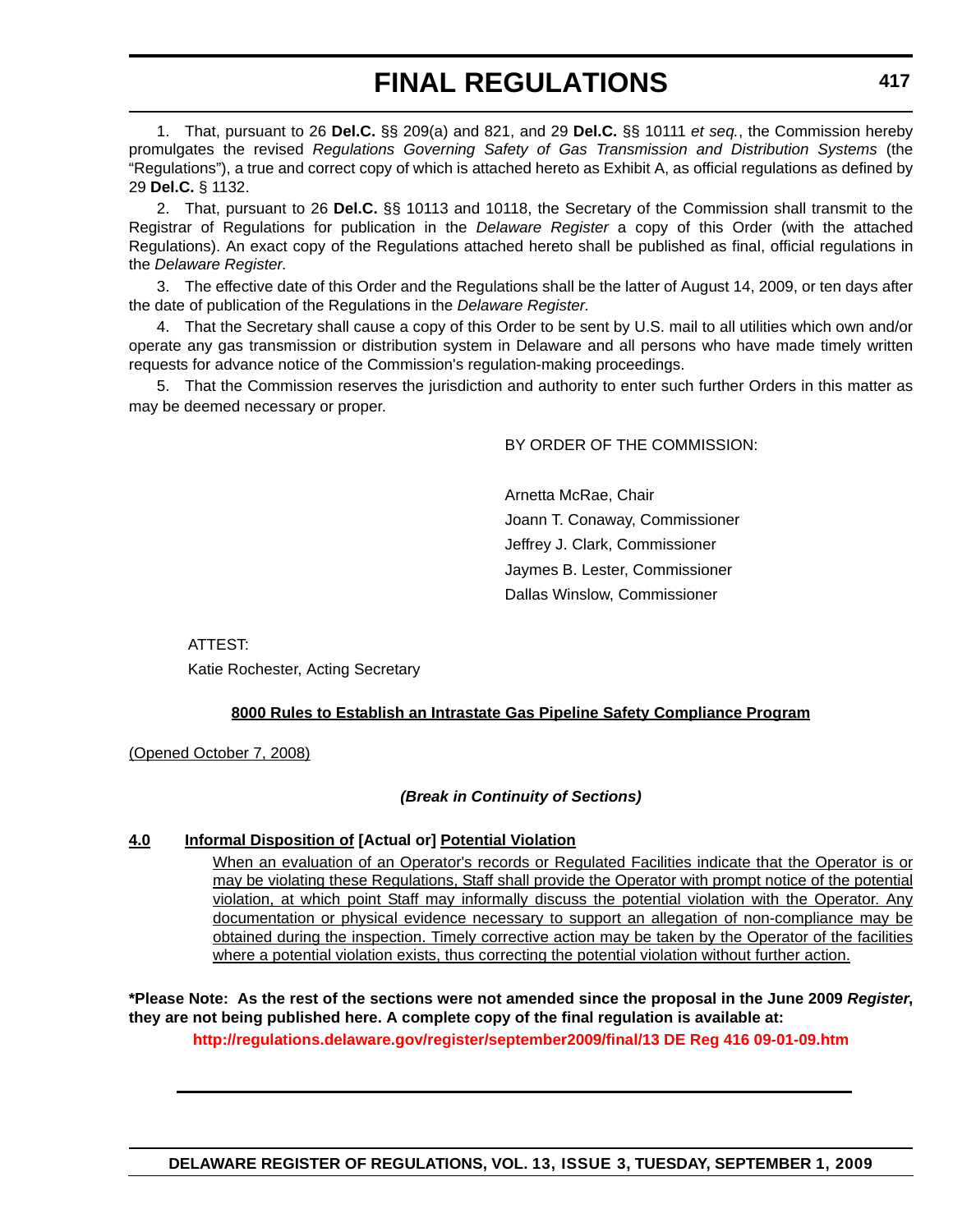## **[DEPARTMENT OF TRANSPORTATION](http://www.deldot.gov/home/divisions/) DIVISION OF TRANSPORTATION SOLUTIONS**

Statutory Authority: 17 Delaware Code, Sections 134 and 141; 21 Delaware Code, Chapter 41 (17 **Del.C.** §§134, 141 and 21 **Del.C.** Ch. 41) 2 **DE Admin. Code** 2402

## **ORDER**

### **[Revisions to the Delaware Manual on Uniform Traffic Control Devices, Parts 2, 6, and 9](#page-4-0)**

Under Title 17 of the **Delaware Code**, Sections 134 and 141, as well as 21 **Delaware Code** Chapter 41, the Delaware Department of Transportation (DelDOT) adopted a Delaware version of the Federal Manual on Uniform Traffic Control Devices (MUTCD). The Department then drafted changes to Parts 2, 6, and 9 of the Federal MUTCD, and published a Notice seeking public comment on these changes in the May l, 2009 edition of the *Delaware Register*. Other portions of the MUTCD have already been drafted and adopted.

### **Summary of the Evidence and Information Submitted**

No comments were received regarding these proposed changes to the MUTCD. Since the initial publication for comment, however, the Department made certain small changes in its draft of the amendments to Part 6. The Department considers none of these changes to be substantive in nature, and thus causing the need for a new comment period.

### **Findings of Fact**

Based on the record in this docket, I make the following findings of fact:

1. The proposed amendments to Parts 2, 6, and 9 of the Delaware version of the MUTCD are useful and proper, as amended pursuant to the comment period process required under the Administrative Procedures Act.

2. The adoption of these proposed changes to the MUTCD for Delaware is in the best interests of the State of Delaware.

### **Decision and Effective Date**

Based on the provisions of Delaware law and the record in this docket, I hereby adopt the amended Parts 2, 6, and 9 of the MUTCD, as set forth in the version attached hereto, to be effective on September 21, 2009.

## **IT IS SO ORDERED this 17th day of August, 2009.**

Carolann Wicks, Secretary

**\*Please Note: Due to the size of the proposed regulation, the DelDOT Manual on Uniform Traffic Control Devices, Parts 2, 6 and 9, is not being published here. A PDF version is available at the following location: http://regulations.delaware.gov/register/september2009/final/mutcd.pdf**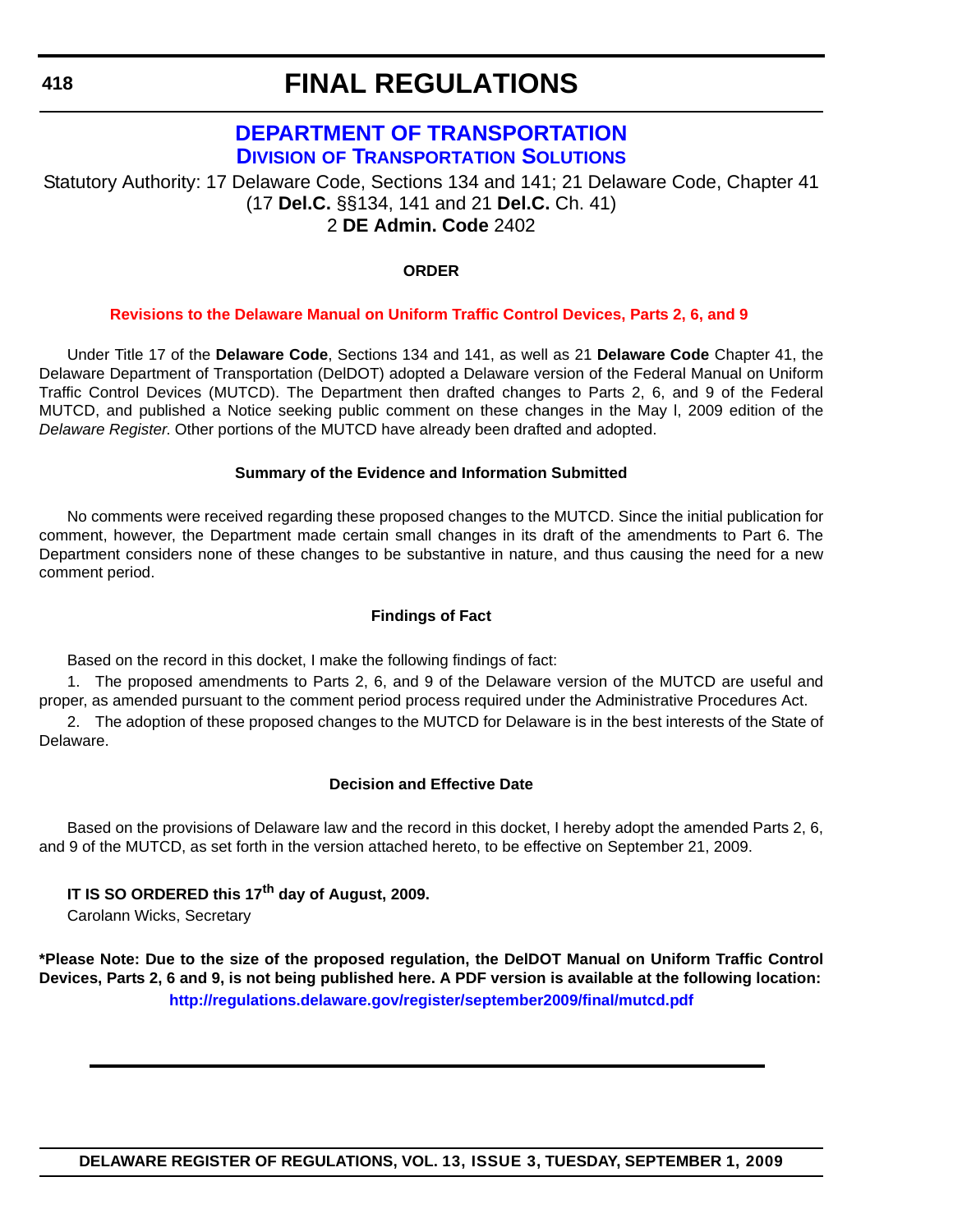### **STATE OF DELAWARE [EXECUTIVE DEPARTMENT](http://governor.delaware.gov/orders/index.shtml) DOVER**

#### **EXECUTIVE ORDER [NUMBER EIGHT](#page-5-0)**

### **TO: Heads Of All State Departments And Agencies**

### **RE: Our Continuing Commitment To Equal Opportunity Hiring Standards And Best Practices of Human Resources Management in The Executive Branch**

**WHEREAS**, Delaware law, executive order and/or Merit Rules prohibit discrimination in state employment based on gender, race, color, religion, national origin, age, marital status, disability, sexual orientation, veteran status; or genetic information; and

**WHEREAS**, the State of Delaware is committed to providing equal employment opportunities to all Delawareans; and

**WHEREAS**, all Delawareans are indebted to the servicemen and servicewomen of our armed forces, and the State of Delaware is committed to honoring that service by ensuring equal employment opportunities to all members of the Armed Forces, Reserves, National Guard and veterans; and

**WHEREAS**, the State of Delaware remains committed to maintaining a high quality workforce that draws upon the talents of our diverse citizenry to operate our government effectively and efficiently for the benefit of the State's citizens; and

**WHEREAS**, the State of Delaware has succeeded over the years in diversifying its workforce; and

**WHEREAS**, the State of Delaware must continue vigorously to promote equal employment opportunity and workplaces free of unlawful or improper discrimination; and

**WHEREAS**, the State of Delaware can achieve equal opportunity and a diverse workforce only by continuing and improving an equal employment opportunity program that enforces fair recruitment, hiring and promotional practices throughout state government.

**NOW, THEREFORE, I, JACK A. MARKELL**, by virtue of the authority vested in me as Governor of the State of Delaware, do hereby DECLARE and ORDER that:

1. The State of Delaware's commitment to equal employment opportunity is hereby affirmed and heads of each Department and Agency within the Executive Branch (collectively "Executive Branch Agencies") are directed to pursue diligently the recruitment and promotion of qualified applicants from diverse backgrounds and to be vigilant in complying with the laws prohibiting discrimination in employment.

2. The work atmosphere in Executive Branch Agencies shall be one that fosters mutual respect and understanding among persons of different gender, race, color, religion, national origin, age, marital status, disability, sexual orientation, gender identity or expression, or military or veteran status.

3. Paragraphs 1 and 2 of this Executive Order are directives from the Governor to Executive Branch Agencies. They will be vigorously enforced by the Governor. However, they are not intended to and shall not create independent causes of action for or on behalf of persons who allege a lack of compliance with those paragraphs.

4. The Governor's Council on Equal Employment Opportunity (hereinafter "Council") is continued. The function of the Council shall be to assist in the monitoring and evaluation of the Executive Branch Agencies' implementation of and compliance with this Executive Order, and to provide advice and recommendations to the Director of the Office of Management & Budget and the Governor.

a. The Council shall consist of eight members. One half of the Council's members shall be members of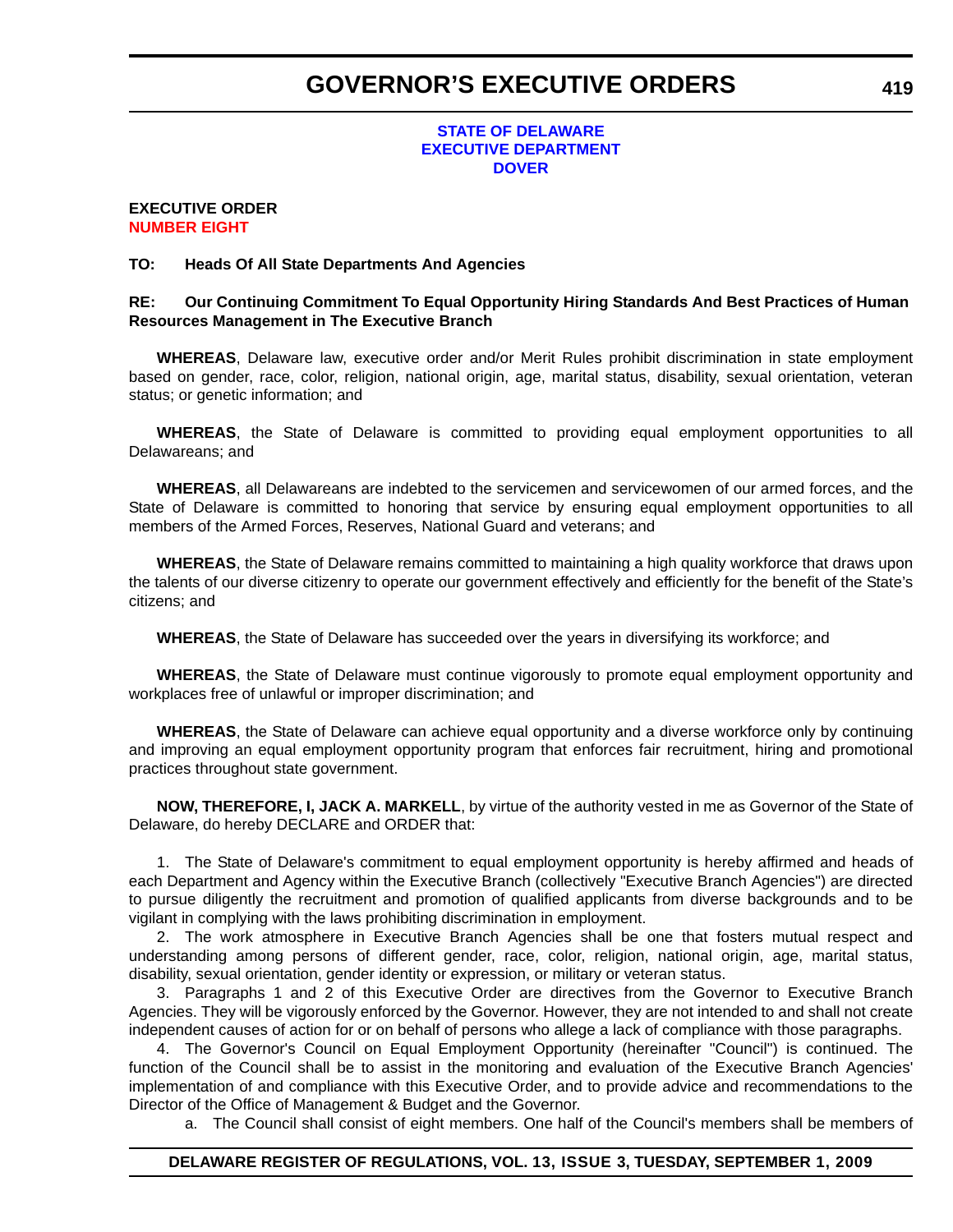the Delaware Human Relations Commission, who shall be nominated by the Chairperson of the Human Relations Commission and appointed by the Governor. The remainder of the Council's members shall be appointed by the Governor. All members of the Council shall serve at the pleasure of the Governor. The Chairperson of the Council shall be appointed by the Governor from among the Council's members, and shall serve as Chairperson at the pleasure of the Governor.

b. The Council shall receive staff support from Human Resource Management and the Office of Human Relations. The Division of Vocational Rehabilitation shall advise the Council on matters regarding persons with disabilities.

c. The Council shall furnish each year a written annual report to the Governor and the Director of the Office of Management & Budget on the progress being made in improving the diversity of the State's workforce. Further, the Council should include in its report recommendations to advance cohesion and understanding among current employees, address the effects of implicit bias, and to foster an environment of inclusion. In its report, the Council shall recommend any additional action which, in the Council's judgment, should be undertaken. Such report shall be available to the public.

5. On behalf of the Office of Management & Budget, Human Resource Management shall maintain the central managerial role over all diversity and equal employment matters in the Executive Branch and shall accept overall responsibility for the implementation and management of the policies and procedures set forth in this Order. The Director of Human Resource Management shall:

a. establish the duties and responsibilities of the Equal Employment Opportunity/Affirmative Action Administrator and of Agency equal employment officers ("EEO officers");

b. prepare and submit an annual Executive Department Affirmative Action plan, to include short and long term strategies;

- c hold Agencies accountable for their implementation of this Order;
- d. act as the State of Delaware's liaison with the EEOC for federal reporting requirements; and
- e. communicate and coordinate diversity and equal opportunity initiatives across Agencies.

## **AFFIRMATIVE ACTION PLANS**

6. The head of each Executive Branch Agency shall maintain an Affirmative Action Plan, which shall be filed annually with Human Resource Management and the Council on or before September 15.

7. Each Affirmative Action Plan referred to in paragraph 6 shall be in a form prescribed by Human Resource Management to ensure compliance with federal laws, state laws, and this Order. Each plan shall include, but shall not be limited to, the following provisions:

a. A specific statement of goals and objectives designed to assure equal employment opportunities in hiring and promotion and to eliminate any unlawful discrimination in Agency employment;

b. A specific statement of action steps designed to address any documented under-representation of minorities or women in the Agency as compared to Delaware's labor pool. Such action steps shall include:

(i.) Specific proposals for recruiting minorities and women for employment in the Agency to the extent that they are underrepresented in the Agency when compared to the relevant statewide labor market.

(ii.) Specific proposals for assuring that hiring practices are conducted consistently with the objectives of this Order.

(iii.) Specific proposals for assuring that all promotional opportunities are offered in a manner consistent with this Order.

(iv.) Specific proposals for staff participation in training programs on interview techniques and acceptable hiring practices.

(v.) Specific proposals for employee participation in career enhancement programs and seminars.

(vi.) Specific statements regarding the applicability of the following outreach, training, and accountability measures to the Agency's recruitment and retention efforts:

- A. Job fairs
- B. College and university outreach
- C. Professional group outreach
- D. Advertising
- E. Employee recognition programs
- F. Formal and informal mentoring

### **DELAWARE REGISTER OF REGULATIONS, VOL. 13, ISSUE 3, TUESDAY, SEPTEMBER 1, 2009**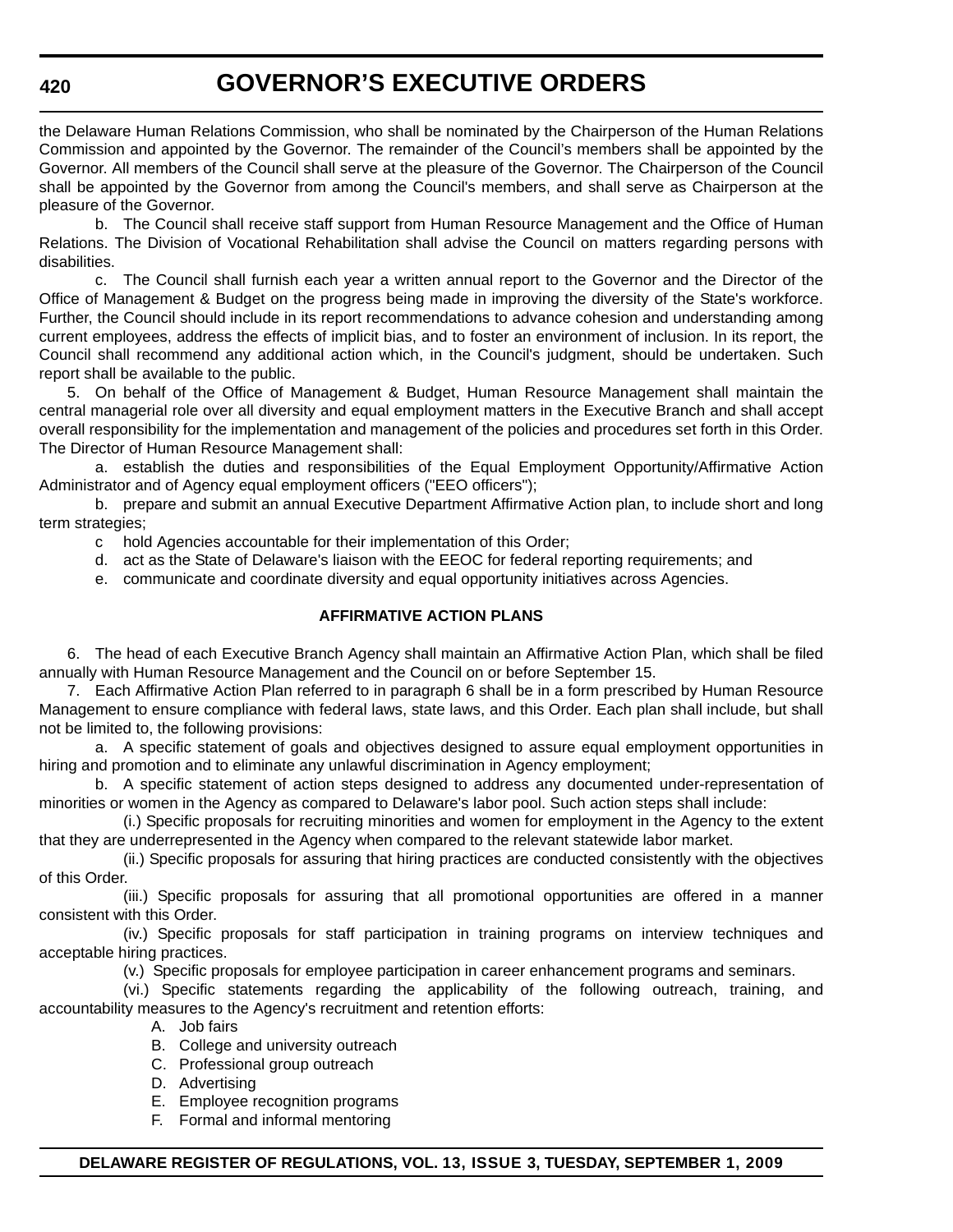- G. Internal leadership programs
- H. Participation in statewide programs

I. Professional development for existing staff, including tuition reimbursement programs, attendance at conferences and seminars, and internal training opportunities.

J. Inclusion of recruitment and retention of women and minorities in Agency's strategic and staff

plans.

K. Statements of Agency policy

L. Creation or continuation of Agency diversity committees.

- M. Specific efforts of top leadership within the Agency
- N. Internal communications efforts within the Agency

c. A designation of the EEO officer within the Agency to carry out diversity and equal employment opportunity functions for the Executive Branch Agency.

8. Each Executive Branch Agency shall make available a summary or full copy of its Affirmative Action Plan to any employee upon request.

## **RECRUITMENT AND PROMOTION OF A DIVERSE WORKFORCE**

9. To support the recruitment of a diverse workforce, the Director of Human Resource Management or designee shall:

a. Assist Executive Branch Agencies in updating their Affirmative Action Plans in accordance with federal guidelines;

b. Develop, coordinate, and implement professional recruiting efforts throughout State government designed to increase the number of qualified women and minority candidates for State employment for positions and opportunities where women and minorities are under-represented. Human Resource Management shall develop a statewide directory of organizations that can serve as resources for the identification of qualified women and minority candidates in particular fields, so that these organizations can be notified regarding specific vacant positions;

c. Review and revise employment hiring procedures and Merit Rules to ensure a selection process that is fair, non-discriminatory and equitable;

d. Require Agencies filling merit positions at paygrade 15 and above to use an interview team of at least three members. Such a team should be diverse in its composition;

e. Work with the State Manager of Training and Development to facilitate Statewide training and technical assistance programs to ensure compliance with State and Federal equal opportunity laws and this Order, and to inculcate effective recruitment and career development procedures; and

f. Work with the EEO officers and personnel officers of the various Executive Branch Agencies to review job classifications within those Agencies, and the qualifications of the employees of such Agencies, with a view toward eliminating any artificial barriers to hiring and promotion, and targeting appropriate employee career development, mentoring and workforce development plans.

### **REPORTING REQUIREMENTS**

10. Each Executive Branch Agency shall:

a. Be held accountable for compliance with this Order by including the measures and statements required in this Order in each manager's performance plan and each relevant Agency strategic plan;

b. Retain a record of all applicants who voluntarily divulge protected class information. The information required shall be prescribed by Human Resource Management and, to the extent practicable, shall be in a format consistent with the terminology and categories used in federal EEO standard forms;

c. Ask each terminating employee to participate in an exit interview to determine the reasons for that employee's termination and retain records of such interviews; and

d. Report to Human Resource Management information requested by Human Resource Management concerning the Agency's Affirmative Action Plan.

11. Human Resource Management shall:

a. Maintain a comprehensive, statewide, on-line, user-friendly system that allows continuous monitoring of the diversity of the State's workforce across all paygrades;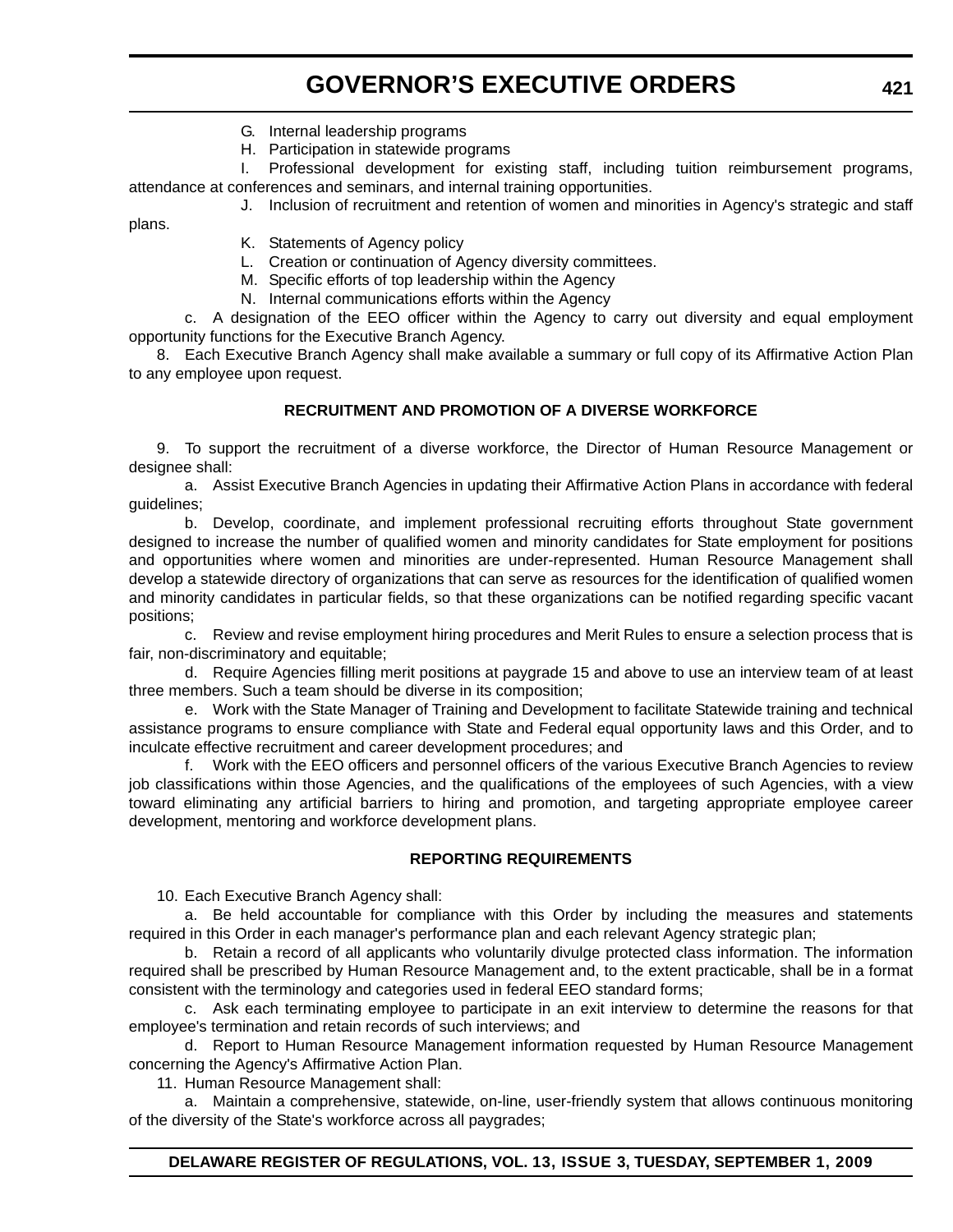b. Work with the Council to ensure the publication of clear information regarding the composition of the State's workforce;

- c. Submit a quarterly report to the Council; and
- d. Assist the Council in preparing its annual report.

### **PUBLIC ACCOUNTABILITY**

12. The Council, with the assistance of Human Resource Management and the Human Relations Commission staff, shall:

a. Establish a schedule for conducting an intensive review of each Executive Branch Agency in need of review based on criteria established by the Council, to assess compliance with the terms of this Executive Order, the Agency's Affirmative Action Plan, and equal opportunity laws. The review criteria shall be used to determine which Agencies will appear before the Council in priority order. The review shall involve an in-depth consideration of Agency promotion, hiring and recruiting practices. Each reviewed Agency shall receive a detailed report identifying those practices and policies of the Agency that are constructive and those practices and policies which need improvement or elimination, with specific recommendations for the Agency to consider. The Council shall incorporate a summary of the results of these reviews in its annual report, as required by paragraph 4 of this Order. From these annual reviews, Human Resource Management shall submit to each Executive Branch Agency a guidance memorandum identifying successful practices used by the reviewed Agencies to increase the diversity of their workforce and examples of policies and practices that hindered the State's attempt to create a more diverse workforce.

b. Publish, as a part of its annual report, an overall report on the composition of the State's workforce and the State's effectiveness in complying with equal employment laws and this Order.

### **COMPLAINTS**

13. Each Agency shall include in its Affirmative Action Plan a description of a mechanism or complaint procedure to permit and encourage employees to discuss any problems resulting from alleged bias, discrimination, lack of equal employment opportunity or any similar matters with appropriate division or Agency supervisory personnel. The procedure shall provide for the lodging of employee complaints and for a response to be made within a specified reasonable period of time. Employees shall be advised of their right to file a formal complaint with the Office of Anti-Discrimination of the Department of Labor. Employees shall receive such assistance with the complaint as may be requested from their Agency EEO officer.

14. Human Resource Management shall:

a. Post a public notice, in conspicuous locations or bulletin boards, of all cabinet Departments, major offices, divisions or Agencies which shall affirm the State's commitment to equal opportunity and advise all State employees and applicants for State employment that any complaints of discrimination should be promptly reported to the State Equal Employment Opportunity/Affirmative Action Program Administrator and the Office of Anti-Discrimination of the Department of Labor; and

b. Provide on the application form for state employment a statement of the state's commitment to equal employment opportunity and instructions as to how complaints of discrimination may be reported.

15. The complaint process for employment discrimination cases shall fall into two categories: informal and formal.

a. An informal complaint is filed with Human Resource Management by written or oral communication with the State Equal Employment Opportunity/Affirmative Action Program Administrator requesting the State Equal Employment Opportunity/Affirmative Action Program Administrator to attempt to facilitate resolution of the complaint. Human Resource Management will determine whether or not the complaint appears to fall within the jurisdiction of the Office of Anti-Discrimination of the Department of Labor and may require a formal charge of discrimination within the time limits prescribed by statute.

b. The State Equal Employment Opportunity/Affirmative Action Program Administrator will inquire into such cases by working through the designated Agency EEO officer and appropriate management staff, as deemed appropriate by the Cabinet Secretary. Based on the determination, the State Equal Employment Opportunity/ Affirmative Action Program Administrator will respond in writing to the complainant. For allegations of violations to Title VII of the Civil Rights Act of 1964 as amended, the Age Discrimination in Employment Act of 1967 as

### **DELAWARE REGISTER OF REGULATIONS, VOL. 13, ISSUE 3, TUESDAY, SEPTEMBER 1, 2009**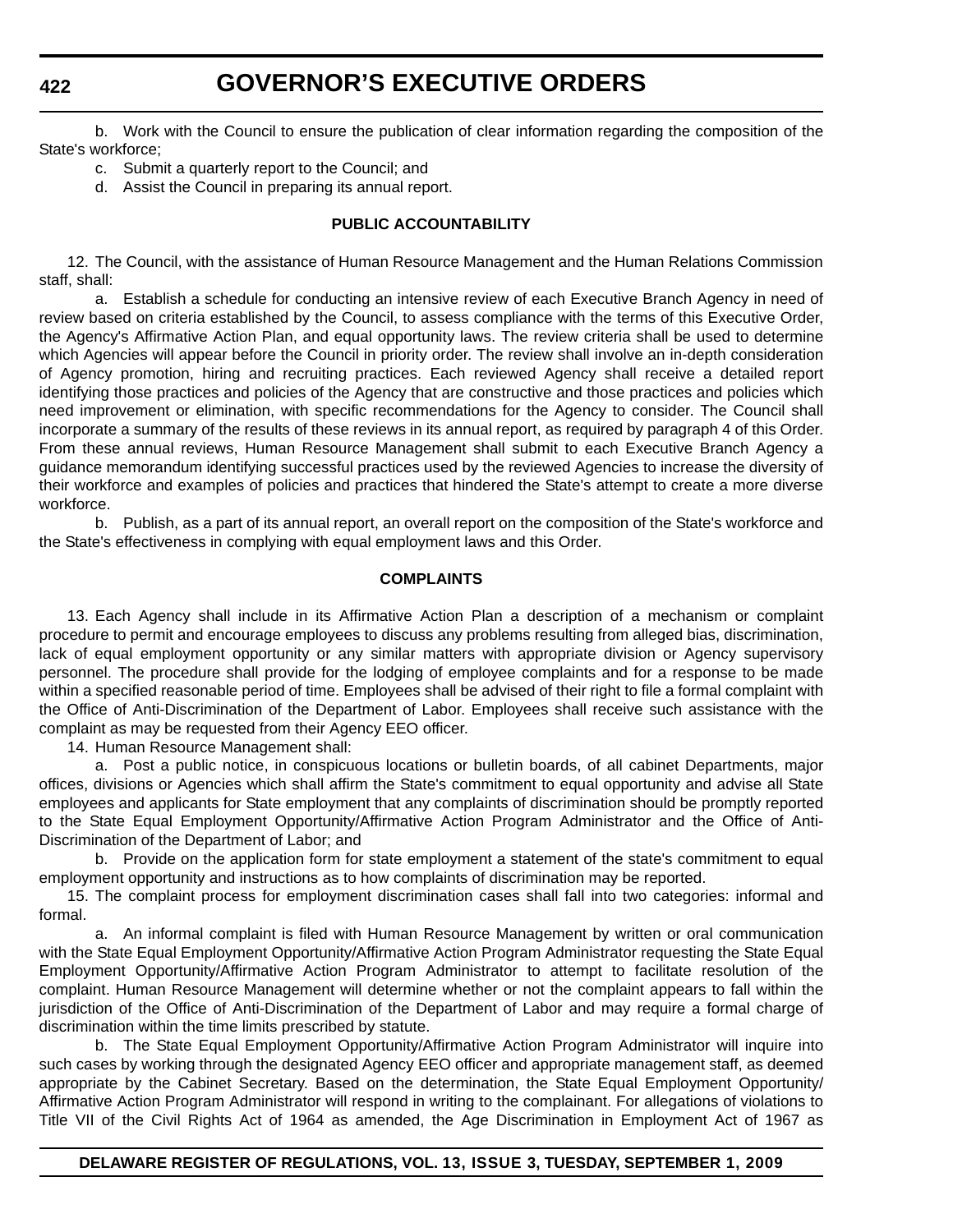amended, Vietnam Era Veterans Readjustment Assistance Act of 1979, the Americans with Disabilities Act of 1990, or Title 19 of the Delaware Code relating to discrimination in employment, the complainant will be advised and/or referred to the Office of Anti-Discrimination of the Department of Labor for investigation into filing a formal complaint even if a resolution is reached through Human Resource Management. Nothing in this Order shall be construed to bar mediation of a complaint by the State Human Relations Commission; however, such mediation shall not affect or in any way toll relevant time limitations.

## **REPEAL OF PREVIOUS EXECUTIVE ORDERS**

16. Executive Order No. 81, dated February 1, 2006, and Executive Order No. 86, dated May 2, 2006, are hereby rescinded.

## **APPLICABILITY OF EXECUTIVE ORDER**

17. This Order shall apply to all Cabinet Departments and Executive Agencies of the State. The members of the General Assembly and the Judiciary are also encouraged to adopt this Order.

18. No provision of this Order is intended to or shall create any individual right or legal cause of action that does not already exist under state or federal law.

## **APPROVED this 11th day of August, 2009**

Jack A. Markell, **Governor**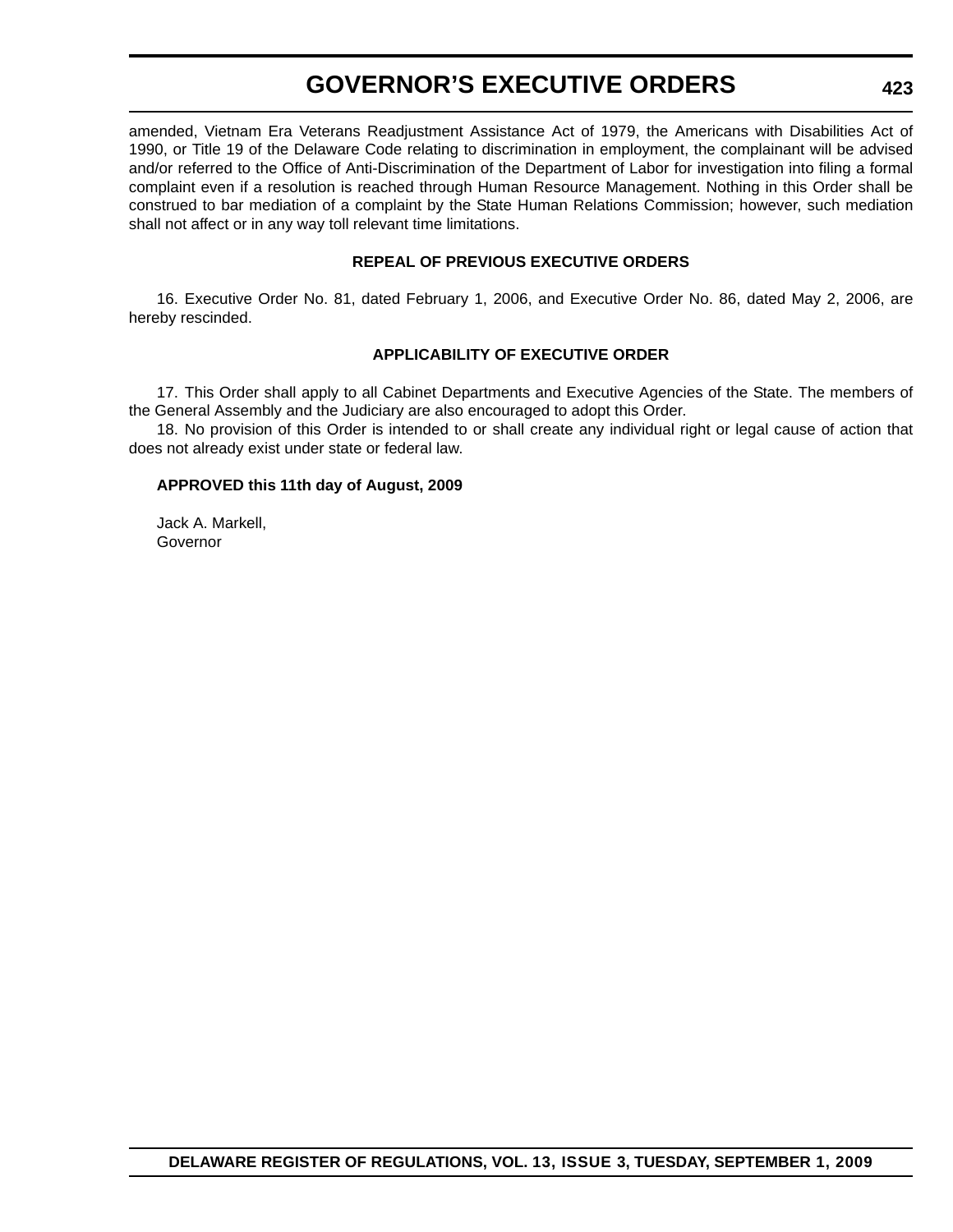### **424**

## **GENERAL NOTICES**

## **[DEPARTMENT OF EDUCATION](http://www.doe.k12.de.us/)**

**PROFESSIONAL STANDARDS BOARD**

Statutory Authority: 14 Delaware Code, Section 1205(b) (14 **Del.C.** §1205(b)

## 14 **DE Admin. Code**

## **[IMPLEMENTING FINAL ORDER](#page-5-0)**

## **The Professional Standards Board's Ethical Guideline for Delaware Educators**

## **I. Summary of the Evidence and Information Submitted**

The Professional Standards Board is committed to providing leadership for improving the quality of education in the State of Delaware by establishing high standards for educator licensure, certification, professional development and conduct. The purpose of The Professional Standards Board's Ethical Guideline for Delaware Educators is to inform and clarify expectations and commitments of educators to the student, the profession and the educational community. This applies to current Delaware educators, those educators new to Delaware and recent college graduates. This guideline is not intended to be a definitive list of acceptable and unacceptable behaviors, but is intended to be an edifying document that will facilitate conversations and reflections of current and future practice.

## **II. Effective Date of Order**

The effective date of this Order shall be August 6, 2009

## **APPROVED BY THE PROFESSIONAL STANDARDS BOARD** THE 6TH DAY OF AUGUST, 2009

| Kathleen Thomas, Chair | Jill Lewandowski     |
|------------------------|----------------------|
| Joanne Christian       | <b>Wendy Murray</b>  |
| Samtra Devard          | Gretchen Pikus       |
| Marilyn Dollard        | <b>Whitney Price</b> |
| Karen Gordon           | Karen Schilling-Ross |
| <b>Cristy Greaves</b>  | Michael Thomas       |
| Lori Hudson            | Carol Vukelich       |
| David Kohan            | Cathy Zimmerman      |

## **IT IS SO ENDORSED** THIS 20<sup>TH</sup> DAY OF AUGUST, 2009 BY THE STATE BOARD OF EDUCATION

Teri Quinn Gray, Ph.D., President **Dennis J. Savage** Jorge Melendez, Vice President Terry Whittaker Ed.D. G. Patrick Heffernan James Wilson Ed.D. Barbara Rutt

## **The Professional Standards Board's Ethical Guideline for Delaware Educators**

## **Preamble**

The Professional Standards Board is committed to providing leadership for improving the quality of education in the State of Delaware by establishing high standards for educator licensure, certification, professional development and conduct.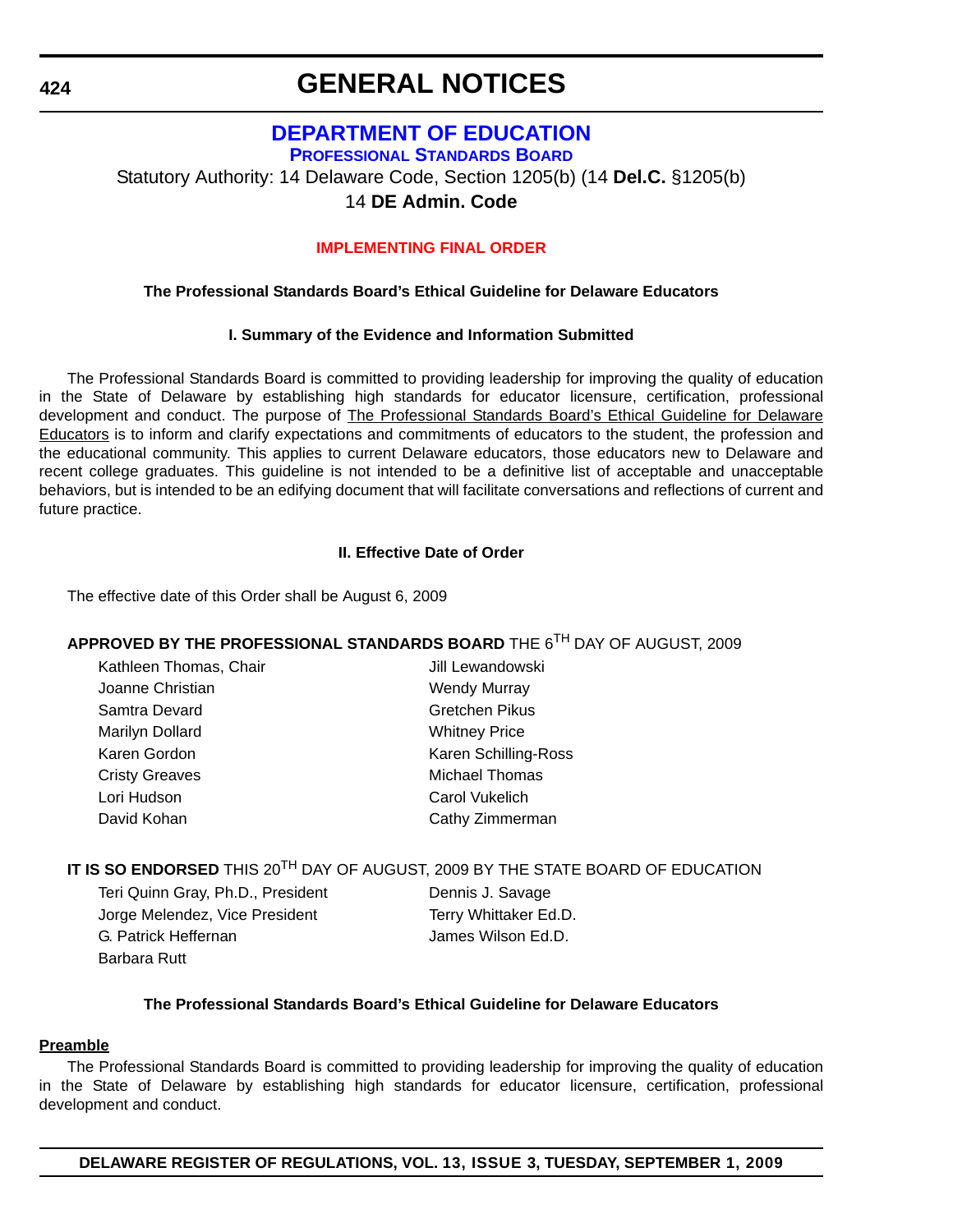# **GENERAL NOTICES**

### **Purpose Statement**

The purpose of **The Professional Standards Board's Ethical Guideline for Delaware Educators** is to inform and clarify expectations and commitments of educators to the student, the profession and the educational community. This applies to current Delaware educators, those educators new to Delaware and recent college graduates. This guideline is not intended to be a definitive list of acceptable and unacceptable behaviors, but is intended to be an edifying document that will facilitate conversations and reflections of current and future practice.

## **Forward**

Delaware educators recognize the trust and responsibility the public has vested in the profession for educating the children of Delaware. Educators acknowledge the worth and dignity of all people and must exemplify a commitment first to the student, to teaching and student learning, the profession and to their educational community. Delaware educators are entrusted to pursue personal professional growth, to promote democratic citizenship and diversity, and to serve as appropriate role models.

## **Commitments**

## **To the Student**

- Standard: The educator's primary commitment is to students: the students' pursuit of knowledge, the develop*ment of the students' potential and the students' cognitive, physical and psychological safety.*
	- The educator shall treat every student with dignity and respect by valuing students' personal boundaries and maintaining professional relationships with students both inside and outside of the classroom or school. Educators shall engage all students in the acquisition of knowledge and understanding in an environment free from harassment, intimidation or physical danger. The educator shall accord just and equitable treatment to every student, regardless of race, color, creed, sex, sexual preference, age, socioeconomic status, handicapping condition, national origin or ethnic background. The educator promotes the worth and dignity of each student and has an obligation to support each student in the quest of reaching his/her full potential and of becoming a contributing member in our democratic society.

## **To the Profession**

- Standard: *The educator, in maintaining the dignity of the profession, shall demonstrate personal integrity, exemplify honesty and compassion, maintain high levels of competence, engage in or lead appropriate continuing professional development to move their students and the profession forward, and respect and follow the law.*
	- The educator shall encourage, support and respect fellow educators by providing the best of educational services. The educator shall respect the confidential expectations of the profession with students, colleagues and in records, and shall refrain from the exploitation of relationships for personal gain. The educator has an obligation to raise educational standards; to keep abreast of current research and technology; to commit to their own learning; and to create, support and maintain challenging learning environments for all. Educators collaborate with colleagues in the interest of student learning. The educator serves as a positive role model and shall refrain from the use of alcohol, tobacco and/or drugs on any school grounds or at any school activity. The educator is aware of the fine line between his/her personal and professional life relative to the purposeful or inadvertent sharing of digital media and burgeoning internet applications, and therefore exercises due diligence in this Information Age. Educators shall demonstrate a high standard of personal character and conduct, and promote the principles of democracy.

## **To the Educational Community**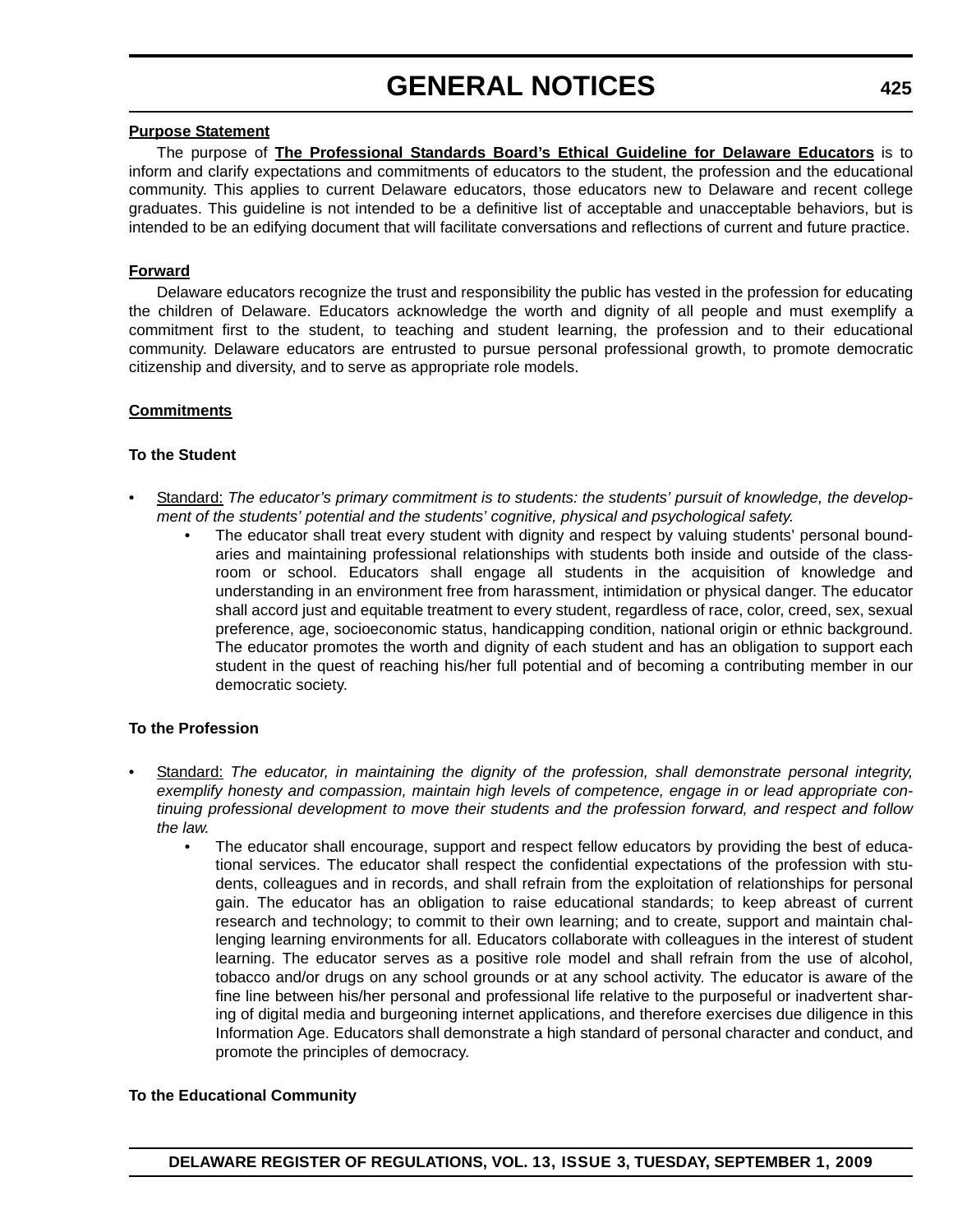**426**

# **GENERAL NOTICES**

- Standard: *The educator collaborates with parents and the educational community to enhance and promote student learning by building trust and respecting diversity.*
	- The educator encourages the educational community to be active participants in the formulation of educational policy and to be advocates for students. The educator shall communicate appropriate information with parents and endeavor to understand their community's cultures and diverse home environments. It is expected that the educator will distinguish between personal views and those of the employing educational agency and will model and encourage students to pursue the principles of our democratic heritage. The educator is responsible to the educational community for practicing the profession to the highest ethical principles.

#### *Delaware State Board of Education Endorsement*

On August 20, 2009, the State Board of Education reviewed The Professional Standards Board's Ethical Guideline for Delaware Educators. After consideration, the State Board of Education joins the Professional Standards Board in their commitment to providing leadership for improving the quality of education in Delaware through high standards and endorsed The Professional Standards Board's Ethical Guideline for Delaware Educators as a guideline for educators.

### **[DEPARTMENT OF FINANCE](http://revenue.delaware.gov/)**

**DIVISION OF REVENUE**

Statutory Authority: 30 Delaware Code, Section 354 (30 **Del.C.** §354)

#### **[Technical Information Memorandum 2009- 01](#page-5-0)**

**DATE:** July 10, 2009

**SUBJECT:** CIGARETTE TAX INCREASE

#### **CONTACT:** Ray Benton, Phone (302) 577-8268, Fax (302) 577-8662 raymond.benton@state.de.us

House Bill 211 of the 145th General Assembly amended Chapter 53 of Title 30 of the **Delaware Code** to provide for an increase of 45 cents to the existing cigarette tax of \$1.15 per pack of 20 cigarettes. House Bill 211 also provided for an increase of 56 cents to the existing cigarette tax of \$1.44 per pack of 25 cigarettes.

This Act establishes the rate of tax to pay or to have been paid on cigarettes in possession of any person liable for payment of the tax on or after midnight July 31, 2009.

The new tax rate also applies to cigarettes in possession of any person (generally wholesalers and affixing agents) liable for the payment of the tax as of midnight July 31, 2009, which as of that date have been affixed with any Delaware tobacco product tax stamp or other indicia of payment of the tax in effect prior to the effective date of this Act. The increase in tax is also imposed on Delaware tobacco tax stamps purchased on or before July 31, 2009, and not affixed to any cigarette pack. The amount of the additional tax due is the difference between the new tax rate and the tax paid for Delaware cigarette stamps in their possession which are affixed or unaffixed to packs of cigarettes.

Wholesalers who are not affixing agents and who also possess a retailer license are required to inventory, report and pay the tax increase on all cigarettes in their possession on which the increased tax has not been paid in accordance with the requirements of this Technical Information Memorandum.

Between noon local time and midnight July 31, 2009, all persons liable to pay the tax will be required to conduct a floor stock inventory of Delaware stamped cigarettes and unaffixed Delaware tax stamps in their possession. For purposes of this regulation, possession means cigarettes in the physical control of which remain

#### **DELAWARE REGISTER OF REGULATIONS, VOL. 13, ISSUE 3, TUESDAY, SEPTEMBER 1, 2009**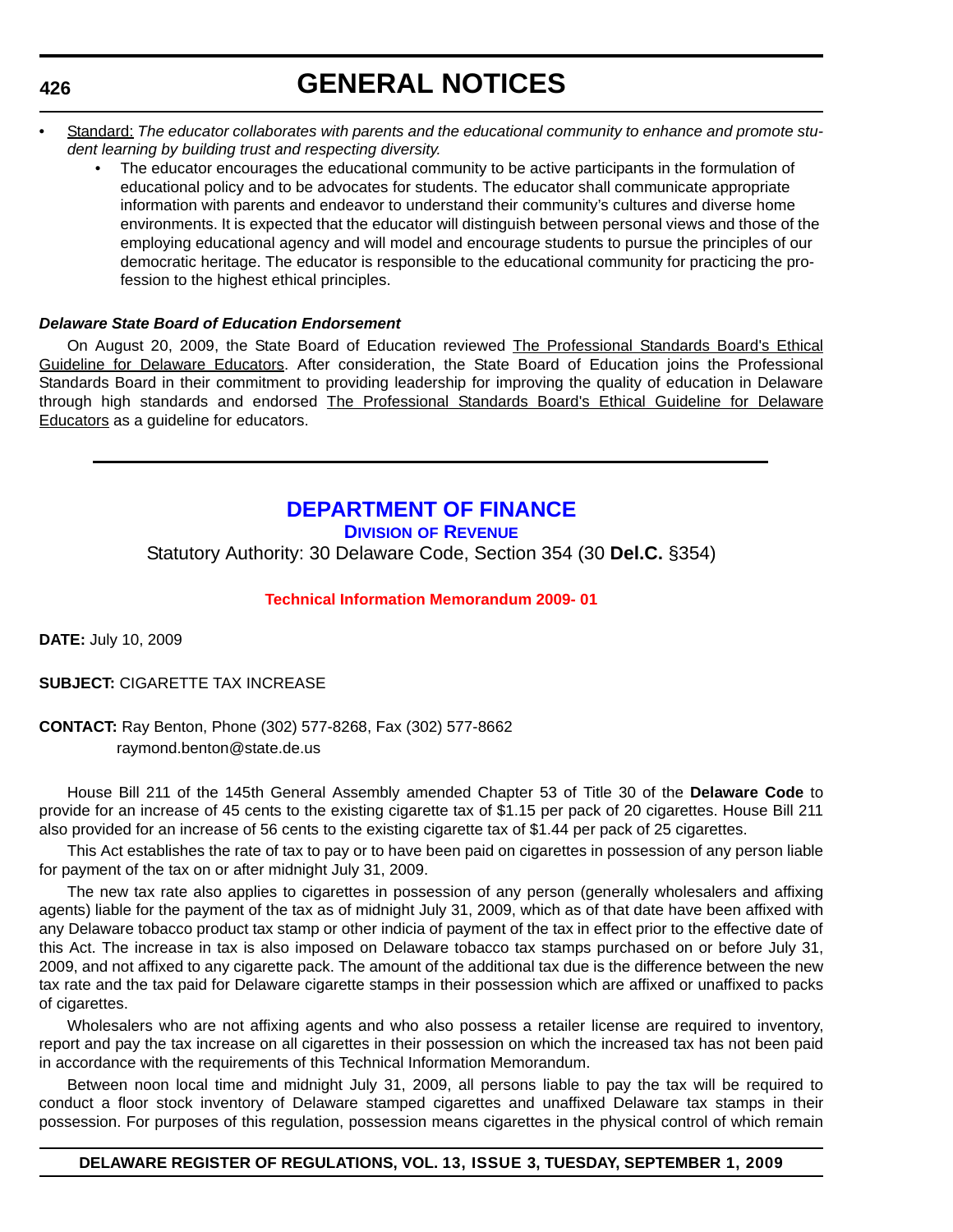# **GENERAL NOTICES**

with the wholesaler or affixing agent including goods in transit where the title to such goods has not passed to the purchaser. The floor stock inventory requirement does not apply to retailers.

All persons liable to pay the tax must report their inventory at close of business on July 31, 2009, via fax to (302) 577-8662 to the attention of Mr. Ray Benton, using the enclosed Form 1074M, Resident Wholesaler Dealer's Monthly Report of Cigarette & Cigarette Tax Stamps, or Form 1075M, Nonresident Wholesaler Dealer's Monthly Report of Cigarette & Cigarette Tax Stamps, reporting the number of Delaware stamped packs of cigarettes and unaffixed Delaware tax stamps in their possession which are subject to the tax increase.

On or before August 20, 2009, all persons liable to pay the tax must complete and file the enclosed Form 1074M, Resident Wholesaler Dealer's Monthly Report of Cigarette & Cigarette Tax Stamps, or Form 1075M, Nonresident Wholesaler Dealer's Monthly Report of Cigarette & Cigarette Tax Stamps, reporting the number of Delaware stamped packs of cigarettes and unaffixed Delaware tax stamps in their possession which are subject to the tax increase. The Resident or Nonresident Wholesaler Dealer's Monthly Report of Cigarette & Cigarette Tax Stamps must be accompanied by full payment of the tax increase. Please use the revised Forms 1074M or 1075M, which are enclosed.

Contact Ray Benton concerning the tax increase or the use of the reporting forms.

Patrick T. Carter Director of Revenue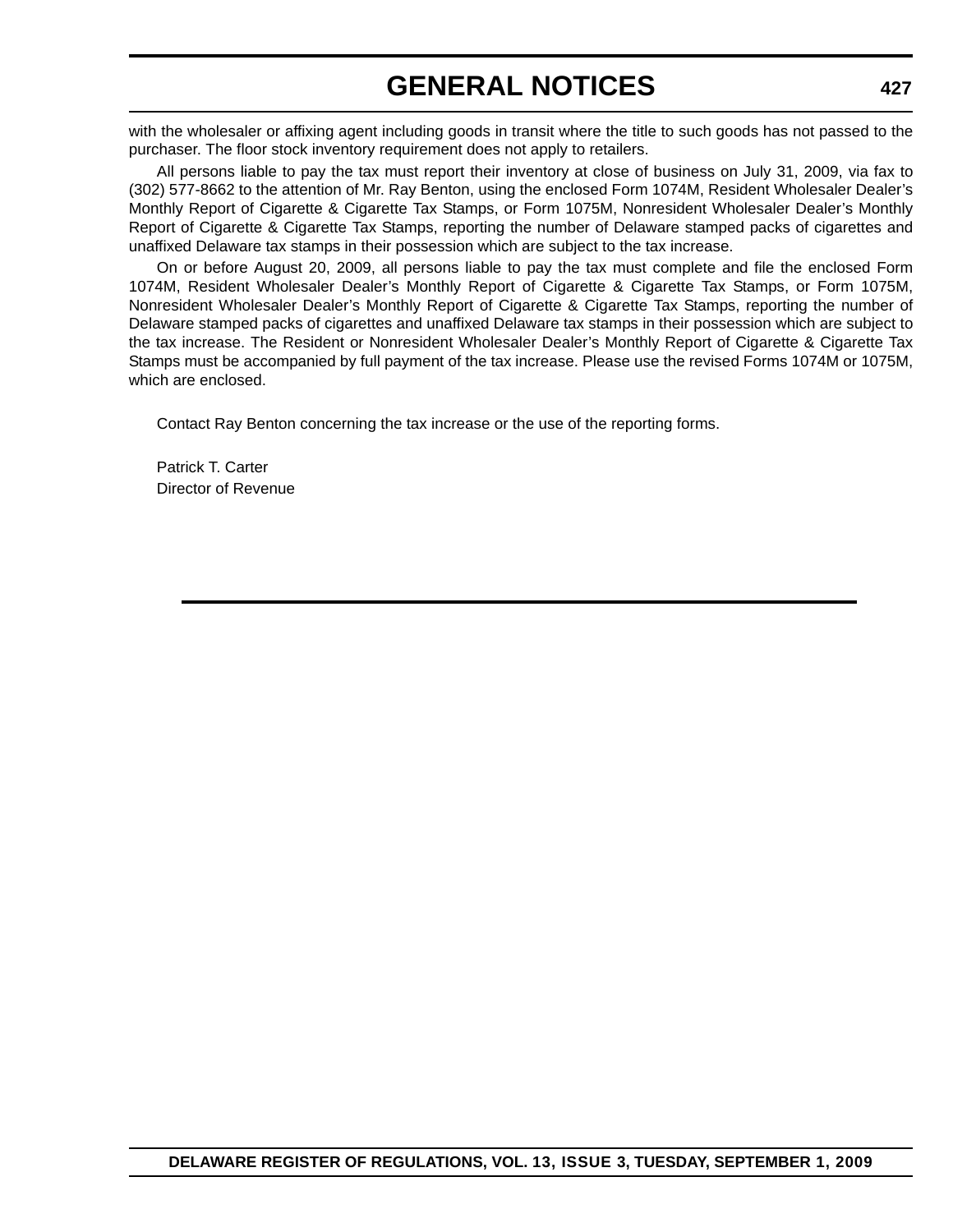#### **[DELAWARE SOLID WASTE AUTHORITY](http://www.dswa.com/) PUBLIC NOTICE [501 Regulations of the Delaware Solid Waste Authority](#page-5-0)**

Pursuant to 7 **Delaware Code**, Sections 6403, 6404, 6406 and other pertinent provisions of 7 **Delaware Code**, Chapter 64; the Delaware Solid Waste Authority ("DSWA") is proposing amendments to the Regulations of the Delaware Solid Waste Authority (adopted by DSWA Board January 29, 2009) and the Statewide Solid Waste Management Plan (adopted May 26, 1994).

A public hearing will be held Wednesday, October 7, 2009, immediately following the hearing scheduled at 5:00 p.m. addressing contemporaneous amendments to the Statewide Solid Waste Management Plan, at Delaware Technical Community College, Terry Campus, Corporate Training Center, Room 400, Dover, Delaware 19903. The hearing is to provide an opportunity for public comment on the proposed amendments. The public record will close at the close of the hearing, unless the hearing officer extends the comment period at the close of the hearing.

The DSWA will receive written comments, suggestions briefs or other written material until the close of business, October 2, 2009. Written comments, suggestions, compilations of data, briefs or other written material shall be submitted to Michael D. Parkowski, Manager of Business Services and Government Relations, Delaware Solid Waste Authority, 1128 South Bradford Street, PO Box 455, Dover, Delaware 19903. Anyone wishing to obtain a copy of the proposed amendments may obtain a copy from the Delaware Solid Waste Authority, 1128 South Bradford Street, PO Box 455, Dover, Delaware 19903, (302) 739-5361.

### **[DEPARTMENT OF AGRICULTURE](http://dda.delaware.gov/harness.index.shtml)**

#### **HARNESS RACING COMMISSION [NOTICE OF PUBLIC HEARING](#page-5-0)**

The Delaware Harness Racing Commission, pursuant to 3 **Del.C.** §10005, proposes to change its Rules 7 and 10. The Commission will hold a public hearing on the proposed rule changes on October 13, 2009. Written comments should be sent to Hugh J. Gallagher, Administrator of Harness Racing, Department of Agriculture, 2320 S. DuPont Highway, Dover, DE 19901. Written comments will be accepted for thirty (30) days from the date of publication in the *Register of Regulations* on September 1, 2009.

The proposed changes are for the purpose of updating Rule 7 and reflect current policies, practices and procedures. Copies are published online at the *Register of Regulations* website: [http://regulations.delaware.gov/](http://regulations.delaware.gov/services/current_issue.shtml) [services/current\\_issue.shtml](http://regulations.delaware.gov/services/current_issue.shtml)

A copy is also available for inspection at the Harness Racing Commission office.

#### **[THOROUGHBRED RACING COMMISSION](http://dda.delaware.gov/thoroughbred/index.shtml) PUBLIC NOTICE [1001 Thoroughbred Racing Rules and Regulations](#page-5-0)**

The Thoroughbred Racing Commission, in accordance with 3 **Del.C.** §10103(c) proposes changes to its rules and regulations. The proposal amends Section 11 of the rules and regulations by amending existing Rule 11.4.1 by striking the last sentence. A public hearing will be held on September 22, 2009 at 10:00 AM, in the Horsemen's Office at Delaware Park, 777 Delaware Park Blvd., Wilm., DE, where members of the public can offer comments. Anyone wishing to receive a copy of the proposed regulations may obtain a copy from the Thoroughbred Racing Commission, 777 Delaware Park Blvd., Wilm., DE. Copies are also published online at the Register of Regulations website: http://regulations.delaware.gov/services/current\_issue.shtml. Persons wishing to submit written comments may forward these to the attention of Mr. John F. Wayne, Executive Director, at the above address. The final date to receive comments will be at 10:00 AM on September 22, 2009.

**DELAWARE REGISTER OF REGULATIONS, VOL. 13, ISSUE 3, TUESDAY, SEPTEMBER 1, 2009**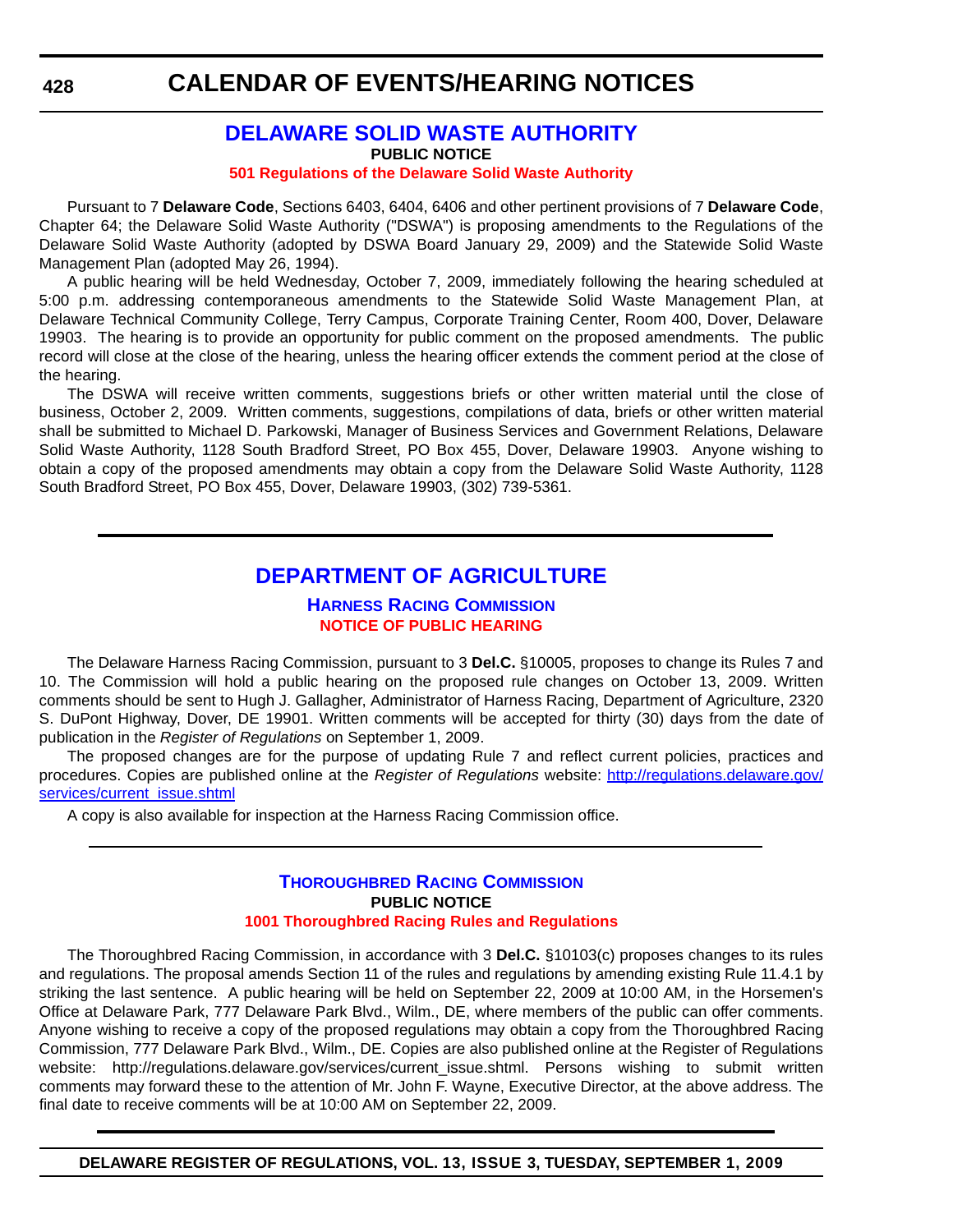### **[DEPARTMENT OF EDUCATION](http://www.doe.k12.de.us/) [PUBLIC NOTICE](#page-5-0)**

The State Board of Education will hold its monthly meeting on Thursday, September 17, 2009 at 1:00 p.m. in the Townsend Building, Dover, Delaware.

#### **[DEPARTMENT OF HEALTH AND SOCIAL SERVICES](http://www.dhss.delaware.gov/dhss/dmma/index.html) DIVISION OF MEDICAID AND MEDICAL ASSISTANCE PUBLIC NOTICE [Diamond State Health Plan 1115 Demonstration Waiver](#page-5-0)**

In compliance with the State's Administrative Procedures Act (APA - Title 29, Chapter 101 of the Delaware Code) and under the authority of Title 31 of the Delaware Code, Chapter 5, Section 512, Delaware Health and Social Services (DHSS) / Division of Medicaid and Medical Assistance (DMMA) intends to submit an application to the Centers for Medicare and Medicaid Services (CMS) to renew Delaware's Section 115 demonstration waiver, entitled "Diamond State Health Plan" for an additional three years.

Any person who wishes to make written suggestions, compilations of data, testimony, briefs or other written materials concerning the proposed new regulations must submit same to Sharon L. Summers, Planning & Policy Development Unit, Division of Medicaid and Medical Assistance, 1901 North DuPont Highway, P.O. Box 906, New Castle, Delaware 19720-0906 or by fax to 302-255-4425 by September 30, 2009. The draft Diamond State Health Plan 1115 waiver application is available upon request.

The action concerning the determination of whether to adopt the proposed regulation will be based upon the results of Department and Division staff analysis and the consideration of the comments and written materials filed by other interested persons.

#### **DIVISION OF MEDICAID [AND MEDICAL ASSISTANCE](http://www.dhss.delaware.gov/dhss/dmma/) PUBLIC NOTICE [Medicaid for Workers with Disabilities](#page-5-0)**

In compliance with the State's Administrative Procedures Act (APA - Title 29, Chapter 101 of the **Delaware Code**) and under the authority of Title 31 of the **Delaware Code**, Chapter 5, Section 512, Delaware Health and Social Services (DHSS) / Division of Medicaid and Medical Assistance (DMMA) is proposing to amend the Division of Social Services Manual (DSSM) related to the implementation of the Medicaid Buy-In program for the working disabled.

Any person who wishes to make written suggestions, compilations of data, testimony, briefs or other written materials concerning the proposed new regulations must submit same to Sharon L. Summers, Planning & Policy Development Unit, Division of Medicaid and Medical Assistance, 1901 North DuPont Highway, P.O. Box 906, New Castle, Delaware 19720-0906 or by fax to 302-255-4425 by September 30, 2009.

The action concerning the determination of whether to adopt the proposed regulation will be based upon the results of Department and Division staff analysis and the consideration of the comments and written materials filed by other interested persons.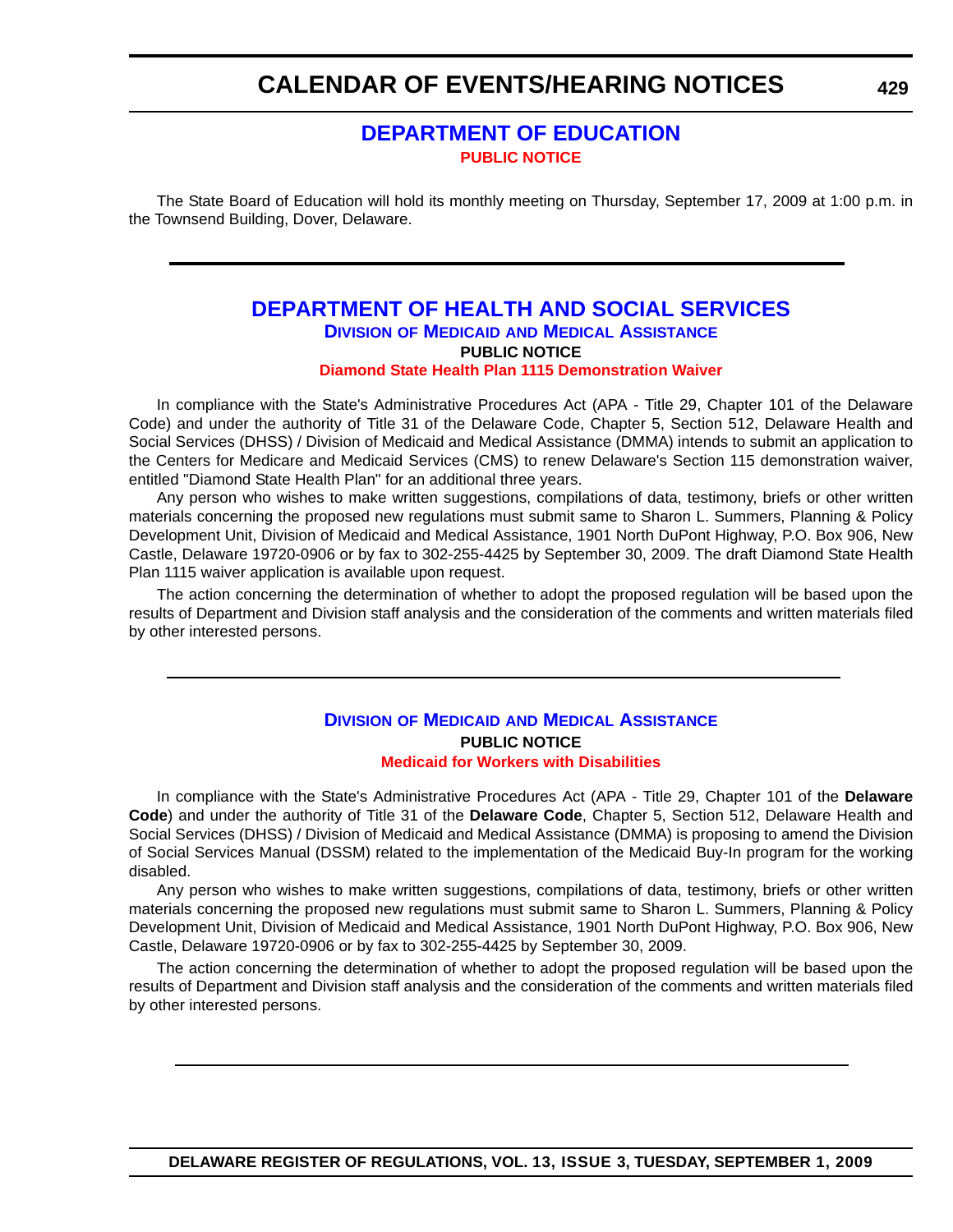### **DIVISION OF MEDICAID [AND MEDICAL ASSISTANCE](http://www.dhss.delaware.gov/dhss/dmma/) PUBLIC NOTICE**

#### **[Reimbursement Methodology for Inpatient Hospital Services](#page-5-0)**

In compliance with the State's Administrative Procedures Act (APA - Title 29, Chapter 101 of the **Delaware Code**) with 42 CFR §447.205, and under the authority of Title 31 of the **Delaware Code**, Chapter 5, Section 512, Delaware Health and Social Services (DHSS) / Division of Medicaid and Medical Assistance (DMMA) is amending the Title XIX Medicaid State Plan to revise the reimbursement methodology for inpatient hospital services.

Any person who wishes to make written suggestions, compilations of data, testimony, briefs or other written materials concerning the proposed new regulations must submit same to Sharon L. Summers, Planning & Policy Development Unit, Division of Medicaid and Medical Assistance, 1901 North DuPont Highway, P.O. Box 906, New Castle, Delaware 19720-0906 or by fax to (302) 255-4454 by September 30, 2009.

The action concerning the determination of whether to adopt the proposed regulation will be based upon the results of Department and Division staff analysis and the consideration of the comments and written materials filed by other interested persons.

#### **DIVISION [OF SOCIAL SERVICES](http://www.dhss.delaware.gov/dhss/dmma/) PUBLIC NOTICE [DSSM 2001.1 Redetermination: Eligibility Review Periods](#page-5-0)**

In compliance with the State's Administrative Procedures Act (APA - Title 29, Chapter 101 of the **Delaware Code**) and under the authority of Title 31 of the **Delaware Code**, Chapter 5, Section 512, Delaware Health and Social Services (DHSS) / Division of Social Services is proposing to amend policies in the Division of Social Services Manual (DSSM) regarding redeterminations.

Any person who wishes to make written suggestions, compilations of data, testimony, briefs or other written materials concerning the proposed new regulations must submit same to Sharon L. Summers, Policy, Program & Development Unit, Division of Social Services, 1901 North DuPont Highway, P.O. Box 906, New Castle, Delaware 19720-0906 or by fax to (302) 255-4425 by September 30, 2009.

The action concerning the determination of whether to adopt the proposed regulation will be based upon the results of Department and Division staff analysis and the consideration of the comments and written materials filed by other interested persons.

#### **DIVISION [OF SOCIAL SERVICES](http://www.dhss.delaware.gov/dhss/dss/index.html) PUBLIC NOTICE [DSSM 4002 Resources](#page-5-0)**

#### In compliance with the State's Administrative Procedures Act (APA - Title 29, Chapter 101 of the **Delaware Code**) and under the authority of Title 31 of the **Delaware Code**, Chapter 5, Section 512, Delaware Health and Social Services (DHSS) / Division of Social Services is proposing to amend policies in the Division of Social Services Manual (DSSM) regarding available resources, excluded resources and disposal of real property.

Any person who wishes to make written suggestions, compilations of data, testimony, briefs or other written materials concerning the proposed new regulations must submit same to Sharon L. Summers, Policy, Program & Development Unit, Division of Social Services, 1901 North DuPont Highway, P.O. Box 906, New Castle, Delaware 19720-0906 or by fax to (302) 255-4425 by September 30, 2009.

The action concerning the determination of whether to adopt the proposed regulation will be based upon the results of Department and Division staff analysis and the consideration of the comments and written materials filed by other interested persons.

**DELAWARE REGISTER OF REGULATIONS, VOL. 13, ISSUE 3, TUESDAY, SEPTEMBER 1, 2009**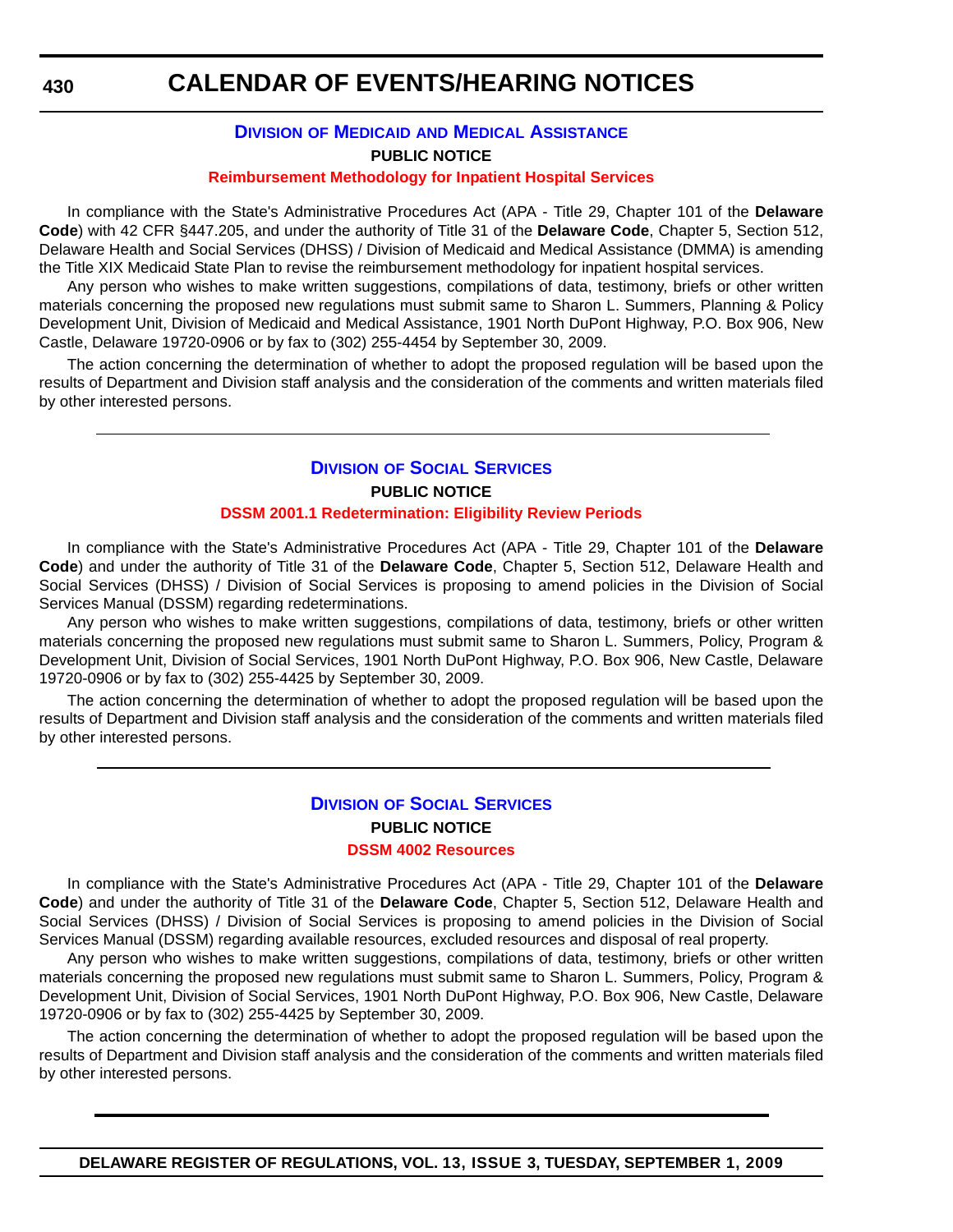#### **[DEPARTMENT OF JUSTICE](http://attorneygeneral.delaware.gov/) DIVISION OF SECURITIES**

#### **PUBLIC NOTICE**

#### **[Notice of Proposed Revision to the Rules and Regulations Pursuant to the Delaware Securities Act](#page-5-0)**

In compliance with the State s Administrative Procedures Act (APA¥Title 29, Chapter 101 of the Delaware Code) and section 7325(b) of Title 6 of the Delaware Code, the Division of Securities of the Delaware Department of Justice hereby publishes notice of a proposed revision to the Rules and Regulations Pursuant to the Delaware Securities Act. The Division hereby proposes numerous changes to the rules and regulations governing administrative proceedings before the Securities Commissioner for the State of Delaware.

Persons wishing to comment on the proposed revision may submit their comments in writing to:

James B. Ropp Securities Commissioner Department of Justice State Office Building, 5th Floor 820 N. French Street Wilmington, DE 19801

The comment period on the proposed revision will be held open for a period of thirty days from the date of the publication of this notice in the *Delaware Register of Regulations*.

#### **[DEPARTMENT OF NATURAL RESOURCES AND ENVIRONMENTAL](http://www.awm.delaware.gov/Pages/default.aspx)  CONTROL DIVISION OF AIR AND WASTE MANAGEMENT**

### **PUBLIC NOTICE [1142 Specific Emission Control Requirements](#page-5-0)**

The Clean Air Act Amendments of 1990 (CAA) requires Delaware, as part of the Philadelphia-Wilmington-Atlantic City non-attainment area, to attain the 8-hour ozone National Ambient Air Quality Standard (NAAQS) of 0.08 ppm by 2010. Since nitrogen oxides (NOx) are a major precursor to the formation of ozone in the lower atmosphere, Delaware must reduce NOx emissions in order to reduce ambient ozone concentrations, and thus attain the NAAQS. As a part of the overall effort towards attainment, in July 2007, the Delaware Department of Natural Resources and Environmental Control (DNREC) promulgated 7 **DE Admin. Code** 1142 Section 2, which required large industrial boilers and process heaters with heat input capacities equal to or greater than 200 million British thermal units per hour (mmBTU/hour) at Delaware petroleum refineries to meet certain NOx emission limits.

DNREC is proposing to repromulgate the regulation and revise the emission limits for 3 boilers in the Premcor Refinery at Delaware City and to submit the regulation to EPA as a revision to Delaware's SIP. DNREC believes that the new limits are adequate for achieving necessary and timely NOx emission reductions from the subject sources. The revisions are being proposed pursuant to a settlement of an appeal to the Environmental Appeals Board by the Premcor Refinery on 7 **DE Admin. Code** 1142 Section 2 as promulgated in July 2007.

A public hearing will be held on September 30, 2009, beginning at 6:00 pm, in DNREC Conference Room A, 391 Lukens Drive, New Castle, DE 19720.

#### **DIVISION OF FISH [AND WILDLIFE](http://www.fw.delaware.gov/Pages/FWPortal.aspx) PUBLIC NOTICE [Regulation No. 3512, Winter Flounder Size Limit; Possession Limit; Seasons](#page-5-0)**

In order to come into compliance with Addendum 1 to Amendment 1 of the Interstate Fishery Management Plan for Inshore Stocks of Winter Flounder as administered by the Atlantic States Marine Fisheries Commission, Delaware must decrease its daily recreational harvest limit and cap daily commercial landings. Specifically,

**DELAWARE REGISTER OF REGULATIONS, VOL. 13, ISSUE 3, TUESDAY, SEPTEMBER 1, 2009**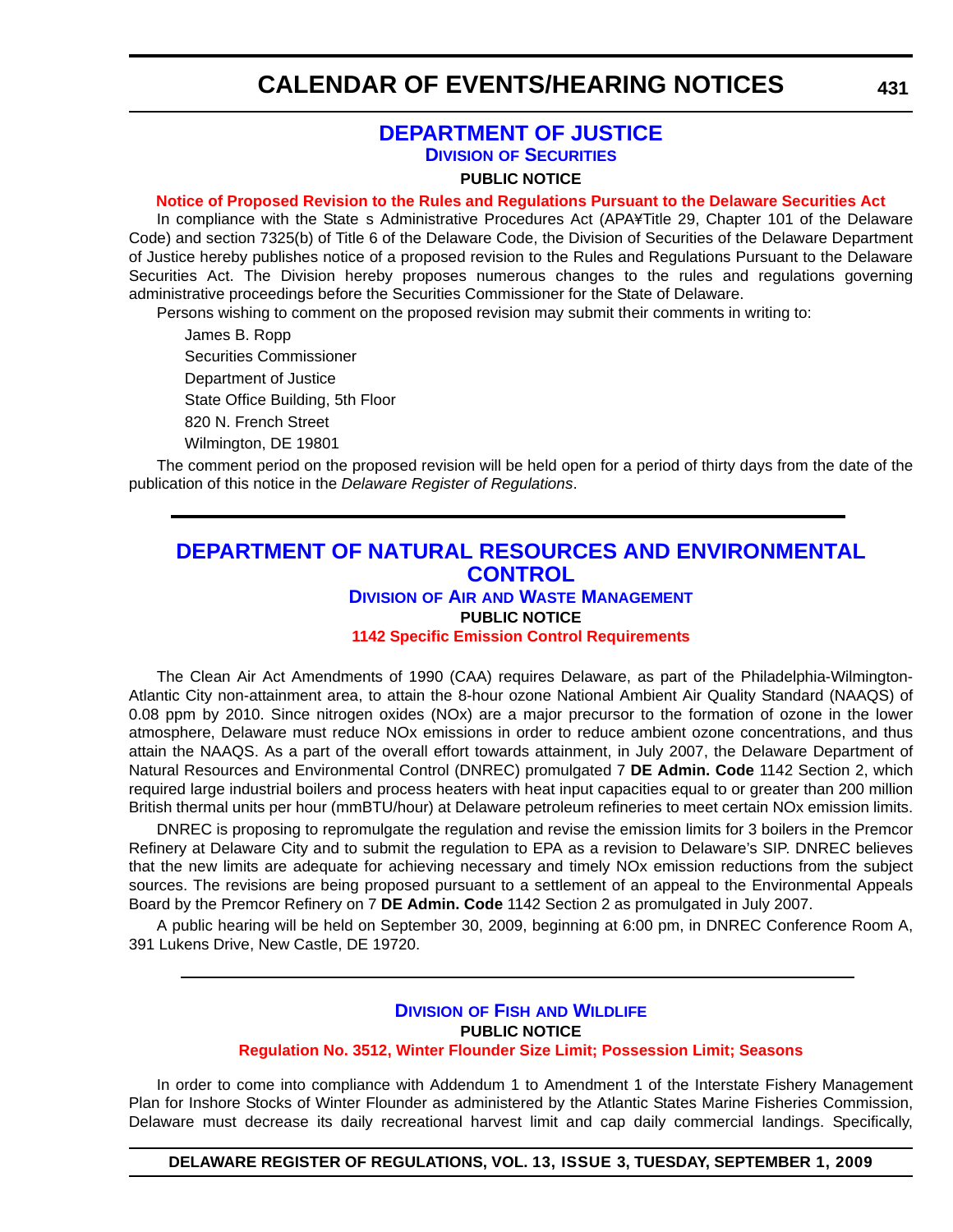Delaware must reduce its recreational daily harvest limit to two winter flounder per person per day and the daily commercial harvest limit for any commercial fishermen is capped at 50 pounds. No other changes are proposed to the minimum size of winter flounder that may be taken during the open season, or to the allowable recreational harvest season. These changes are considered necessary because the Southern New England/Mid-Atlantic winter flounder stocks are considered to be overfished, and overfishing is still occurring. Winter flounder stocks taken in federal waters or those taken by commercial fishermen in possession of a federal permit are subject to the catch restrictions currently in place for federal waters.

Individuals may address questions to the Fisheries Section, Division of Fish and Wildlife, 89 Kings Highway, Dover, DE 19901 or phone (302)-739-9914. A public hearing on these proposed regulations will be held in the Department of Natural Resources and Environmental Control auditorium at 6:00 PM on Wednesday, September 30, 2009. Individuals may present their opinions and evidence either at the hearing or in writing to Lisa Vest, Hearing Officer, DNREC, 89 Kings Highway, Dover, DE 19901, or via email to Lisa.Vest@state.de.us.

#### **DIVISION OF FISH [AND WILDLIFE](http://www.fw.delaware.gov/Pages/FWPortal.aspx) PUBLIC NOTICE [Regulation 3711 Conch Minimum Size Limits \(Formerly S-48\)](#page-5-0)**

Revised regulation 3711 will establish a tolerance for undersize knobbed whelks (knobbed conchs) in the dredge and pot commercial fisheries similar to the existing tolerance established in Regulation 3711 2.0 for the channeled or smooth whelks (conchs). The purpose of the proposed regulation is to allow the retention of up to five (5) undersized knobbed whelks (that is conchs that are less than the applicable minimum length or diameter measurement in effect during the year in question) per 60 pound bag or basket of whelks per day. The allowance of a few undersized knobbed whelks during the course of normal harvesting operations will be a convenience for harvesters who have to pay crews of widely varying experience to cull undersize conchs from the harvest. Also such a tolerance is in recognition that occasionally conch shells are partially broken off either during or prior to harvesting. This proposed regulation should ease the burden on Department enforcement staff who during the course of checking the harvest for compliance with applicable minimum size limits.

Individuals may address questions to the Fisheries Section, Division of Fish and Wildlife, 89 Kings Highway, Dover, DE 19901 or phone (302)-739-9914. A public hearing on these proposed regulations will be held in the Department of Natural Resources and Environmental Control auditorium at 6:00 PM on Wednesday, September 30, 2009. Individuals may present their opinions and evidence either at the hearing or in writing to Lisa Vest, Hearing Officer, DNREC, 89 Kings Highway, Dover, DE 19901, or via email to Lisa.Vest@state.de.us.

#### **[DEPARTMENT OF SAFETY AND HOMELAND SECURITY](http://dsp.delaware.gov/default.shtml) DIVISION OF STATE POLICE [2400 Board of Examiners of Constables](#page-5-0) PUBLIC NOTICE**

Notice is hereby given that the Board of Examiners of Constables, in accordance with Del. Code Title 10 Chapter 27 proposes to amend Rule 3.0 – Law Enforcement Exemption and Rule 4.0 – Employment. These amendments give the Board of Examiners the authority to oversee all training for Constables. If you wish to view this adoption, contact Ms. Peggy Anderson at (302) 672-5304. Any persons wishing to present views may submit them in writing, by September 30, 2009, to Delaware State Police, Detective Licensing, P.O. Box 430, Dover, DE 19903. The Board will hold their regular meeting in May 2010, at the Delaware State Police Headquarters Conference Room, 1441 North DuPont Highway in Dover, Delaware.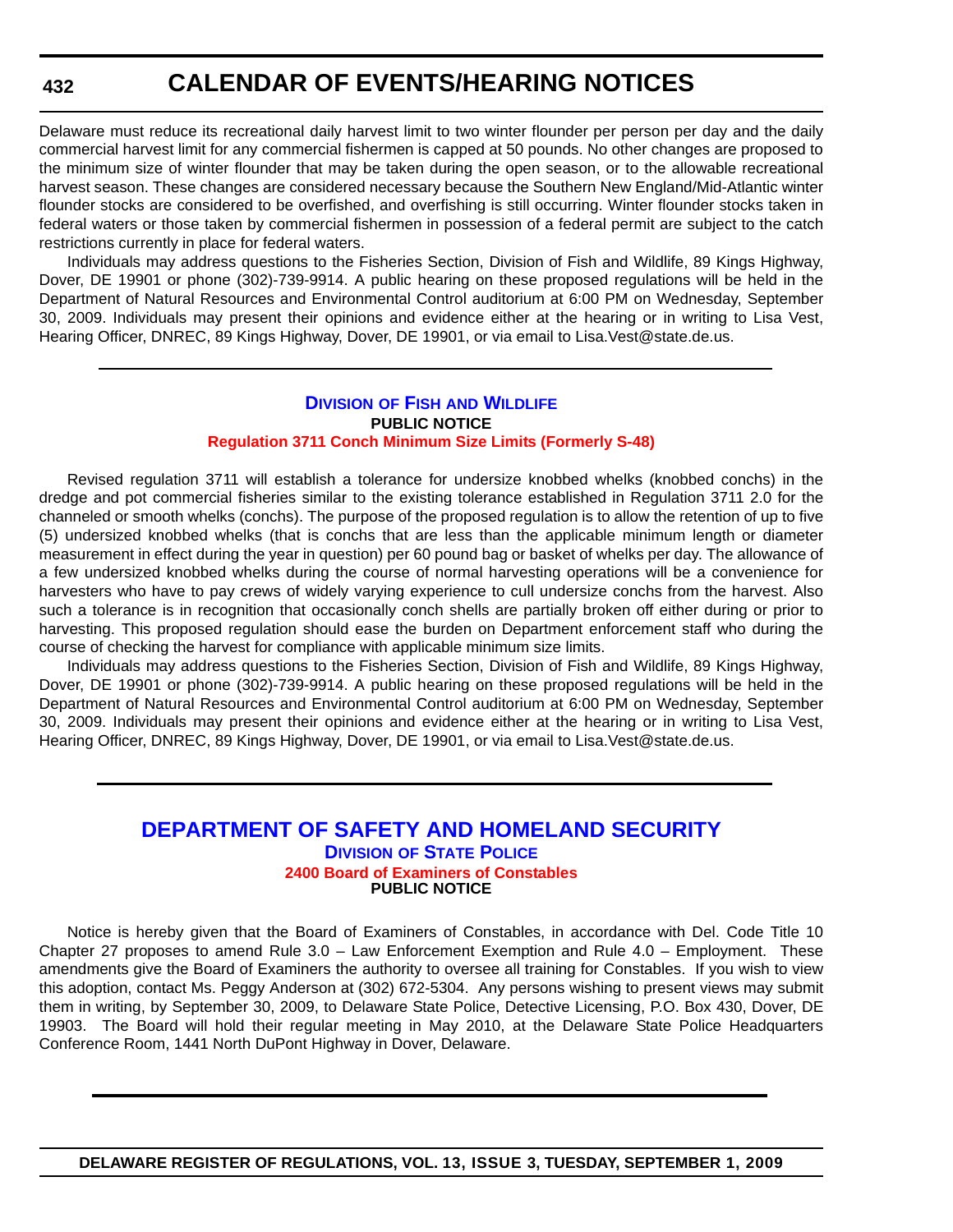#### **[DEPARTMENT OF STATE](http://dpr.delaware.gov/default.shtml) DIVISION OF PROFESSIONAL REGULATION [3600 Board of Registration of Geologists](#page-5-0) NOTICE OF PUBLIC HEARING**

The Delaware Board of Geologists in accordance with 24 **Del.C.** §3606 has proposed amendments to Rule 2.0 Procedures for Licensure and Rule 6.0 Continuing Education of its rules and regulations. The proposed amendments to subsection 2.2.1.3 clarify that an applicant for licensure by reciprocity must have an active license in the jurisdiction from which the applicant is applying and must have actually worked for at least 2 years in the jurisdiction from which they are applying to meet the statutory requirements for licensure. The first proposed amendment to Rule 6.0 deletes language in subsection 6.1 that provided for a waiver of continuing education for the first renewal period after the continuing education requirements were enacted because it is no longer applicable. Finally, the Board is proposing to amend Rule 6.0 by adding new subsections 6.11 through 6.15 clarifying the continuing education audit process and the process for hearings for non-compliance, including the imposition of sanctions.

A public hearing will be held on October 9, 2009 at 10:15 a.m. in the second floor conference room B of the Cannon Building, 861 Silver Lake Boulevard, Dover, Delaware where members of the public can offer comments. Anyone wishing to receive a copy of the proposed rules and regulations may obtain a copy from the Delaware Board of Geologists, 861 Silver Lake Blvd, Cannon Building, Suite 203, Dover, DE 19904. Persons wishing to submit written comments may forward these to the Board at the above address. The final date to receive written comments will be at the public hearing.

The Board will consider promulgating the proposed regulations at its regularly scheduled meeting following the public hearing.

#### **[PUBLIC SERVICE COMMISSION](http://depsc.delaware.gov/default.shtml) [PUBLIC NOTICE](#page-5-0)**

#### **Notice of Comment Period On Proposed Revised Regulations Concerning the Adoption of an "Integrated Resource Planning Regulation"**

#### **To: All Standard Offer Service Retail Customers Of Delmarva Power & Light Company And Other Interested Parties**

In 2006, the General Assembly and Governor enacted the "Electric Utility Retail Customer Supply Act," 75 Del. Laws. Ch. 242 § 6 (Apr. 6, 2006) (the "Act"). The Act required Delmarva Power & Light Company ("DP&L") to submit an Integrated Resource Plan ("IRP") with the Public Service Commission (the "Commission"), the Controller General, the Director of the Office of Management and Budget, and the State Energy Office (collectively the "State Agencies"). The IRP is a document that reflects the end result of an integrated resource planning process by DP&L during which it has systematically evaluated all actions or options for procuring, creating, or load-managing electric supply to meet, at minimal cost, the needs of its Standard Offer Service ("SOS") retail customers over a ten-year planning period. DP&L filed its initial IRP with the State Agencies on December 1, 2006.

In order to comply with the new legislation, on December 4, 2007, the Commission promulgated regulations intended to govern DP&L's IRP process pursuant to the Act. The Proposed Regulations and a notice regarding the Proposed Regulations were published in the Delaware Register of Regulations.

Following publication of the Proposed Regulations, the Commission Staff and certain interested parties have made material revisions to the Proposed Regulations. Accordingly, the Commission entered PSC Order No. 7628, requiring that the revised Proposed Regulations be re-published for public comment. The Commission hereby solicits written comments, suggestions, compilations of data, briefs and other written materials concerning the revised Proposed Regulations. Ten (10) copies of such material shall be filed with the Commission at its offices